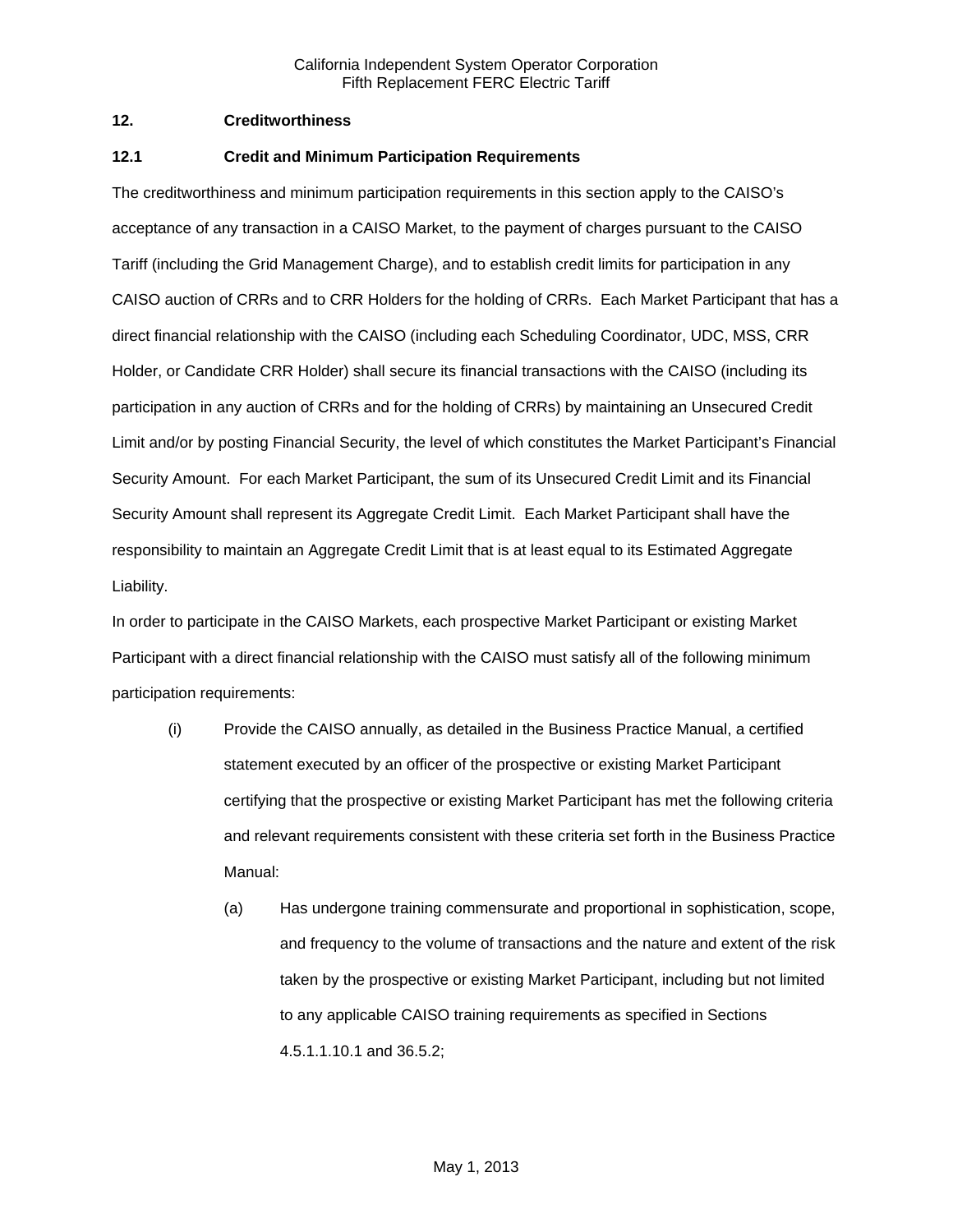- (b) Has and maintains written policies, procedures, and controls approved by the appropriate officer or corporate authority of the prospective or existing Market Participant's governing body which provide an appropriate, comprehensive risk management framework that, at a minimum, clearly identifies and documents the range of risks to which the prospective or existing Market Participant is exposed, including, but not limited to, legal risk, credit risk, liquidity risk, risk of loss of financial security amounts held and invested by the CAISO, investment risk, concentration risk, default risk, operation risk, market risk, and business risk;
- (c) To the extent the Market Participant engages in the CRR market, the Market Participant must demonstrate that it has policies in place that are consistent with generally accepted industry risk management standards; and
- (d) Has appropriate personnel resources, operating procedures and technical abilities to promptly and effectively respond to all CAISO communications and directions, including, but not limited to, the CAISO's issuance of invoices and collateral requests to the prospective or existing Market Participant
- (ii) Provide annually for CAISO review and verification, as detailed in the Business Practice Manual, the risk management policies, procedures, and controls applicable to the CRR trading activities of the prospective or existing Market Participant, if the prospective or existing Market Participant has a CRR portfolio that meets the applicable risk criterion set forth in the Business Practice Manual.
- (iii) Satisfy the following capitalization requirements:
	- (a) Pursuant to Sections 12.1 and 12.1.1, the prospective or existing Market Participant or its guarantor must have at least \$1 million in Tangible Net Worth or \$10 million in total assets, or post Financial Security using one or more of the forms specified in Section 12.2 (a) through (e) in the amounts set forth below. In the event the prospective or existing Market Participant must post Financial Security, that financial security will not be added to Market Participant's Aggregate Credit Limit and, therefore, cannot be used to meet Market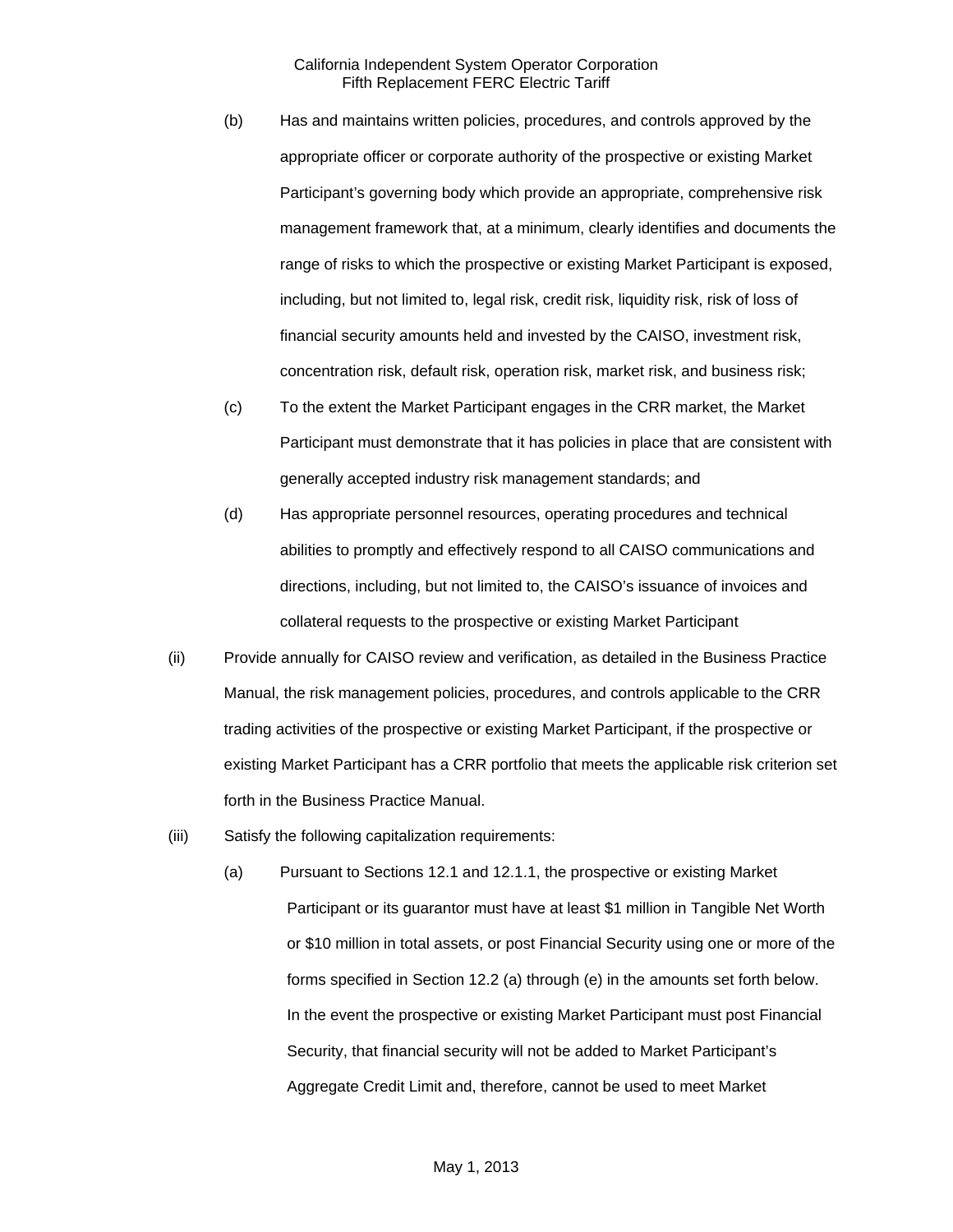Participant's minimum credit requirements to participate in a Congestion Revenue Rights auction or to offset any market obligations as reflected in Market Participant's Estimated Aggregate Liability. However, all Financial Security in any form may be used to satisfy any financial obligation of the Market Participant.

- (b) \$500,000 for a prospective or existing Market Participant with fewer than six (6) months of CAISO Market activity; \$100,000 for an existing Market Participant with six (6) months or more of CAISO Market activity and whose highest Estimated Aggregate Liability for the preceding six (6) months is less than or equal to \$100,000; or \$500,000 for an existing Market Participant with six (6) months or more of market activity and whose highest Estimated Aggregate Liability for the preceding six (6) months is greater than \$100,000.
- (c) The CAISO will review whether the prospective or existing Market Participant continues to satisfy the capitalization requirements set forth in Section 12.1(iii)(a). The CAISO will conduct such a review every six (6) months, when new financial statements are posted for the prospective or existing Market Participant, or when an increase in CAISO Market activity causes the Market Participant's Estimate Agreement Liability to exceed \$100,000.

The CAISO will review and verify that prospective Market Participants satisfy the minimum participation requirements set forth in this Section 12.1, and the CAISO will request any information from prospective Market Participants that is needed to complete the CAISO's review and verification. Further, the CAISO will annually select, on a random basis, up to ten (10) percent of the Market Participants that are not already subject to annual verification as set forth in Section 12.1(ii), and the CAISO will request any information from those randomly selected Market Participants that is needed to review and verify whether the Market Participants continue to satisfy the minimum participation requirements set forth in this Section 12.1. Each Market Participant randomly selected for annual verification and satisfactorily verified will be exempted from such random verification for the subsequent two (2) years, unless within that two-year period the Market Participant undergoes a Material Change in Financial Condition as set forth in Section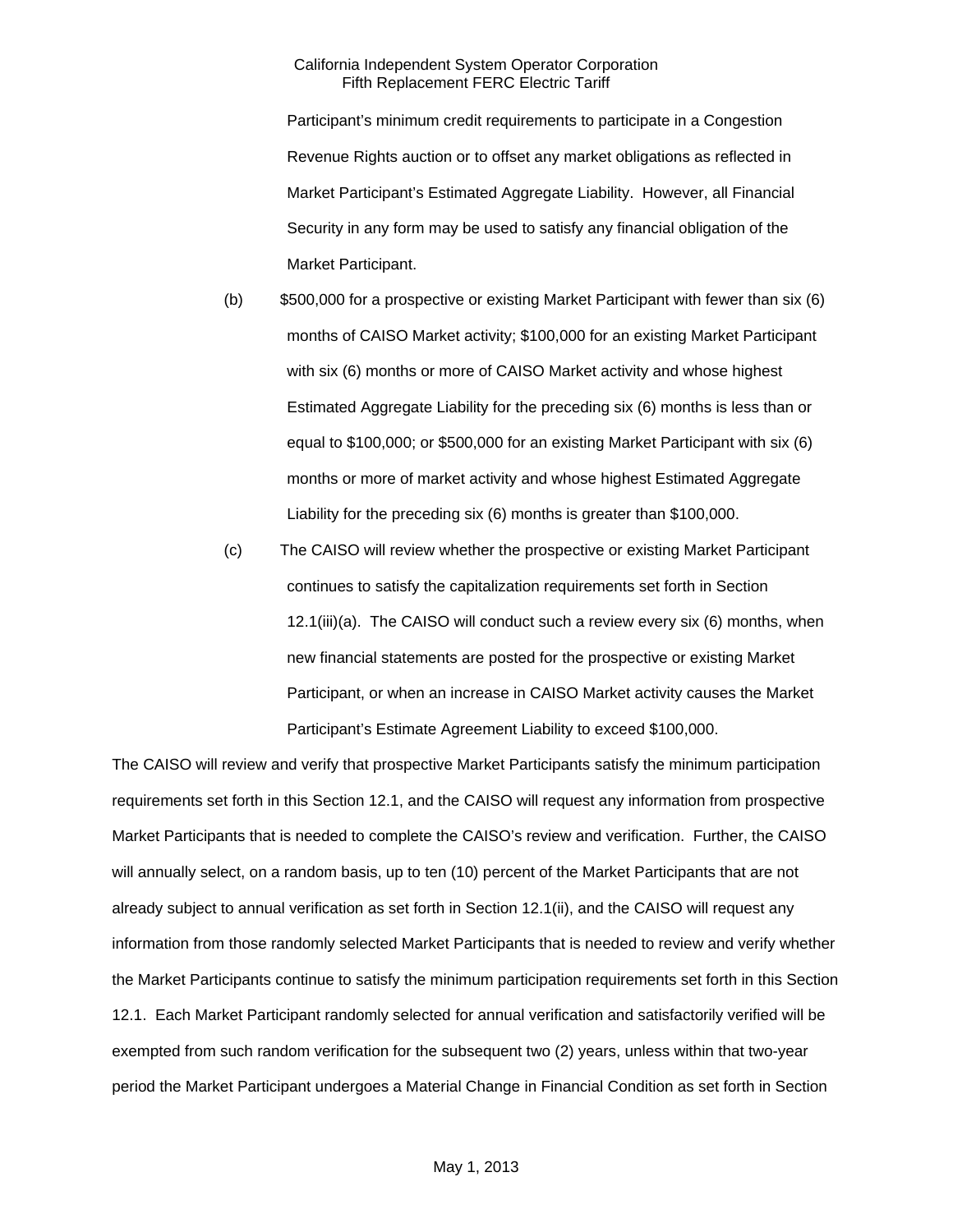12.1.1.5, in which case the Market Participant will remain subject to random verification within the twoyear period. In addition, the CAISO may at any time select any Market Participant for review to determine whether the Market Participant continues to satisfy the minimum participation requirements set forth in this Section 12.1, based on identified risk factors that include, but are not limited to, the CAISO Markets in which the Market Participant is transacting or seeks to transact, the magnitude of the Market Participant's transactions or potential transactions, or the volume of the Market Participant's open positions in the CAISO Markets. Such review by the CAISO based on identified risk factors will not be subject to the twoyear period of exemption from random verification.

Each Market Participant shall respond to any CAISO request for information within five (5) Business Days. Failure to provide the requested information within the specified time period may result in the CAISO taking enforcement actions pursuant to Section 12.5. The CAISO may review and verify the information either with or without the assistance of a third party, at the CAISO's discretion, subject to confidentiality and non-disclosure restrictions, as applicable. The CAISO will provide the Market Participant with a written explanation of any deficiencies in the information provided. For purposes of Section 12, any documentation provided by a prospective or existing Market Participant in compliance with this Section shall be treated as confidential and the CAISO shall maintain the confidentiality of all such documents. Any CAISO review and verification of the Market Participant's risk management policies, procedures, and controls will be conducted according to generally accepted risk management standards that may be developed from time to time and shall include but not be limited to confirmation that:

 The Market Participant's risk management framework is documented in a risk policy addressing market, credit, and liquidity risks that has been approved by the Market Participant's risk management governance function, which includes appropriate corporate persons or bodies that are independent of the Market Participant's trading functions, such as a risk management committee, a designated risk officer, a board or board committee, or a board or committee of the Market Participant's parent company;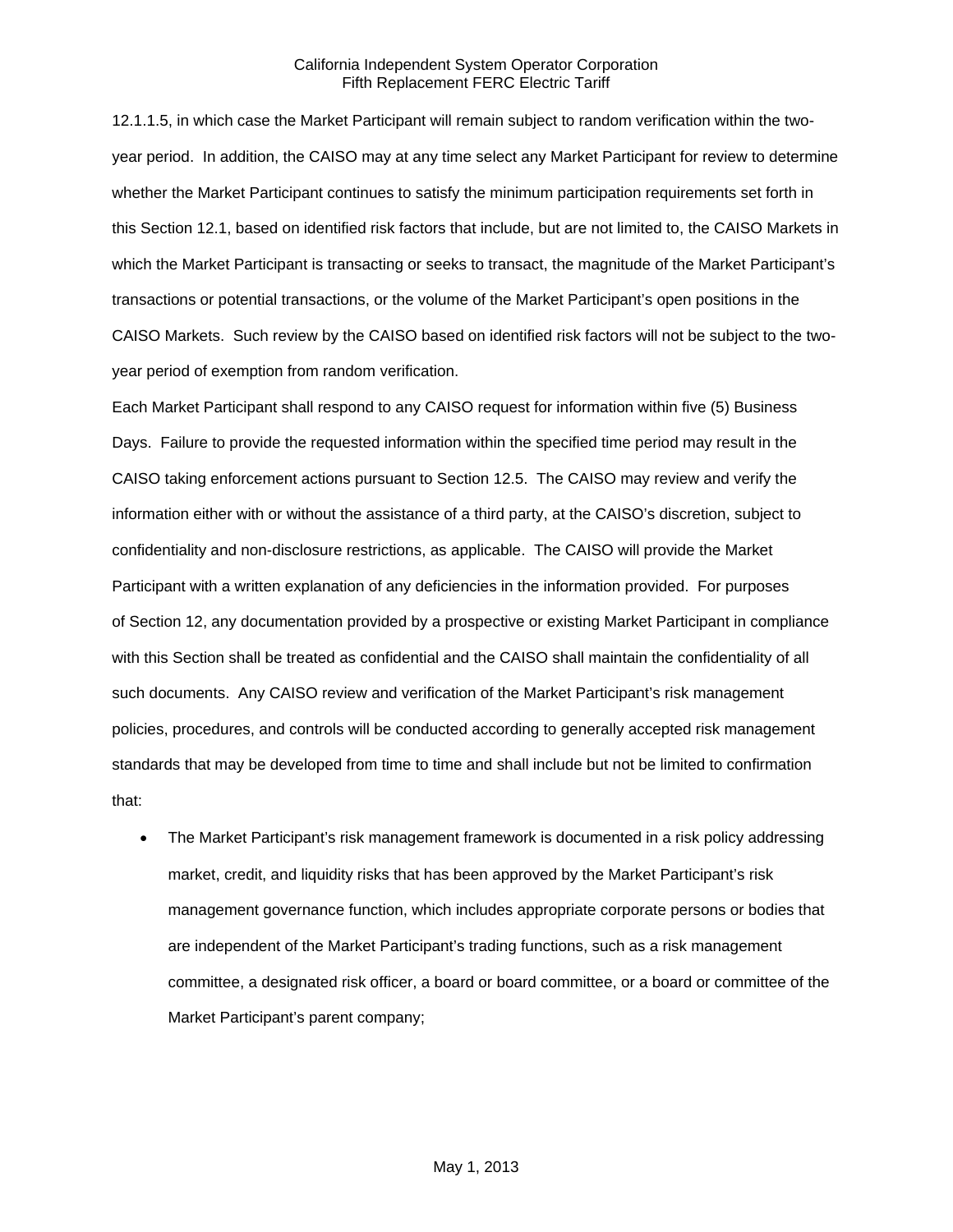- The Market Participant maintains an organizational structure with clearly defined roles and responsibilities that segregate front-, middle-, and back-office functions to as high a level as is practicable;
- Delegations of authority specify the transactions in which traders are allowed to enter;
- The Market Participant ensures that traders have adequate training and experience relative to their delegations of authority in systems and the markets in which they transact;
- As appropriate, risk limits are in place to control risk exposures;
- Reporting is in place to ensure risks are adequately communicated throughout the organization;
- Processes are in place for independent confirmation of executed transactions; and
- As appropriate, there is periodic evaluation or mark-to-market of risk positions.

Each prospective Market Participant that does not satisfy all of the minimum participation requirements set forth in this Section 12.1 will be prohibited from participating in the CAISO Markets. Each prospective Market Participant taking part in the Scheduling Coordinator certification process pursuant to Section 4.5.1 or the Candidate CRR Holder application process pursuant to Section 4.10.1 that does not satisfy all of the minimum participation requirements set forth in this Section 12.1 will be ineligible to become a Market Participant or CRR Holder. Each existing Market Participant that does not satisfy all of the minimum participation requirements set forth in this Section 12.1 will be out of compliance with the CAISO Tariff. Any failure of a Market Participant to satisfy the minimum participation requirements set forth in this Section 12.1 that is not cured within thirty (30) days of CAISO notification that a failure occurred will subject the Market Participant to CAISO enforcement actions as set forth in Section 12.5.

#### **12.1.1 Unsecured Credit Limit**

Each Market Participant requesting an Unsecured Credit Limit shall submit an application to the CAISO in the form specified on the CAISO Website. The CAISO shall determine the Unsecured Credit Limit for each Market Participant in accordance with the procedures set forth in the applicable Business Practice Manual. The maximum Unsecured Credit Limit for any Market Participant, and group of Market Participant Affiliates, shall be \$50 million. In accordance with the procedures described in the applicable Business Practice Manual, each Market Participant requesting or maintaining an Unsecured Credit Limit is required to submit to the CAISO or its agent financial statements and other information related to its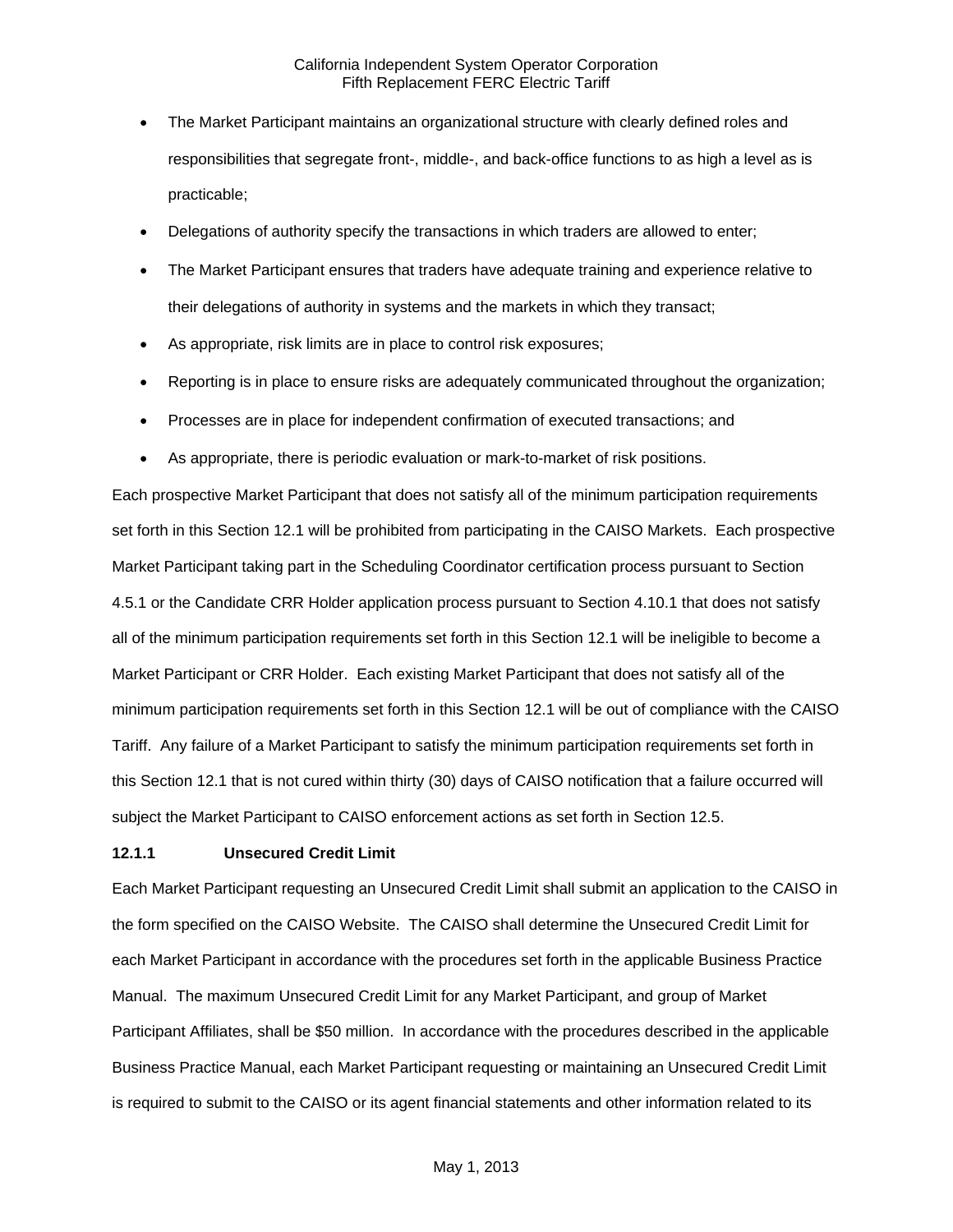overall financial health as directed by the CAISO. Each Market Participant is responsible for the timely submission of its latest financial statements as well as other information, including, but not limited to, information concerning all entities that are Affiliates or become Affiliates, that may be reasonably necessary for the CAISO to conduct its evaluation. The CAISO shall determine the Unsecured Credit Limit for each Market Participant as described in Sections 12.1.1.1, 12.1.1.1.1, and 12.1.1.1.2.

As a result of the CAISO's credit evaluation, a Market Participant may be given an Unsecured Credit Limit by the CAISO or denied an Unsecured Credit Limit with the CAISO. Following the initial application and the establishment of an Unsecured Credit limit, the CAISO will review each Market Participant's Unsecured Credit Limit on a quarterly basis, unless that entity does not prepare quarterly statements, in which case the review will occur on an annual basis, and no entity shall be required to submit a new application. In addition, the CAISO may review the Unsecured Credit Limit for any Market Participant whenever the CAISO becomes aware of information that could indicate a Material Change in Financial Condition. In the event the CAISO determines that the Unsecured Credit Limit of a Market Participant must be reduced as a result of a subsequent review due to a reason other than a Material Change in Financial Condition, the CAISO shall notify the Market Participant of the reduction, and shall, upon request, also provide the Market Participant with a written explanation of why the reduction was made. In the event the CAISO determines that the Unsecured Credit Limit of a Market Participant must be reduced as a result of a subsequent review due to a Material Change in Financial Condition, the CAISO shall notify the Market Participant of the reduction in writing and shall provide the Market Participant with a written explanation of the reasons for the reduction, either in advance of the reduction if reasonably practicable or after the reduction was made if providing the written notification and explanation in advance is not reasonably practicable, as set forth in the applicable Business Practice Manual.

In the event that any credit agency issuer rating or the Moody's Analytics Equivalent Rating of the Market Participant falls below investment grade at any time, the Market Participant will be denied an Unsecured Credit Limit or have its existing Unsecured Credit Limit revoked until (i) the CAISO's next quarterly review of the Market Participant's creditworthiness or (ii) thirty (30) calendar days after the Market Participant's Unsecured Credit Limit is denied or revoked, whichever is later.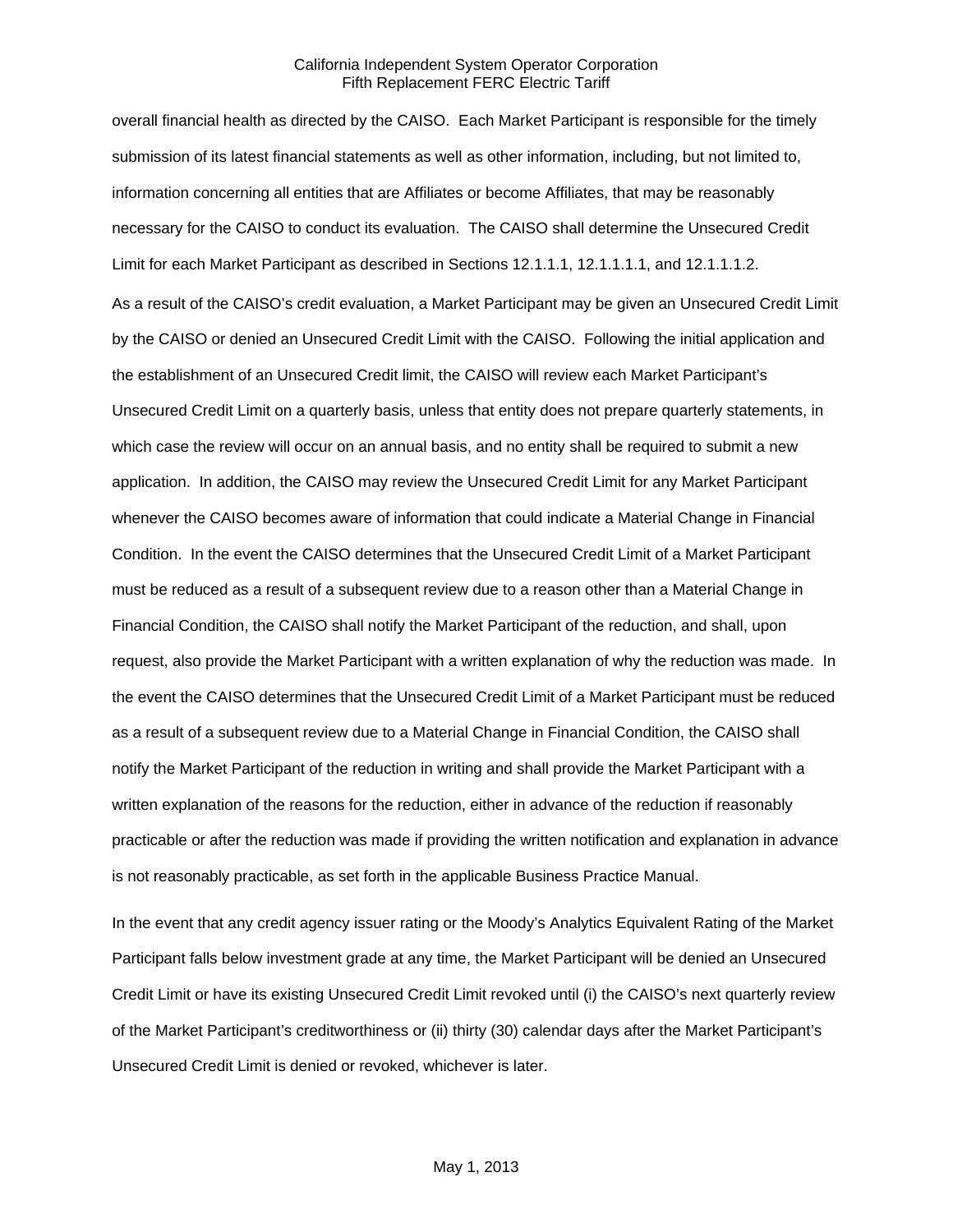# **12.1.1.1 Unsecured Credit Limit Calculation**

An Unsecured Credit Limit (UCL) for each Market Participant that is a Rated or Unrated Public/Private Corporation, a Rated or Unrated Governmental Entity, or a Local Publicly Owned Electric Utility and that requests an Unsecured Credit Limit is calculated as follows:

- 1. For each Rated Public/Private Corporation, the Unsecured Credit Limit is the lesser of \$50 million or an amount equal to the Market Participant's Tangible Net Worth multiplied by a calculated percentage of Tangible Net Worth. The Tangible Net Worth percentage is comprised of fifty percent (50%) of the Market Participant's lowest credit agency issuer rating and fifty percent (50%) of the Moody's Analytics Equivalent Rating, if reasonably applicable. If a Moody's Analytics Equivalent Rating is not reasonably applicable, the Tangible Net Worth percentage is comprised of one hundred percent (100%) of the Market Participant's lowest credit agency issuer rating.
- 2. For each Unrated Public/Private Corporation, the Unsecured Credit Limit is the lesser of \$50 million or an amount equal to the Market Participant's Tangible Net Worth multiplied by a calculated percentage of Tangible Net Worth. The Tangible Net Worth percentage is comprised of one hundred percent (100%) of the Moody's Analytics Equivalent Rating.
- 3. For each Rated Governmental Entity, the Unsecured Credit Limit is the lesser of \$50 million or an amount equal to the Market Participant's Net Assets multiplied by a calculated percentage of Net Assets. The Net Assets percentage is comprised of one hundred percent (100%) of the Market Participant's lowest credit agency issuer rating.
- 4. (a) For each Unrated Governmental Entity other than one that receives appropriations from the federal government or a state government, the Unsecured Credit Limit is the lesser of \$50 million or an amount equal to a specified percentage of the Market Participant's Net Assets if the Market Participant has a minimum of \$25 million in Net Assets and its Times Interest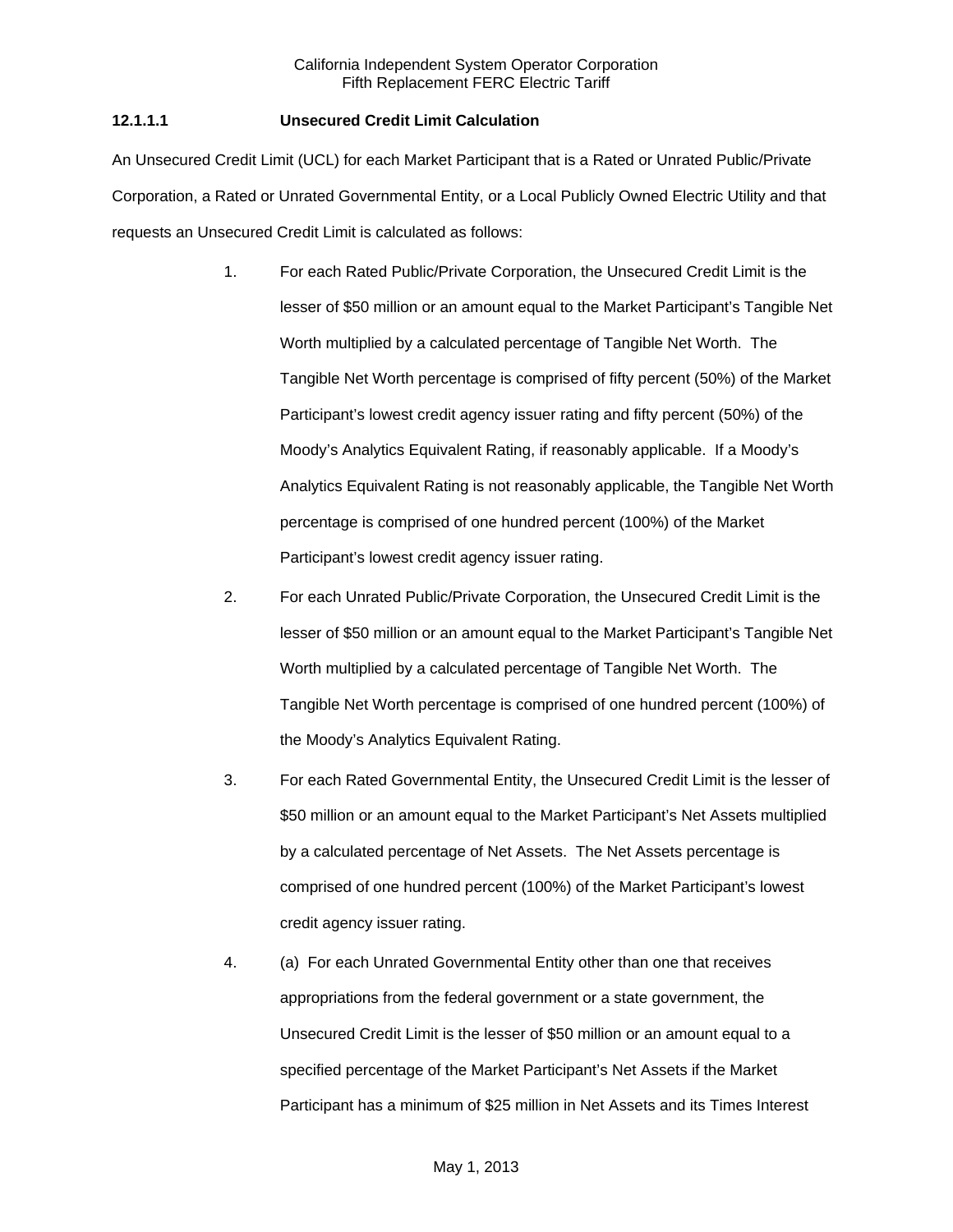Earned, Debt Service Coverage and Equity to Assets ratios (as those ratios are defined in the applicable Business Practice Manual) meet or exceed minimums specified in the applicable Business Practice Manual.

(b) For each Unrated Governmental Entity that receives appropriations from the federal government or a state government, the Unsecured Credit Limit is the lesser of \$50 million or the amount appropriated by the federal or relevant state government for the purpose of procuring Energy and Energy-related products and services for the applicable fiscal year. The Unrated Governmental Entity seeking to establish an Unsecured Credit Limit pursuant to this section shall provide documentation establishing its annual appropriations.

5. A Local Publicly Owned Electric Utility with a governing body having ratemaking authority that has submitted an application for an Unsecured Credit Limit shall be entitled to an Unsecured Credit Limit of \$1 million without regard to its Net Assets. Such Local Publicly Owned Electric Utility shall be entitled to request an Unsecured Credit Limit based on Net Assets as provided in Section 12.1.1.1(3) or 12.1.1.1(4) in order to establish an Unsecured Credit Limit as the greater of \$1 million or the amount determined as provided in this Section 12.1.1.1(5). A public entity that is not a Local Publicly Owned Electric Utility is not entitled to an Unsecured Credit Limit of \$1 million under this Section 12.1.1.1(5) but may seek to establish an Unsecured Credit Limit as provided in any other provision of the CAISO Tariff that may apply.

Public entities, including Local Publicly Owned Electric Utilities, that operate through a Joint Powers Agreement, or a similar agreement acceptable to the CAISO with the same legal force and effect, shall be entitled to aggregate or assign their Unsecured Credit Limits subject to the following limitations and requirements. A public entity that is a party to a Joint Powers Agreement or similar agreement and that is also participating independently in the CAISO Markets with an established Unsecured Credit Limit shall not be entitled to assign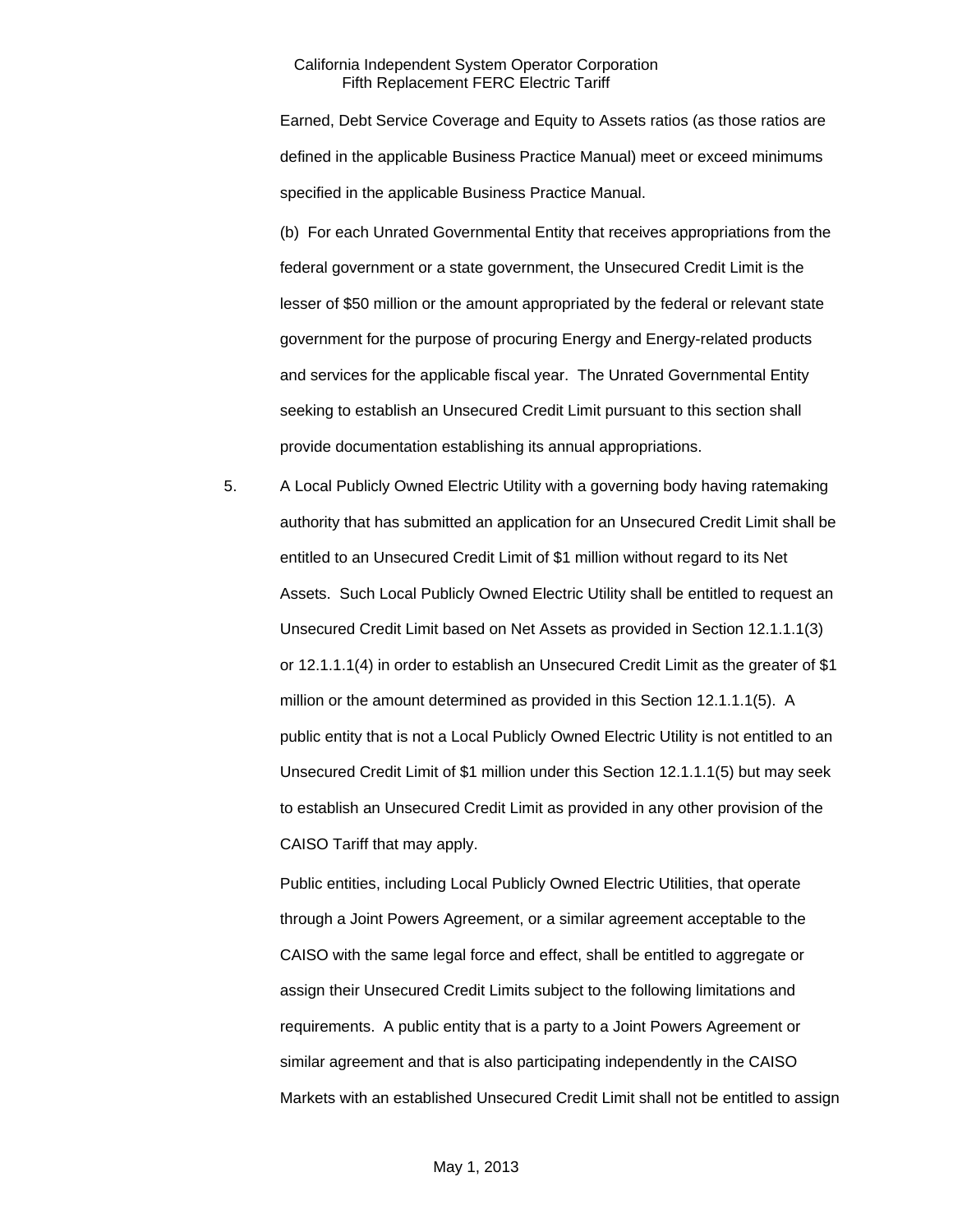or aggregate any portion of its Unsecured Credit Limit that the public entity is using to support financial liabilities associated with its individual participation in the CAISO Markets. A Local Publicly Owned Electric Utility that operates through a Joint Powers Authority or similar agreement that desires to aggregate a portion of its Unsecured Credit Limit that is equal to or less than \$1 million with one or more other Local Publicly Owned Electric Utilities that operate through that Joint Powers Agreement or similar agreement or to assign a portion of its Unsecured Credit Limit that is equal to or less than \$1 million to the Joint Powers Authority shall be entitled to do so. A Local Publicly Owned Electric Utility that operates through a Joint Powers Agreement or similar agreement that desires to aggregate its Unsecured Credit Limit with one or more other Local Publicly Owned Electric Utilities that operate through that Joint Powers Agreement or similar agreement or to assign a portion of its Unsecured Credit Limit to the Joint Powers Authority that exceeds \$1 million, and any public entity that is not a Local Publicly Owned Electric Utility that operates through a Joint Powers Agreement or similar agreement that desires to aggregate its Unsecured Credit Limit with one or more other Local Publicly Owned Electric Utilities that operate through that Joint Powers Agreement or similar agreement or to assign any portion of its Unsecured Credit Limit to the Joint Powers Authority, shall provide documentation that is acceptable to the CAISO and that demonstrates the Local Publicly Owned Electric Utility or public entity will assume responsibility for the financial liabilities of the Joint Powers Authority associated with the assigned or aggregated portion of the Unsecured Credit Limit. Such documentation may include a guaranty or similar instrument acceptable to the CAISO.

In those cases where a Market Participant is a subsidiary or Affiliate of another entity and would like to utilize the consolidated financial statements and other relevant information of that entity for obtaining an Unsecured Credit Limit, a signed corporate guaranty is required. A guarantor would be considered reasonably acceptable and a corresponding Unsecured Credit Limit would be set based on the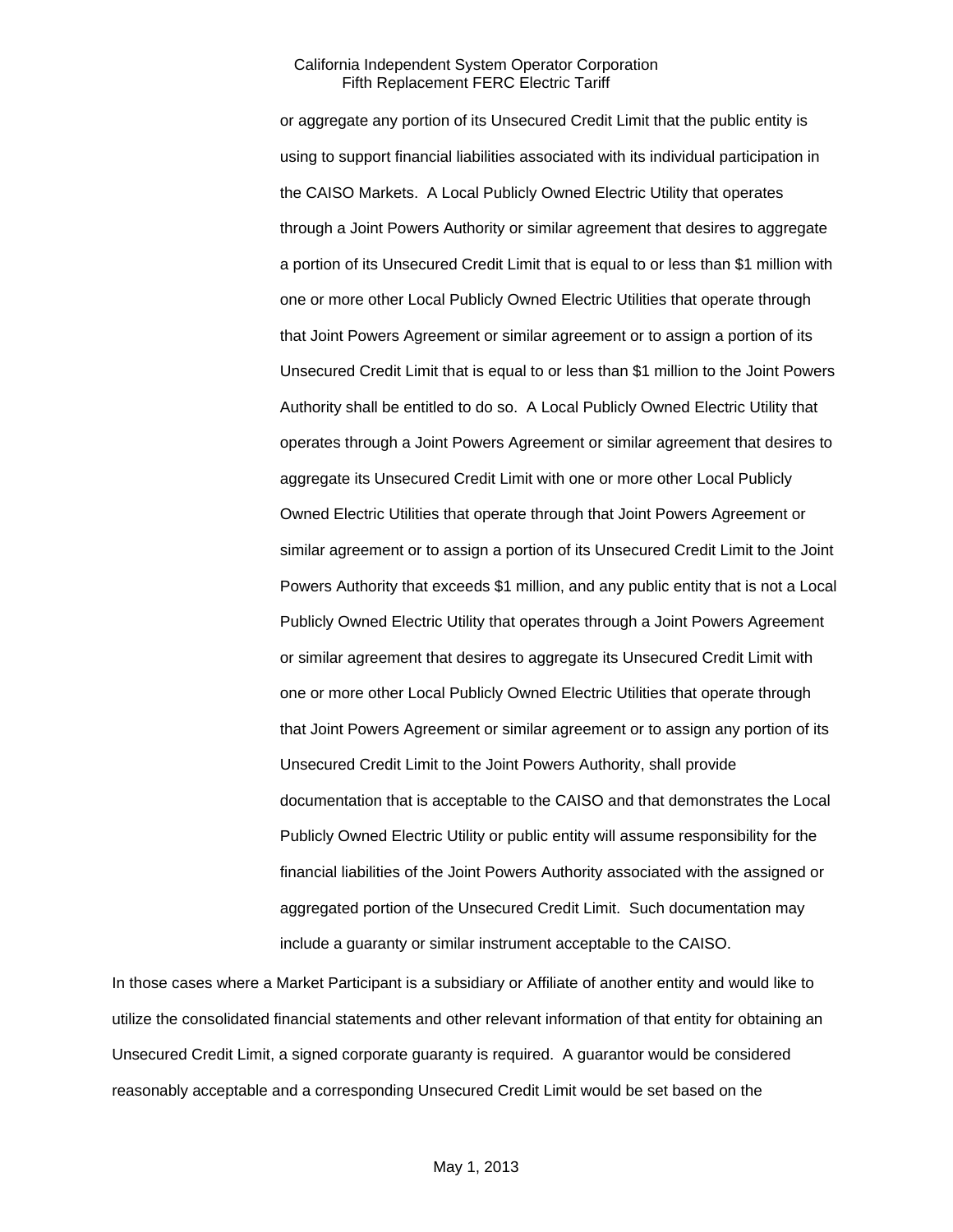guarantor's credit evaluation according to the procedures that apply to the credit evaluation of a Market Participant pursuant to Section 12.1.1. Unsecured Credit Limits established pursuant to this Section 12.1.1.1 shall be subject to the CAISO's consideration of the same qualitative factors that apply to all Market Participants as set forth in Section 12.1.1.2 and, accordingly, the CAISO may adjust their Unsecured Credit Limits pursuant to Section 12.1.1.

# **12.1.1.1.1 Maximum Percentage of Tangible Net Worth and Net Assets**

For Rated and Unrated Public/Private Corporations or Rated Governmental Entities, the maximum percentage of Tangible Net Worth or Net Assets is 7.5 percent (7.5%) for the highest quality firms; that is, those Market Participants who maintain the highest Moody's Analytics Equivalent Rating and/or highest credit agency issuer rating. The percentage of Tangible Net Worth or Net Assets that a Market Participant qualifies for will be reduced as its credit risk increases as determined by having a lower Moody's Analytics Equivalent Rating and/or lower credit agency issuer rating.

For Unrated Governmental Entities, the CAISO may provide an Unsecured Credit Limit of up to five percent (5%) of Net Assets.

 With respect to either of these potential maximum percentages, a lesser amount of unsecured credit may be granted if the CAISO becomes aware of information related to a Material Change in Financial Condition or other significant information that presents a significant risk to the creditworthiness of the entity.

### **12.1.1.1.2 Unsecured Credit Limit Calculation Steps**

A six-step process is used to determine Unsecured Credit Limits for Market Participants that are Rated Public/Private Corporations, Unrated Public/Private Corporations, and Rated Governmental Entities.

> Step 1 – If the Market Participant has a credit rating(s) from one or more of the Nationally Recognized Statistical Rating Organizations, verify the rating(s) with the appropriate organization. Regardless of the number of ratings available, the lowest rating will be used for purposes of determining the percentage of Tangible Net Worth or Net Assets.

Step 2 –Obtain the Market Participant's Moody's Analytics Equivalent Rating.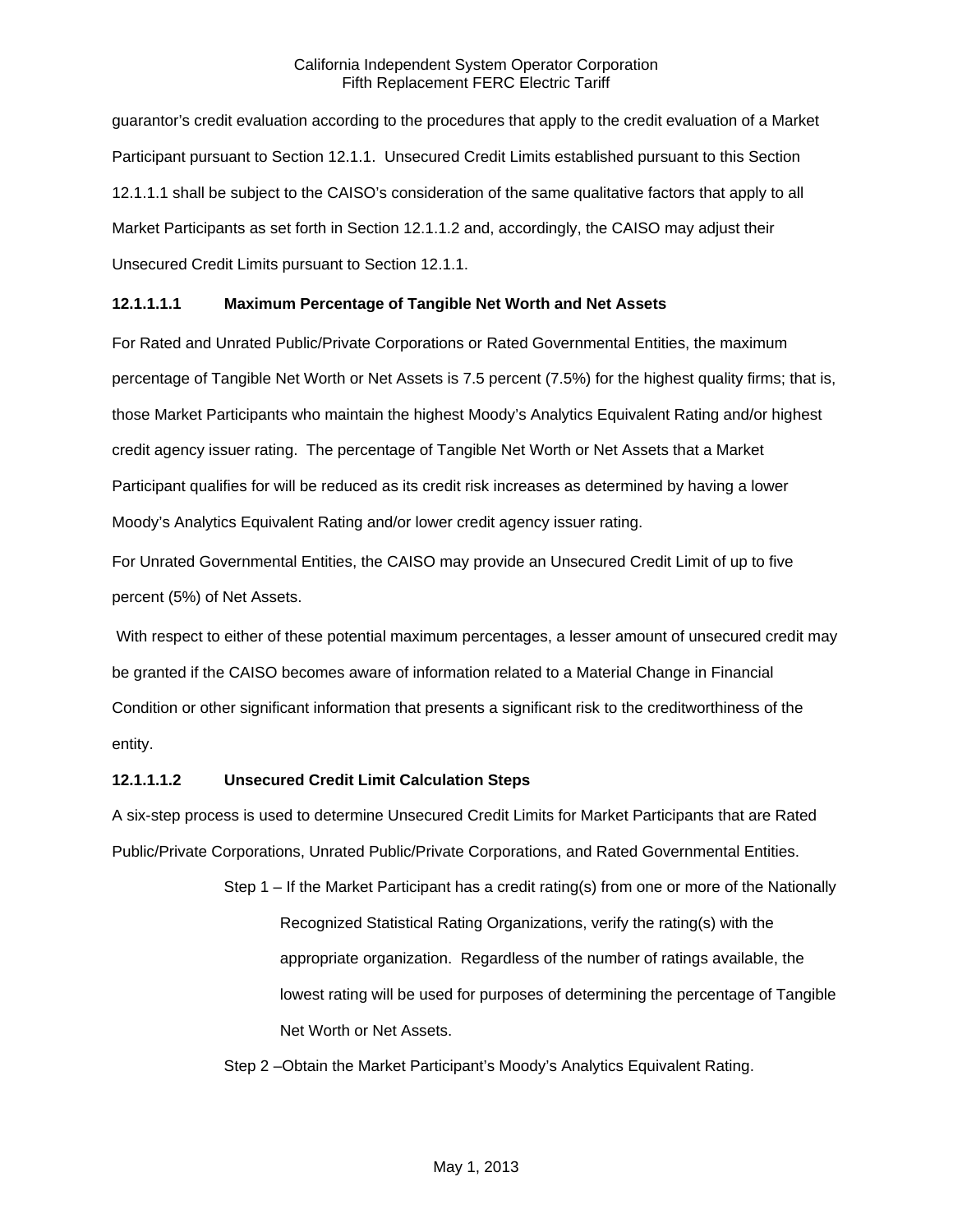- Step 3 Calculate the percentage of Tangible Net Worth or Net Assets based on the entity type as described in Section 12.1.1.1.
- Step 4 Calculate the Market Participant's Tangible Net Worth or Net Assets.
	- (a) Tangible Net Worth for Rated or Unrated Public/Private Corporations equals total assets minus assets (net of any matching liabilities, assuming the result is a positive value) the CAISO reasonably believes to be restricted or potentially unavailable to settle a claim in the event of a default (examples include restricted assets and Affiliate assets) minus intangible assets (i.e., those assets not having a physical existence such as patents, trademarks, franchises, intellectual property, and goodwill) minus derivative assets (net of any matching liabilities, assuming the result is a positive value) minus total liabilities.
	- (b) Net Assets for Rated Governmental Entities equals total assets minus assets (net of any matching liabilities, assuming the result is a positive value) the CAISO reasonably believes to be restricted or potentially unavailable to settle a claim in the event of a default (examples include restricted assets) minus total liabilities.
- Step 5 Calculate the Market Participant's intermediate Unsecured Credit Limit.
	- (a) intermediate Unsecured Credit Limit = Tangible Net Worth \* percentage of Tangible Net Worth for Rated or Unrated Public/Private Corporations
	- (b) intermediate Unsecured Credit Limit = Net Assets \* percentage of Net Assets for Rated Governmental Entities
- Step 6 Adjust the intermediate Unsecured Credit Limit downward, if warranted based on the CAISO's review of qualitative and quantitative credit strength indicators in Section 12.1.1.2.
	- (a) Final Unsecured Credit Limit = intermediate Unsecured Credit Limit from Step 5 \* (0 - 100%)

# **12.1.1.2 Credit Strength Indicators**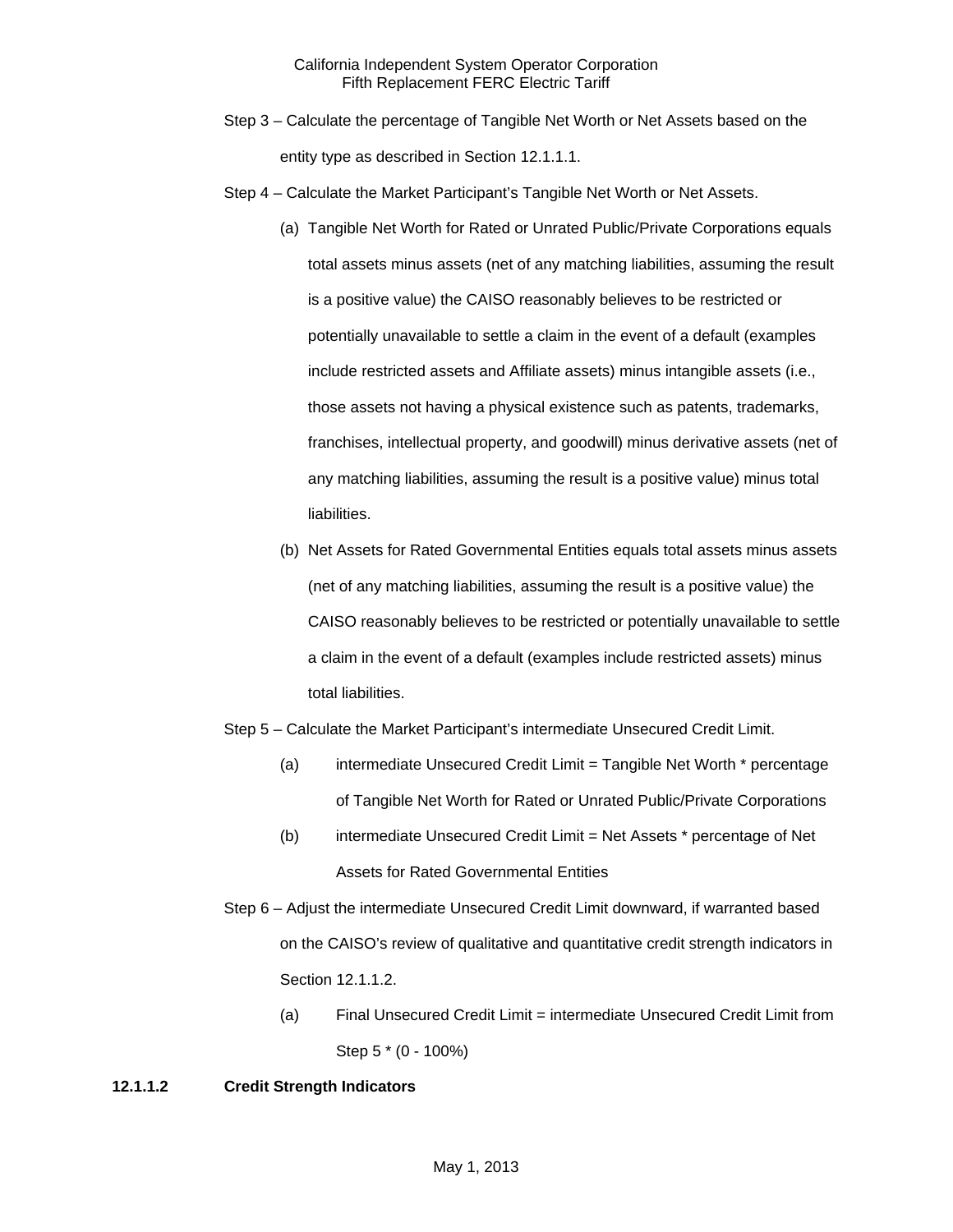In determining a Market Participant's Unsecured Credit Limit, the CAISO may rely on information gathered from financial reporting agencies, the general/financial/energy press, and provided by the Market Participant to assess its overall financial health and its ability to meet its financial obligations. Information considered by the CAISO in this process may include the following qualitative factors:

- (a) Applicant's history;
- (b) Nature of organization and operating environment;
- (c) Management;
- (d) Contractual obligations;
- (e) Governance policies;
- (f) Financial and accounting policies;
- (g) Risk management and credit policies;
- (h) Market risk including price exposures, credit exposures and operational exposures;
- (i) Event risk;
- (j) The state or local regulatory environment; and
- (k) Affiliate disclosure information provided pursuant to this CAISO Tariff, including Sections 4.14.2.1, 12.1.1, 39.9, and/or 39.11.1.

Material negative information in these areas may result in a reduction of up to one hundred percent (100%) in the Unsecured Credit Limit that would otherwise be granted based on the six-step process described in Section 12.1.1.1. A Market Participant, upon request, will be provided a written analysis as to how the provisions in Section 12.1.1.1 and this section were applied in setting its Unsecured Credit Limit.

### **12.1.1.3 Financial Statements**

Market Participants requesting unsecured credit are required to provide financial statements so that a credit review can be completed. Based on availability, the Market Participant must submit a financial statement for the most recent financial quarter, as well as audited financial statements for the most recent three fiscal years, or the period of existence of the Market Participant, if shorter, to the CAISO or the CAISO's designee. If audited financial statements are not available, financial statements, as described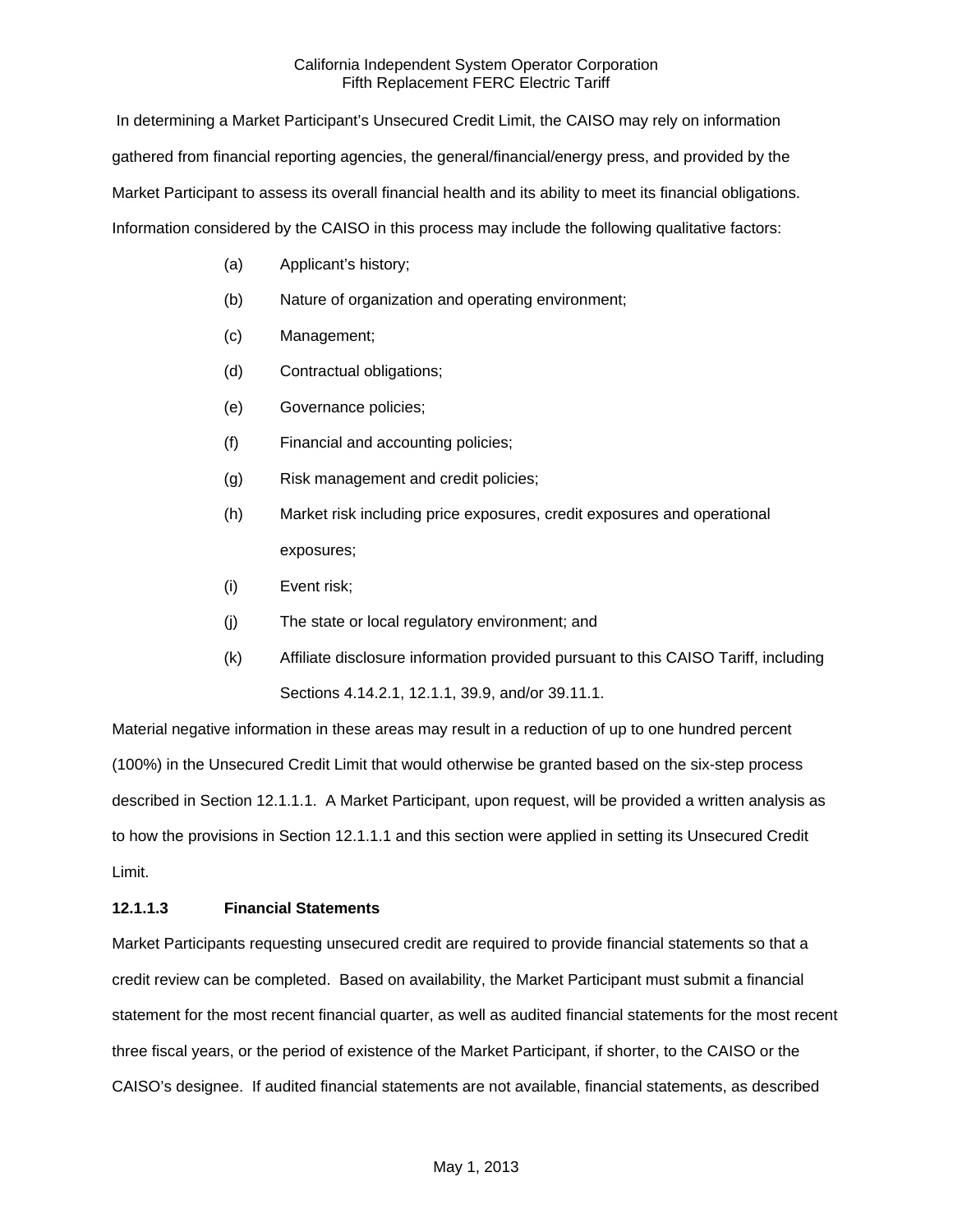below, should be submitted, signed and attested to by an officer of the Market Participant as a fair representation of the financial condition of the Market Participant in accordance with generally accepted accounting principles. The information should include, but is not limited to, the following:

- (a) If publicly traded:
	- (i) Annual and quarterly reports on Form 10-K and Form 10-Q, respectively
	- (ii) Form 8-K reports, if any
- (b) If privately held or governmentally owned:
	- (i) Management's discussion & analysis (if available)
	- (ii) Report of independent accountants (if available)
	- (iii) Financial statements, including:
		- Balance sheet
		- Income statement
		- Statement of cash flows
		- Statement of stockholder's equity
	- (iv) Notes to financial statements

If the above information is available electronically on the internet, the Market Participant may indicate in written or electronic communication where such statements are located for retrieval by the CAISO or the CAISO's designee.

# **12.1.1.4 Determination of Unsecured Credit Limits for Affiliates**

If any Market Participant requesting or maintaining an Unsecured Credit Limit is affiliated with one or more other entities subject to the credit requirements of this Section 12, the CAISO may consider the overall creditworthiness and financial condition of such Affiliates when determining the applicable Unsecured Credit Limit. The maximum Unsecured Credit Limit specified in Section 12.1.1 applies to the combined activity of such Affiliates.

# **12.1.1.5 Notification of Material Change in Financial Condition**

Each Market Participant shall notify the CAISO in writing of a Material Change in Financial Condition, within five (5) Business Days of when the Material Change in Financial Condition is known or reasonably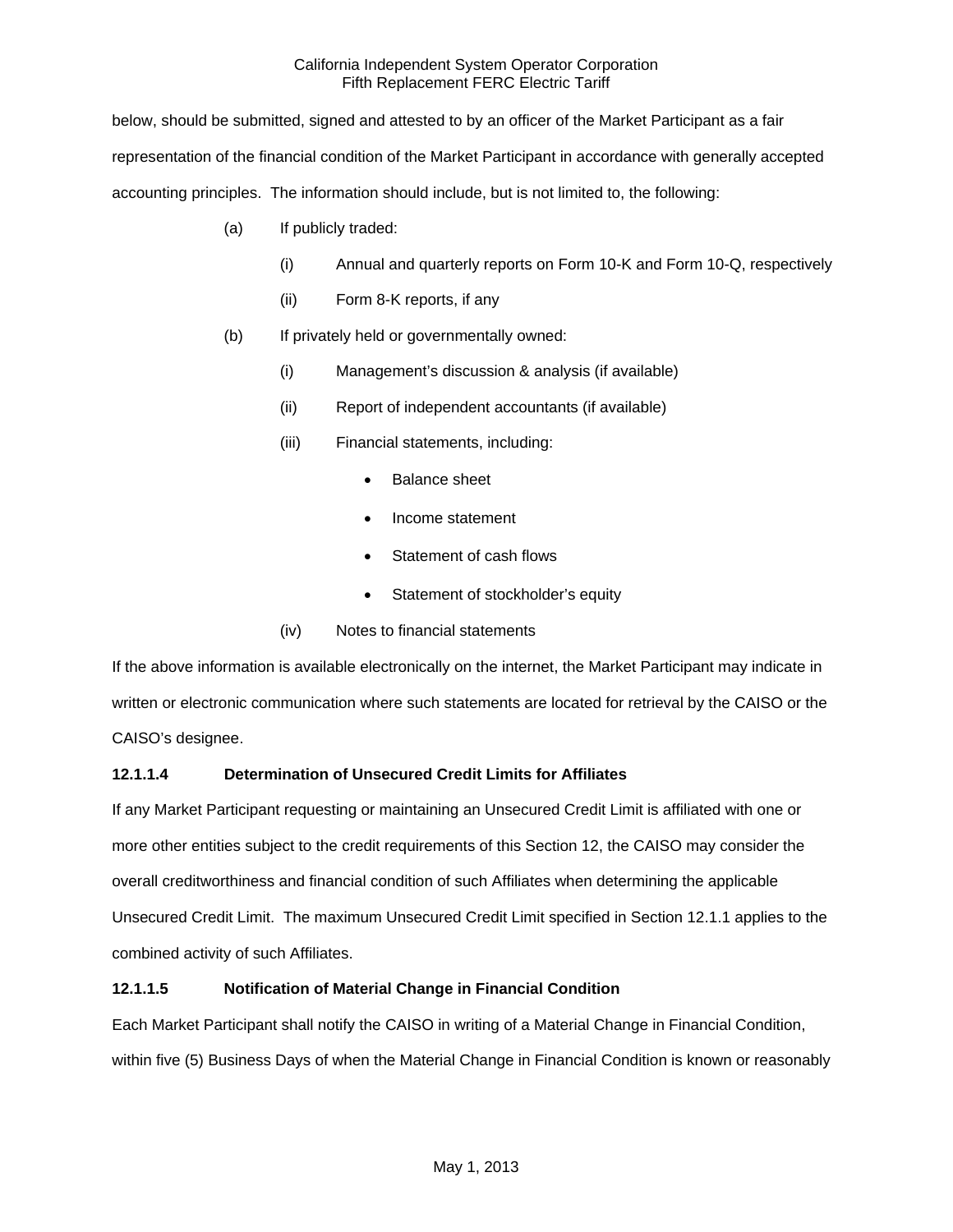should be known by the Market Participant. Examples of a Material Change in Financial Condition may include, but are not limited to:

- a) A credit agency or Moody's Analytics equivalent rating downgrade to below investment grade;
- b) Being placed on a negative credit watch list by a major rating agency;
- c) A bankruptcy filing;
- d) Insolvency;
- e) The filing of a material lawsuit that could significantly and adversely affect past, current, or future financial results;
- f) Restatement of one or more financial statements for a prior year in a way that reduces the amount of unsecured credit that was previously provided;
- g) A default in another organized market for which any cure period has expired; or
- h) Any change in the financial condition of the Market Participant that exceeds a five (5) percent reduction in the Market Participant's Tangible Net Worth or Net Assets for the Market Participant's preceding fiscal year, calculated in accordance with generally accepted accounting practices.

The provision to the CAISO of a copy of a Form 10-K, Form 10-Q, or Form 8-K filed with the U.S. Securities and Exchange Commission shall satisfy the requirement of notifying the CAISO of such Material Change in Financial Condition if such Material Change in Financial Condition is identified in the Form 10-K, Form 10-Q, or Form 8-K. Alternatively, the Market Participant may direct the CAISO to the location of the information on their company website or the website of the U.S. Securities & Exchange Commission.

# **12.1.2 Financial Security And Financial Security Amount**

A Market Participant that does not have an Unsecured Credit Limit, or that has an Unsecured Credit Limit that is less than its Estimated Aggregate Liability, shall post Financial Security that is acceptable to the CAISO and that is sufficient to ensure that its Aggregate Credit Limit (i.e., the sum of its Unsecured Credit Limit and Financial Security Amount) is equal to or greater than its Estimated Aggregate Liability. The Financial Security posted by a Market Participant may be any combination of the following types of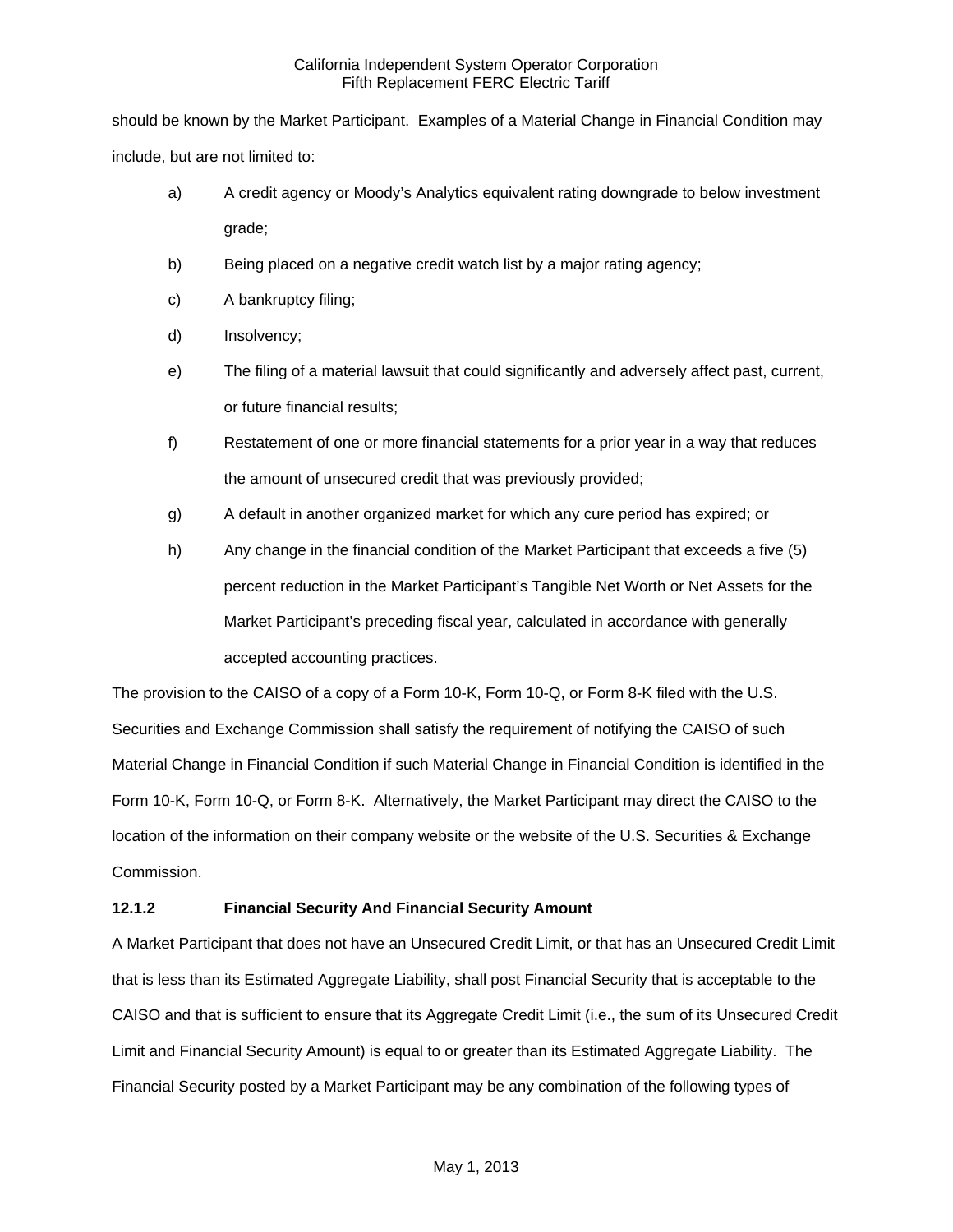Financial Security provided in favor of the CAISO and notified to the CAISO under Section 12.3:

- (a) an irrevocable and unconditional letter of credit issued by a bank or financial institution that is reasonably acceptable to the CAISO; or
- (b) a prepayment to the CAISO.

Financial Security instruments as listed above shall be in such form as the CAISO may reasonably require from time to time by notice to Market Participants, or in such other form as has been evaluated and approved as reasonably acceptable by the CAISO. The CAISO shall publish and maintain standardized forms related to the types of Financial Security listed above on the CAISO Website. The CAISO shall require the use of standardized forms of Financial Security to the greatest extent possible.

### **12.1.2.1 Additional Procedures Regarding Certain Types of Financial Security**

Prepayments to the CAISO will be held in an interest-bearing account or another investment acceptable to the Market Participant and the CAISO, and interest on the investment will accrue at the rate as provided for in the investment. Interest will accrue to the Market Participant's benefit and will be added to the Market Participant's prepayment account on a monthly basis. Due to the additional administrative effort involved in tracking and posting interest on such prepayments, the use of this option is not encouraged.

# **12.1.2.2 Process for Evaluating Requests to Use Non-Standardized Forms of Financial Security**

A Market Participant that seeks permission to use a form for Financial Security other than one or more of the standardized forms posted on the CAISO Website shall seek such permission in a written request to the CAISO that explains the basis for the use of such non-standardized form. The CAISO shall have ten (10) Business Days from receipt of such request to evaluate it and determine whether it will be approved as reasonably acceptable. If the CAISO does not respond to such request within the ten (10) Business Day period, the request shall be deemed to have been denied. Until and unless the CAISO approves the use of a non-standardized form for Financial Security, the Market Participant that submitted such request shall be required to use one of the standardized forms for Financial Security described in this Section 12.1.2.

# **12.1.2.3 Expiration of Financial Security**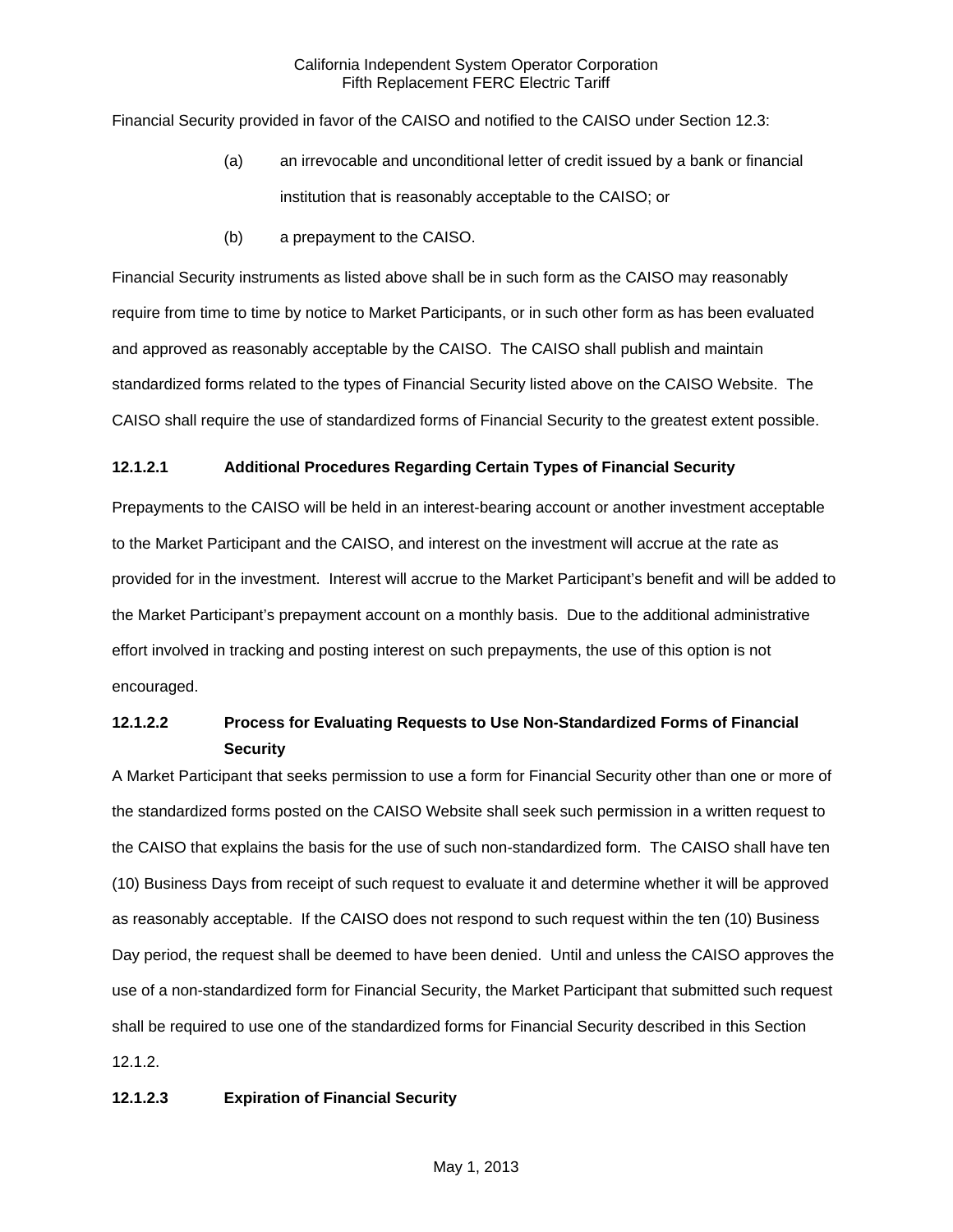Each Market Participant shall ensure that the financial instruments it uses for the purpose of providing Financial Security will not expire and thereby cause the Market Participant's Aggregate Credit Limit to fall below the Market Participant's Estimated Aggregate Liability. The CAISO will treat a financial instrument that does not have an automatic renewal provision and that is not renewed or replaced within seven (7) days of its date of expiration as being out of compliance with the standards for Financial Security contained in this Section 12 and will deem the value of such financial instrument to be zero, and will draw upon such Financial Security prior to its stated expiration if deemed necessary by the CAISO.

# **12.1.2.4 Risk of Loss of Financial Security Amounts Held and Invested by the CAISO**

In accordance with the CAISO's investment policy, the CAISO will invest each Financial Security Amount of a Market Participant only in bank accounts, money market accounts, and/or U.S. Treasury/Agency securities unless a specific written request is received from the Market Participant for a different type of investment and the CAISO provides its written consent to such alternative investment. A Market Participant that provides a Financial Security Amount that is held and invested by the CAISO on behalf of the Market Participant will bear all risks that such Financial Security Amount will incur a loss of principal and/or interest as a result of the CAISO's investment of such Financial Security Amount.

# **12.1.3 Estimated Aggregate Liability**

The CAISO will periodically calculate the Estimated Aggregate Liability of each Market Participant, based on all charges and settlement amounts for which such Market Participant is liable or reasonably anticipated by the CAISO to be liable for pursuant to the CAISO Tariff. The Estimated Aggregate Liability for each Market Participant shall be determined and applied by the CAISO consistent with the procedures set forth in the applicable Business Practice Manual. The CAISO shall upon request provide each Market Participant with information concerning the basis for the CAISO's determination of its Estimated Aggregate Liability, and the CAISO's determination may be disputed in accordance with the procedures set forth in the applicable Business Practice Manual. The CAISO shall compare each Market Participant's Estimated Aggregate Liability against its Aggregate Credit Limit on a periodic basis.

### **12.1.3.1 Calculation of Estimated Aggregate Liability**

**12.1.3.1.1 Calculation of the EAL Amount**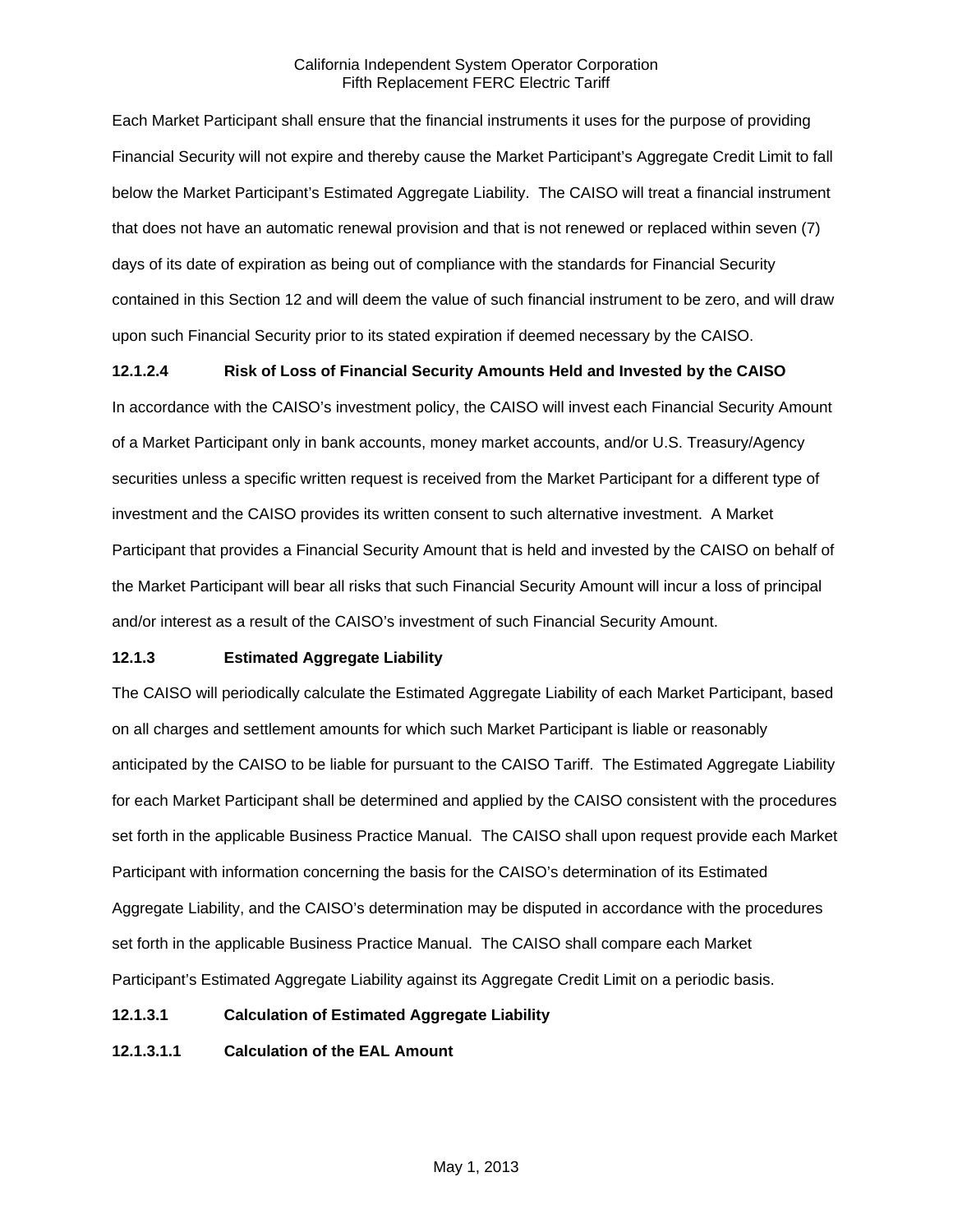Except as described in Section 12.1.3.1.2, the CAISO shall use the method described in this Section 12.1.3.1.1 to calculate each Market Participant's Estimated Aggregate Liability (EAL). The Estimated Aggregate Liability represents the amount owed to the CAISO for all unpaid obligations, specifically, the obligations for the number of Trading Days outstanding at a given time based on the CAISO's Payments Calendar plus five (5) Trading Days based on the allowable period for Market Participants to respond to CAISO requests for additional Financial Security collateral (two (2) Business Days), and other liabilities including the value of a Market Participant's CRR portfolio, if negative. The charges the CAISO shall use to calculate Estimated Aggregate Liability shall be charges described or referenced in the CAISO Tariff. The CAISO shall calculate the Estimated Aggregate Liability for each Market Participant by aggregating the following obligations, including CRR liabilities even though such liabilities are secured separately:

- (a) invoiced amounts, i.e., any published but unpaid amounts on Invoices;
- (b) published amounts, i.e., amounts for Trading Days for which Settlement Statements have been issued;
- (c) estimated amounts, i.e., amounts based on estimated Settlement amounts calculated by the Settlement system using estimated meter data, and other available operational data;
- (d) extrapolated amounts, i.e., amounts calculated for Trading Days for which neither actual nor estimated Settlement Statements have been issued;
- (e) CRR portfolio value, i.e., the prospective value of the CRR portfolio, if negative, as described in Section 12.6.3;
- (f) CRR Auction limit, i.e., the maximum credit limit for participation in a CRR Auction;
- (g) CRR Auction awards (prior to invoicing), i.e., amounts to cover winning offers at the completion of the CRR Auction bur prior to invoicing;
- (h) Estimated Aggregate Liability adjustments resulting from Virtual Bid Submission Charges and the submission of Virtual Bids and/or receipt of Virtual Awards pursuant to Section 12.8;
- (i) past-due amounts, i.e., any unpaid or past due amounts on Invoices;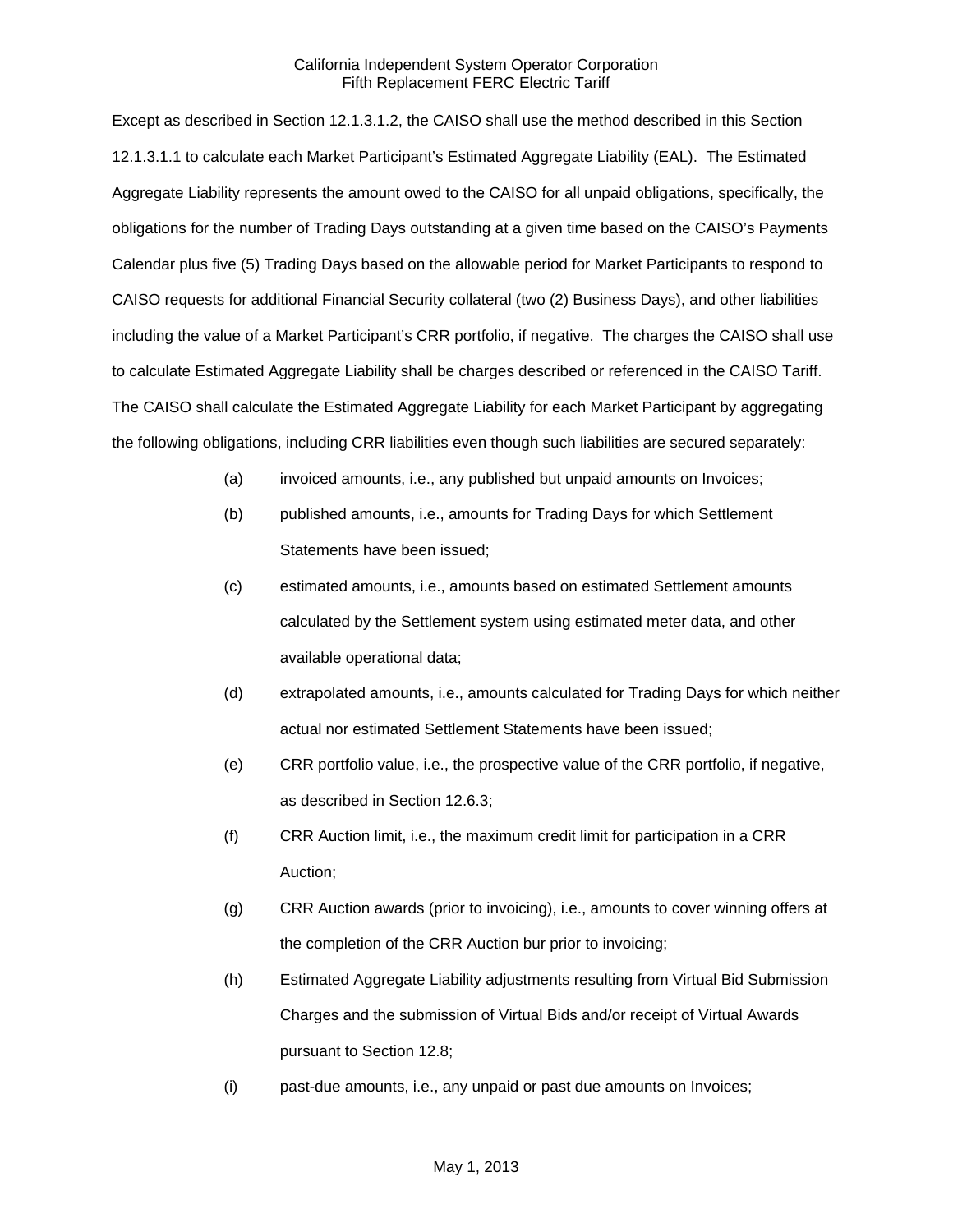- (j) FERC Annual FERC Charges, i.e., FERC Annual Charges for a Market Participant that has elected to pay such amounts on an annual basis that are owed and outstanding and not already captured in any other component of Estimated Aggregate Liability;
- (k) WAC Charges, i.e., WAC amounts for the current year or future years as specified in Section 36.9.2;
- (l) Estimated Aggregate Liability adjustments, i.e., adjustments that may be necessary as a result of analysis performed as a result of Section 12.4.2; and
- (m) extraordinary adjustments, i.e., adjustments to Settlement amounts related to FERC proceedings, if known and estimated by the CAISO, as described in Section 12.1.3.1.3.

For a Market Participant that maintains multiple BAID numbers, the Estimated Aggregate Liability of the Market Participant as a legal entity shall be calculated by summing the Estimated Aggregate Liabilities for all such BAID numbers and comparing the sum of the Estimated Aggregate Liabilities to the Aggregate Credit Limit of the Market Participant. Market Participants may recommend changes to the liability estimates produced by the CAISO's Estimated Aggregate Liability calculation through the dispute procedures described in Section 12.4.2.

# **12.1.3.1.2 Calculation Methodology Applicable to New Market Participants**

Each new Market Participant (and each Market Participant that has previously been inactive) is required to have an initial Aggregate Credit Limit that is sufficient to cover a minimum of forty-five (45) Trading Days of estimated obligations. This initial credit requirement is based on anticipated transactions in the CAISO Markets, and shall be considered to be equal to the Market Participant's Estimated Aggregate Liability until the CAISO obtains sufficient data from its automated calculation of Estimated Aggregate Liability as described in Section 12.1.3.1.1 to begin relying on that calculation.

# **12.1.3.1.3 Special Circumstances**

**12.1.3.1.3.1 Daily Adjustments and Disputes**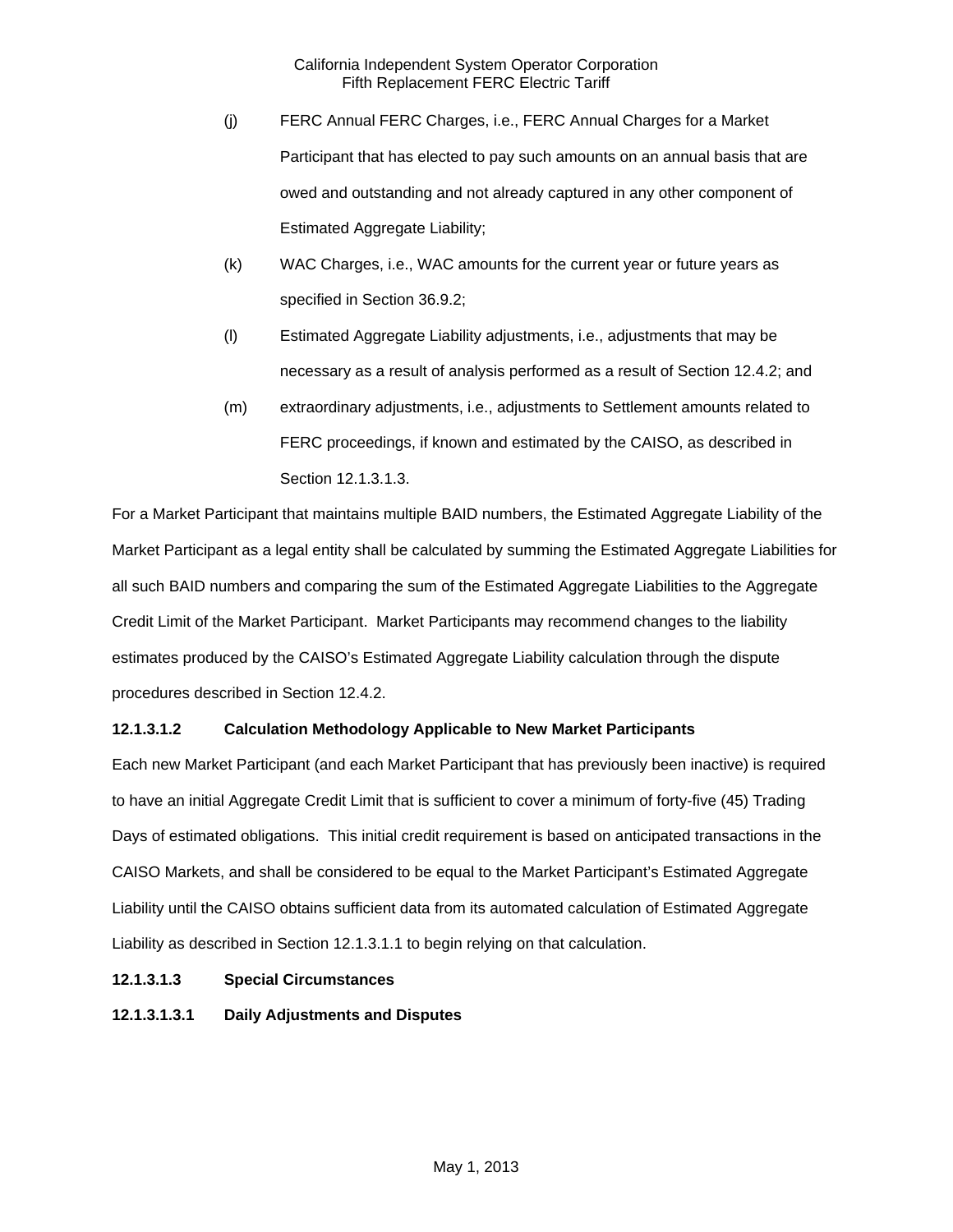Charges associated with daily adjustments and disputes that are regularly calculated by the CAISO Settlement system will be included in the CAISO's determinations of Estimated Aggregate Liability as the charges are calculated.

# **12.1.3.1.3.2 FERC Refund Orders**

The CAISO will assess its ability to reasonably calculate the charges associated with a refund before the CAISO's Settlement system is re-run. If the CAISO can reasonably apportion the refund charges to specific Market Participants, it will include the amounts in its calculation of Estimated Aggregate Liability for those Market Participants and will request Financial Security from them accordingly. If the CAISO determines that complexities of a FERC refund order preclude the CAISO from reasonably being able to include refunds in its calculation of Estimated Aggregate Liability, the CAISO will not request Financial Security associated with the required refunds until the refunds are processed through the CAISO Settlement system. However, if feasible, the CAISO will make available to Market Participants, for informational purposes only, an aggregate forecast of the effect that providing the refunds will have on the CAISO's calculation of Estimated Aggregate Liability.

# **12.1.3.1.3.3 CAISO ADR Procedures**

The CAISO will handle transactions associated with the CAISO ADR Procedures in the same manner as transactions associated with refunds provided pursuant to Section 12.1.3.1.3.2.

# **12.2 Review Of Creditworthiness**

The CAISO may review the creditworthiness of any Market Participant that delays or defaults in making payments due under the CAISO Tariff and, as a consequence of that review, may require such Market Participant, whether or not it has an Unsecured Credit Limit, to provide credit support in the form of any of the following types of Financial Security:

- (a) an irrevocable and unconditional letter of credit by a bank or financial institution reasonably acceptable to the CAISO; or
- (b) a prepayment to the CAISO.

 The CAISO may require the Market Participant to maintain such Financial Security for at least one (1) year from the date of such delay or default.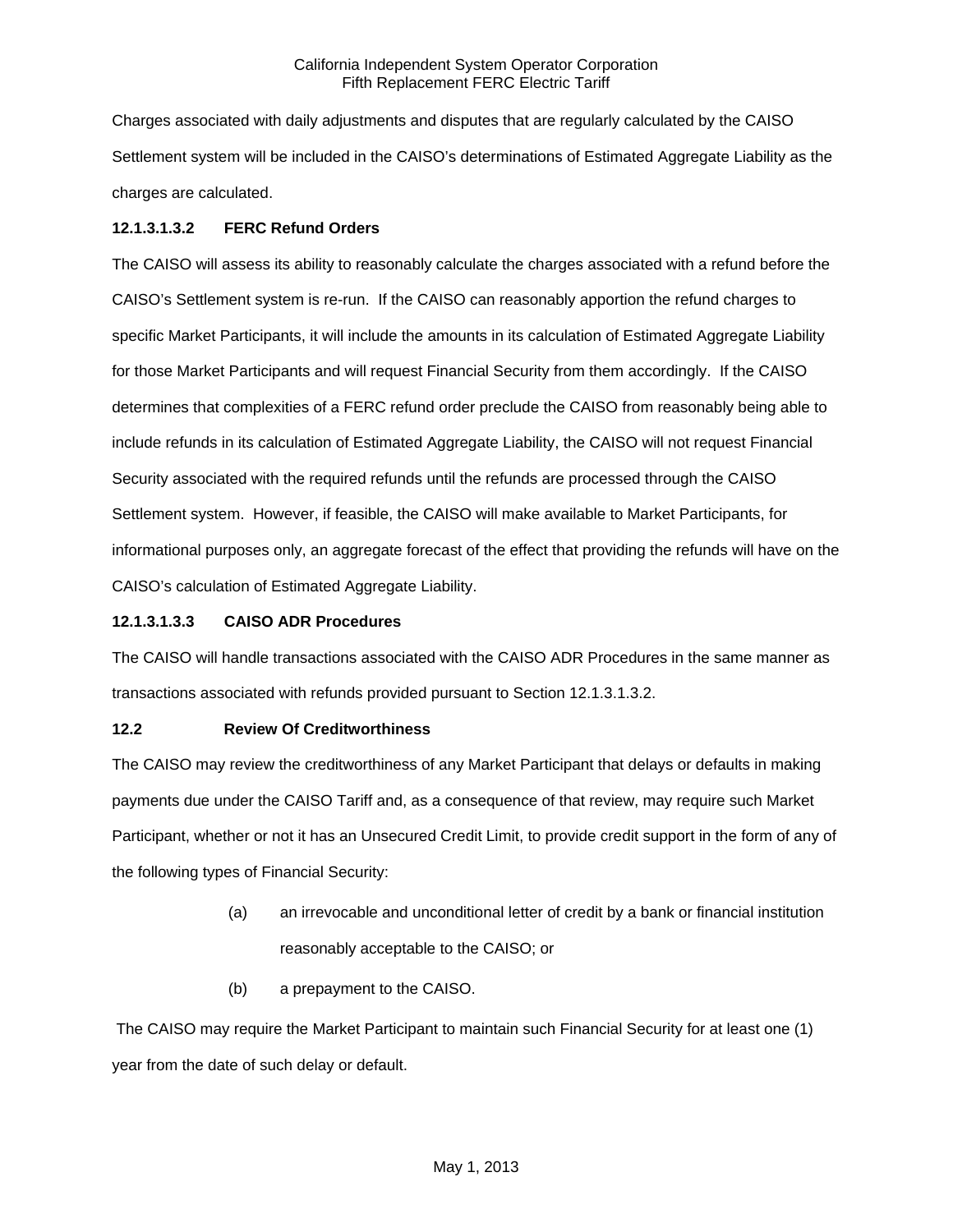### **12.3 Posting And Releases Of Financial Security**

Each Market Participant required to provide a Financial Security Amount under Section 12.1.2 shall notify the CAISO of the initial Financial Security Amount that it wishes to provide at least fifteen (15) days in advance and shall ensure that the CAISO has received such Financial Security Amount prior to the date the Market Participant commences activity through the CAISO, or the date the CRR Holder or Candidate CRR Holder participates in the applicable auction of CRRs. A Market Participant may at any time increase its Financial Security Amount by providing additional Financial Security in accordance with Section 12.1.2. A Market Participant may request that its Financial Security Amount be reduced or released by making its request not fewer than fifteen (15) days prior to the date on which the reduction or release is requested to occur. The CAISO shall evaluate the request and inform the Market Participant within ten (10) Business Days either that a reduction or release of the Financial Security Amount is permissible, that a reduction or release of the Financial Security Amount is impermissible, or that the CAISO requires more information from the Market Participant in order to make its determination. The CAISO may decline to reduce or release a Financial Security Amount or may release a lesser amount for any of the following reasons:

- (a) The Estimated Aggregate Liability for the Market Participant cannot be accurately determined due to a lack of supporting Settlement charge information.
- (b) The most recent liabilities of the Market Participant are volatile to a significant degree and a reduction or release of the Financial Security Amount would present a high likelihood that, after the Financial Security Amount was reduced or released, the Estimated Aggregate Liability for the Market Participant, as calculated by the CAISO, would exceed its Aggregate Credit Limit.
- (c) The Market Participant has provided notice or otherwise demonstrated that it is terminating or significantly reducing its participation in the CAISO Markets. The CAISO may retain a portion of the Financial Security Amount to ensure that the Market Participant is adequately secured with respect to pending liabilities that relate to Settlement re-runs or other liabilities for which the Market Participant may be responsible under this CAISO Tariff.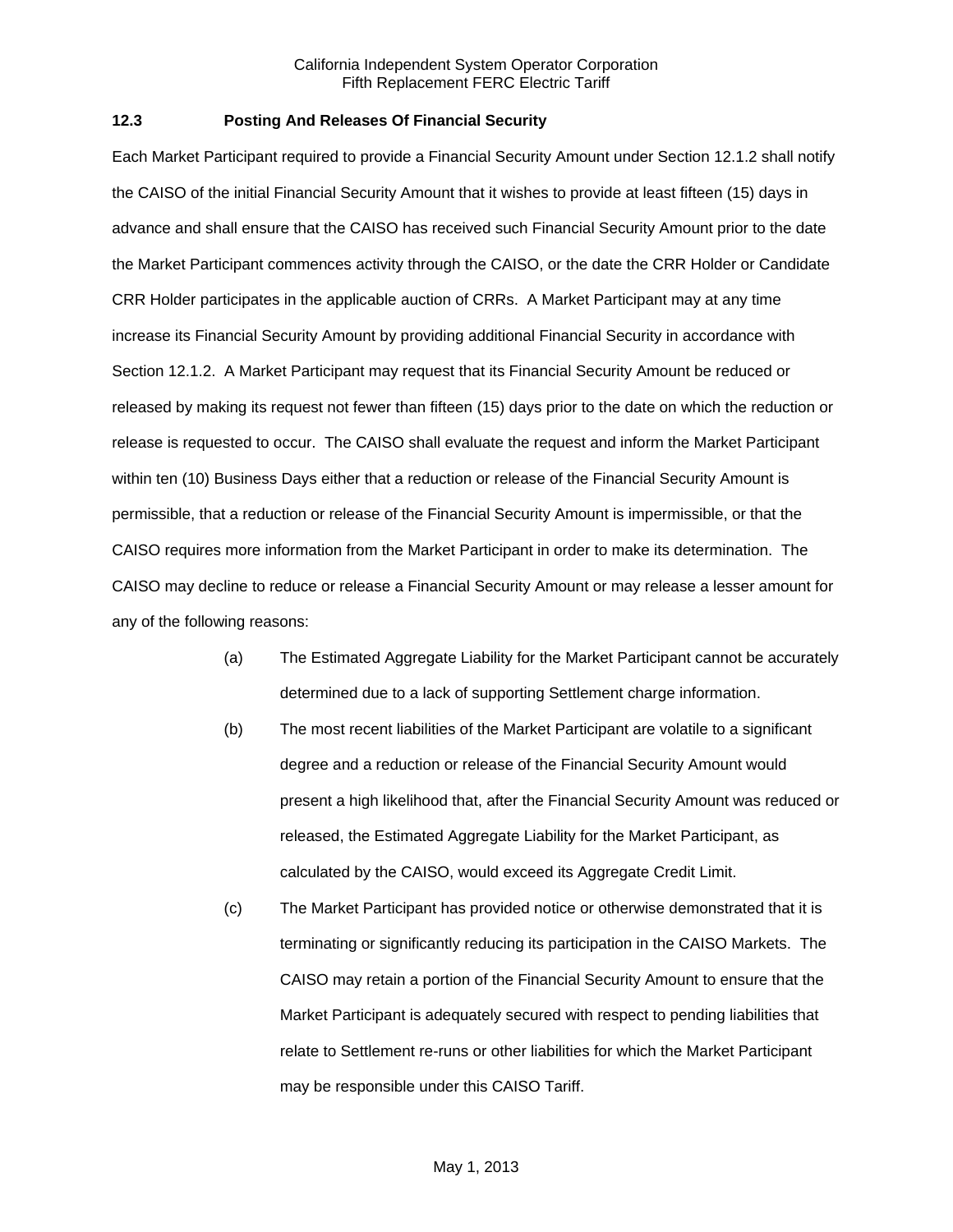# **12.3.1 Self-Supply Of UDC Demand**

Notwithstanding anything to the contrary in the CAISO Tariff, a Scheduling Coordinator or UDC that is an Original Participating Transmission Owner or is a Scheduling Coordinator for an Original Participating Transmission Owner shall not be precluded by Section 12.3 from scheduling transactions that serve a UDC's Demand from

- (1) a resource that the UDC owns; and
- (2) a resource that the UDC has under contract to serve its Demand.

### **12.4 Calculation Of Ongoing Financial Security Requirements**

Following the date on which a Market Participant commences trading, if the Market Participant's Estimated Aggregate Liability, as calculated by the CAISO, at any time exceeds its Aggregate Credit Limit, the CAISO shall direct the Market Participant to post an additional Financial Security Amount within two (2) Business Days that is sufficient to ensure that the Market Participant's Aggregate Credit Limit is at least equal to its Estimated Aggregate Liability. The CAISO shall also notify a Market Participant if at any time its Estimated Aggregate Liability exceeds ninety (90) percent of its Aggregate Credit Limit. For the purposes of calculating the Market Participant's Estimated Aggregate Liability, the CAISO shall include (1) outstanding charges for Trading Days for which Settlement data is available, and (2) an estimate of charges for Trading Days for which Settlement data is not yet available. To estimate charges for Trading Days for which Settlement data is not yet available, the CAISO will consider available historical Settlement data, and other available operational and market data as described in the applicable Business Practice Manual.

### **12.4.1 Resolution Of A CAISO Request For Additional Security Amount**

A Market Participant has two (2) Business Days to resolve a CAISO request for additional Financial Security. Within the two (2) Business Days, the Market Participant must either demonstrate to the CAISO's satisfaction that the CAISO's Financial Security request is entirely or partially unnecessary, or post the required Financial Security Amount calculated by the CAISO. If the CAISO and the Market Participant are unable to agree on the appropriate level of Financial Security during two (2) Business Day review period, the Market Participant must post the additional Financial Security and may continue with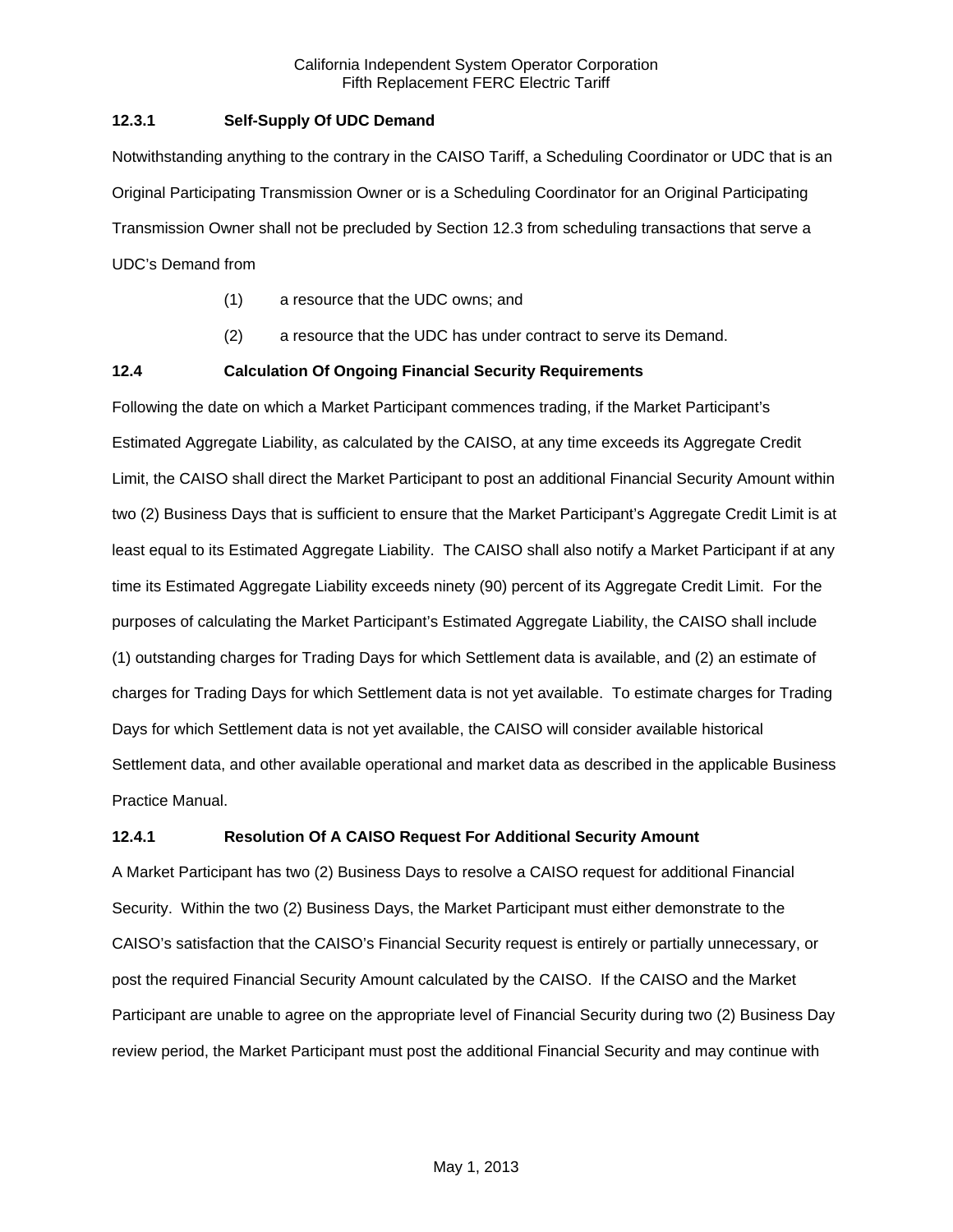the dispute process described in Section 12.4.2. Any excess Financial Security Amounts will be returned to the Market Participant if the dispute process finds in favor of the Market Participant.

# **12.4.2 Dispute Process For A Request For Additional Security Amount**

Market Participants may dispute the Estimated Aggregate Liability calculated by the CAISO and, as a result, the CAISO may reduce or cancel a requested Financial Security adjustment. The following steps are required for a Market Participant to dispute a Financial Security request resulting from the CAISO's calculation of Estimated Aggregate Liability:

- (1) Request by the Market Participant to review the CAISO calculation.
- (2) A reasonable and compelling situation presented, as determined by the Market Participant's CAISO client representative.
- (3) Documentation of facts and circumstances that evidence that the CAISO's calculation of Estimated Aggregate Liability results in an excessive and unwarranted Financial Security posting requirement.
- (4) Approval by the CAISO Manager and/or Director of Customer Services and Industry Affairs and approval by the CAISO Treasurer.
- (5) The CAISO may decline to adjust the initial Estimated Aggregate Liability, as calculated by the CAISO, if the Market Participant has had Financial Security shortfalls in the past twelve (12) months (i.e., it has been shown that the Market Participant's Aggregate Credit Limit at times during the preceding twelve (12) months has been insufficient to cover the Market Participant's Estimated Aggregate Liability).

In no such case shall a CAISO request for increased Financial Security remain outstanding for more than two (2) Business Days. Either the above process is to be completed within two (2) Business Days from the date of the CAISO request for additional Financial Security, or the Market Participant is to post additional Financial Security within the two (2) Business Days and continue this process, which may result in a return of posted Financial Security back to the Market Participant if the results of the dispute process are found to favor the Market Participant.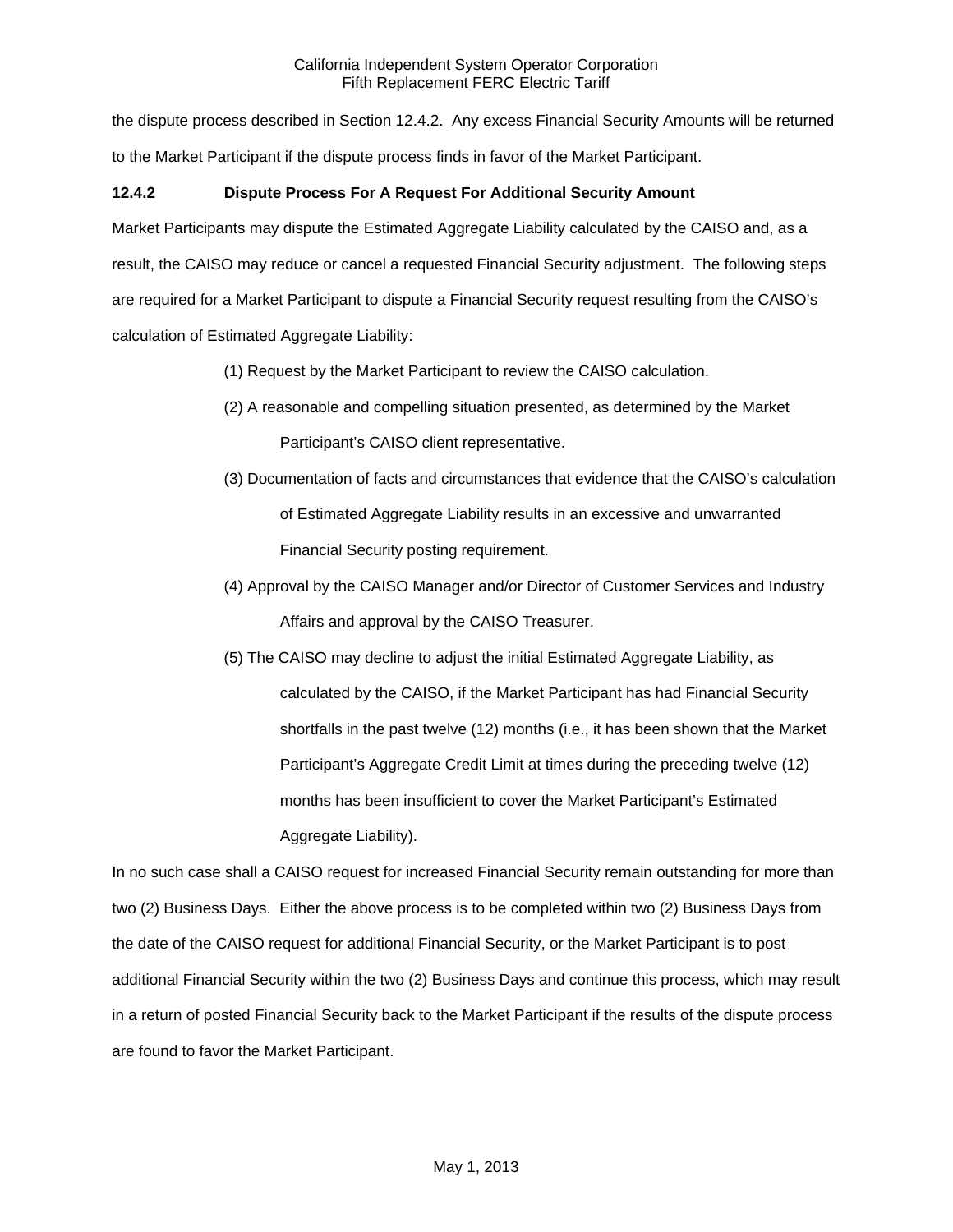Factors for consideration in the event this dispute process is utilized include: weighing the risk of using the lower figure to the potential detriment of market creditors if the Market Participant is under-secured and defaults, against the desire not to impose additional potentially unwarranted costs on a Market Participant; equity and consistency of treatment of Market Participants in the dispute process; and the evidentiary value of the information provided by the Market Participant in the dispute process.

### **12.5 CAISO Enforcement Actions**

### **12.5.1 Under-Secured and Non-Compliant Market Participants**

If a Market Participant's Estimated Aggregate Liability, as calculated by the CAISO, at any time exceeds its Aggregate Credit Limit, or if a Market Participant fails to satisfy all of the minimum participation requirements set forth in Section 12.1 and does not cure that failure within thirty (30) days after notification of the failure by the CAISO, the CAISO may take any or all of the following actions:

- (a) The CAISO may withhold a pending payment distribution.
- (b) The CAISO may limit trading, which may include rejection of Bids, including Self-Schedules, rejection or cancellation of Inter-SC Trades in their entirety (i.e., both sides of the Inter-SC Trade) at any time, and/or limiting other CAISO Market activity, including limiting eligibility to participate in a CRR Allocation or CRR Auction. In such case, the CAISO shall notify the Market Participant of its action and the Market Participant shall not be entitled to participate in the CAISO Markets or CRR Auctions or submit further Bids, including Self-Schedules, or otherwise participate in the CAISO Markets until the Market Participant posts an additional Financial Security Amount that is sufficient to ensure that the Market Participant's Aggregate Credit Limit is at least equal to its Estimated Aggregate Liability.
- (c) The CAISO may require the Market Participant to post an additional Financial Security Amount in lieu of an Unsecured Credit Limit for a period of time.
- (d) The CAISO may restrict, suspend, or terminate the Market Participant's CRR Entity Agreement or any other service agreement.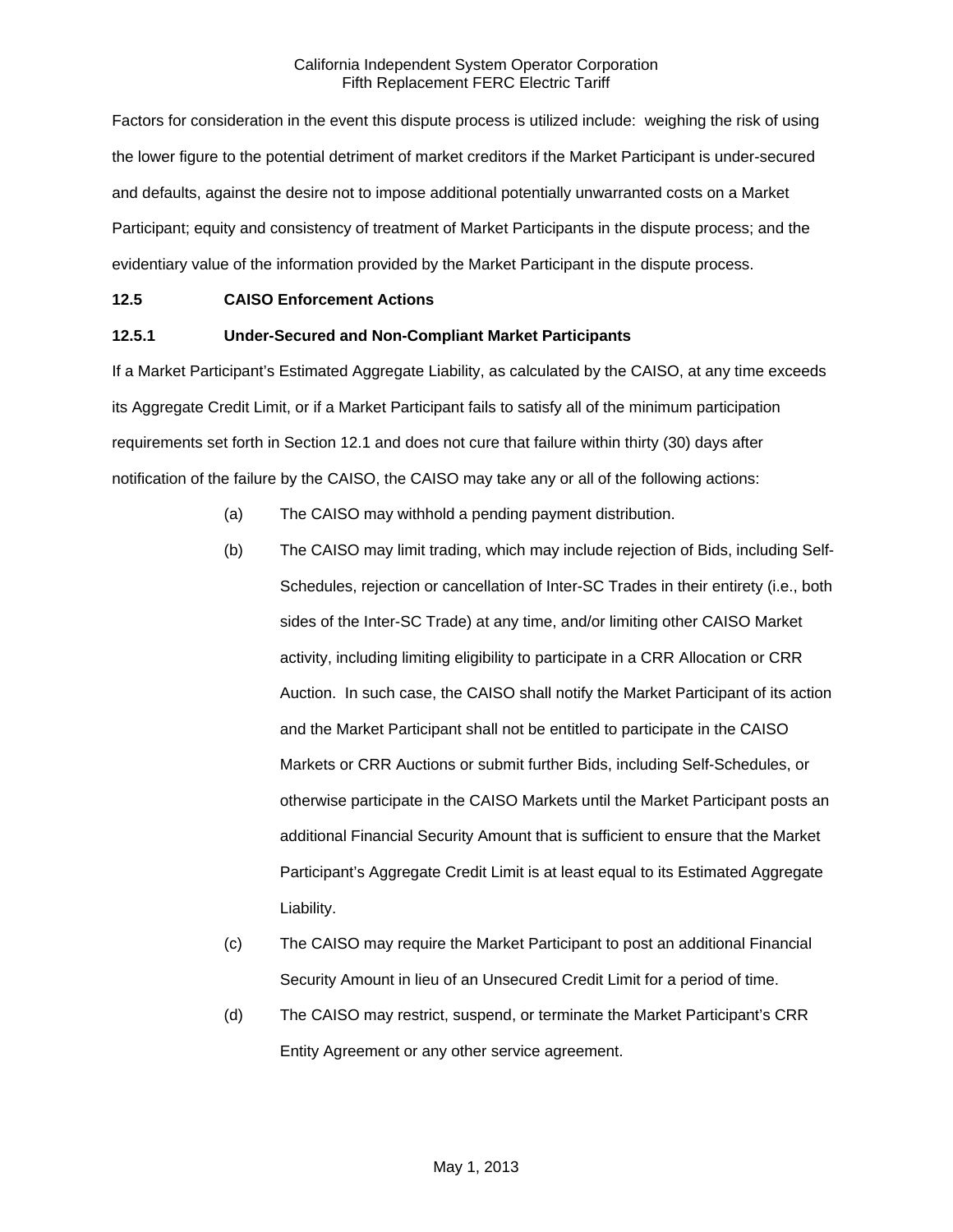- (e) The CAISO may resell the CRR Holder's CRRs in whole or in part, including any Long Term CRRs, in a subsequent CRR Auction or bilateral transaction, as appropriate.
- (f) The CAISO will not implement the transfer of a CRR if the transferee or transferor has an Estimated Aggregate Liability in excess of its Aggregate Credit Limit.

In addition, the CAISO may restrict or suspend a Market Participant's right to submit further Bids, including Self-Schedules, or require the Market Participant to increase its Financial Security Amount if at any time such Market Participant's potential additional liability for Imbalance Energy and other CAISO charges is determined by the CAISO to be excessive by comparison with the likely cost of the amount of Energy reflected in Bids or Self-Schedules submitted by the Market Participant.

### **12.5.2 Late Posting Of Financial Security**

Each Market Participant that is late in posting Financial Security within two (2) Business Days as required by Section 12.4 will be subject to the following enforcement actions:

- (a) After each of the first two (2) times during a rolling twelve (12) month period that a Market Participant is late in posting additional Financial Security within two (2) Business Days as required by Section 12.4, the CAISO will send the delinquent Market Participant a warning notice.
- (b) After the third time during a rolling twelve (12) month period that a Market Participant is late in posting additional Financial Security, the CAISO may require the Market Participant to post an additional Financial Security Amount that is as high as the highest level of the Market Participant's Estimated Aggregate Liability during the preceding twelve (12) months. The CAISO will hold such additional Financial Security Amount for no fewer than twelve (12) months following the month in which the Market Participant's third delinquency occurs, and the CAISO may then return to the Market Participant all or a portion of such additional Financial Security Amount if, during the intervening time, the Market Participant has timely posted all further additional Financial Security Amounts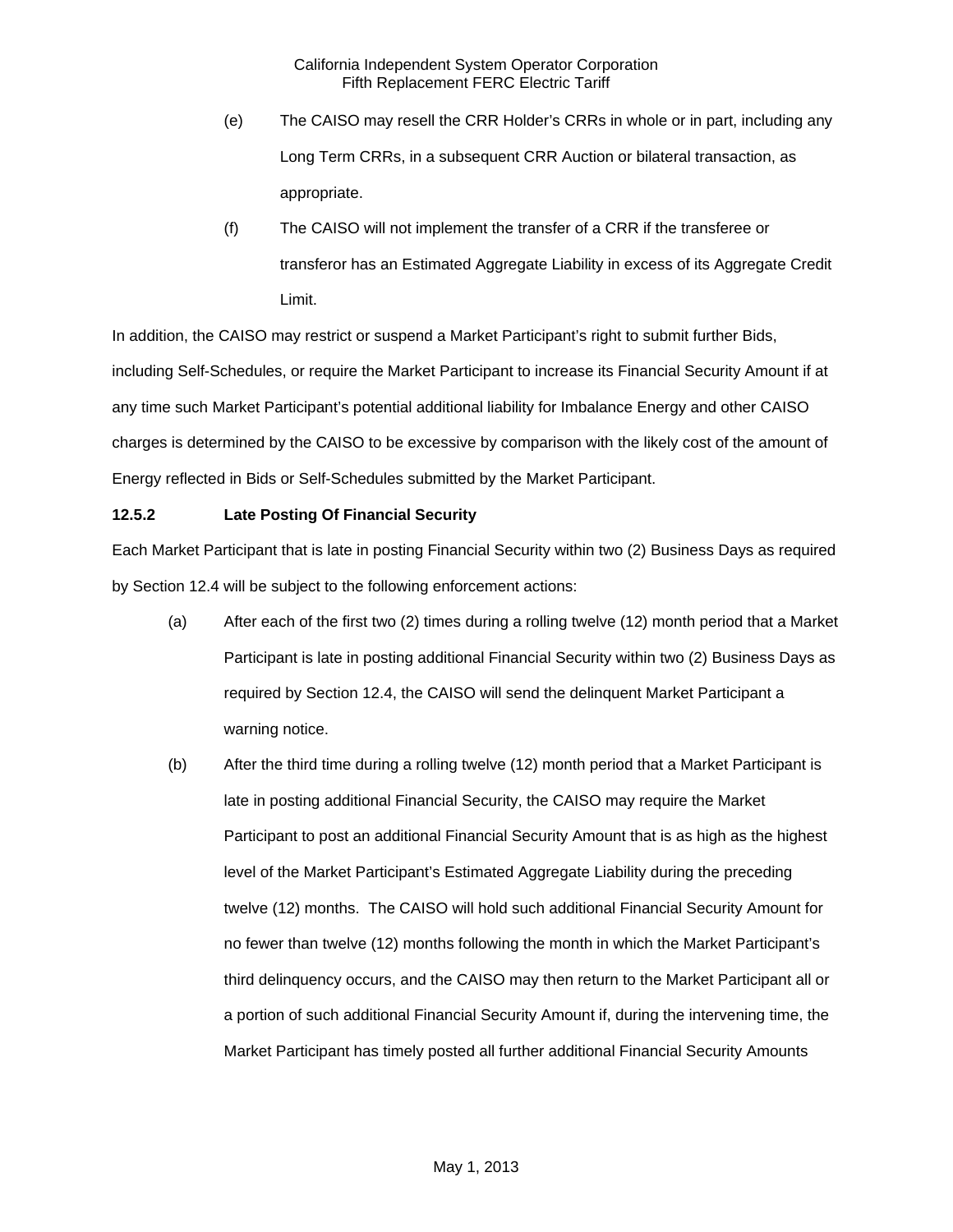requested by the CAISO and has timely paid all of the amounts set forth in the Invoices from the CAISO.

- (c) After the third time and each subsequent time during a rolling twelve (12) month period beginning no earlier than April 7, 2010 that a Market Participant is late in posting additional Financial Security, the CAISO will assess a penalty to the Market Participant equal to the greater of \$1,000 or two (2) percent of the additional Financial Security Amount that the Market Participant has been late in posting, up to a maximum amount of \$20,000 per each late posting for which the CAISO assesses a penalty pursuant to this Section 12.5.2(c). This penalty will be included in the next Invoice to the Market Participant. Penalty amounts collected by the CAISO pursuant to this Section 12.5.2(c) will be treated as set forth in Section 11.29.9.6.4.
- (d) After the fourth and any subsequent times during a rolling twelve (12) month period that a Market Participant is late in posting additional Financial Security, the CAISO may extend the time period that it holds all or a portion of the additional Financial Security Amount resulting from the Market Participant's third delinquency during a rolling twelve (12) month period as described in Section 12.5.2(b).
- (e) After the fifth time during a rolling twelve (12) month period beginning no earlier than April 7, 2010 that a Market Participant is late in posting additional Financial Security, the CAISO may, notwithstanding any other provision of the CAISO Tariff, (i) suspend any and all rights of the Market Participant under the CAISO Tariff, effective immediately after the CAISO sends written notice of the suspension to the Market Participant, and (ii) terminate any agreement entered into between the CAISO and the Market Participant that allows the Market Participant to participate in the CAISO Markets, effective upon the date the CAISO sends written notice of the termination to the Market Participant or upon the date established in accordance with FERC rules if FERC rules require the CAISO to file the notice of termination with FERC. If the CAISO sends a notice of suspension or termination to a Market Participant pursuant to this Section 12.5.2(e), the Market Participant will not have the right to prevent such suspension or termination by curing its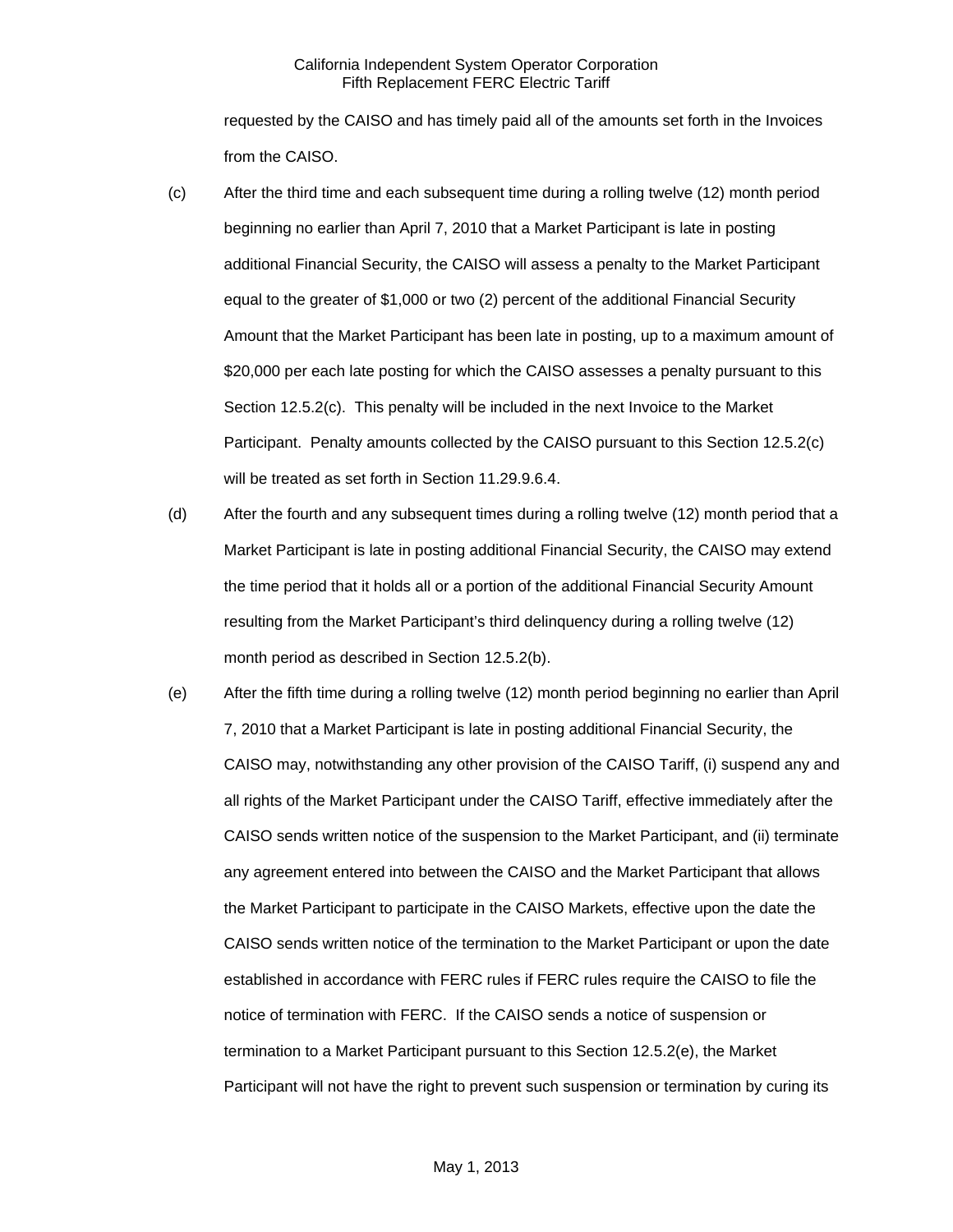late posting of additional Financial Security. The CAISO will, following termination of an agreement pursuant to this Section 12.5.2(e) and within thirty (30) days of being satisfied that no sums remain owing by the Market Participant under the CAISO Tariff, return or release to the Market Participant, as appropriate, any money or credit support provided by such Market Participant to the CAISO under Section 12.

(f) Any time that a Market Participant is late in posting additional Financial Security, the CAISO may also take other enforcement actions as described in this Section 12 and in the applicable Business Practice Manual, if deemed necessary by the CAISO to protect the financial integrity of the CAISO Markets.

### **12.6 Credit Obligations Applicable To CRRs**

#### **12.6.1 Credit Requirements For CRR Allocations**

Subject to applicable requirements of Section 36.9.2 concerning the prepayment of Wheeling Access Charges, Load Serving Entities eligible to participate in any CRR Allocation are not required to provide additional Financial Security in advance of a CRR Allocation.

#### **12.6.2 Credit Requirements For CRR Auctions**

#### **12.6.2.1 Credit Requirements Applicable to an Entity Other than a Federal Agency**

To establish available credit for participating in any CRR Auction, each CRR Holder or Candidate CRR Holder that is not a federal agency must satisfy the credit requirements set forth in Section 12.1 and provide Financial Security using one or more of the forms identified in Section 12.2 (a) through (e) to secure the right to participate in the CAISO's CRR Auctions as set forth below. In order to participate in an annual CRR Auction, the CRR Holder or Candidate CRR Holder must have Financial Security using one or more of the forms identified in Section 12.2 (a) through (e) in an amount that is the greater of \$500,000 or the sum of the maximum credit exposures of all of the CRR Holder's or Candidate CRR Holder's bids for CRRs submitted in the annual CRR Auction. In order to participate in a monthly CRR Auction, the CRR Holder or Candidate CRR Holder must have Financial Security using one or more of the forms identified in Section 12.2 (a) through (e) in an amount that is the greater of \$100,000 or the sum of the maximum credit exposures of all of the CRR Holder's or Candidate CRR Holder's bids for CRRs submitted in the monthly CRR Auction. The maximum credit exposure of a positively valued CRR bid is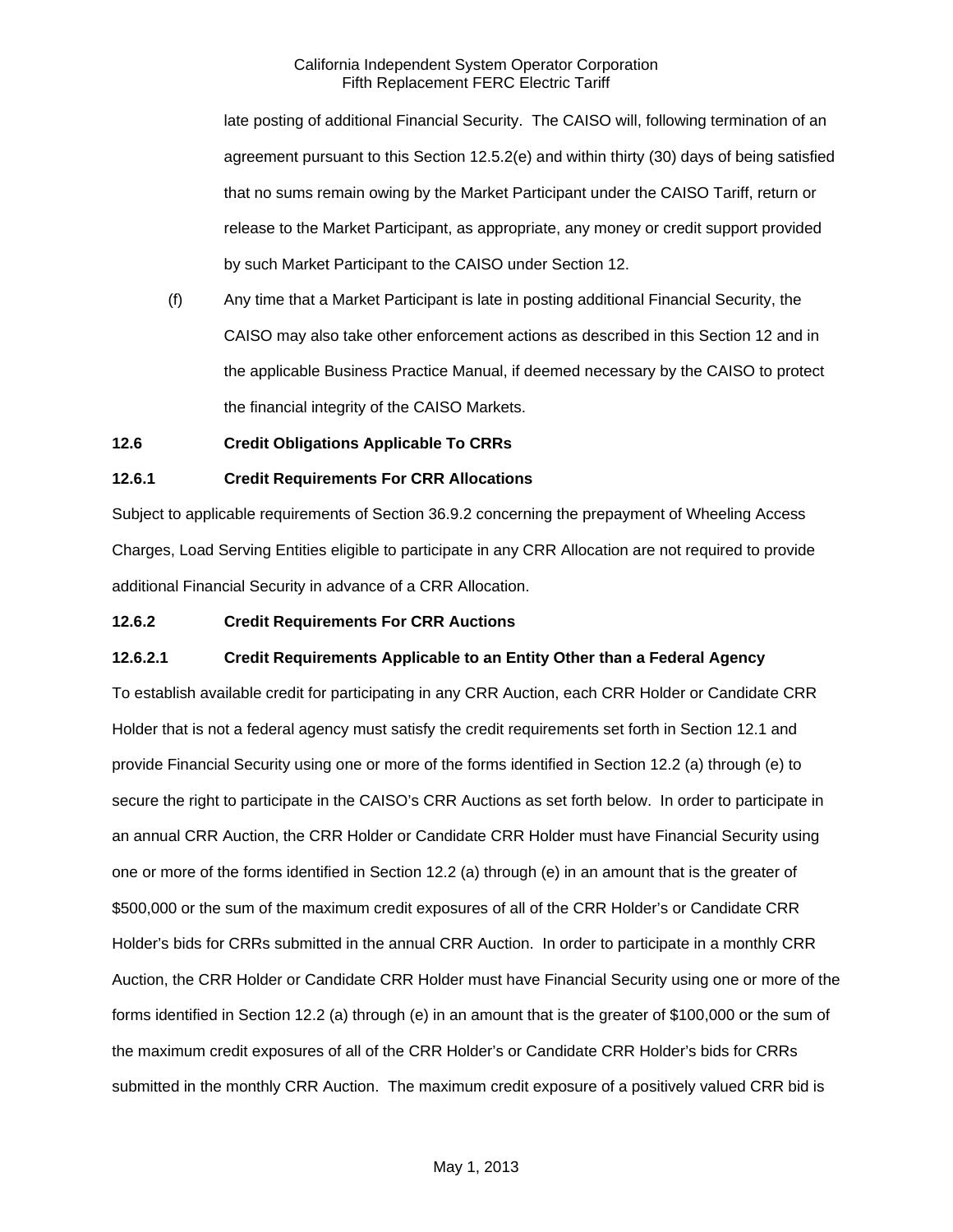the maximum value of the CRR Holder's or Candidate CRR Holder's bid quantity (MW) multiplied by the sum of the bid price corresponding to the bid quantity and the Credit Margin of the CRR within the range of the minimum and maximum bid quantities submitted by the CRR Holder or Candidate CRR Holder. The maximum credit exposure of a negatively valued CRR bid is the maximum bid quantity (MW) submitted by the CRR Holder or Candidate CRR Holder multiplied by the Credit Margin of the CRR.

# **12.6.2.2 Credit Requirements Applicable to a Federal Agency**

To establish available credit for participating in any CRR Auction, each CRR Holder or Candidate CRR Holder that is a federal agency must provide to the CAISO a letter, executed by an officer of the CRR Holder or Candidate CRR Holder, that satisfies all of the following requirements: (1) attests that the federal agency is lawfully authorized to participate in the CRR Auction and that any debt the federal agency incurs due to its participation in the CRR Auction is a debt of the United States; (2) identifies the current year's appropriations for the federal agency from the United States Congress; and (3) verifies that the amount of the current year's appropriations for the federal agency from the United States Congress meets or exceeds the amount required to satisfy the credit requirements set forth in Section 12.1. The provision of such an executed letter to the CAISO shall constitute sufficient Financial Security for the federal agency to participate in the CRR Auction.

# **12.6.2.3 Failure to Satisfy Credit Requirements**

A CRR Holder or Candidate CRR Holder that fails to satisfy the credit requirements set forth in Section 12.6.2.1 or Section 12.6.2.2, as applicable, shall not be permitted to participate in the relevant CRR Auction, or shall have bids the entire CRR bid portfolio, consisting of one or more CRR bids, exceeding its available Financial Security as defined in this section for participation in the CRR Auction, in accordance with the above formula, rejected by the CAISO on a last-in, first-out basis. The CAISO will retain the CRR Auction proceeds for negatively valued CRRs and will apply them to credit requirements of the applicable CRR Holder.

### **12.6.3 Credit Requirements For The Holding Of CRRs**

# **12.6.3.1 Credit Requirements Generally**

(a) Each CRR Holder that is not a federal agency, whether it obtains CRRs through a CRR Allocation or a CRR Auction, must maintain Financial Security utilizing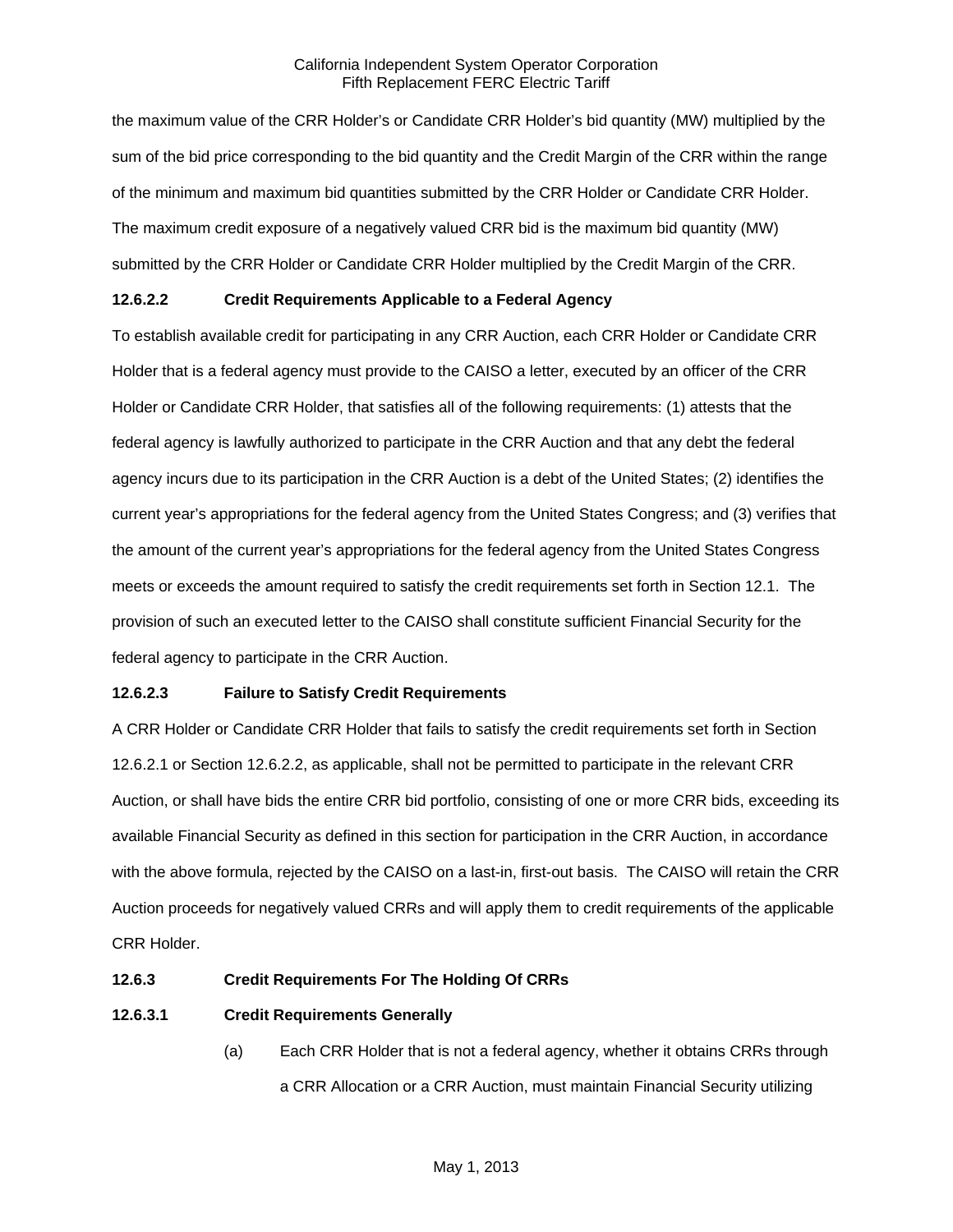one or more of the forms specified in Section 12.2 (a) through (e) that meets or exceeds the credit requirement of the CRR portfolio determined as described in this Section 12.6.3. Each CRR Holder that is a federal agency, whether it obtains CRRs through a CRR Allocation or a CRR Auction, must provide to the CAISO a letter, executed by an officer of the CRR Holder, that satisfies all of the following requirements: (1) attests that the federal agency is lawfully authorized to obtain the CRRs and that any debt the federal agency incurs due to holding the CRRs is a debt of the United States; (2) identifies the current year's appropriations for the federal agency from the United States Congress; and (3) verifies that the amount of the current year's appropriations for the federal agency from the United States Congress meets or exceeds the credit requirement for the CRR portfolio determined as described in this Section 12.6.3. The provision of such an executed letter to the CAISO shall constitute sufficient Financial Security for the federal agency to hold the CRRs.

(b) Each CRR Holder shall be required to ensure that its Financial Security is sufficient to satisfy the credit requirements described in this Section 12.6.3. Except as provided in this paragraph, CRRs are evaluated on a portfolio basis as follows. If a CRR Holder owns more than one (1) CRR, such CRR Holder shall be subject to an overall credit requirement that is equal to the sum of the individual credit requirements applicable to each of the CRRs held by such CRR Holder , which is calculated after the MW associated with any Offsetting CRRs are netted out. If this sum is positive, the amount will be added to the CRR Holder's Estimated Aggregate Liability. However, if the sum is negative, the CRR Holder's Estimated Aggregate Liability shall not be reduced. If a CRR Holder holds one (1) or more CRRs obtained through a CRR Allocation and also holds one (1) or more CRRs obtained through a CRR Auction, the individual credit requirements applicable to any of the CRRs obtained through a CRR Allocation may not be netted against the individual credit requirements applicable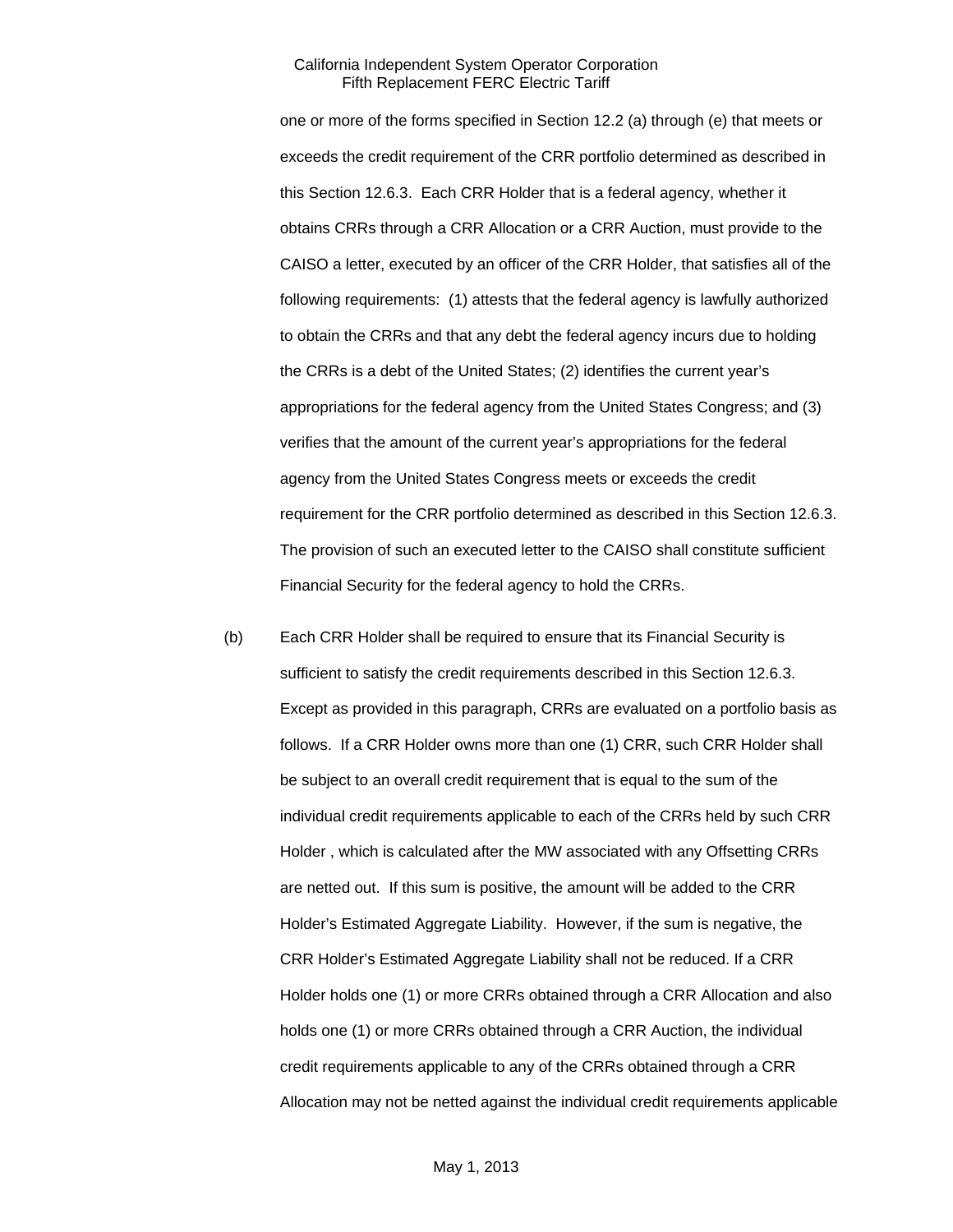to any of the CRRs obtained through a CRR Auction in determining such CRR Holder's Estimated Aggregate Liability.

- (c) The CAISO shall reevaluate the credit requirements for holding CRRs, and shall adjust the credit requirements accordingly, not less than monthly. The CAISO may adjust the credit requirements for holding CRRs with terms of one (1) year or less at the CAISO's discretion to account for changes in the monthly auction prices for CRRs and changes in the Historical Expected Values for CRRs, or more frequently than monthly if necessary if the CAISO finds that actual or anticipated market conditions indicate that CRR credit requirements may be inadequate to cover the financial risk of the CRRs. The CAISO may also adjust the credit requirements for holding Long Term CRRs annually to reflect the changes in auction prices of one-year CRRs in annual auctions and changes in the Historical Expected Values for CRRs, and to reflect updates to Credit Margins based on actual Locational Marginal Price data derived from market operations. Whenever the CAISO requests additional Financial Security from a Market Participant as a result of a change in CRR value that is not related to an adjustment due to the monthly CRR Auction Price or an adjustment related to Historical Expected Value, the CAISO will provide a written explanation of the reason for that request. Any additional Financial Security must be in one or more of the forms specified in Section 12.2 (a) through (e).
- (d) In cases where the ownership of a CRR is to be transferred through the Secondary Registration System, the CAISO shall evaluate and adjust the credit requirements for both the current owner of the CRR and the prospective owner of the CRR as appropriate prior to the transfer. If additional Financial Security is required from either the current or prospective owner, the transfer will not be completed until such Financial Security has been provided to and accepted by the CAISO. CRRs transferred through the Secondary Registration System will be treated like auctioned CRRs for the purpose of calculating the credit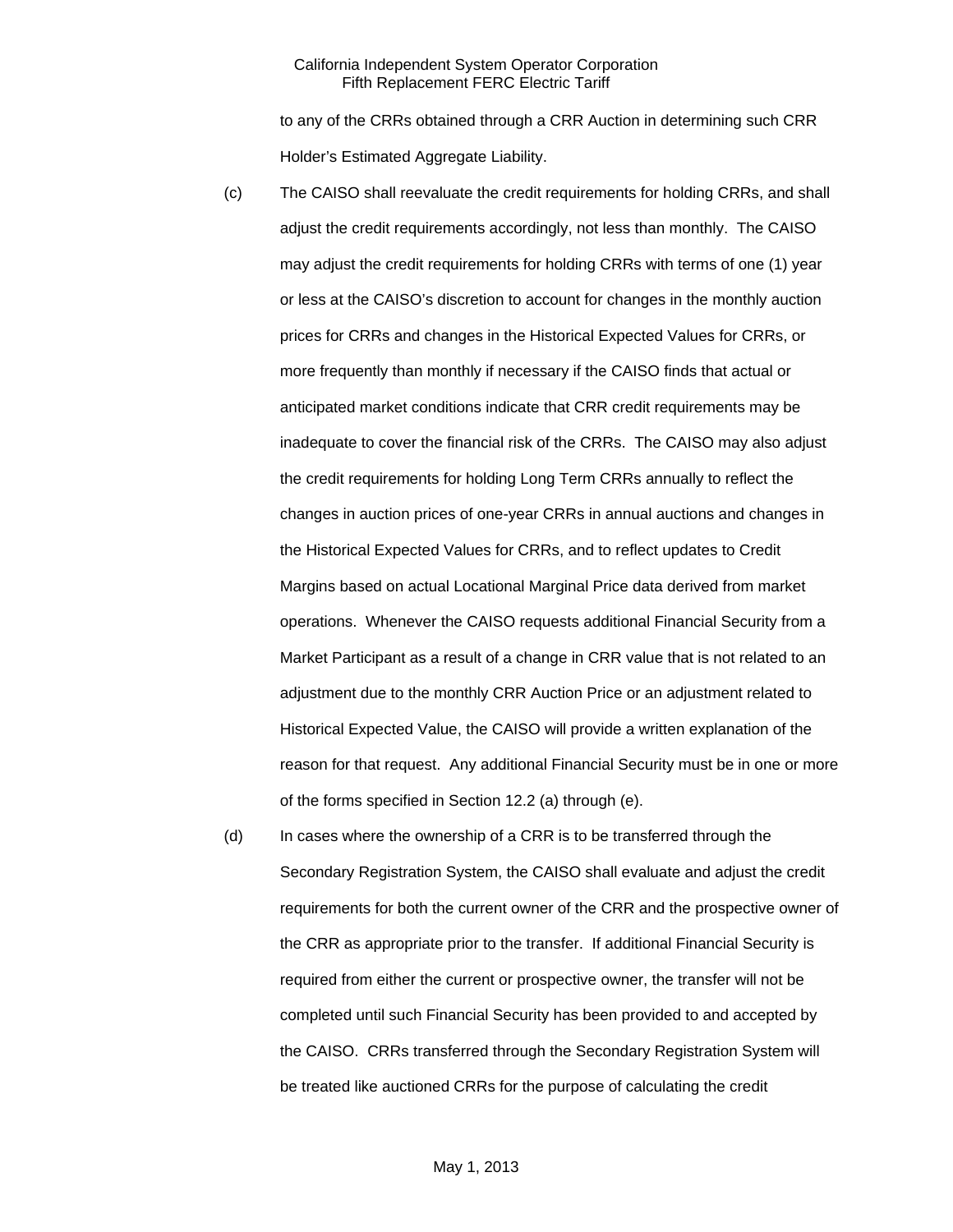requirements for holding the CRRs, regardless of whether the CRRs were originally allocated or purchased at auction or acquired through the Secondary Registration System. CRRs assigned to Load-gaining or Load-losing Load Serving Entities as a result of Load Migration will be treated like allocated CRRs for the purpose of calculating the credit requirements for holding the CRRs. Any additional Financial Security must be in one or more of the forms specified in Section 12.2 (a) through (e).

# **12.6.3.2 Calculation of the Credit Amount Required to Hold a CRR With a Term of One Year or Less**

Each CRR Holder that holds a CRR with a term of one year or less shall be subject to a credit requirement (\$/MW) equal to the negative of the most recent CRR Auction Price of such CRR or the Historical Expected Value of such CRR, whichever is lower, plus the Credit Margin for such CRR. The CRR Auction Price will be used until twelve (12) months of historical market operations data are available.

# **12.6.3.3 Calculation of the Credit Amount Required to Hold a Long Term CRR**

Each CRR Holder that holds a Long Term CRR shall be subject to a credit requirement (\$/MW) equal to the negative of the most recent annual CRR Auction Price of a CRR with the same CRR Source and CRR Sink as the Long Term CRR or the Historical Expected Value of such a CRR, whichever is lower, plus the Credit Margin calculated for the CRR but with only a one-year term. If there is less than one year remaining in the term of a Long Term CRR, the credit requirement shall be determined pursuant to Section 12.6.3.2.

### **12.6.3.4 Calculation of Credit Margin**

The Credit Margin (\$/MW) for a CRR is equal to (i) the Expected Congestion Revenue minus (ii) the Fifth Percentile Congestion Revenue of such CRR. Both values will be based on the probability distribution of Congestion revenue of such CRR calculated using historical Locational Marginal Price data, when available, and proxy values, including data taken from Locational Marginal Price studies conducted by the CAISO, until such time as historical Locational Marginal Price data is available, with the details of such calculation published in a Business Practice Manual. The CAISO may reassess its determinations regarding the Credit Margin determination at any time and shall require additional Financial Security if the reassessment results in an increase in a CRR Holder's CRR credit requirements that are not covered by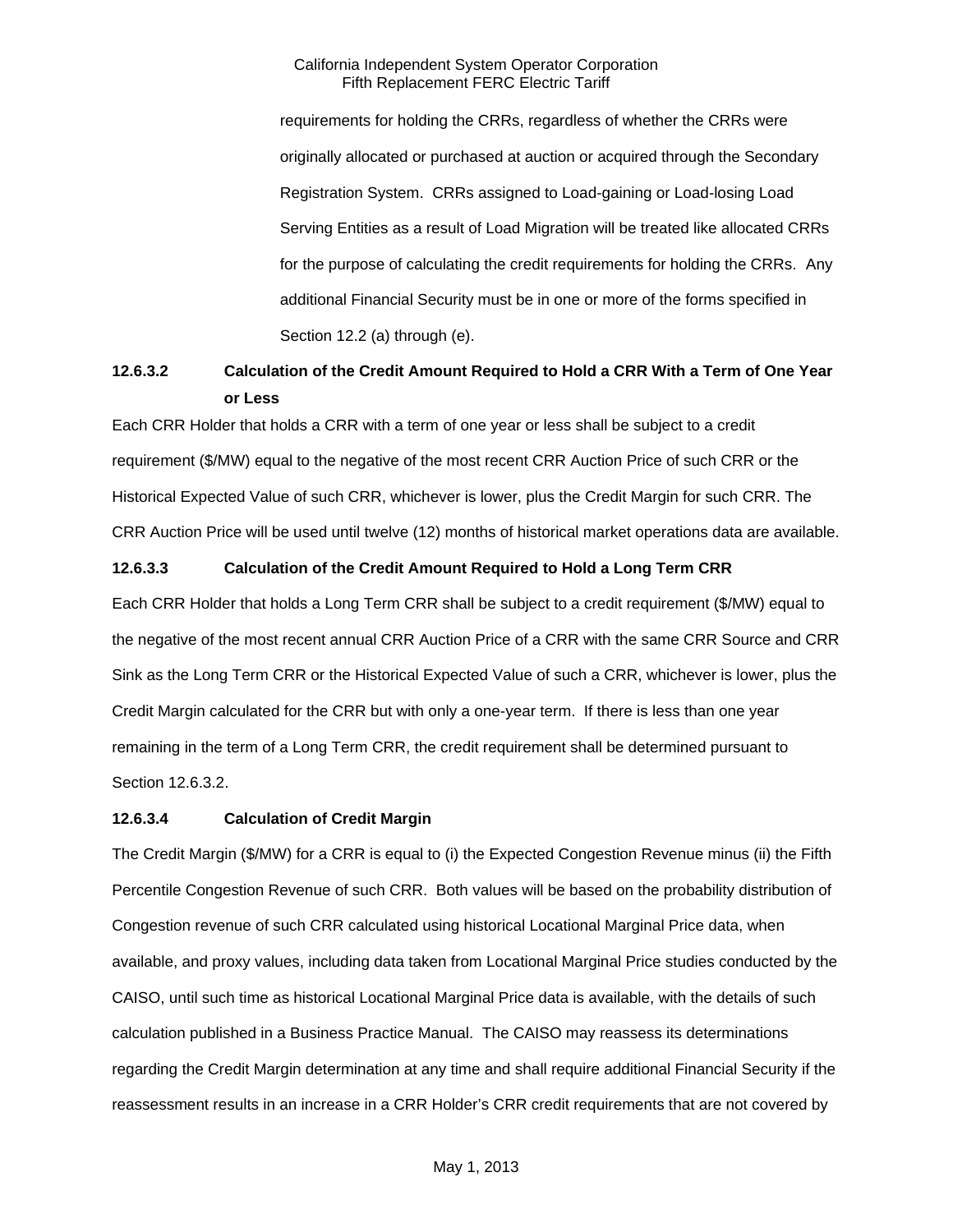the CRR Holder's Financial Security. Any additional Financial Security must be in one or more of the forms specified in Section 12.2 (a) through (e)

# **12.6.4 Credit Requirements For Sales Of Allocated CRRs**

Each Load Serving Entity that sells a CRR obtained through a CRR Allocation shall, as a prerequisite to the sale of any such CRR, have an Aggregate Credit Limit with a sufficient margin to cover the credit requirement for holding the Offsetting CRR that the Load Serving Entity would be responsible for assuming in the event of Load Migration from the Load Serving Entity to another Load Serving Entity pursuant to Section 36.8.5.3. The credit requirement for holding the Offsetting CRR will be included in the Estimated Aggregate Liability of the Load Serving Entity upon the transfer of the allocated CRR.

# **12.7 Credit Obligation Of New Responsible Utilities For RMR Costs**

If a Responsible Utility first executed the TCA after April 1, 1998 (a New Responsible Utility) and if:

- (i) the senior unsecured debt of the New Responsible Utility is rated or becomes rated at less than A- from Standard & Poor's ("S&P") or A3 from Moody's Investment Services ("Moody's"), and
- (ii) Such ratings do not improve to A- or better from S&P or A3 or better from Moody's within 60 days,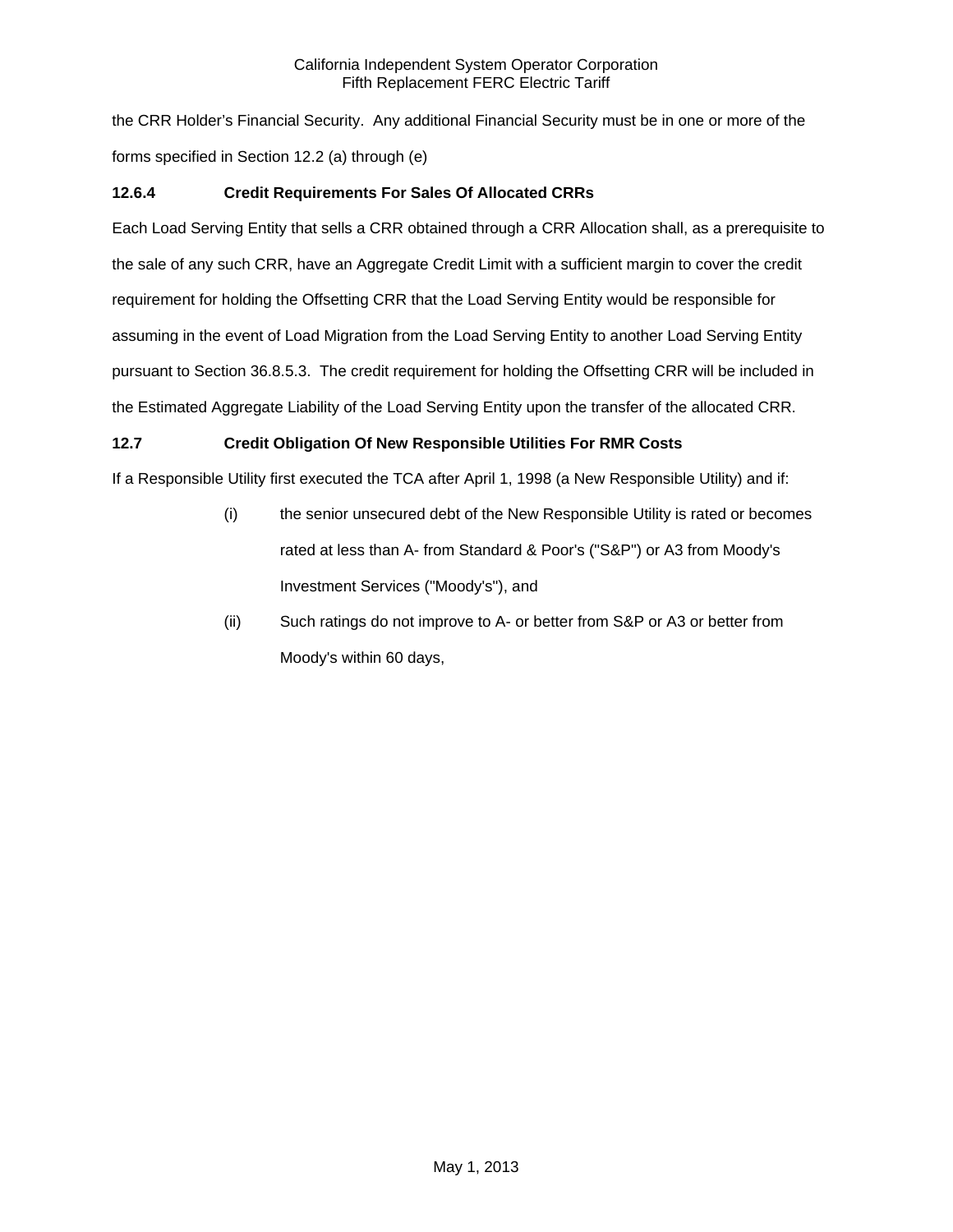the New Responsible Utility shall issue and confirm to the CAISO an irrevocable and unconditional letter of credit in an amount equal to three times the highest monthly payment invoiced by the CAISO to the New Responsible Utility (or the prior Responsible Utility) in connection with services under Reliability Must-Run Contracts in the last 3 months for which invoices have been issued. The letter of credit must be issued by a bank or other financial institution whose senior unsecured debt rating is not less than A from S&P and A2 from Moody's. The letter of credit shall be in such form as the CAISO may reasonably require from time to time by notice to the New Responsible Utility and shall authorize the CAISO or the RMR Owner to draw on the letter of credit for deposit solely into the RMR Owner Facility Trust Account in an amount equal to any amount due and not paid by the Responsible Utility under the CAISO Invoice. The security provided by the New Responsible Utility pursuant to this Section is intended to cover the New Responsible Utility's outstanding liability for payments it is liable to make to the CAISO under this Section, including monthly payments, any reimbursement for capital improvement, termination fees and any other payments to which the CAISO is liable under Reliability Must-Run Contracts.

**12.8 Credit Requirements Applicable to Virtual Bids** 

**12.8.1 Credit Check in the Day-Ahead Market** 

### **12.8.1.1 Credit Check Requirements**

For each Scheduling Coordinator that submits one or more Virtual Bids in the Day-Ahead Market, the CAISO will estimate the total value of all of the submitted Virtual Bids after the Virtual Bids have been validated in accordance with Section 30.7.3. In all circumstances except where the Scheduling Coordinator submits both a Virtual Supply Bid and a Virtual Demand Bid at the same Eligible PNode or Eligible Aggregated PNode for the same Trading Hour, the CAISO will estimate the total value of the submitted Virtual Bids at each Eligible PNode or Eligible Aggregated PNode for each Trading Hour by calculating the sum of the products of the absolute values of the MWs of the submitted Virtual Bids multiplied by the applicable Virtual Bid Reference Price at the Eligible PNode or Eligible Aggregated PNode for all Trading Hours. In circumstances where the Scheduling Coordinator submits both a Virtual Supply Bid and a Virtual Demand Bid at the same Eligible PNode or Eligible Aggregated PNode for the same Trading Hour, the CAISO will estimate the total value of the submitted Virtual Bids at the Eligible PNode or Eligible Aggregated PNode for the Trading Hour by calculating the greater of (i) the product of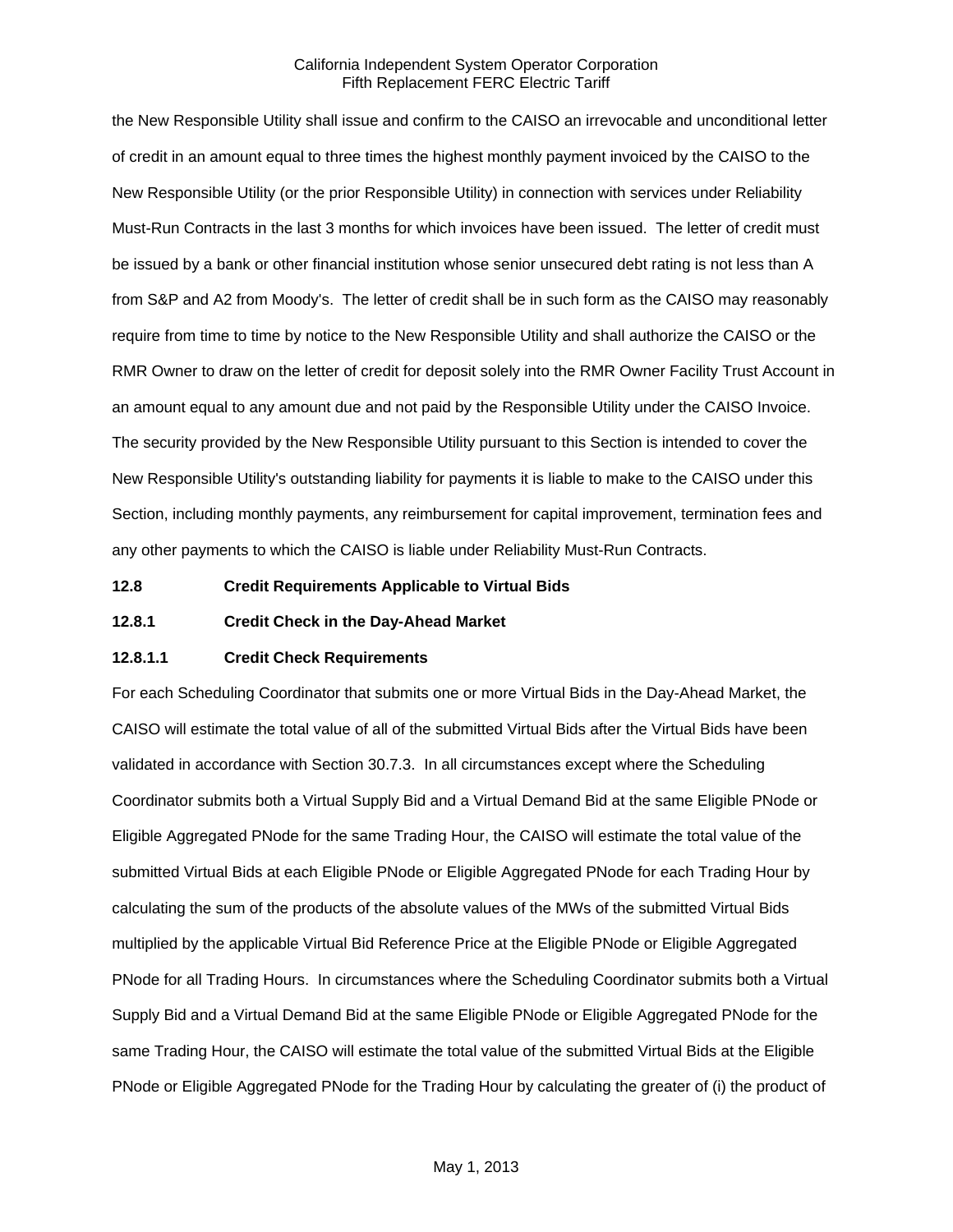the absolute value of the MW of the submitted Virtual Supply Bid multiplied by the Virtual Bid Reference Price for Virtual Supply Bids at the Eligible PNode or Eligible Aggregated PNode or (ii) the product of the absolute value of the MW of the submitted Virtual Demand Bid multiplied by the Virtual Bid Reference Price for Virtual Demand Bids at the Eligible PNode or Eligible Aggregated PNode. The CAISO will then adjust the Scheduling Coordinator's Estimated Aggregate Liability to include the CAISO's estimate of the total value of the submitted Virtual Bids. If the adjusted Estimated Aggregate Liability is greater than the Scheduling Coordinator's Aggregate Credit Limit, the CAISO will reject the Scheduling Coordinator's submitted Virtual Bids. After rejection of its submitted Virtual Bids, a Scheduling Coordinator may submit revised Virtual Bids, subject to the timelines set forth in the CAISO Tariff and the applicable Business Practice Manual regarding the submission of Bids.

### **12.8.1.2 Temporary Suspension of Virtual Bidding**

In the event that the financial exposure of Scheduling Coordinators cannot be determined pursuant to Section 12.8.1.1 with a reasonable degree of accuracy due to factors such as software or system failures, the CAISO may temporarily suspend virtual bidding. If the CAISO temporarily suspends virtual bidding pursuant to this Section 12.8.1.2, as soon as reasonably practicable, the CAISO will notify FERC and Market Participants of the reason(s) for any suspension of virtual bidding, the action(s) necessary to restore virtual bidding, and the estimated time required to restore virtual bidding. The CAISO does not intend to suspend virtual bidding in the event of brief intermittent software or system failures or where the CAISO anticipates the credit checking functionality will be available prior to the close of the Day-Ahead Market. During instances of software or system failures that extend past the close of the Day-Ahead Market and in the absence of any suspension of virtual bidding, the CAISO will accept pending Virtual Bids at the close of the Day-Ahead Market even though the Virtual Bids have not been validated by the credit checking functionality. Any resulting financial obligations will be included in the next available calculation of each Scheduling Coordinator's Estimated Aggregate Liability.

### **12.8.2 Virtual Bid Reference Prices**

For Virtual Supply Bids, the Virtual Bid Reference Price will be the 95th percentile value of the difference between the LMP in the Real-Time Market and the LMP in the Day-Ahead Market at a given Eligible PNode or Eligible Aggregated PNode. For Virtual Demand Bids, the Virtual Bid Reference Price will be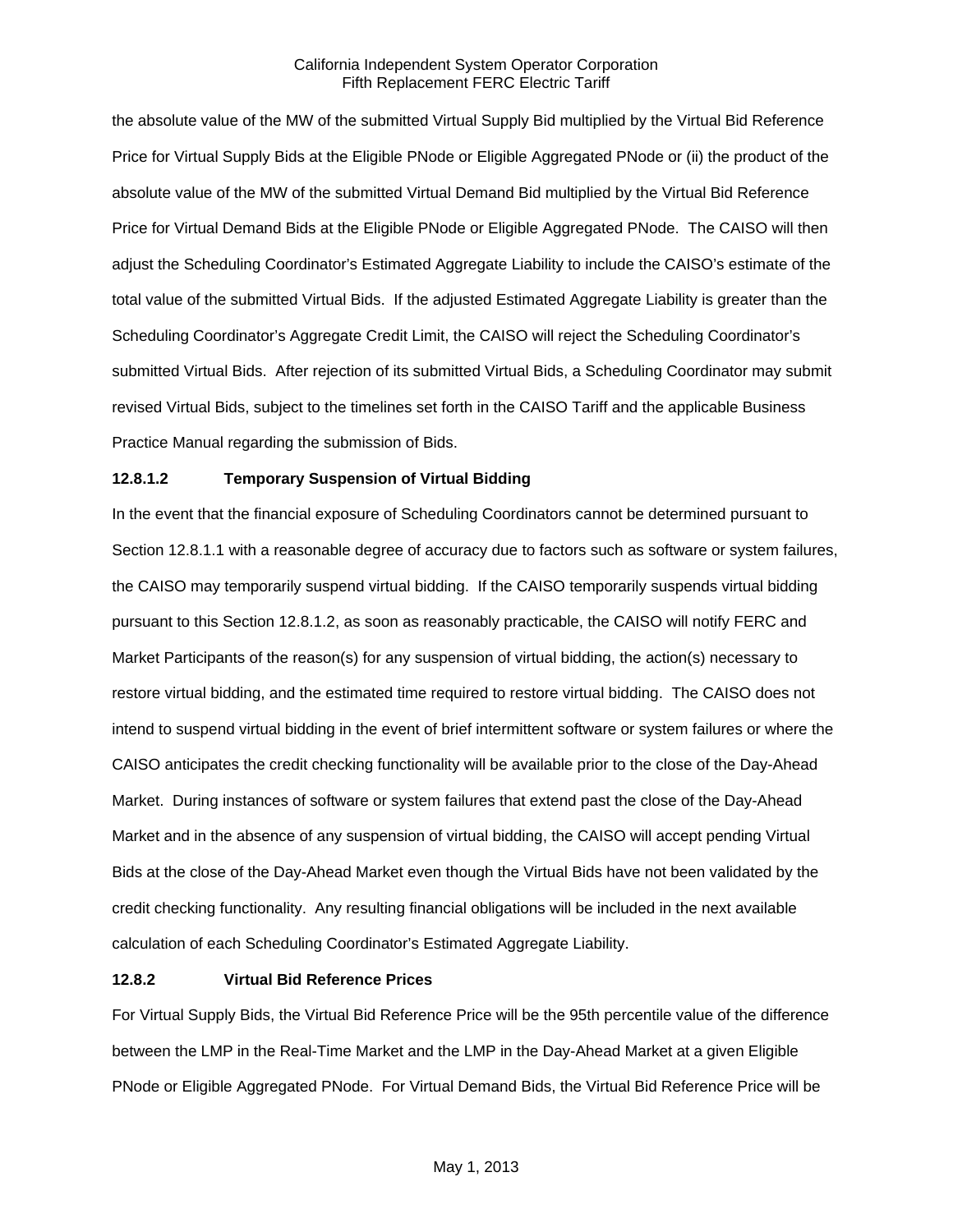the 95th percentile value of the difference between the LMP in the Day-Ahead Market and the LMP in the Real-Time Market at a given Eligible PNode or Eligible Aggregated PNode. Each Virtual Bid Reference Price will be calculated in \$/MWh. The CAISO will calculate the Virtual Bid Reference Price for each Eligible PNode or Eligible Aggregated PNode for three-month periods (covering January-March, April-June, July-September, and October-December) of each year using the hourly actual LMPs for the same period of the previous year.

### **12.8.3 Adjustment of EAL After Close of the DAM**

After the Day-Ahead Market closes but before the Real-Time Market closes, the CAISO will recalculate the estimate of the total liability of the Virtual Bids of each Scheduling Coordinator based on the MW quantity that cleared in the Day-Ahead Market. The revised total estimated liability will equal the sum of the products of the absolute values of the amounts of MWs of Virtual Awards multiplied by the Virtual Bid Reference Price. The CAISO will then adjust the Estimated Aggregate Liability of the Scheduling Coordinator to reflect the revised total estimated liability of the Virtual Bids as calculated by the CAISO.

### **12.8.4 Adjustment of EAL After the Close of the RTM**

After the Real-Time Market closes, the CAISO will recalculate the total liability of each Scheduling Coordinator with Virtual Awards based on the MW quantity that cleared in the Day-Ahead Market and the LMPs produced in the Day-Ahead Market and Real-Time Market. The total liability of a Scheduling Coordinator will equal the sum of the liability of each Virtual Bid submitted by the Scheduling Coordinator that cleared in the Day-Ahead Market. The liability of a Virtual Supply Bid will equal the product of the value of the amount of cleared MWs multiplied by the difference between the Real-Time LMP and the Day-Ahead LMP at the Eligible PNode or Eligible Aggregated PNode at which the Virtual Supply Bid was submitted. The liability of a Virtual Demand Bid will equal the product of the value of the amount of cleared MWs multiplied by the difference between the Day-Ahead LMP and the Real-Time LMP at the Eligible PNode or Eligible Aggregated PNode at which the Virtual Demand Bid was submitted. The Estimated Aggregate Liability will be adjusted accordingly and will continue to be adjusted as a result of any price correction made in accordance with Section 35.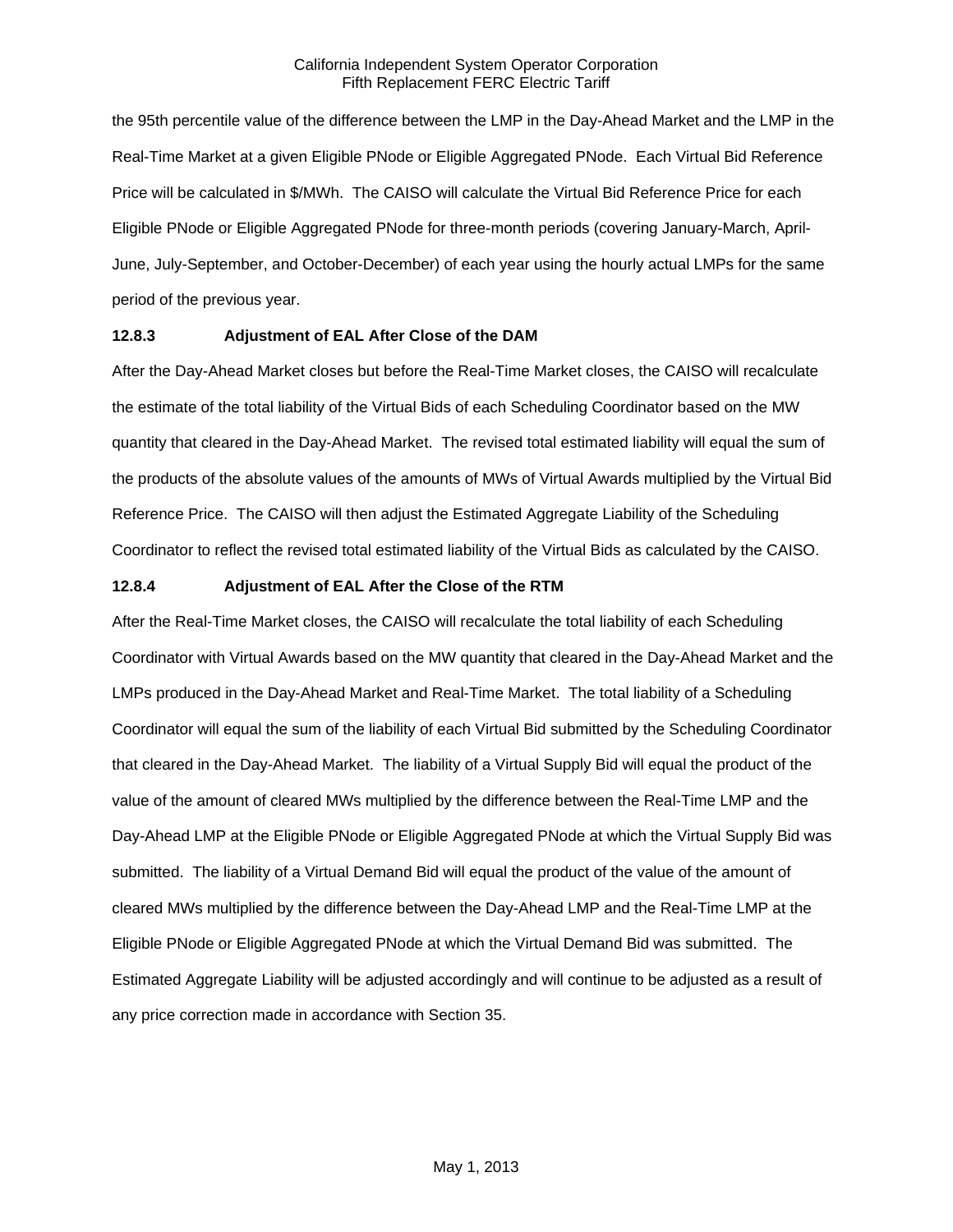# **13. Dispute Resolution**

# **13.1 Applicability**

# **13.1.1 General Applicability**

Except as limited below or otherwise as limited by law (including the rights of any party to file a complaint with FERC under the relevant provisions of the FPA), the CAISO ADR Procedures shall apply to all disputes between parties which arise under the CAISO Documents except where the decision of the CAISO is stated in the provisions of this CAISO Tariff to be final. The CAISO ADR Procedures shall not apply to:

- (1) Disputes arising under contracts which pre-date the CAISO Operations Date, except as the disputing parties may otherwise agree;
- (2) Disputes as to whether rates and charges set forth in this CAISO Tariff are just and reasonable under the FPA.

# **13.1.2 Disputes Involving Government Agencies**

If a party to a dispute is a government agency the procedures herein that provide for the resolution of claims and arbitration of disputes are subject to any limitations imposed on the agency by law, including but not limited to the authority of the agency to effect a remedy. If the governmental agency is a federal entity, the procedures herein shall not apply to disputes involving issues arising under the United States Constitution.

# **13.1.3 Injunctive And Declaratory Relief**

Where the court having jurisdiction so determines, use of the CAISO ADR Procedures shall not be a condition precedent to a court action for injunctive relief nor shall the provisions of California Code of Civil Procedure sections 1281 et seq. apply to such court actions.

# **13.2 Negotiation And Mediation**

# **13.2.1 Negotiation**

The CAISO and Market Participants (party or parties) shall make good-faith efforts to negotiate and resolve any dispute between them arising under CAISO Documents prior to invoking the CAISO ADR Procedures outlined herein. Each party shall designate an individual with authority to negotiate the matter in dispute to participate in such negotiations.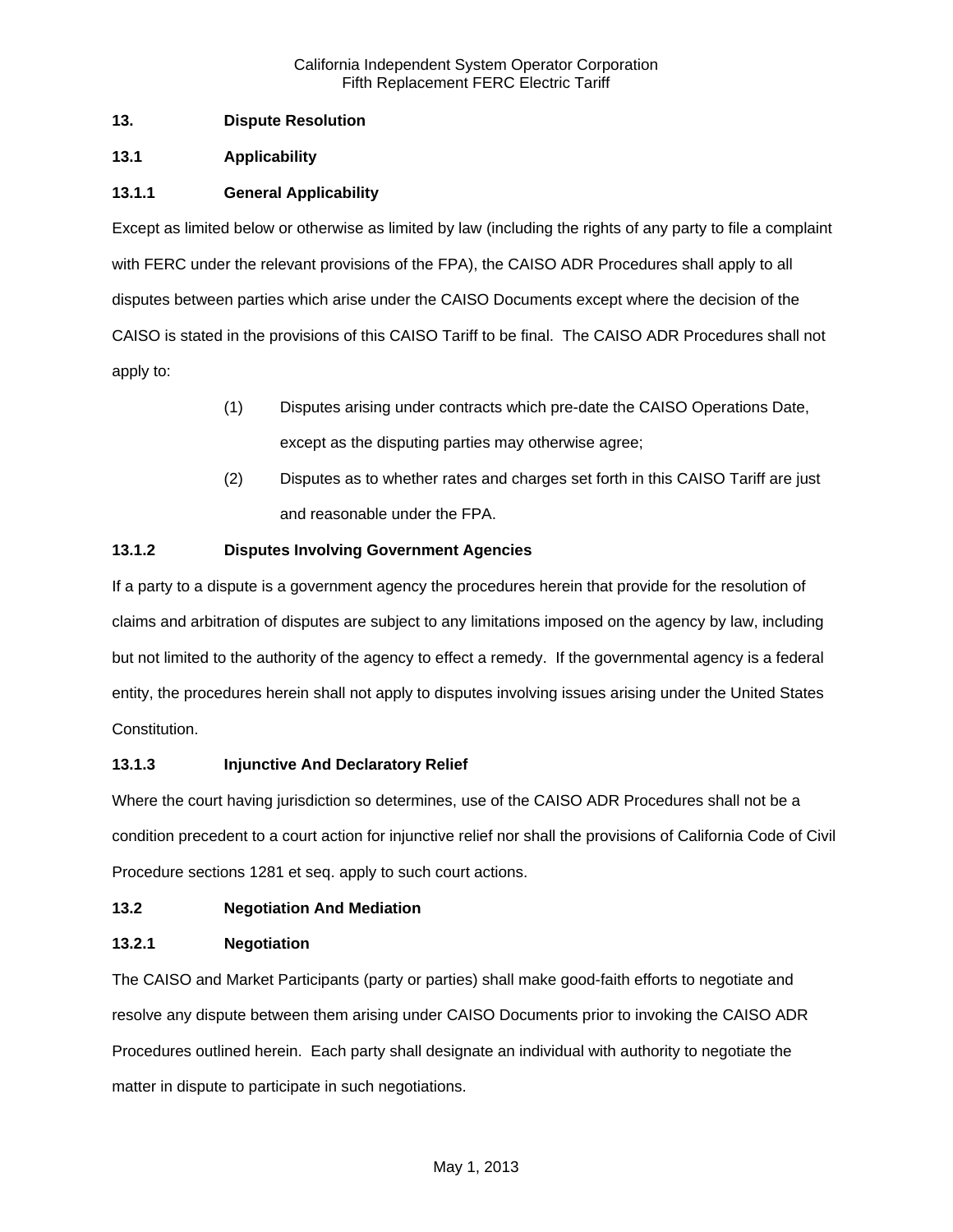### **13.2.2 Statement Of Claim**

In the event a dispute is not resolved through such good-faith negotiations, any one of the parties may submit a statement of claim, in writing, to each other disputing party, and the CAISO ADR Coordinator, which submission shall commence the CAISO ADR Procedures. The statement of claim shall set forth in reasonable detail (i) each claim, (ii) the relief sought, including the proposed award, if applicable, (iii) a summary of the grounds for such relief and the basis for each claim, (iv) the parties to the dispute, and (v) the individuals having knowledge of each claim. The other parties to the dispute shall similarly submit their respective statements of claim within fourteen (14) days of the date of the initial statement of claim or such longer period as permitted by mutual agreement of the parties. If any responding party wishes to submit a counterclaim in response to the statement of claim, it shall be included in such party's responsive statement of claim. A summary of the statements of claim shall be published by the CAISO on the CAISO Website, by Market Notice, and any other method chosen by the CAISO ADR Coordinator. No Market Participant shall be considered as having received notice of a claim decided or relief granted by a decision made under these procedures unless the summary of the statements of claim published by the CAISO includes such claim or relief.

#### **13.2.3 Selection Of Mediator**

After submission of the statements of claim, the parties may request mediation, if at least seventy-five percent (75%) of the disputing parties so agree, except that where a dispute involves three parties, at least two of the parties must agree to mediation. If the parties agree to mediate, the CAISO ADR Coordinator shall distribute to the parties by facsimile or other electronic means a list containing the names of at least seven prospective mediators with mediation experience, or with technical or business experience in the electric power industry, or both, as he or she shall deem appropriate to the dispute. The parties shall have seven days from receipt of the CAISO ADR Coordinator's list of prospective mediators to agree upon a mediator from the list provided or from any alternative source, unless the time is extended by mutual agreement. If the parties cannot agree on a mediator, any party may request from the American Arbitration Association a list of at least seven mediators with technical or business experience in the electric power industry, or both. The parties will alternate in striking names from the list with the last name on the list becoming the mediator. The first party to strike off a name from the list shall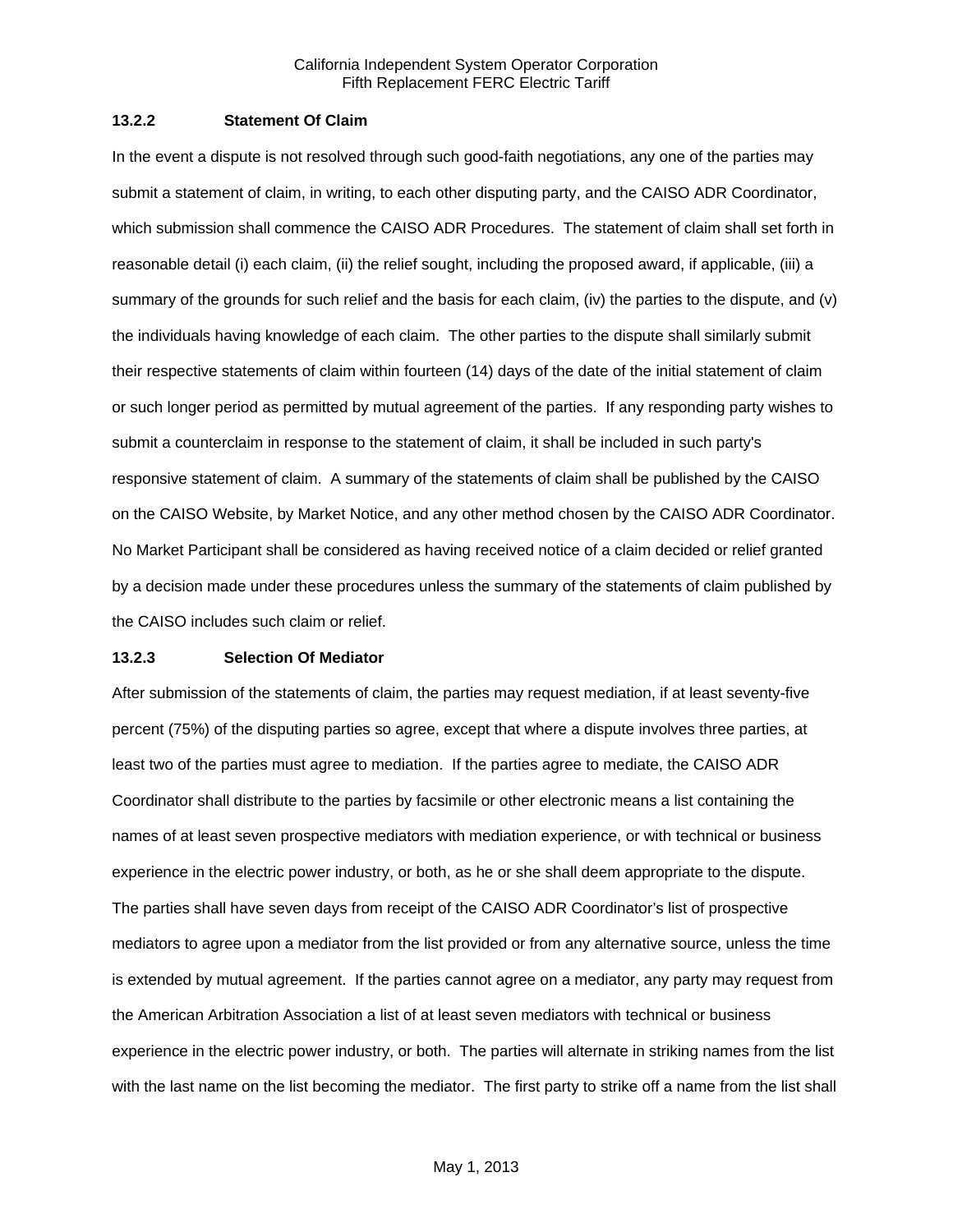be determined by lot. The parties shall have seven days from receipt of the list from the American Arbitration Association to complete the mediator selection process and appoint the mediator, unless the time is extended by mutual agreement. The mediator shall comply with the requirements of Section 13.3.2.

## **13.2.4 Mediation**

The mediator and representatives of the disputing parties, with authority to settle the dispute, shall within fourteen (14) days after the mediator's date of appointment schedule a date to mediate the dispute. Matters discussed during the mediation shall be confidential and shall not be referred to in any subsequent proceeding. With the consent of all disputing parties, a resolution may include referring the dispute directly to a technical body (such as a WECC technical advisory panel) for resolution or an advisory opinion, or referring the dispute directly to FERC. The CAISO shall publish notice of the referral of the dispute on the CAISO's Website, and any other method adopted by the CAISO ADR Coordinator.

## **13.2.5 Demand For Arbitration**

If the disputing parties have not succeeded in negotiating a resolution of the dispute within thirty (30) days of the initial statement of claim or, if within that period the parties agreed to mediate, within thirty (30) days of the parties first meeting with the mediator, such parties shall be deemed to be at impasse and any such disputing party may then commence the arbitration process, unless the parties by mutual agreement agree to extend the time. A party seeking arbitration shall provide notice of its demand for arbitration to the other disputing parties, the CAISO ADR Coordinator, who shall publish notice of such demand on the CAISO Website, and any other method adopted by the CAISO ADR Coordinator.

### **13.3 Arbitration**

# **13.3.1 Selection Of Arbitrator**

# **13.3.1.1 Disputes Under \$1,000,000**

Where the total amount of claims and counterclaims in controversy is less than \$1,000,000 (exclusive of costs and interest), the disputing parties shall select an arbitrator from a list containing the names of at least ten (10) qualified individuals supplied by the American Arbitration Association within fourteen (14) days following submission of the demand for arbitration. If the parties cannot agree upon an arbitrator within fourteen (the) stated time, they shall take turns striking names from the list of proposed arbitrators.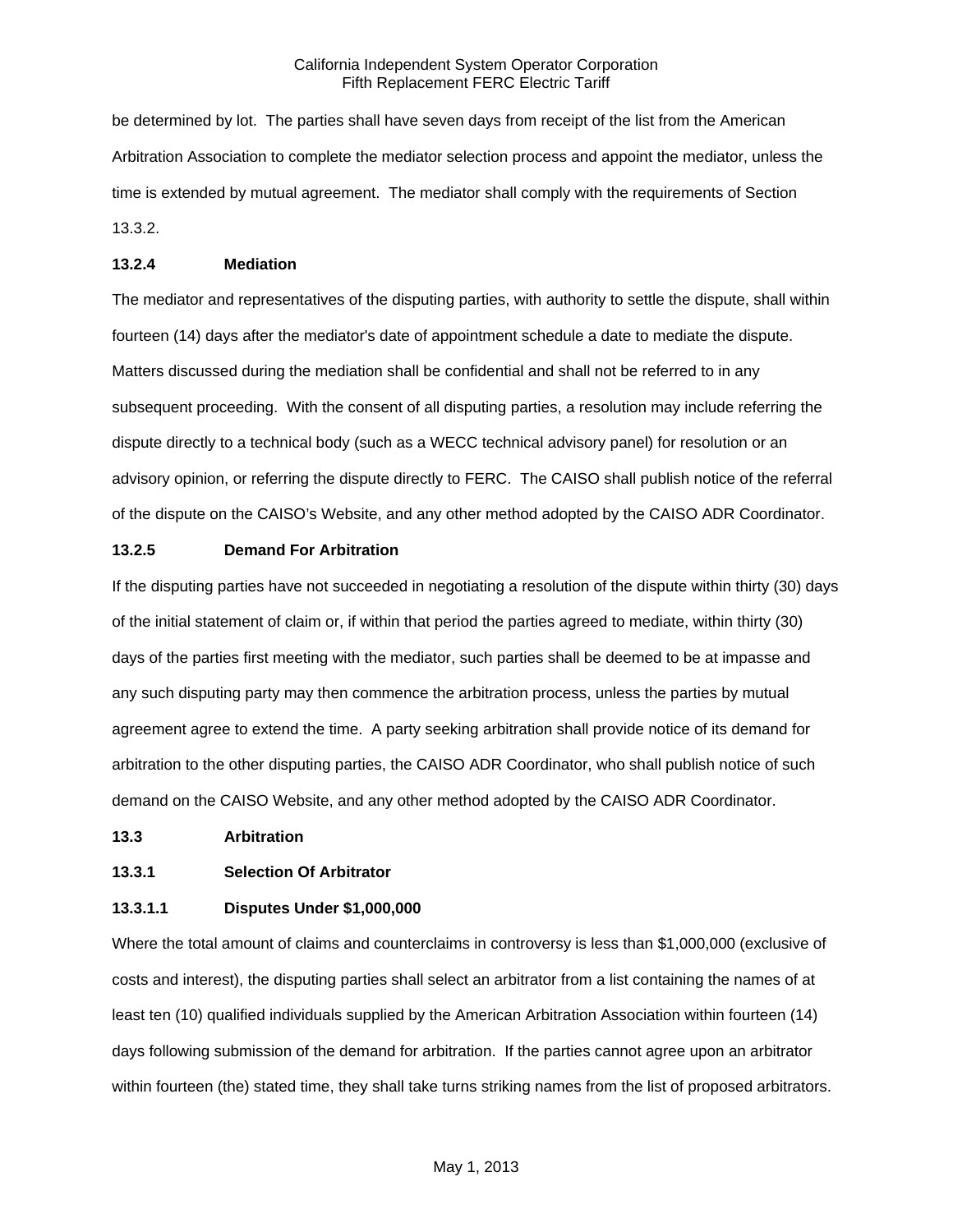The first party to strike-off a name shall be determined by lot. This process shall be repeated until one name remains on the list, and that individual shall be the designated arbitrator.

## **13.3.1.2 Disputes of \$1,000,000 or Over**

Where the total amount of claims and counterclaims in controversy is \$1,000,000 or more (exclusive of interest and costs), the disputing parties may agree on any person to serve as a single arbitrator, or shall endeavor in good faith to agree on a single arbitrator from a list of ten (10) qualified individuals provided by the American Arbitration Association within fourteen (14) days following submission of the demand for arbitration. If the parties are unable to agree on a single arbitrator within the stated time, the party or parties demanding arbitration, and the party or parties responding to the demand for arbitration, shall each designate an arbitrator. Each designation shall be from the list of arbitrators no later than the tenth (10th) day thereafter. The two arbitrators so chosen shall then choose a third arbitrator.

### **13.3.2 Disclosures Required Of Arbitrators**

The designated arbitrator(s) shall be required to disclose to the parties any circumstances which might preclude him or her from rendering an objective and impartial determination. Each designated arbitrator shall disclose:

- (a) Any direct financial or personal interest in the outcome of the arbitration;
- (b) Any information required to be disclosed by California Code of Civil Procedure Section 1281.9.; and
- (c) Any existing or past financial, business, professional, or personal interest that are likely to affect impartiality or might reasonably create an appearance of partiality or bias.

The designated arbitrator shall disclose any such relationships that he or she personally has with any party or its counsel, or with any individual whom he or she has been told will be a witness. Designated arbitrators should also disclose any such relationship involving members of their families or their current employers, partners, or business associates. All designated arbitrators shall make a reasonable effort to inform themselves of any interests or relationships described above. The obligation to disclose interests, relationships, or circumstances that might preclude an arbitrator from rendering an objective and impartial determination is a continuing duty that requires the arbitrator to disclose, at any stage of the arbitration, any such interests, relationships, or circumstances that arise, or are recalled or discovered. If, as a result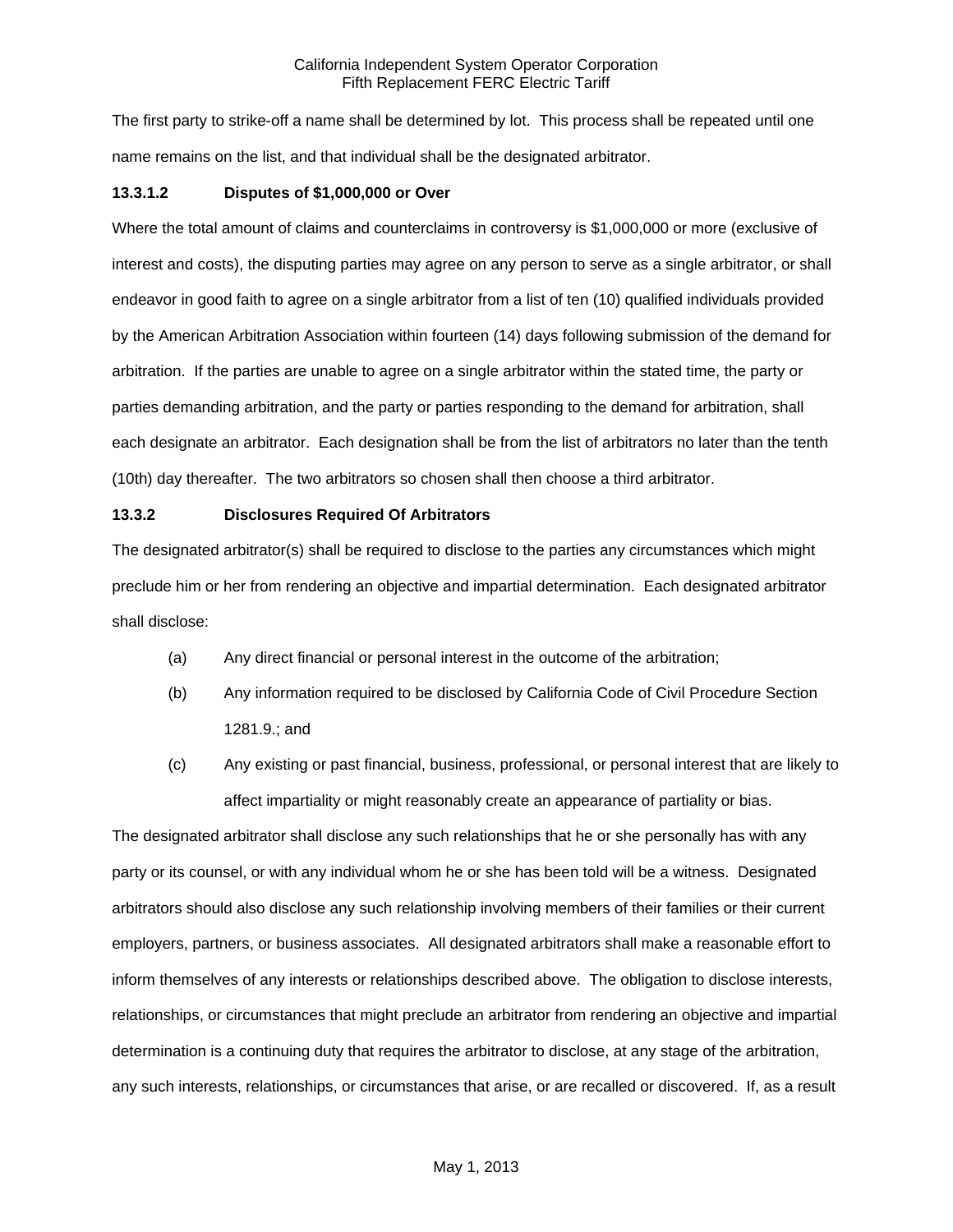of the continuing disclosure duty, an arbitrator makes a disclosure which is likely to affect his or her partiality, or might reasonably create an appearance of partiality or bias or if a party independently discovers the existence of such circumstances, a party wishing to object to the continuing use of the arbitrator must provide written notice of its objection to the other parties within ten (10) days of receipt of the arbitrator's disclosure or the date of a party's discovery of the circumstances giving rise to that party's objection. Failure to provide such notice shall be deemed a waiver of such objection. If a party timely provides a notice of objection to the continuing use of the arbitrator the parties shall attempt to agree whether the arbitrator should be dismissed and replaced in the manner described in Section 13.3.1. If within ten (10) days of a party's objection notice the parties have not agreed how to proceed, the matter shall be referred to the American Arbitration Association for resolution.

## **13.3.3 Arbitration Procedures**

The CAISO ADR Coordinator shall compile and make available to the arbitrator and the parties standard procedures for the arbitration of disputes, which procedures (i) shall include provision, upon good cause shown, for intervention or other participation in the proceeding by any party whose interests may be affected by its outcome, (ii) shall conform to the requirements specified herein, and (iii) may be modified or adopted for use in a particular proceeding as the arbitrator deems appropriate, in accordance with Section 13.3.4. The procedures adopted by the CAISO ADR Coordinator shall be based on the latest edition of the American Arbitration Association Commercial Arbitration Rules, to the extent such rules are not inconsistent with this Section 13. Except as provided herein, all parties shall be bound by such procedures.

#### **13.3.4 Modification Of Arbitration Procedures**

In determining whether to modify the standard procedures for use in the pending matter, the arbitrator shall consider (i) the complexity of the dispute, (ii) the extent to which facts are disputed, (iii) the extent to which the credibility of witnesses is relevant to a resolution, (iv) the amount in controversy, and (v) any representations made by the parties. Alternatively, the parties may, by mutual agreement, modify the standard procedures. In the event of a disagreement between the arbitrator and the agreement of the parties regarding arbitration procedures to be utilized, the parties' agreement shall prevail.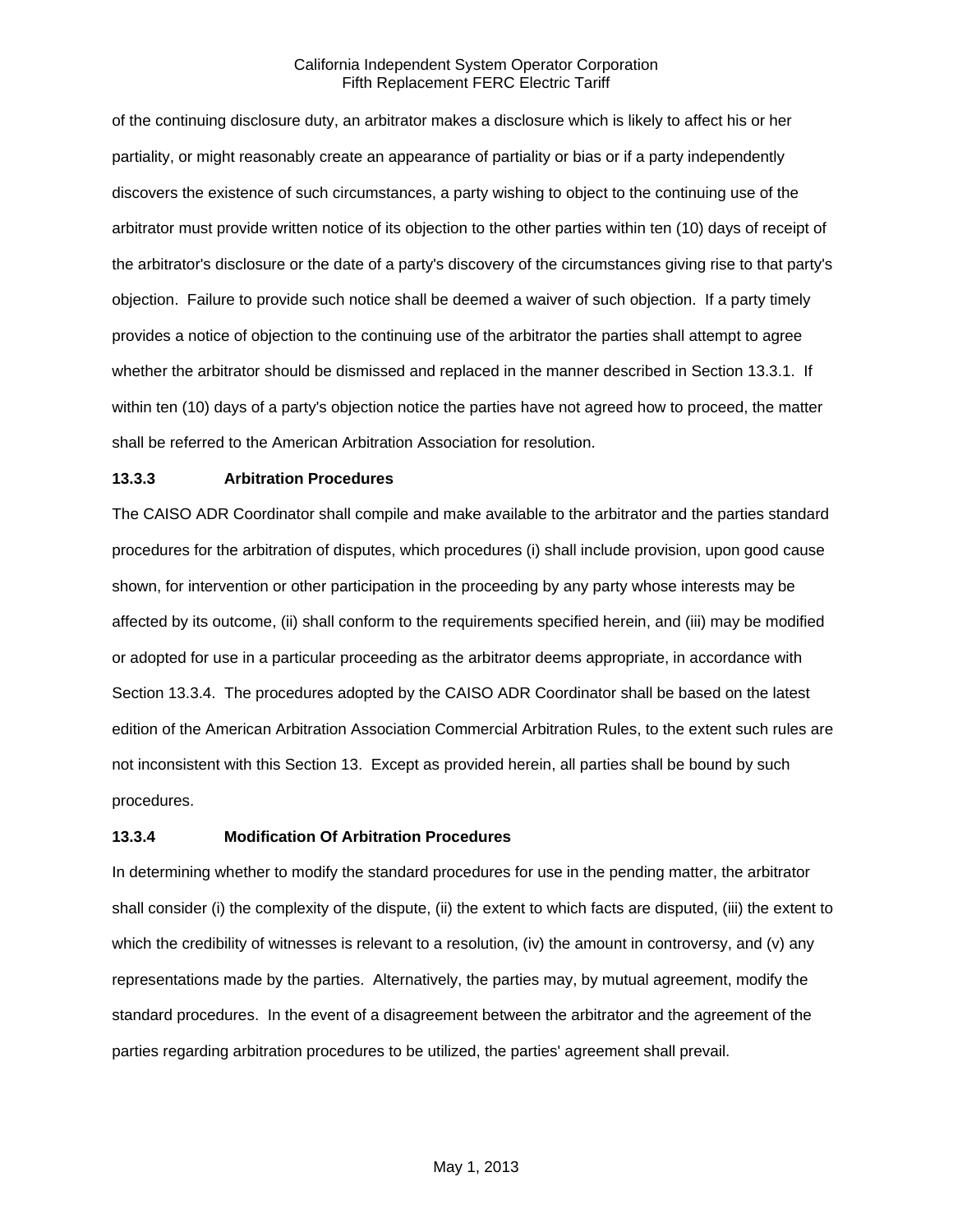## **13.3.5 Remedies**

## **13.3.5.1 Arbitrator's Discretion**

The arbitrator shall have the discretion to grant the relief sought by a party, or determine such other remedy as is appropriate, unless the parties agree to conduct the arbitration "baseball" style. Unless otherwise expressly limited herein, the arbitrator shall have the authority to award any remedy or relief available from FERC, or any other court of competent jurisdiction. Where any CAISO Document leaves any matter to be agreed between the parties at some future time and provides that in default of agreement the matter shall be referred to the CAISO ADR Procedures, the arbitrator shall have authority to decide upon the terms of the agreement which, in the arbitrator's opinion, it is reasonable that the parties should reach, having regard to the other terms of the CAISO Document concerned and the arbitrator's opinion as to what is fair and reasonable in all the circumstances.

# **13.3.5.2 "Baseball" Arbitration**

If the parties agree to conduct the arbitration "baseball" style, the parties shall submit to the arbitrator and exchange with each other their last best offers in the form of the award they consider the arbitrator should make, not less than seven (7) days in advance of the date fixed for the hearing, or such other date as the arbitrator may decide. If a party fails to submit its last best offer in accordance with this Section, that party shall be deemed to have accepted the offer proposed by the other party. The arbitrator shall be limited to awarding only one of the proposed offers, and may not determine an alternative or compromise remedy.

# **13.3.6 Summary Disposition**

The procedures for arbitration of a dispute shall provide a means for summary disposition of a demand for arbitration, or a response to a demand for arbitration, that in the reasoned opinion of the arbitrator does not have a good faith basis in either law or fact. If the arbitrator determines that a demand for arbitration or response to a demand for arbitration does not have a good faith basis in either law or fact, the arbitrator shall have discretion to award the costs of the time, expenses, and other charges of the arbitrator to the prevailing party. A determination made under this Section is subject to appeal pursuant to Section 13.4.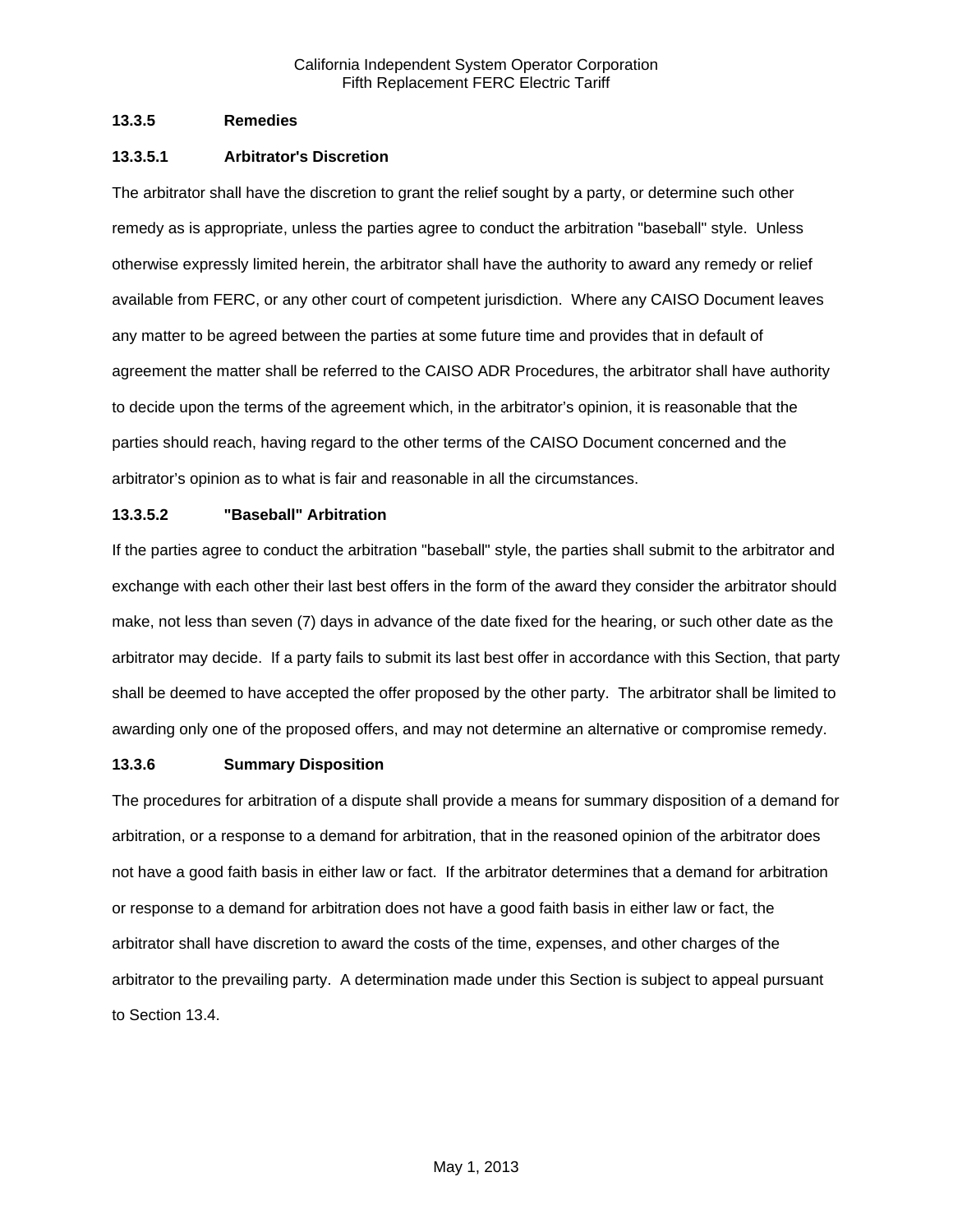## **13.3.7 Discovery Procedures**

The procedures for the arbitration of a dispute shall include adequate provision for the discovery of relevant facts, including the taking of testimony under oath, production of documents and other things, the presentation of evidence, the taking of samples, conducting of tests, and inspection of land and tangible items. The nature and extent of such discovery shall be determined as provided herein and shall take into account (i) the complexity of the dispute, (ii) the extent to which facts are disputed, (iii) the extent to which the credibility of witnesses is relevant to a resolution, and (iv) the amount in controversy. The forms and methods for taking such discovery shall be as described in the Federal Rules of Civil Procedure, except as modified pursuant to Section 13.3.4.

### **13.3.8 Evidentiary Hearing**

The arbitration procedures shall provide for an evidentiary hearing, with provision for the crossexamination of witnesses, unless all parties consent to the resolution of the matter on the basis of a written record. The forms and methods for taking evidence shall be determined by the arbitrator(s) and modified pursuant to Section 13.3.4. The arbitrator may require such written or other submissions from the parties as he or she may deem appropriate, including submission of direct and rebuttal testimony of witnesses in written form. The arbitrator may exclude any evidence that is irrelevant, immaterial, unduly repetitious or prejudicial, or privileged. The arbitrator shall compile a complete evidentiary record of the arbitration which shall be available to the parties on its completion upon request.

### **13.3.9 Confidentiality**

Subject to the other provisions of this CAISO Tariff, any party may claim that information contained in a document otherwise subject to discovery is "Confidential" if such information would be so characterized under the Federal Rules of Evidence. The party making such claim shall provide to the arbitrator in writing the basis for its assertion. If the claim of confidentiality is confirmed by the arbitrator, he or she shall establish requirements for the protection of such documents or other information designated as "Confidential" as may be reasonable and necessary to protect the confidentiality and commercial value of such information. Any party disclosing information in violation of these provisions or requirements established by the arbitrator, unless such disclosure is required by federal or state law or by a court order, shall thereby waive any right to introduce or otherwise use such information in any judicial, regulatory, or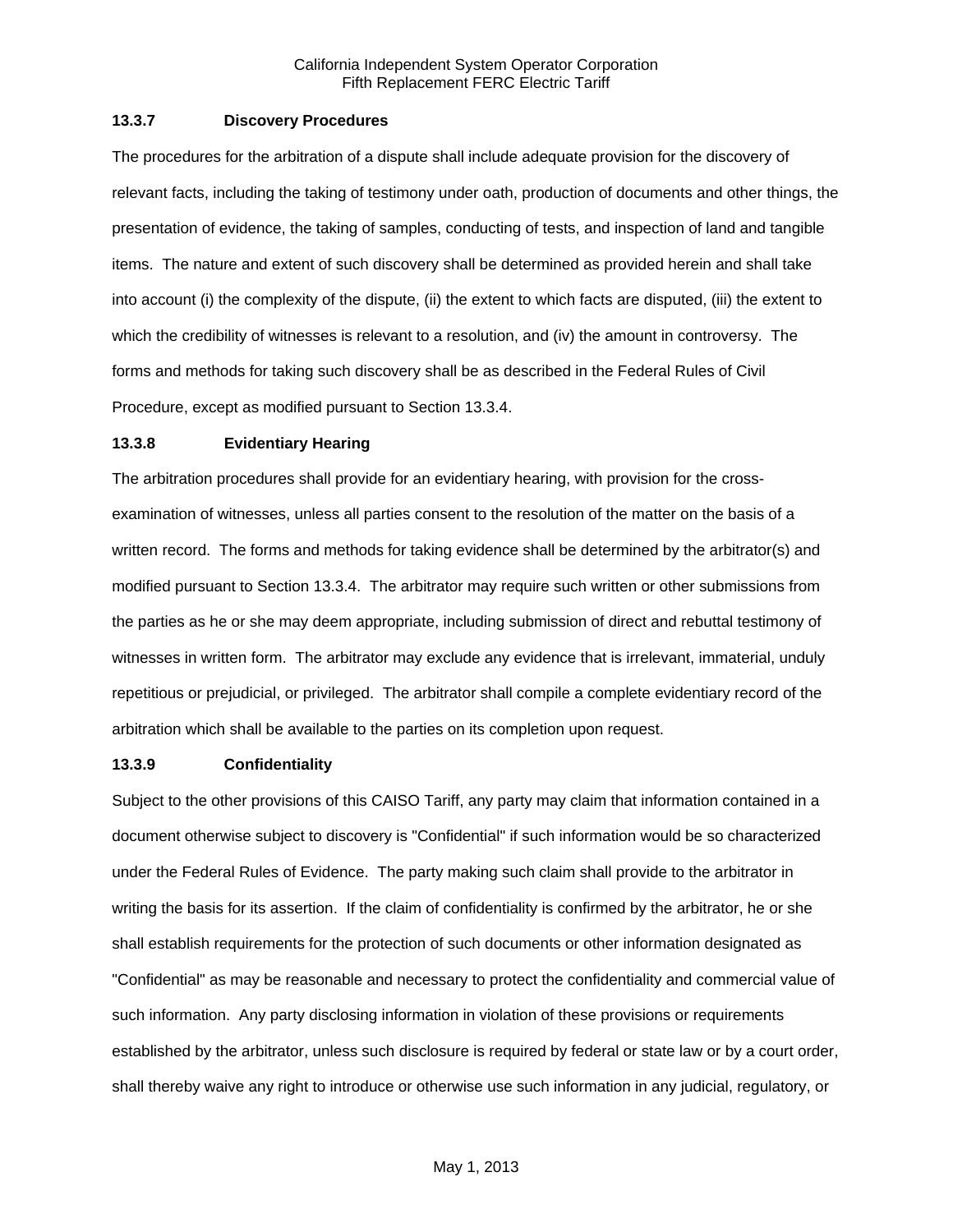other legal or dispute resolution proceeding, including the proceeding in which the information was obtained.

#### **13.3.10 Timetable**

Promptly after the appointment of the arbitrator, the arbitrator shall set a date for the issuance of the arbitration decision, which shall be no later than six (6) months (or such date as the parties and the arbitrator may agree) from the date of the appointment of the arbitrator, with other dates, including the dates for an evidentiary hearing or other final submissions of evidence, set in light of this date. The date for the evidentiary hearing or other final submission of evidence shall not be changed, absent extraordinary circumstances. The arbitrator shall have the power to impose sanctions, including dismissal of the proceeding, for dilatory tactics or undue delay in completing the arbitration proceedings.

## **13.3.11 Decision**

**13.3.11.1** Except as provided below with respect to "baseball" style arbitration, the arbitrator shall issue a written decision granting the relief requested by one of the parties, or such other remedy as is appropriate, if any, and shall include findings of fact and law. The arbitration decision shall be based on (i) the evidence in the record, (ii) the terms of the relevant CAISO Documents, (iii) applicable United States federal law, including the FPA and any applicable FERC regulations and decisions, and international treaties or agreements as applicable, and (iv) applicable state law. Additionally, the arbitrator may consider relevant decisions in previous arbitration proceedings. A summary of the disputed matter and the arbitrator's decision shall be published on the CAISO Website and any other method chosen by the CAISO ADR Coordinator.

**13.3.11.2** In arbitration conducted "baseball" style, the arbitrator shall issue a written decision adopting one of the awards proposed by the parties, and shall include findings of fact and law. The arbitration decision shall be based on (i) the evidence in the record, (ii) the terms of the relevant CAISO Documents, (iii) applicable United States federal law, including the FPA and any applicable FERC regulations and decisions, and international treaties or agreements as applicable, and (iv) applicable state law. If the arbitrator concludes that no proposed award is consistent with the factors enumerated in (i) through (iv) above, or addresses all of the issues in dispute, the arbitrator shall specify how each proposed award is deficient and direct that the parties submit new proposed awards that cure the identified deficiencies. A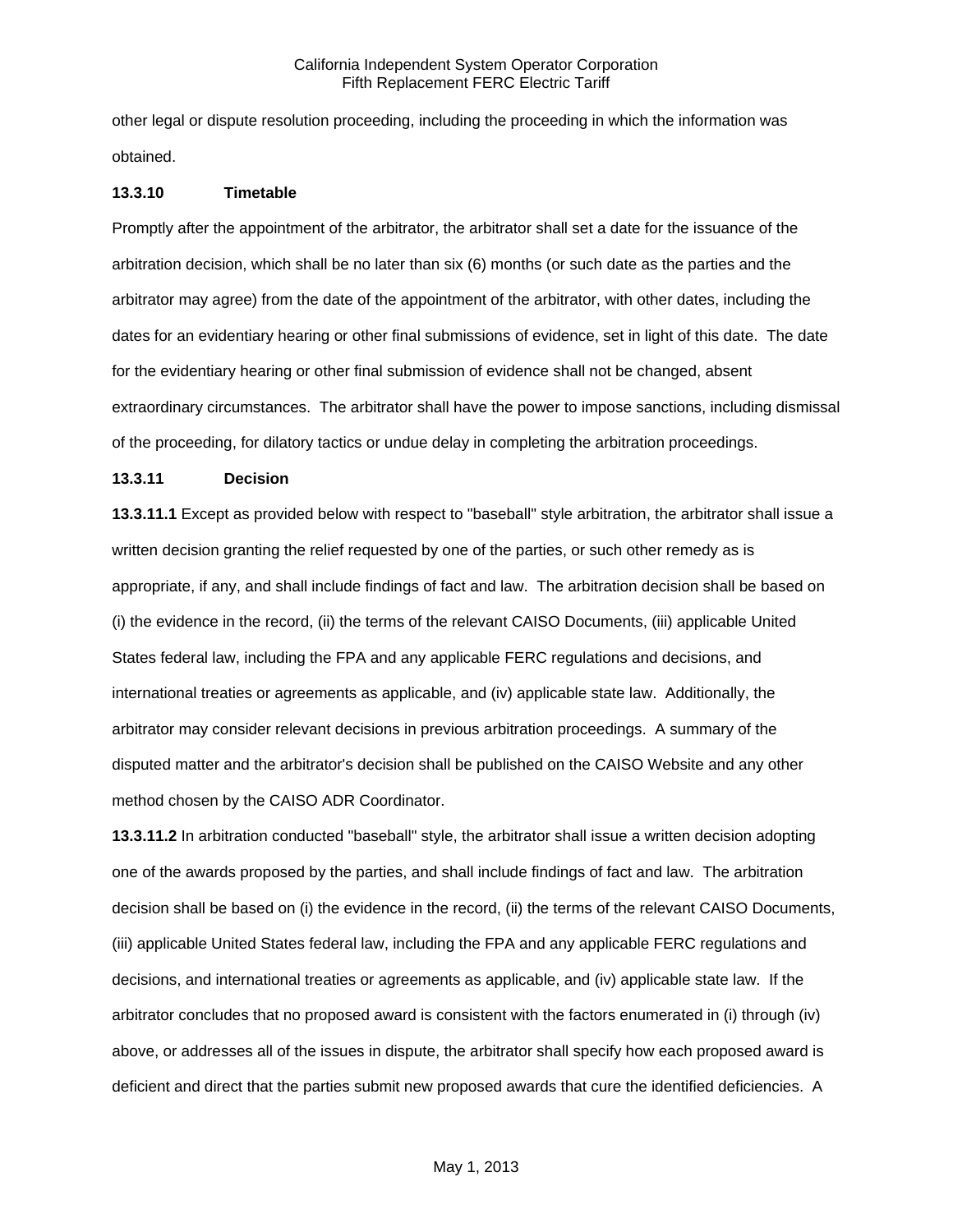summary of the disputed matter and the arbitrator's decision shall be published on the CAISO Website, and any other method chosen by the CAISO ADR Coordinator. An award shall not be deemed to be precedential.

**13.3.11.3** Where a panel of arbitrators is appointed pursuant to Section 13.3.1.2, a majority of the arbitrators must agree on the decision.

### **13.3.12 Compliance**

Unless the arbitrator's decision is appealed under Section 13.4, the disputing parties shall, upon receipt of the decision, immediately take whatever action is required to comply with the award to the extent the award does not require regulatory action. An award that is not appealed shall be deemed to have the same force and effect as an order entered by the FERC or any court of competent jurisdiction.

## **13.3.13 Enforcement**

Following the expiration of the time for appeal of an award pursuant to Section 13.4.3, any party may apply to FERC or any court of competent jurisdiction for entry and enforcement of judgment based on the award.

## **13.3.14 Costs**

The costs of the time, expenses, and other charges of the arbitrator shall be borne by the parties to the dispute, with each side on an arbitrated issue bearing its pro-rata share of such costs, and each party to an arbitration proceeding bearing its own costs and fees. If the arbitrator determines that a demand for arbitration or response to a demand for arbitration was made in bad faith, the arbitrator shall have discretion to award the costs of the time, expenses, and other charges of the arbitrator to the prevailing party. Notwithstanding the above, at the discretion of the arbitrator, the winning party in any dispute which has resulted in the enforcement of an important right affecting the public interest shall not be required to pay any of the costs of the arbitrator and may recover such of its own reasonable attorney fees, expert witness fees and other reasonable costs from the losing party to the dispute if (a) a significant benefit, whether pecuniary or non-pecuniary, has been conferred on the general public, (b) the necessity and financial burden of private enforcement are such as to make the award appropriate, and (c) such fees should not, in the interest of justice, be paid out of the recovery.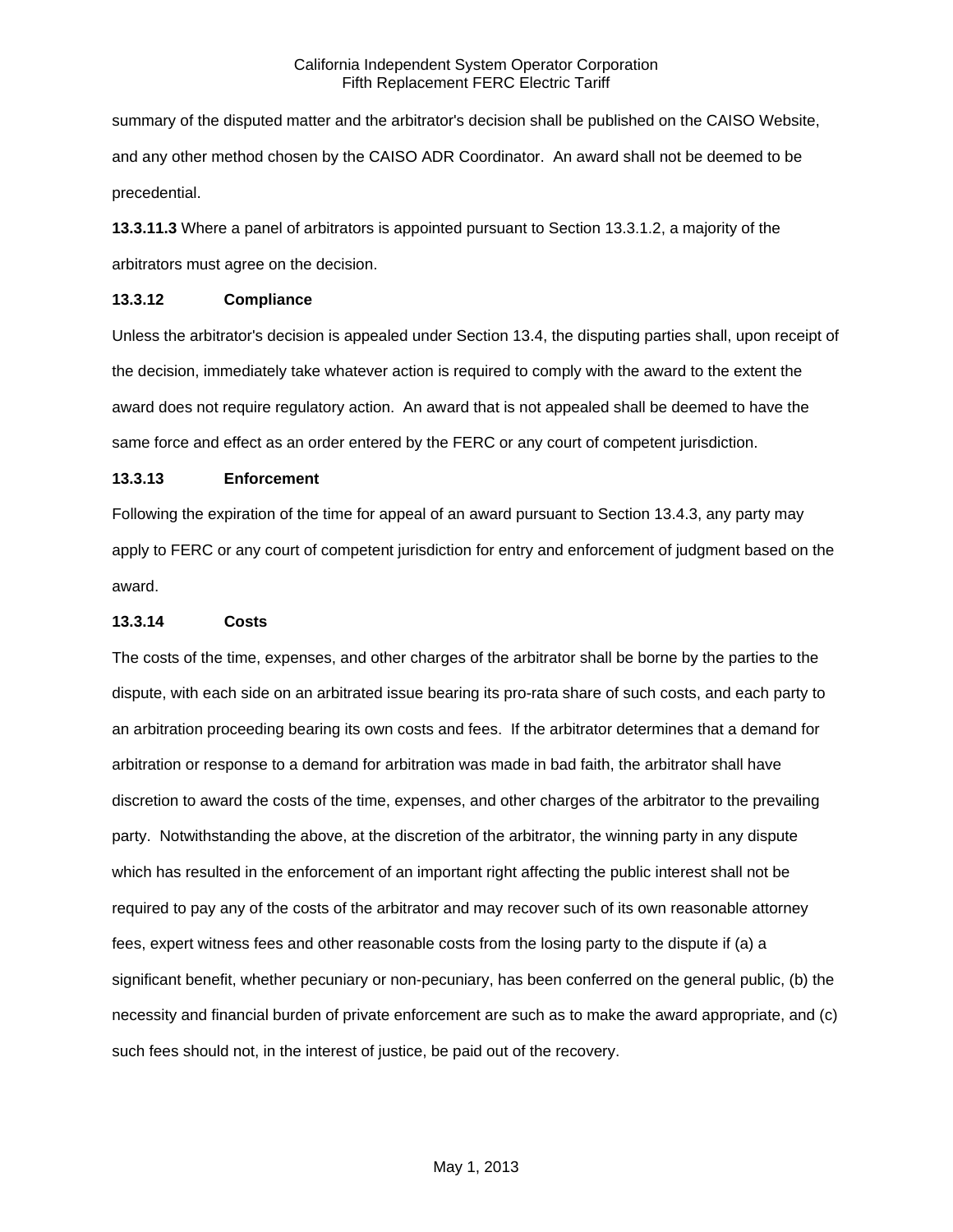# **13.4 Appeal Of Award**

# **13.4.1 Basis For Appeal**

A party may apply to the FERC or any court of competent jurisdiction to hear an appeal of an arbitration award only upon the grounds that the award is contrary to or beyond the scope of the relevant CAISO Documents, United States federal law, including, without limitation, the FPA, and any FERC regulations and decisions, or state law. Appeals shall, unless otherwise ordered by FERC or the court of competent jurisdiction, conform to the procedural limitations set forth in this Section 13.4.

# **13.4.2 Appellate Record**

The parties intend that FERC or the court of competent jurisdiction should afford substantial deference to the factual findings of the arbitrator. No party shall seek to expand the record before the FERC or court of competent jurisdiction beyond that assembled by the arbitrator, except (i) by making reference to legal authority which did not exist at the time of the arbitrator's decision, or (ii) if such party contends the decision was based upon or affected by fraud, collusion, corruption, misconduct or misrepresentation.

## **13.4.3 Procedures For Appeals**

**13.4.3.1** If a party to an arbitration desires to appeal an award, it shall provide a notice of appeal to the CAISO ADR Coordinator, all parties and the arbitrator within fourteen (14) days following the date of the award. The CAISO ADR Coordinator shall publish notice of the appeal on the CAISO Website, and any other method chosen by the CAISO ADR Coordinator.

Within ten (10) days of the filing of the notice of appeal, the appealing party must file an appropriate application, petition or motion with the FERC to trigger review under the FPA or with a court of competent jurisdiction. Such filing shall state that the subject matter has been the subject of an arbitration pursuant to the relevant CAISO Document.

**13.4.3.2** Within thirty (30) days of filing the notice of appeal (or such period as FERC or the court of competent jurisdiction may specify) the appellant shall file the complete evidentiary record of the arbitration and a copy of the award with FERC or with the court of competent jurisdiction. The appellant shall serve copies of a description of all materials included in the submitted evidentiary record.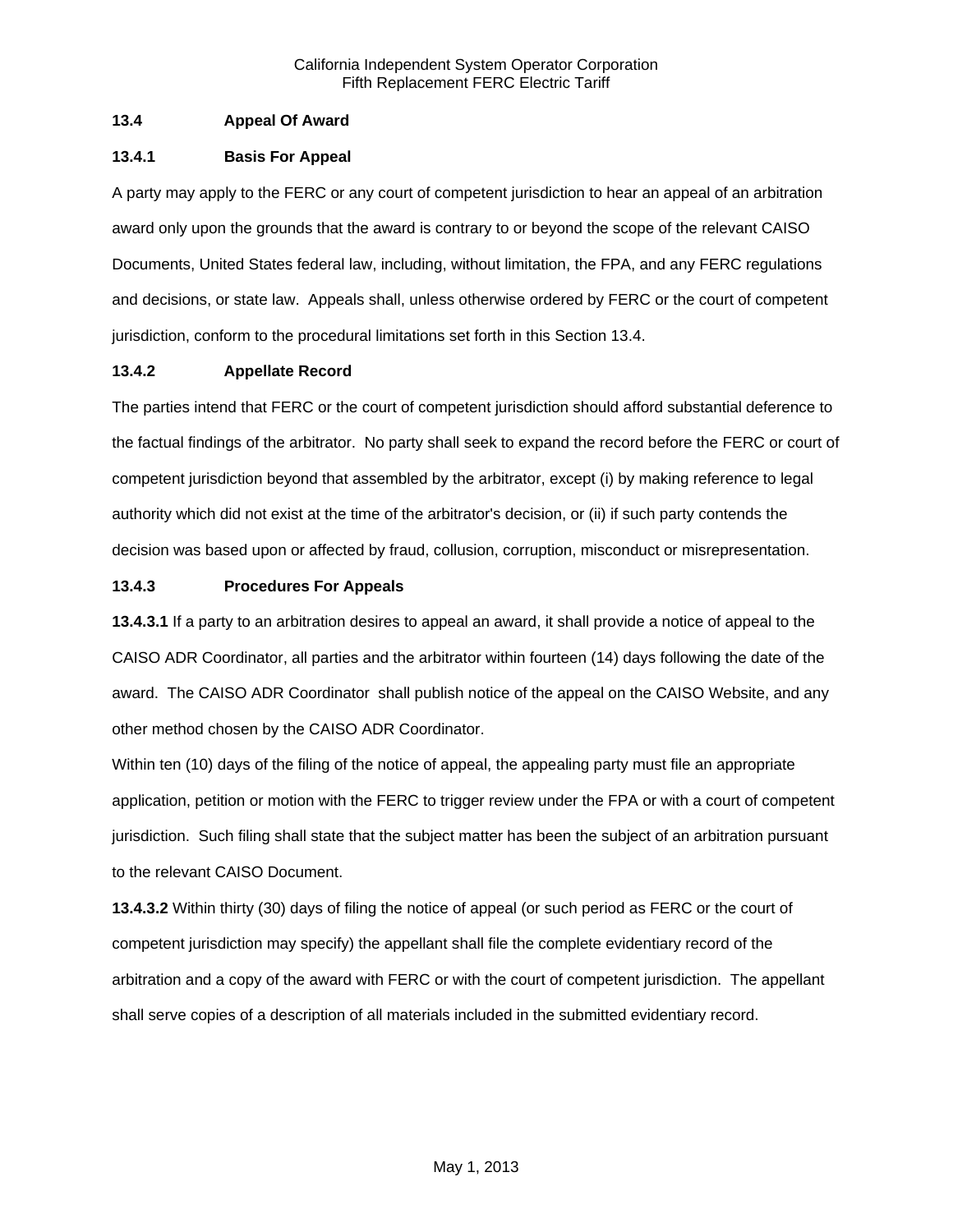# **13.4.4 Award Implementation**

Implementation of the award shall be deemed stayed pending an appeal unless and until, at the request of a party, the FERC or the court of competent jurisdiction to which an appeal has been filed, issues an order dissolving, shortening, or extending such stay. However, a summary of each appeal shall be published on the CAISO Website, and any other method chosen by the CAISO ADR Coordinator.

# **13.4.5 Judicial Review Of FERC Orders**

FERC orders resulting from appeals shall be subject to judicial review pursuant to the FPA.

# **13.5 Allocation Of Awards Payable By Or To The CAISO**

# **13.5.1 Allocation Of An Award**

If the CAISO must pay an award to a party pursuant to good faith negotiations or the CAISO ADR Procedures, the CAISO will recover the amount of the award from Market Participants and Scheduling Coordinators. If the CAISO receives an award from a party pursuant to good faith negotiations or the CAISO ADR Procedures, the CAISO will flow back the amount of the award to Market Participants and Scheduling Coordinators.

# **13.5.2 Timing Of Adjustments**

Upon determination that an award is payable by or to the CAISO pursuant to good faith negotiations or the CAISO ADR Procedures, the CAISO shall calculate the amounts payable to and receivable from the party, Market Participants, and Scheduling Coordinators, as soon as reasonably practical, and shall show any required adjustments as a debit or a credit in a subsequent Recalculation Settlement Statement T+7B or, in the case of an amount payable by the CAISO to a party, as soon as the CAISO and that party may agree.

# **13.5.3 Method Of Allocation**

# **13.5.3.1 Allocation to Market Participants**

The CAISO will use best efforts to determine which Market Participant(s) is or are responsible for and/or benefit from payment of an award by or to the CAISO and to allocate receipt of or payment for the award equitably to such Market Participant(s). In undertaking the allocation, the CAISO shall consider the extent of a Market Participant's participation in affected markets and the CAISO Tariff in effect on the applicable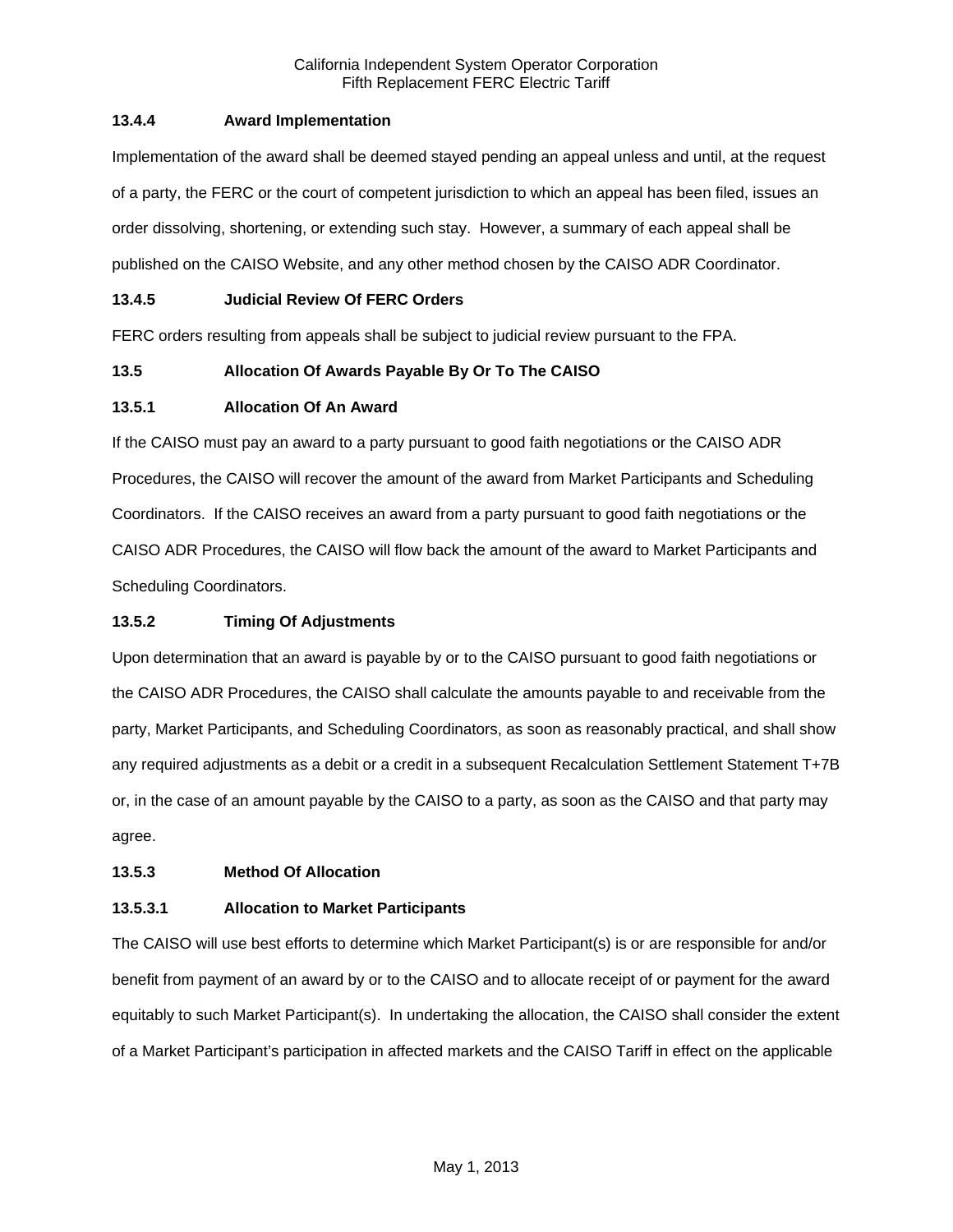Trading Day(s), and may consider any other relevant factor, including but not limited to, applicable contracts.

## **13.5.3.2 Residual Amounts**

Any awards for which the CAISO is unable to identify Market Participants in accordance with 13.5.3.1 and any award amounts that the CAISO is unable to collect that are not covered by Section 11.29.17.1 or Section 11.29.17.2 will be allocated to all Scheduling Coordinators through neutrality adjustments.

## **14. Force Majeure, Indemnity, Liabilities, and Penalties**

## **14.1 Uncontrollable Forces**

Neither the CAISO nor a Market Participant will be considered in default of any obligation under this CAISO Tariff if prevented from fulfilling that obligation due to the occurrence of an Uncontrollable Force.

# **14.2 Responsibilities Of Affected Entity**

In the event of the occurrence of an Uncontrollable Force, which prevents the CAISO or a Market Participant from performing any of its obligations under this CAISO Tariff, the affected entity shall (i) if it is the CAISO, immediately notify the Market Participants in writing of the occurrence of such Uncontrollable Force and, if it is a Market Participant, immediately notify the CAISO in writing of the occurrence of such Uncontrollable Force, (ii) not be entitled to suspend performance of its obligations under this CAISO Tariff in any greater scope or for any longer duration than is required by the Uncontrollable Force, (iii) use its best efforts to mitigate the effects of such Uncontrollable Force, remedy its inability to perform and resume full performance of its obligations hereunder, (iv) in the case of the CAISO, keep the Market Participants apprised of such efforts, and in the case of the Market Participants, keep the CAISO apprised of such efforts, in each case on a continual basis and (v) provide written notice of the resumption of its performance of its obligations hereunder.

# **14.3 Strikes, Lockouts Or Labor Disputes**

Notwithstanding any of the foregoing, the settlement of any strike, lockout or labor dispute constituting an Uncontrollable Force shall be within the sole discretion of the entity involved in such strike, lockout or labor dispute and the requirement that an entity must use its best efforts to mitigate the effects of the Uncontrollable Force and/or remedy its inability to perform and resume full performance of its obligations hereunder shall not apply to strikes, lockouts, or labor disputes.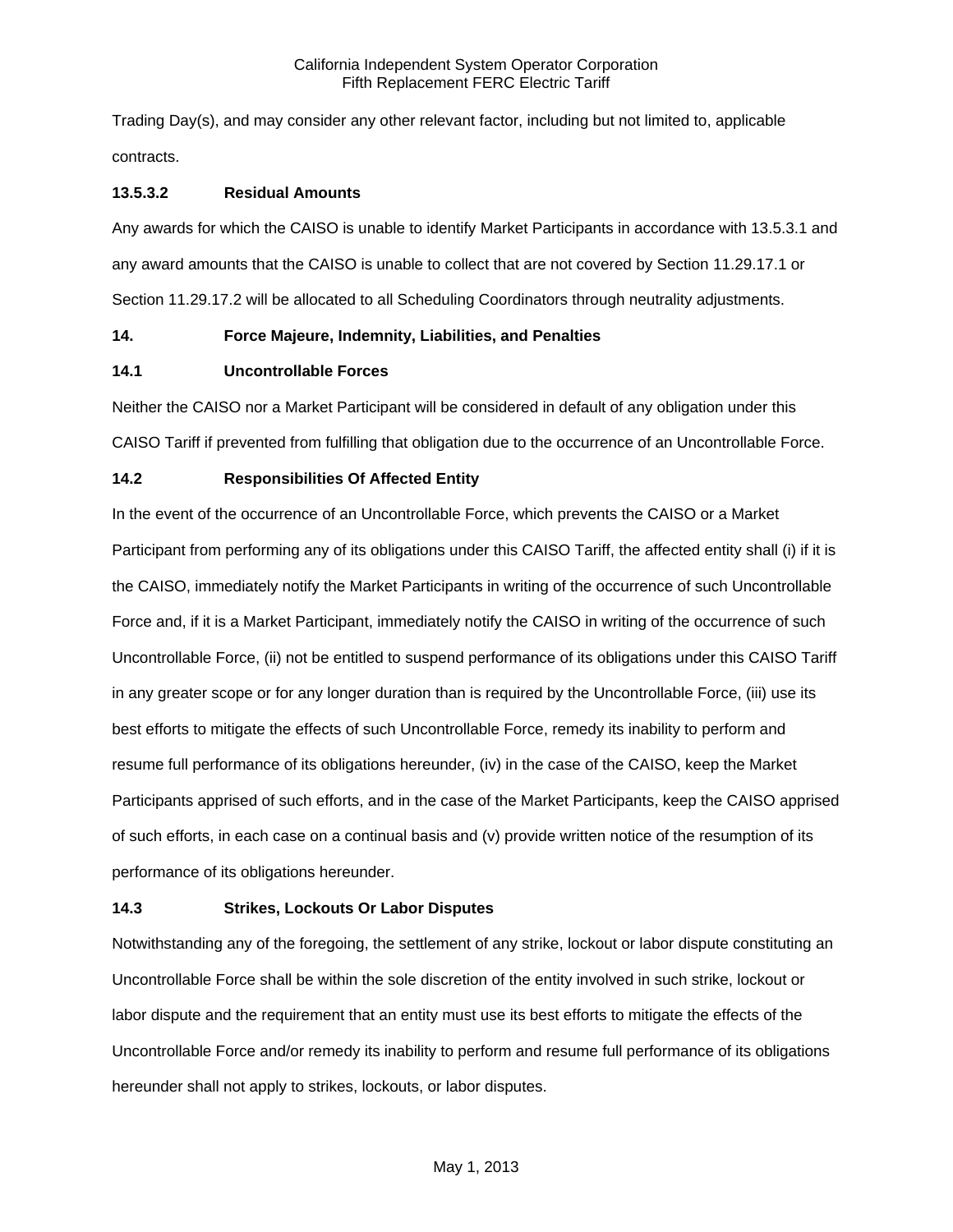## **14.4 Market Participant's Indemnity**

Each Market Participant, to the extent permitted by law, shall indemnify the CAISO and hold it harmless against all losses, damages, claims, liabilities, costs or expenses (including legal expenses) arising from any act or omission of the Market Participant except to the extent that they result from the CAISO's default under this CAISO Tariff or gross negligence or intentional wrongdoing on the part of the CAISO or of its officers, directors or employees.

# **14.5 Limitation On Liability**

## **14.5.1 Liability For Damages**

Except as provided for in Section 13.3.14, the CAISO shall not be liable in damages to any Market Participant for any losses, damages, claims, liability, costs or expenses (including legal expenses) arising from the performance or non-performance of its obligations under this CAISO Tariff, including but not limited to any adjustments made by the CAISO in Inter-SC Trades, except to the extent that they result from gross negligence or intentional wrongdoing on the part of the CAISO.

## **14.5.2 Exclusion Of Certain Types Of Loss**

The CAISO shall not be liable to any Market Participant under any circumstances for any consequential or indirect financial loss including but not limited to loss of profit, loss of earnings or revenue, loss of use, loss of contract or loss of goodwill except to the extent that it results from the gross negligence or intentional wrongdoing on the part of the CAISO.

# **14.6 Potomac Economics, Ltd. Limitation Of Liability**

Potomac Economics, Ltd. shall not be liable in damages to any Market Participant for any losses, damages, claims, liability, costs or expenses (including legal expenses) arising from its calculation of reference levels under its Consultant Agreement with the CAISO dated as of September 3, 2002, except to the extent that they result from gross negligence or intentional wrongdoing of Potomac Economics, Ltd.

# **14.7 Allocation of Reliability-Related Penalty Costs**

### **14.7.1 Overview of Process**

Under the NERC Functional Model and the NERC Rules of Procedure, Registered Entities for a specific function, including the CAISO, may be assessed monetary penalties by FERC, NERC, and/or WECC for violations of one (1) or more NERC Reliability Standards applicable to that function. This Section 14.7 sets forth the procedure through which the CAISO may seek, with FERC approval, to directly allocate, in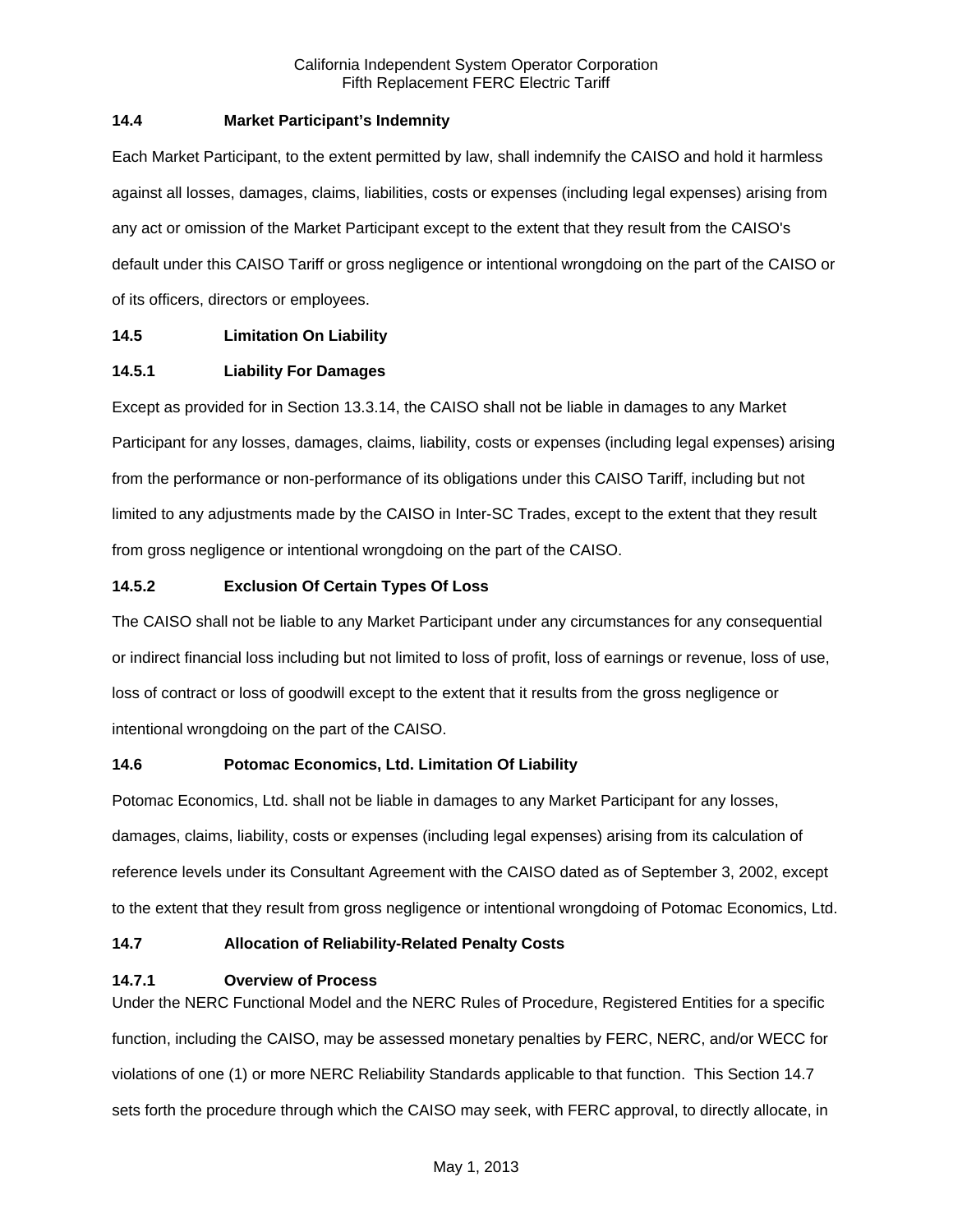whole or in part, the cost of any such penalties assessed upon the CAISO to an entity or entities whose conduct or omission(s) NERC, WECC and/or FERC has determined contributed, in whole or in part, to the violation that gave rise to the penalty. This Section 14.7 also sets forth procedures through which the CAISO may seek, with FERC approval, to recover, in whole or in part, from Market Participants the cost associated with a monetary penalty for a NERC Reliability Standards violation(s) that is not subject to direct allocation. Penalties that are assessed upon the CAISO and become final on or after the effective date of this Section 14.7 shall be subject to the procedures set forth herein regardless of the date of the underlying violation(s) for which the penalty is assessed.

## **14.7.2 Direct Allocation Of Reliability Standards Penalties**

## **14.7.2.1 Conditions For Direct Allocation**

If FERC, NERC, and/or WECC assess(es) one (1) or more monetary penalties against the CAISO as the Registered Entity for the violation of one or more NERC Reliability Standards, and the conduct or omission(s) of a particular Market Participant or Market Participants contributed, in whole or in part, to the violation(s) at issue, then the CAISO may seek to directly allocate, in whole or in part, such penalty costs to the Market Participant(s) whose conduct or omission(s) contributed to the violation(s), provided that each of the following conditions are met:

- (1) The Market Participant(s) subject to potential direct allocation receive notice of, and an opportunity to fully participate in, the underlying CMEP proceeding before NERC and/or WECC, or the FERC proceeding in the case of an enforcement proceeding directly instituted by FERC without a prior NERC or WECC proceeding;
- (2) The CMEP proceeding, or enforcement proceeding directly instituted by FERC, results in a finding that the conduct or omission(s) of the Market Participant(s) subject to potential direct allocation contributed, either in whole or in part, to the Reliability Standards violation(s) at issue; and
- (3) Any findings by NERC and/or WECC regarding whether the conduct or omission(s) of the Market Participant(s) contributed, either in whole or in part, to the Reliability Standards violation(s) at issue are filed with FERC.

### **14.7.2.2 Notice To Affected Market Participant**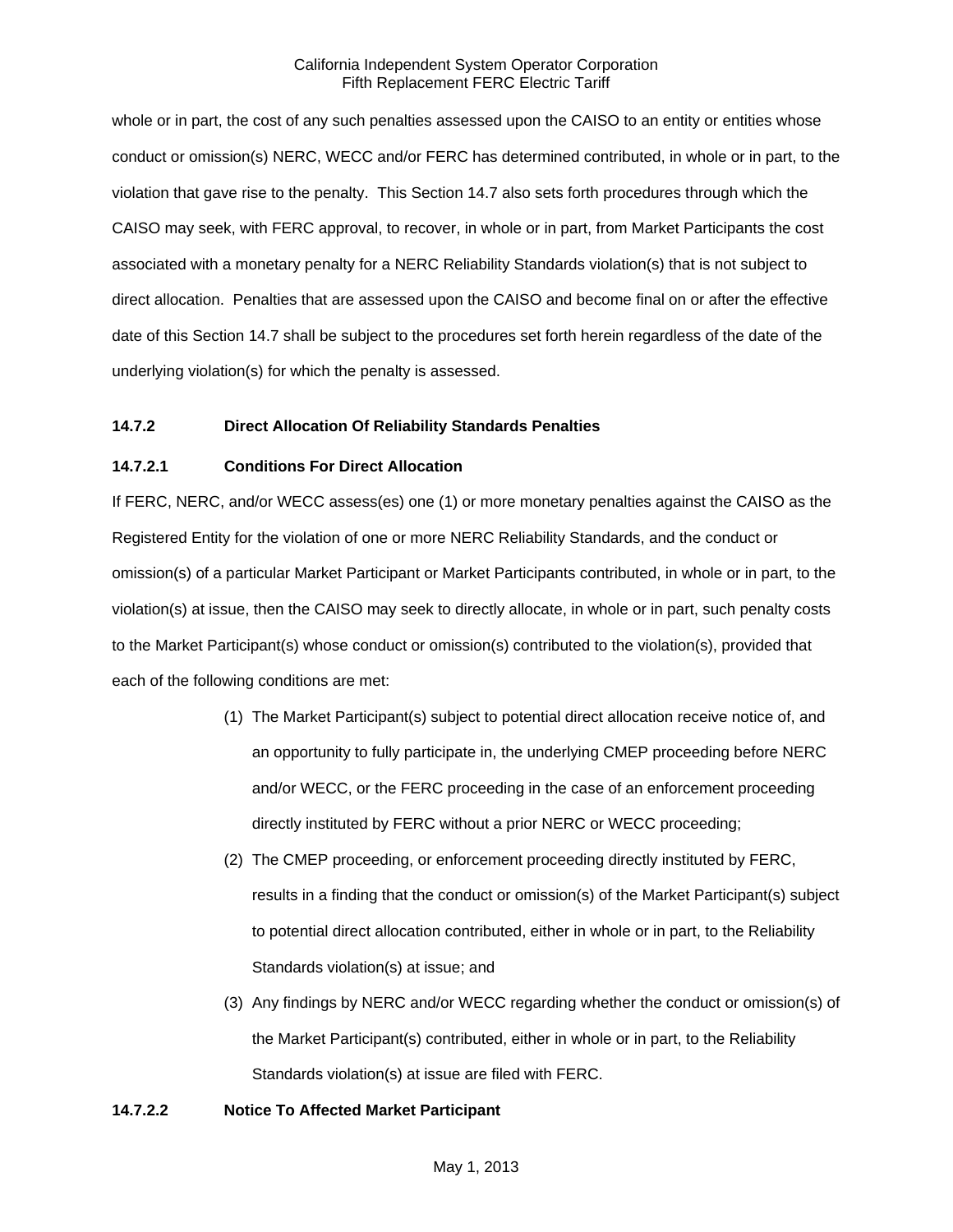The CAISO will notify the Market Participant(s) it believes contributed to the Reliability Standards violation(s) during the CMEP proceeding or, if applicable, during the enforcement proceeding directly instituted by FERC. This notification shall be in writing and shall: (i) inform the Market Participant(s) that the CAISO intends to invoke the direct allocation provisions of this Section; (ii) detail the underlying factual basis for the CAISO's position; and (iii) inform the Market Participant(s) that it may seek to participate in the CMEP proceeding or, if applicable, the enforcement proceeding directly instituted by FERC.

# **14.7.2.3 Failure To Participate**

A failure by the notified Market Participant(s) to participate in the CMEP proceeding or, if applicable, in the enforcement proceeding directly instituted by FERC, will not prevent the CAISO from directly allocating the cost associated with a monetary penalty to the Market Participant(s) provided all other conditions in Section 14.7.2 are satisfied.

## **14.7.2.4 Proposed Allocation And FERC Review Process**

Where NERC and/or WECC, or FERC as may be applicable in an enforcement proceeding directly instituted by FERC, determines that the conduct or omission(s) of the Market Participant(s) identified by the CAISO contributed, in whole or in part, to the NERC Reliability Standard(s) violation(s) at issue, the CAISO shall inform the involved Market Participant(s) in writing and shall initially propose an allocation of the penalty cost on a basis proportional to the parties' relative fault, consistent with the applicable regulator's analysis. Regardless of whether the involved Market Participant(s) agree or disagree over the allocation, the reasonability of such an allocation shall be determined by FERC through submission of the matter to FERC pursuant to Section 205 of the Federal Power Act.

# **14.7.2.5 Payment Of Allocated Amount**

After FERC issues a final order regarding the CAISO's ability to directly allocate the penalty cost, the CAISO shall include any FERC-approved allocated amounts in the invoice for the appropriate Market Participant(s) for the next billing period, or as soon as practicable. The amount to be paid by the Market Participant(s) shall include the allocated portion of the penalty, as established by FERC, together with interest calculated at the FERC authorized refund rate for the period of time, if any, between the CAISO's payment of the penalty and the Market Participant(s) payment of its allocated portion of the penalty.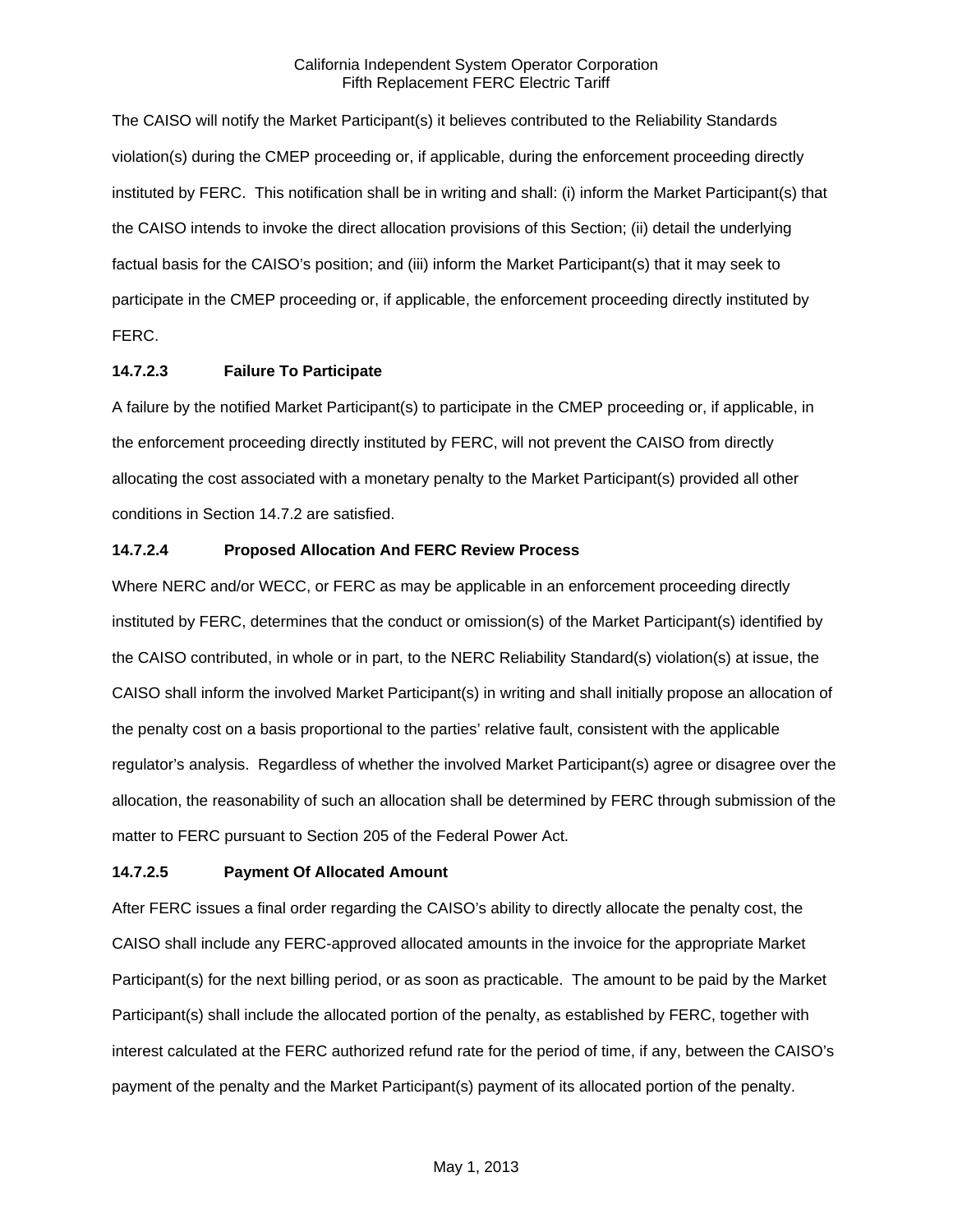# **14.7.3 Indirect Allocation of Reliability-Related Penalty Costs**

## **14.7.3.1 Procedure For Allocation**

Where the conduct or omission(s) of a particular Market Participant or Market Participants has not been identified by NERC, WECC, or FERC as a contributing cause for a monetary penalty assessed against the CAISO for a NERC Reliability Standards violation, the CAISO may make a filing with FERC under Section 205 of the Federal Power Act seeking approval to recover the cost of such reliability-related penalties from all Market Participants. The CAISO's Section 205 filing may include a proposed methodology for allocating the penalty across the various types of Market Participants.

## **14.7.3.2 Case-By-Case FERC Review**

Any allocation of penalties pursuant to Section 14.7.3 must be determined by FERC on a case-by-case basis. Absent FERC approval, the CAISO will not allocate a penalty under Section 14.7.3 to Market Participants.

## **14.7.3.3 Payment of Allocated Amount**

After FERC issues a final order regarding allocation of the monetary penalty, the CAISO shall include any FERC-approved allocated amounts in the invoices for the appropriate Market Participants for the next billing period, or as soon as practicable.

### **15. Regulatory Filings**

Any amendment or other modification of any provision of this CAISO Tariff must be in writing and approved by the CAISO Governing Board in accordance with the bylaws of the CAISO. Any such amendment or modification shall be effective upon the date it is permitted to become effective by FERC. Nothing contained herein shall be construed as affecting, in any way, the right of the CAISO to furnish its services in accordance with this CAISO Tariff, or any tariff, rate schedule or Scheduling Coordinator Agreement which results from or incorporates this CAISO Tariff, or unilaterally to make an application to FERC for a change in rates, terms, conditions, charges, classifications of service, Scheduling Coordinator Agreement, rule or regulation under FPA Section 205 and pursuant to the FERC's rules and regulations promulgated thereunder. Nothing contained in this CAISO Tariff or any Scheduling Coordinator Agreement shall be construed as affecting the ability of any Market Participant receiving service under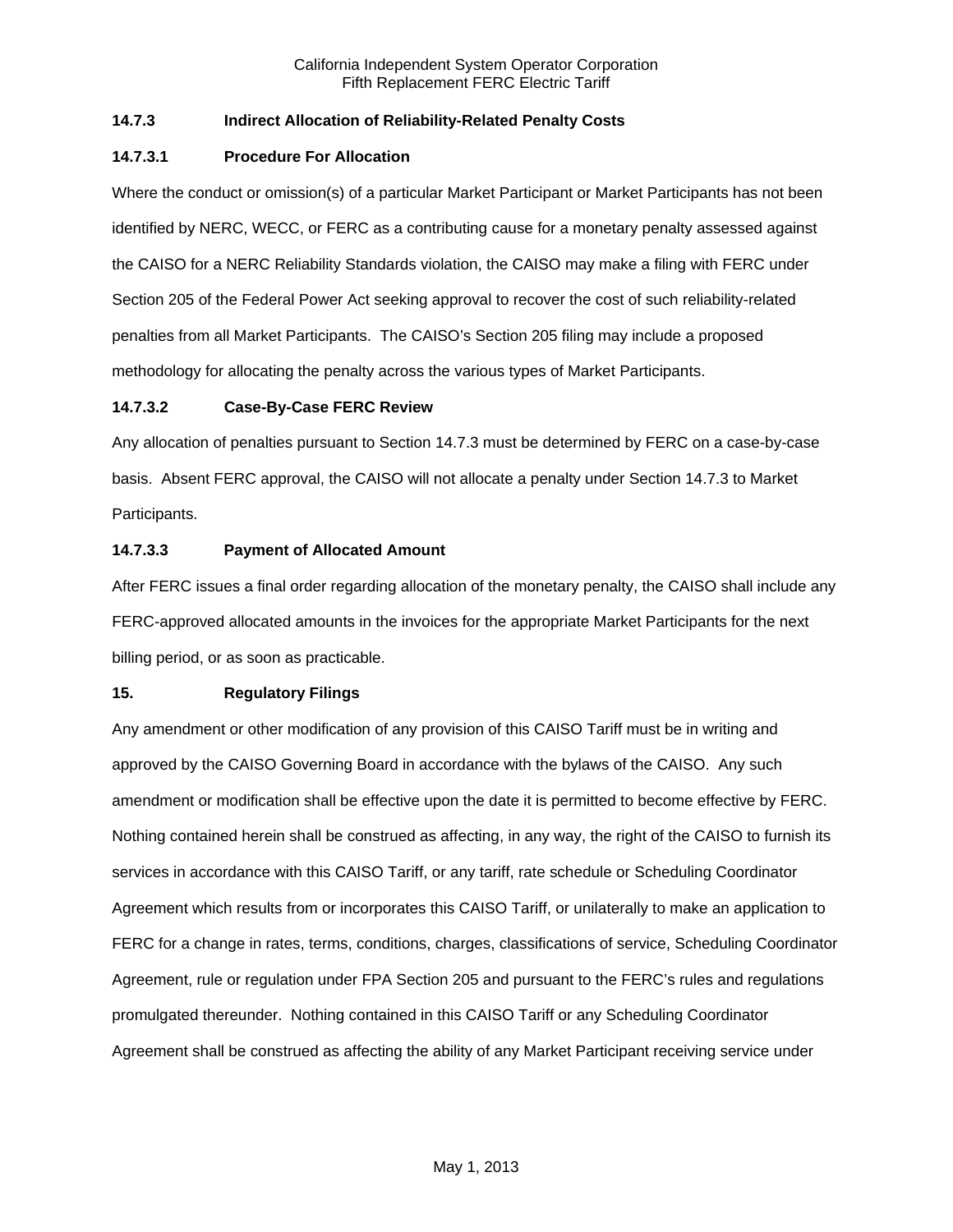this CAISO Tariff to exercise its rights under Section 206 of the FPA and FERC's rules and regulations thereunder.

# **16. Existing Contracts**

# **16.1 Continuation Of Existing Contracts For Non-Participating TOs**

The transmission service rights and obligations of Non-Participating TOs under Existing Contracts, including all terms, conditions and rates of the Existing Contracts, as they may change from time to time under the terms of the Existing Contracts, will continue to be honored by the parties to those contracts, for the duration of those contracts.

# **16.1.1 Participating TO Obligation**

If a Participating TO is a party to an Existing Contract under which Existing Rights are provided, the Participating TO shall attempt to negotiate changes to the Existing Contract to align the contract's scheduling and operating provisions with the CAISO's scheduling and operational procedures, rules and protocols, to align operations under the contract with CAISO operations, and to minimize the contract parties' costs of administering the contract while preserving their financial rights and obligations. In addition, the Participating TO shall attempt to negotiate changes to provisions in the Existing Contract to ensure that whenever transmission services under the Existing Contract are used to deliver power to a Market Participant that is subject to Access Charges under this CAISO Tariff, no duplicative charge for access to the CAISO Controlled Grid will be charged under the Existing Contract. For purposes of such negotiations, there shall be a presumption that any charges in an Existing Contract that were designed to recover the embedded cost of transmission facilities within the CAISO Controlled Grid will be fully recovered through the Access Charges established under Section 26.1.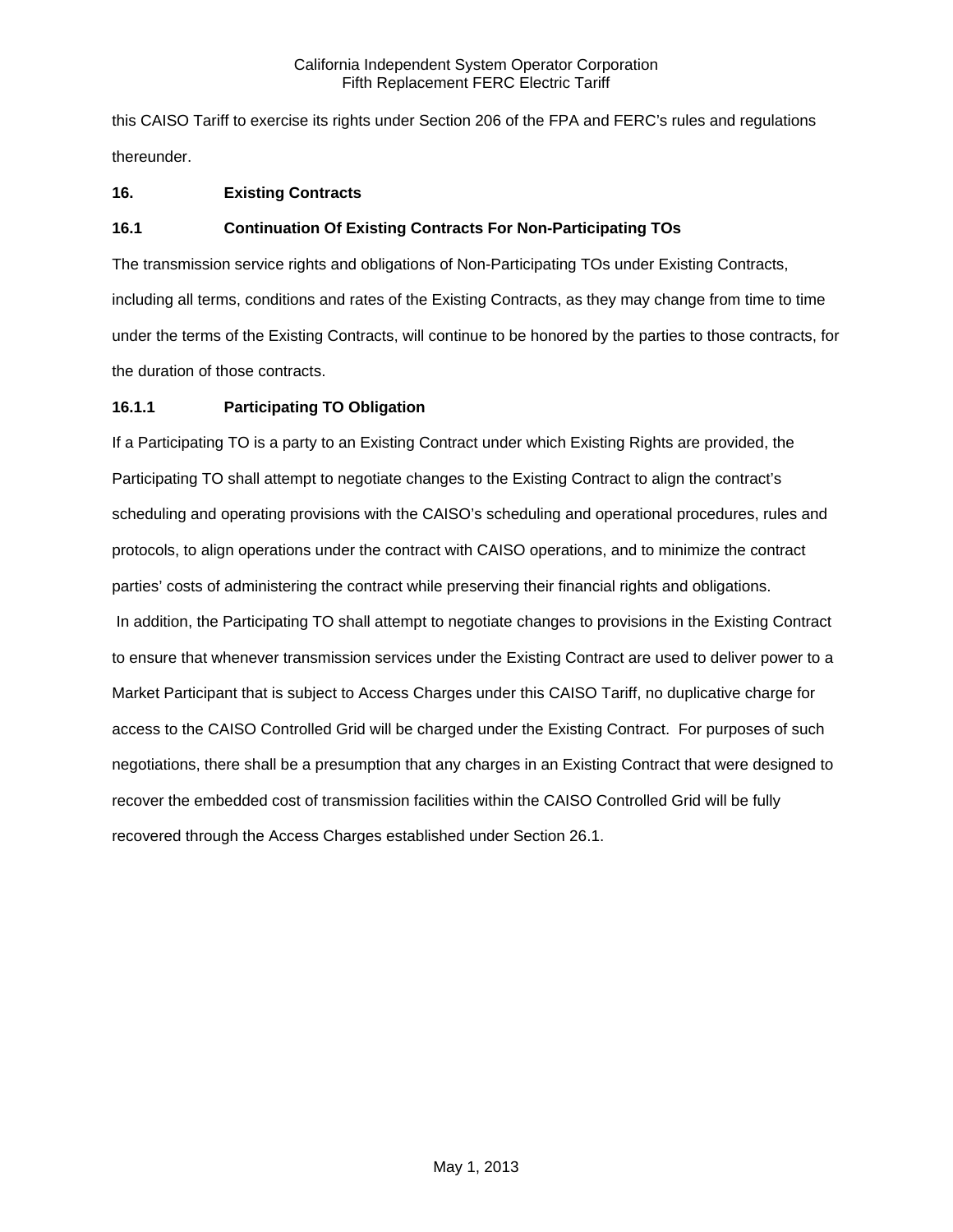## **16.1.2 Right To Use And Ownership Of Facilities**

If a Non-Participating TO has an Existing Contract with a Participating TO under which the Non-Participating TO's transmission facilities, or a portion thereof, are subject to use by the Participating TO, the Non-Participating TO's rights to the use and ownership of its facilities shall remain unchanged, regardless of the Participating TO's act of turning over the Participating TO's Entitlement to use the Non-Participating TO's facilities to the extent possible to the Operational Control of the CAISO. The CAISO will accept valid ETC Self-Schedules from a Participating TO that is the Scheduling Coordinator for the holder of Existing Rights, or from holders of Existing Rights that are Scheduling Coordinators, or that are represented by a Scheduling Coordinator other than the Participating TO. ETC Self-Schedules submitted by Scheduling Coordinators to the CAISO, which include the use of Existing Rights, must be submitted in accordance with Section 16.1 and Section 30. The CAISO may refuse to accept ETC Self-Schedules submitted pursuant to Existing Contracts that do not meet the requirements of the principles, protocols and rules referred to in this Section 16.1.

## **16.1.3 Existing Contract Dispute Resolution**

The CAISO will, if requested, advise parties to Existing Contracts regarding the operational aspects of any Existing Contract renegotiations that they undertake.

 If the parties to an Existing Contract are unable to reach agreement on the changes needed to meet the requirements of this CAISO Tariff, any disputes related thereto shall be addressed using the dispute resolution provisions of the Existing Contract, including any remedies as are provided by law. The rights of the parties to seek changes or to challenge such changes, under the FPA or as otherwise provided by law, are preserved consistent with the terms of the Existing Contract. Unless and until the necessary changes to the Existing Contract are made, all terms and conditions of the Existing Contracts will continue to be honored by the parties to the Existing Contracts.

# **16.1.4 Conversion Of PTOs' Rights Under Existing Contracts**

Parties who are entitled to transmission service rights under Existing Contracts and who choose to become Participating TOs must, at the time of becoming a Participating TO convert those rights to Converted Rights in accordance with Section 4.3.1.6.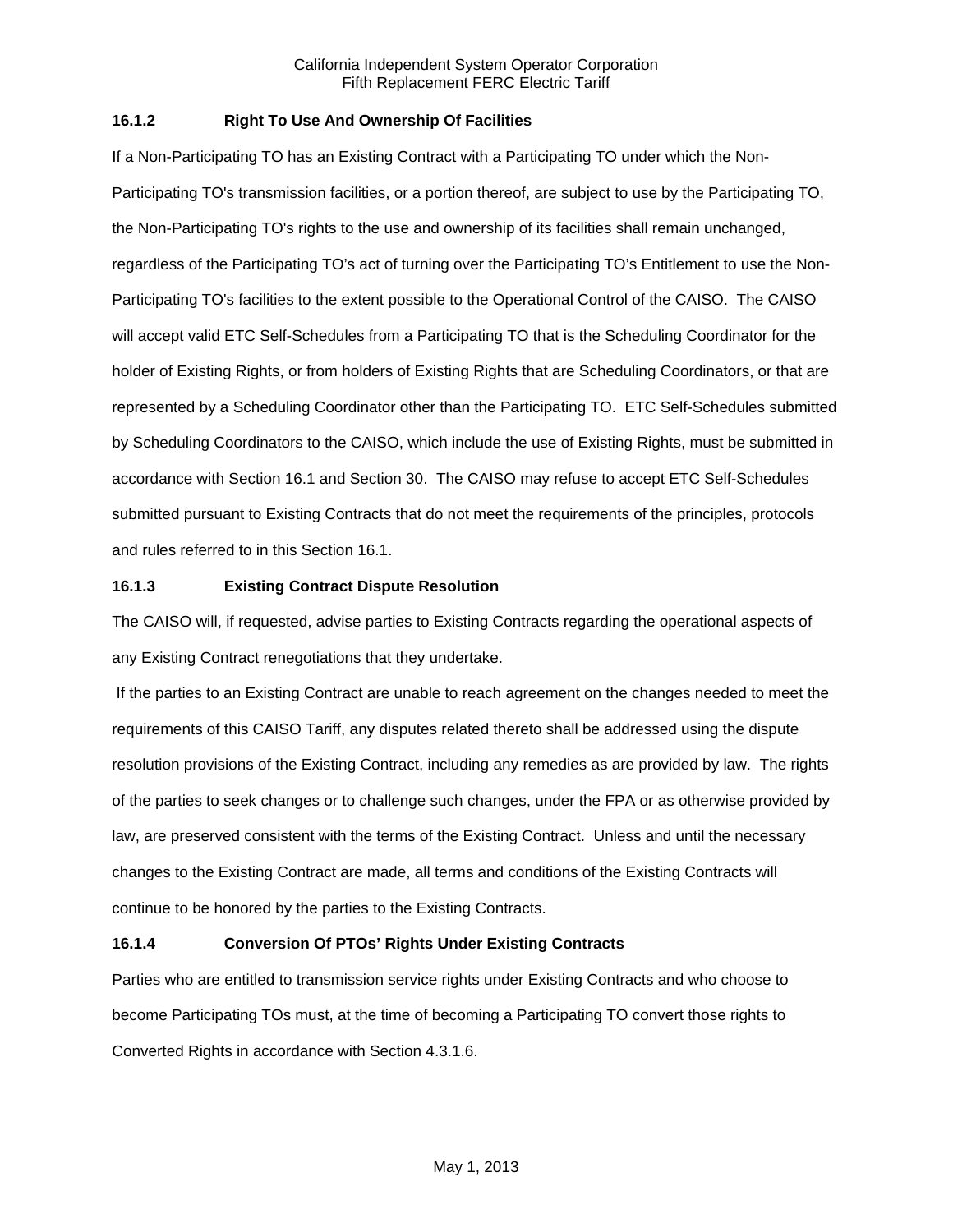- **16.2 [NOT USED]**
- **16.3 [NOT USED]**
- **16.4 TRTC Instructions**

## **16.4.1 Responsibility To Create TRTC Instructions**

Each Participating TO and Existing Rights holder will work with the CAISO to develop the Transmission Rights and Transmission Curtailment (TRTC) Instructions that allow Existing Contracts to be exercised in a way that: (i) maintains the existing scheduling and curtailment priorities under the Existing Contract; (ii) is minimally burdensome to the CAISO (i.e., creates the least impact on the CAISO's preferred operational policies and procedures); (iii) to the extent possible, imposes no additional financial burden on either the Participating TO or the holder of Existing Rights (beyond that in the Existing Contract); (iv) consistent with the terms of the Existing Contracts, makes as much transmission capacity not otherwise utilized by the holder of Existing Rights available as possible to the CAISO for allocation to Market Participants; (v) is minimally burdensome to the Participating TO and the Existing Rights holder from an operational point of view; and (vi) does not require the CAISO to interpret or underwrite the economics of the Existing Contract. The parties to Existing Contracts will attempt to jointly develop and agree on any TRTC Instructions that will be submitted to the CAISO. The parties to an Existing Contract shall also be responsible to submit to the CAISO any other necessary operating instructions based on their contract interpretations needed by the CAISO to enable the CAISO to perform its duties.

### **16.4.2 Responsible PTO Re Multiple PTO Parties To Existing Contract**

To the extent there is more than one Participating TO providing transmission service under an Existing Contract or there is a set of Existing Contracts which are interdependent from the point of view of submitting instructions to the CAISO involving more than one Participating TO, the relevant Participating TOs will designate a single Participating TO as the responsible PTO and will notify the CAISO accordingly. If no such responsible PTO is designated by the relevant Participating TOs or the CAISO is not notified of such designation, the CAISO shall designate one of them as the responsible PTO and notify the relevant Participating TOs accordingly. The responsible PTO designated pursuant to this section shall have the same responsibility as the Participating TO under this Section 16.4.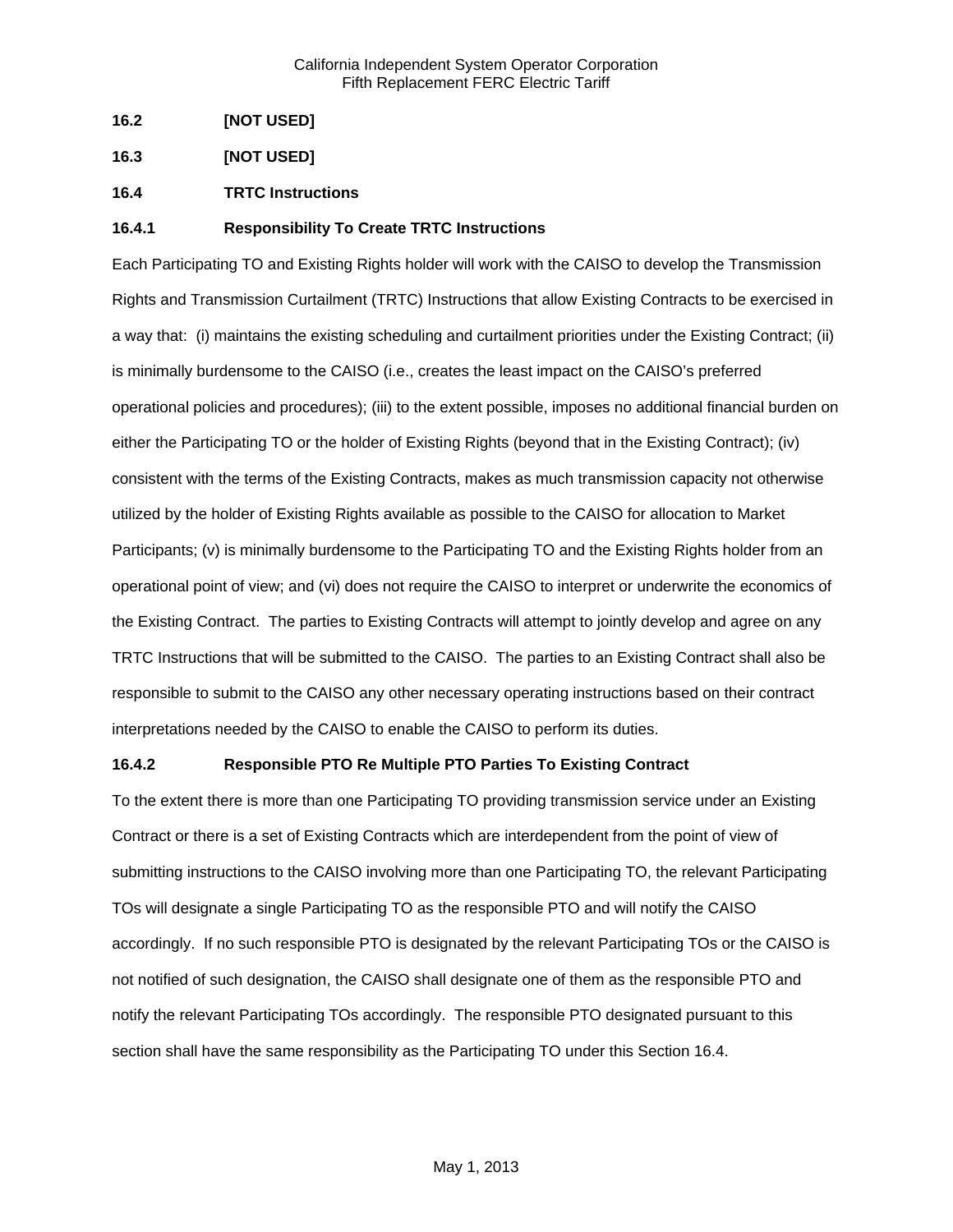# **16.4.3 Scheduling Coordinator Responsibilities**

The Scheduling Coordinator designated by the parties to an Existing Contract as the responsible entity for submitting ETC Self-Schedules for the relevant Existing Contract shall submit ETC Self-Schedules consistent with the terms and conditions specified in the TRTC Instructions.

## **16.4.4 Submission Of TRTC Instructions**

For each Existing Contract, the Participating TO providing transmission service under the Existing Contract (or the Responsible PTO identified in Section 16.4.2) shall be obligated to submit the TRTC Instructions to the CAISO electronically on behalf of the holders of Existing Rights, unless the parties to the Existing Contract agree otherwise. The Participating TO shall notify the CAISO in writing the identity of the responsible party for submission of the TRTC Instructions as decided by the parties to the Existing Contract and the term of such agreement between the parties to the Existing Contract. The Participating TO shall undertake all obligations with respect to the submission of the TRTC Instructions to the CAISO and any subsequent obligations that follow with respect to the creation, management and updates to the TRTC Instructions. The CAISO is responsible for implementing only one set of TRTC Instructions for each Existing Contract and only those TRTC Instructions that have been received and accepted by the CAISO. The Participating TO shall submit the TRTC Instructions to the CAISO associated with Existing Contracts or sets of interdependent Existing Contracts thirty (30) days prior to the date on which the scheduling or curtailment of the use of the Existing Rights is to change or commence.

# **16.4.5 TRTC Instructions Content**

TRTC Instructions will include the following information at a minimum and such other information as the CAISO may reasonably require the Participating TO to provide to enable the CAISO to carry out its functions under the CAISO Tariff, Operating Procedures and Business Practice Manuals:

> (1) A unique Contract Reference Number for each source and sink combination applicable to the Existing Contract (i.e., the CRN that will be assigned by the CAISO and communicated to the Participating TO that references a single Existing Contract or a set of interdependent Existing Contracts for each source and sink combination);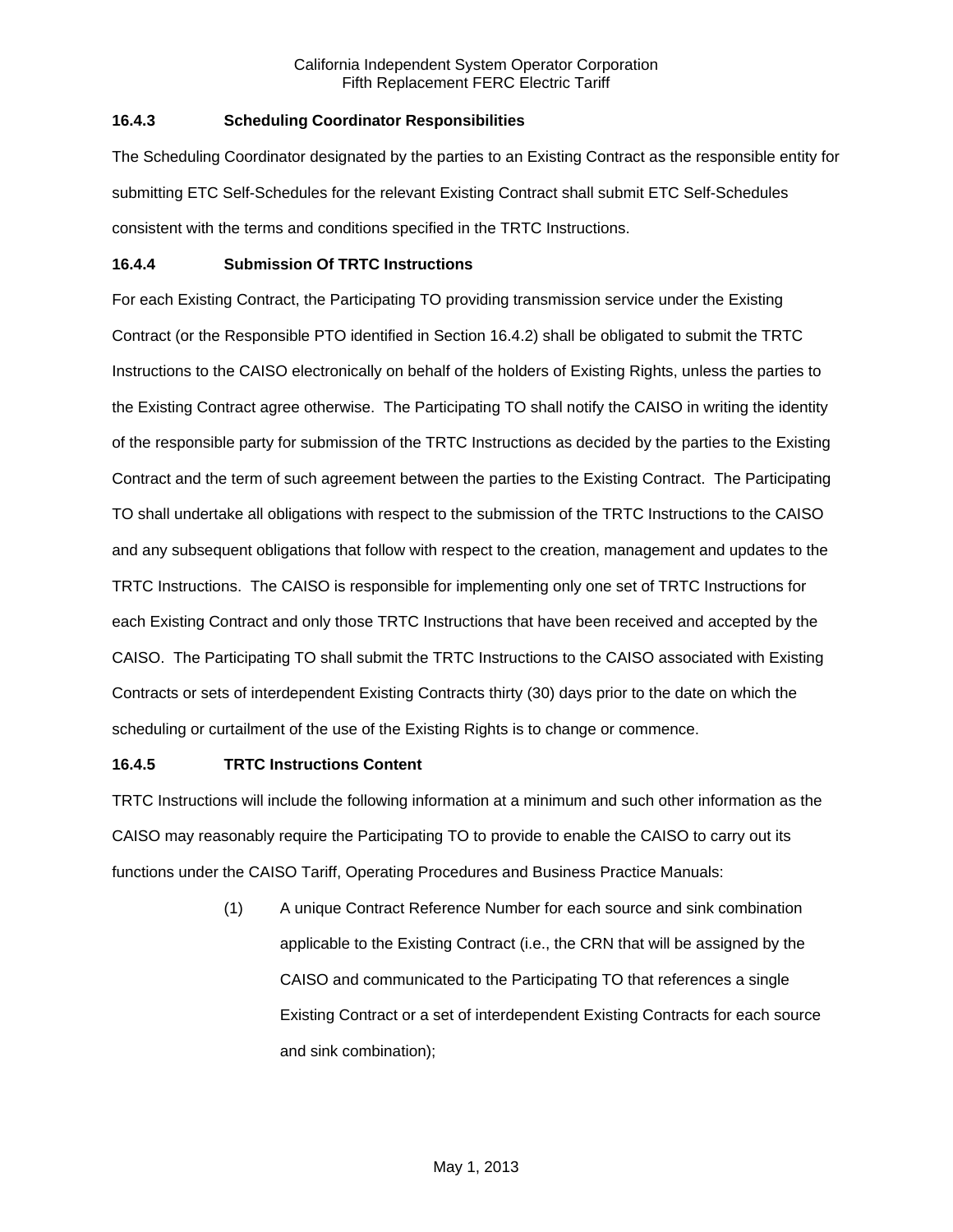- (2) Whether the instruction can be exercised independent of the CAISO's day-to-day involvement ("Yes/No");
- (3) Name of an operational single point of contact for instructions and a 24-hour a day telephone number for the Participating TO contact for Existing Contract issues or the agreed upon party;
- (4) Name(s) and number(s) of Existing Contract(s) that are represented by the unique CRN;
- (5) The following information as stored in the Master File: (a) the applicable Point(s) of Receipt and Point(s) of Delivery); (b) for each Point of Receipt, the resource names for the physical resources as the eligible sources (eligible physical sources include Generating Units and System Resources), and for each Point of Delivery, the resource names for the physical resources as the eligible sinks (eligible physical sinks include Load PNodes, Custom Load Aggregation Points and System Resources); (c) for each physical source or sink, the maximum Existing Rights capacity (MW) that can be scheduled as an Existing Right under the Existing Contract; and (d) for each physical source and sink, the Scheduling Coordinator(s) and their Business Associate Identification (BAID) that is(are) eligible to submit ETC Self-Schedules utilizing these sources and sinks;
- (6) Names of the party(ies) to the Existing Contract(s);
- (7) The Scheduling Coordinator BAID that is entitled to the Settlement of reversal of Congestion Charges;
- (8) Type(s) of service rights by the holder of the Existing Rights, by type of service (firm, conditional firm, or non-firm), with priorities for firm and conditional firm transmission services and maximum amounts of service rights in MW;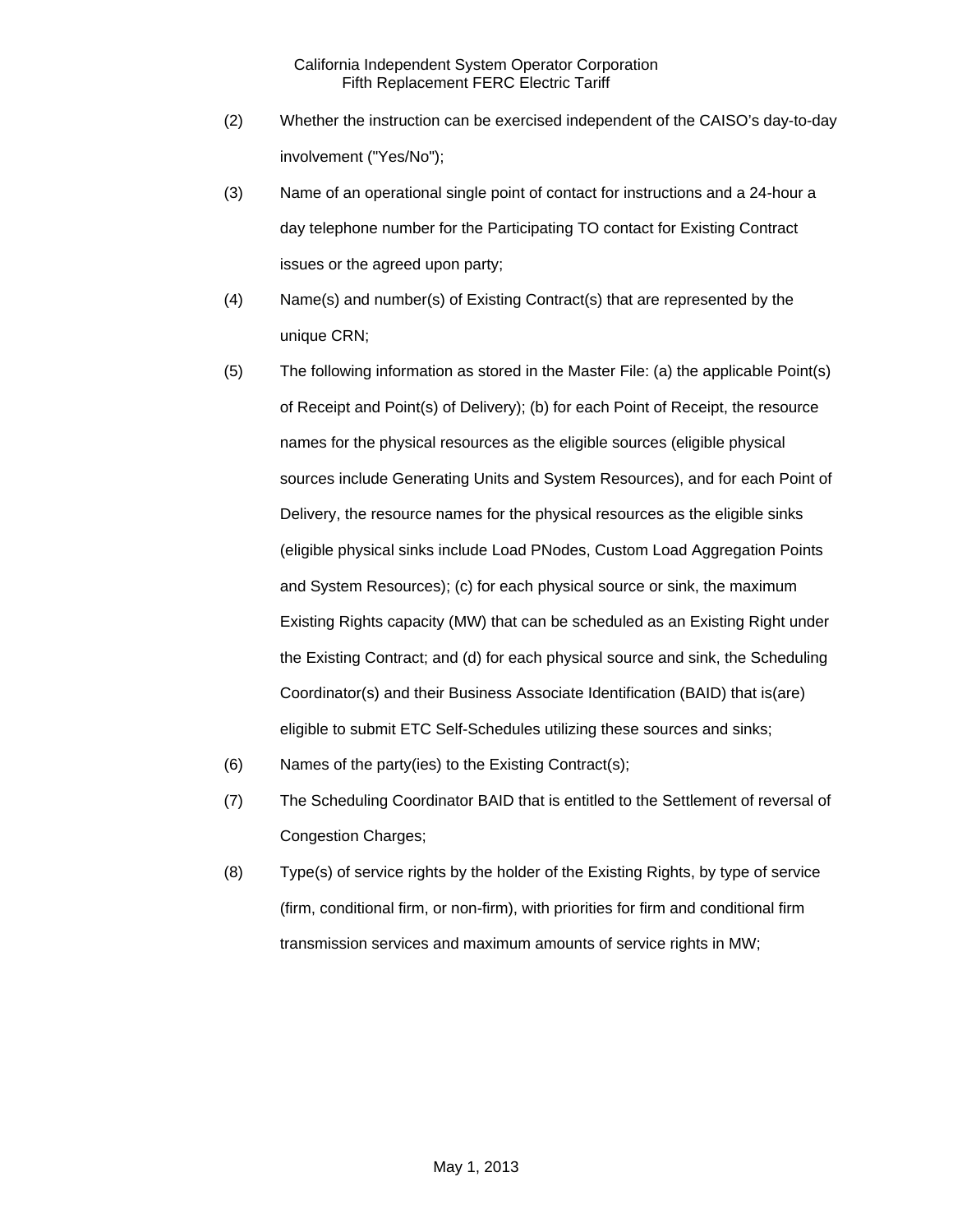- (9) Instructions for the allowable timeframes at which the ETC Self-Schedules and ETC Self-Schedule changes may be submitted to the CAISO, which include whether the Scheduling Coordinator may submit ETC Self-Schedules or ETC Self-Schedule changes: (a) into the DAM; (b) into the HASP and the RTM; (c) after the close of submitting Bids into the HASP and the RTM, but before twenty (20) minutes before the applicable Trading Hour of the Trading Day; and (d) at or after twenty (20) minutes before the applicable Trading Hour of the Trading Day; in addition, the TRTC Instructions may also include any additional comments and restrictions on the submission time of ETC Self-Schedules and ETC Self-Schedule changes;
- (10) Term or service period(s) of the Existing Contract(s);
- (11) Any special procedures that would require the CAISO to implement curtailments in any manner different from pro rata reduction of the transfer capability of the transmission line; any such TRTC Instructions submitted to the CAISO must be clear, unambiguous, and not require the CAISO to make any judgments or interpretations as to the meaning intent, results, or purpose of the curtailment procedures or the Existing Contract and the section of the Existing Contract that provides this right for reference, otherwise, they will not be accepted by the CAISO;
- (12) The forecasted usage patterns for each Existing Contract for the upcoming annual period of the annual CRR release processes as well as for the upcoming monthly period of the monthly CRR release processes, which will consist of hourly MWh data over the whole year for those resources that will use the Existing Contract; this information will be considered by the CAISO in managing its accounting for usage of Existing Rights in the release of CRRs; this information shall not be used by the CAISO to validate ETC Self-Schedules when submitted by Scheduling Coordinators and therefore shall not affect the Existing Rights holder's ability to utilize its rights under the Existing Contract;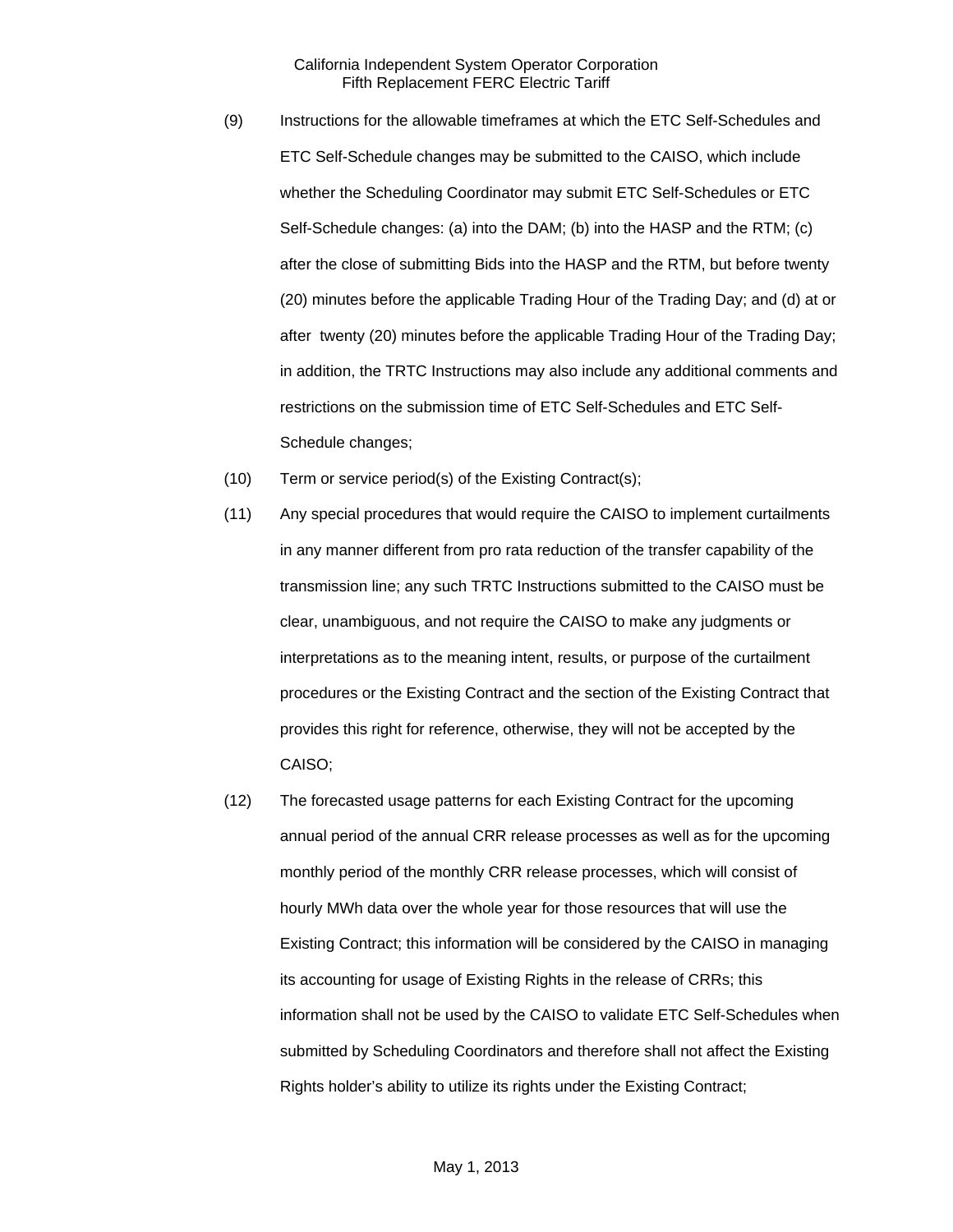- (13) Whether or not the Existing Contract provides for the right to self-provide Ancillary Services; and
- (14) Specification of any contract requirements in the ETC that warrants special consideration in the implementation of the physical rights under the ETC.

## **16.4.6 Changes And Updates To TRTC Instructions**

Updates or changes to the TRTC Instructions must be submitted to the CAISO through a revised set of TRTC Instructions by the Participating TO, on an as needed or as required basis determined by the parties to the Existing Contracts. The CAISO will implement the updated or changed TRTC Instructions as soon as practicable but no later than seven (7) days after receiving clear and unambiguous details of the updated or changed instructions under normal conditions. If the CAISO finds the TRTC Instructions to be inconsistent with the CAISO Tariff, the CAISO will notify the Participating TO within forty-eight (48) hours after receipt of the updated or changed TRTC Instructions indicating the nature of the problem and allowing the Participating TO to resubmit the TRTC Instructions as if they were new, updated or changed TRTC Instructions. If the CAISO finds the updated or changed TRTC Instructions to be acceptable, the CAISO will time-stamp the updated TRTC Instructions as received, confirm such receipt to the Participating TO, and indicate the time at which the updated TRTC Instructions take effect if prior to the seven (7) day deadline referred to above. In the event of a System Emergency, the CAISO will implement such submitted changes to the TRTC Instructions as soon as practical.

### **16.4.7 Treatment Of TRTC Instructions**

# **16.4.7.1 TRTC Instructions Can Be Exercised Independently**

To the extent that the TRTC Instructions can be exercised independently of the CAISO by the parties to the Existing Contract and the results forwarded to the CAISO, the TRTC Instructions shall be exercised by the Participating TOs, and the outcomes shall be forwarded to the CAISO. The determination of whether the TRTC Instructions can be "exercised independently of the CAISO by the parties to the Existing Contract" shall be made using the same procedures described in Section 16.4.8.

## **16.4.7.2 TRTC Instructions Cannot Be Exercised Independently**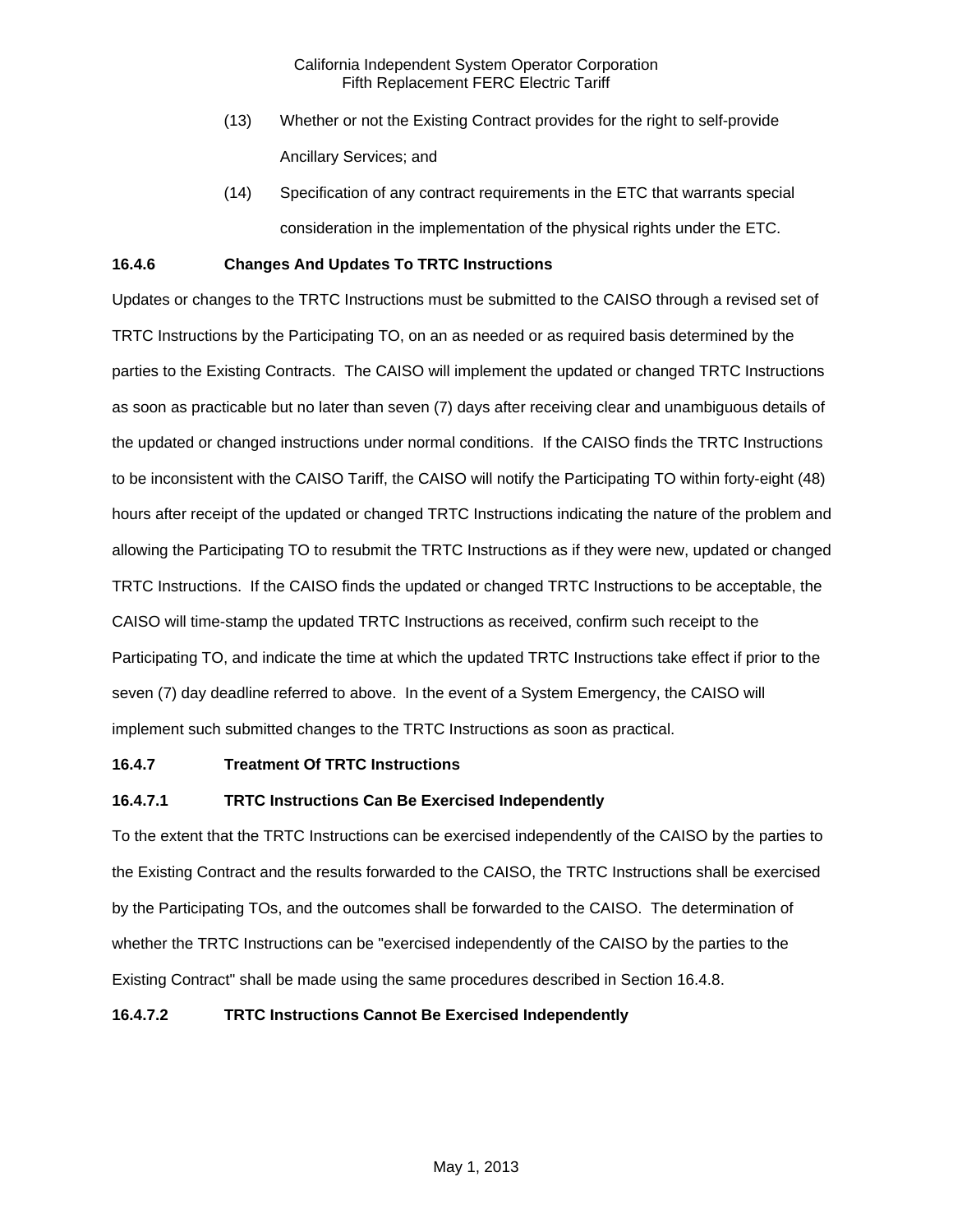To the extent that the TRTC Instructions cannot be exercised independently of the CAISO and the results forwarded to the CAISO (because, for example, they require iteration with the CAISO's Bid submission and scheduling process, would unduly interfere with the CAISO's management of the Real-Time Market, including curtailments, or would unduly interfere with the ability of the holder of rights to exercise its rights), the TRTC Instructions will be provided to the CAISO for day-to-day implementation. The TRTC Instructions will be provided by the Participating TO to the CAISO for implementation unless the parties to the Existing Contracts otherwise agree that the holder of the Existing Rights will do so. For these TRTC Instructions, the Scheduling Coordinators representing the holders of Existing Rights will submit their Bids to the CAISO for implementation in accordance with the TRTC Instructions. In this case, the CAISO shall act as the scheduling agent for the Participating TO with regard to Existing Rights.

# **16.4.8 CAISO Role In Existing Contracts**

The CAISO will have no role in interpreting Existing Contracts. The parties to an Existing Contract will, in the first instance, attempt jointly to agree on any TRTC Instructions that will be submitted to the CAISO. In the event that the parties to the Existing Contract cannot agree upon the TRTC Instructions submitted by the parties to the Existing Contract, the dispute resolution provisions of the Existing Contract, if applicable, shall be used to resolve the dispute; provided that, until the dispute is resolved, and unless the Existing Contract specifies otherwise, the CAISO shall implement the Participating TO's TRTC Instructions. If both parties to an Existing Contract are Participating TOs and the parties cannot agree to the TRTC Instructions submitted by the parties, until the dispute is resolved, and unless the Existing Contract specifies otherwise, the CAISO shall implement the TRTC Instructions of the first Participating TO for which the Existing Contract is an Encumbrance. The CAISO shall not be responsible for resolution of any disputes that arise over the accuracy of the TRTC Instructions consistent with its obligations in Section 16.4.5.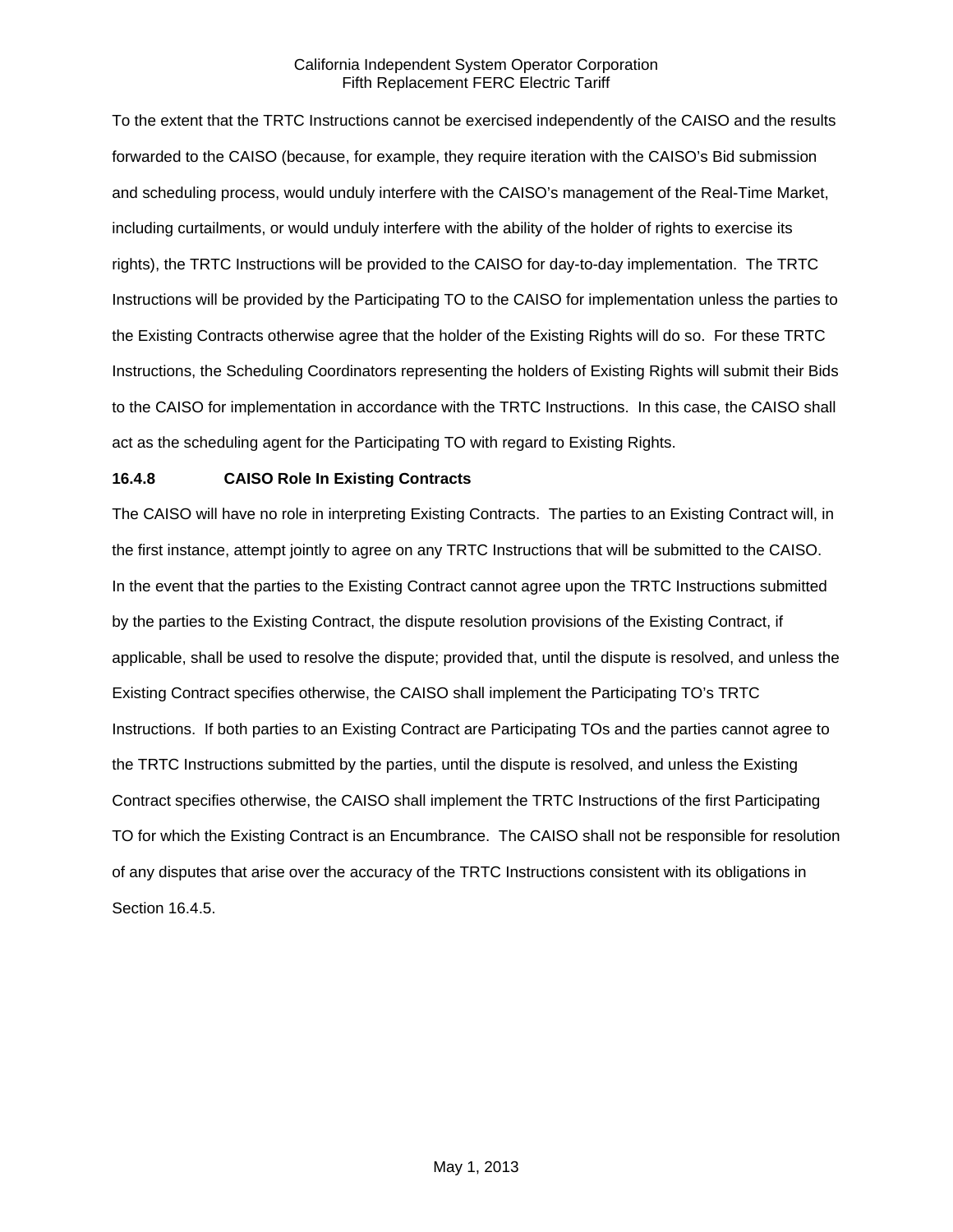### **16.4.9 Implementation Of TRTC Instructions**

The CAISO shall determine, based on the information provided by the Participating TOs under TRTC Instructions, the transmission capacities that (i) must be reserved for firm Existing Rights at Scheduling Points, (ii) may be allocated for use as CAISO transmission service (i.e., new firm uses), (iii) must be reserved by the CAISO for conditional firm Existing Rights, and (iv) remain for any non-firm Existing Rights for which a Participating TO has no discretion over whether or not to provide such non-firm service.

The CAISO shall coordinate the scheduling of Existing Rights with the scheduling of CAISO transmission service, using the CAISO's Bid submission rules. In doing so, the CAISO shall create an automated dayto-day verification process based on parameters provided by the Participating TO for the Existing Contract to serve as the basis for ETC Self-Schedule validation. The Participating TO will be responsible for: (1) the accuracy of the data files against which the CAISO will validate the ETC Self-Schedule; and (2) providing the data file to the holder of Existing Rights as well as the CAISO.

The CAISO shall recognize that the obligations, terms or conditions of Existing Contracts may not be changed without the voluntary consent of all parties to the contract (unless such contract may be changed pursuant to any applicable dispute resolution provisions in the contract or pursuant to Section 205 or Section 206 of the FPA and the FERC's Rules and Regulations or as otherwise provided by law). The parties to Existing Contracts shall remain liable for their performance under the Existing Contracts. The CAISO shall be liable in accordance with the provisions of this CAISO Tariff for any damage or injury caused by its non-compliance with the TRTC Instructions submitted to it pursuant to this Section 16.4. Unless specified otherwise, in the event that the dispute resolution mechanisms prescribed in an Existing Contract, including all recourses legally available under the contract, cannot, in the first instance, result in a resolution of such a dispute, the CAISO ADR Procedures will be used to resolve any disputes between the CAISO and the Participating TO regarding any aspects of the implementation of this Section 16.4, including the reasonableness of a Participating TO's TRTC Instructions or any other decision rules which the Participating TO may submit to the CAISO as part of the TRTC Instructions. The holders of Existing Rights under the Existing Contract shall have standing to participate in the CAISO ADR Procedures.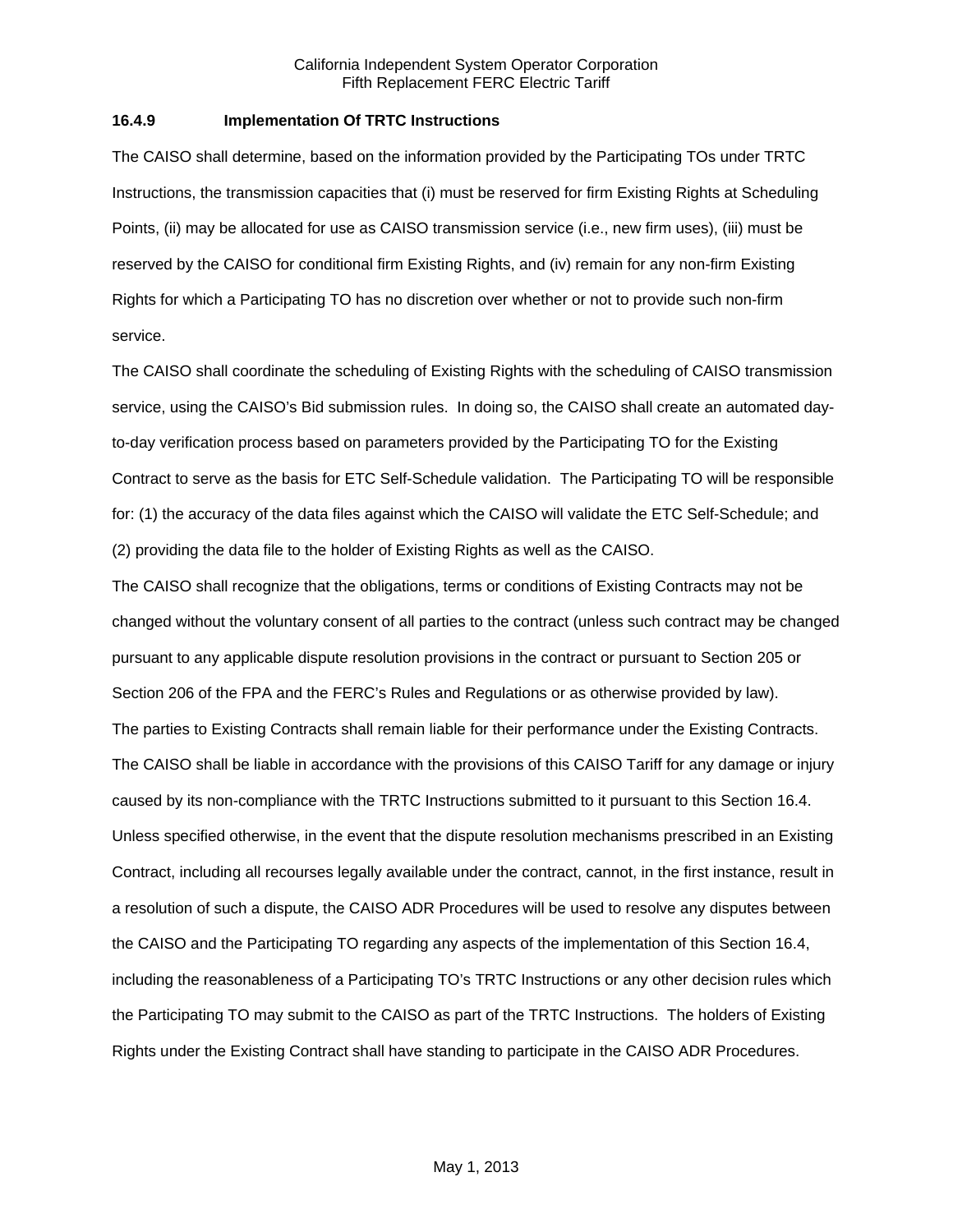# **16.5 Treatment Of Existing Contracts For Transmission Service**

The CAISO will accommodate Existing Rights, so that the holders of Existing Rights will receive the same priorities (in scheduling, curtailment, assignment and other aspects of transmission system usage) to which they are entitled under their Existing Contracts.

In addition, scheduling deadlines and operational procedures associated with Existing Rights will be honored by the CAISO, provided such information is explicitly included in the TRTC Instructions. The CAISO will accommodate and honor Existing Rights as follows:

- (1) For Existing Rights that permit Interchange Schedule changes over Scheduling Points with other Balancing Authority Areas, the CAISO will reserve transmission capacity equal to the Existing Rights transmission capacity and make a corresponding adjustment in its determination of ATC. For Existing Rights that permit Interchange Schedule changes after the Market Close of the Day-Ahead Market, the CAISO will reserve transmission capacity equal to the unscheduled ETC amount of transmission capacity for that Scheduling Point.
- (2) For Existing Rights within the CAISO Balancing Authority Area, the CAISO will not set-aside capacity associated with the Existing Rights transmission capacity.
- (3) In the HASP, the CAISO will give valid ETC Self-Schedules priority over other non-ETC Day-Ahead Schedules and HASP Bids. In the event of a reduction in capacity on the transmission path associated with the Existing Right, the CAISO will honor the Existing Rights priority in accordance with this Section 16.
- (4) When the Existing Contract permits, the CAISO will allow the holder of Existing Rights to make changes to the scheduled amounts of Supply after the submission of HASP ETC Self-Schedules in accordance with the TRTC Instructions established for such changes. The CAISO will, as necessary, redispatch non-ETC resources to accommodate valid ETC Self-Schedule changes in Real-Time.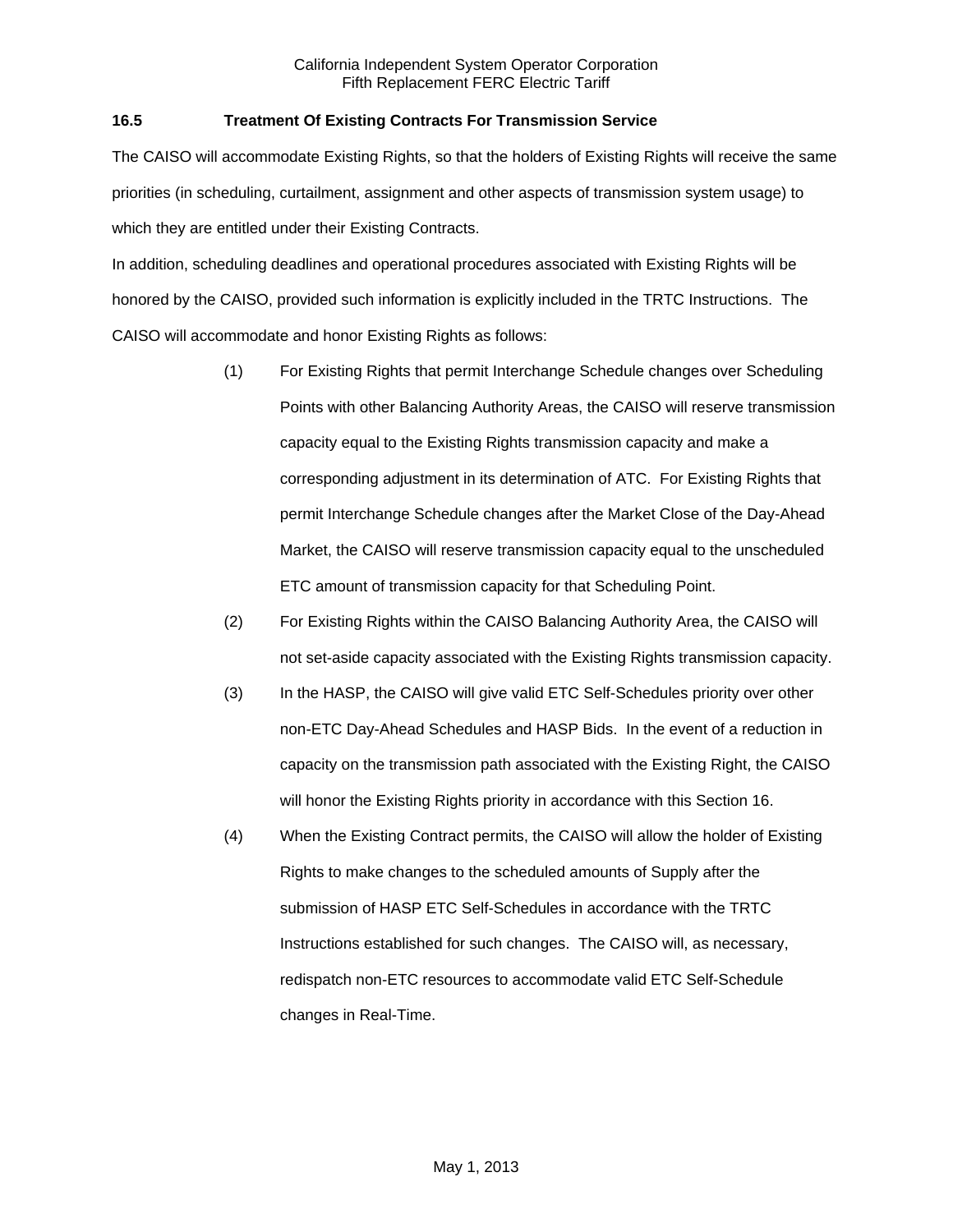(5) All contractual provisions that have been communicated to the CAISO in writing in accordance with this Section 16 by the parties to the Existing Contracts, shall be honored by the CAISO and the parties to the Existing Contracts and shall be implemented by the CAISO in accordance with the terms and conditions of the relevant Existing Contracts so notified.

### **16.5.1 System Emergency Exceptions**

As set forth in Section 4.2.1, all Market Participants, including Scheduling Coordinators, Utility Distribution Companies, Participating TOs, Participating Generators (which includes Pseudo-Ties of Generating Units to the CAISO Balancing Authority Area), Participating Loads, Demand Response Providers, Balancing Authorities (to the extent the agreement between the Balancing Authority and the CAISO so provides), and MSS Operators within the CAISO Balancing Authority Area and all System Resources must comply fully and promptly with CAISO Dispatch Instructions and operating orders, unless such operation would impair public health or safety. The CAISO will honor the terms of Existing Contracts, provided that in a System Emergency and circumstances in which the CAISO considers that a System Emergency is imminent or threatened, holders of Existing Rights must follow CAISO operating orders even if those operating orders directly conflict with the terms of Existing Contracts, unless such operating orders are inconsistent with the terms of an agreement between the CAISO and a Balancing Authority. In the event of a conflict between the CAISO Tariff and an agreement between the CAISO and a Balancing Authority, the agreement will govern. For this purpose CAISO operating orders to shed Load shall not be considered as an impairment to public health or safety. This section does not prohibit a Scheduling Coordinator from modifying its Bid or re-purchasing Energy in the HASP or Real-Time Market.

#### **16.6 Valid ETC Self-Schedules**

The CAISO will accept a valid ETC Self-Schedule from a Scheduling Coordinator. That Scheduling Coordinator shall be either the holder of Existing Rights or its designee, the Participating TO, (in the case that no Scheduling Coordinator has been so identified by the parties to the Existing Contract, the Participating TO shall be the Scheduling Coordinator for the holder of the Existing Contract). ETC Self-Schedules submitted by Scheduling Coordinators to the CAISO, which use Existing Rights, must be submitted in accordance with this CAISO Tariff.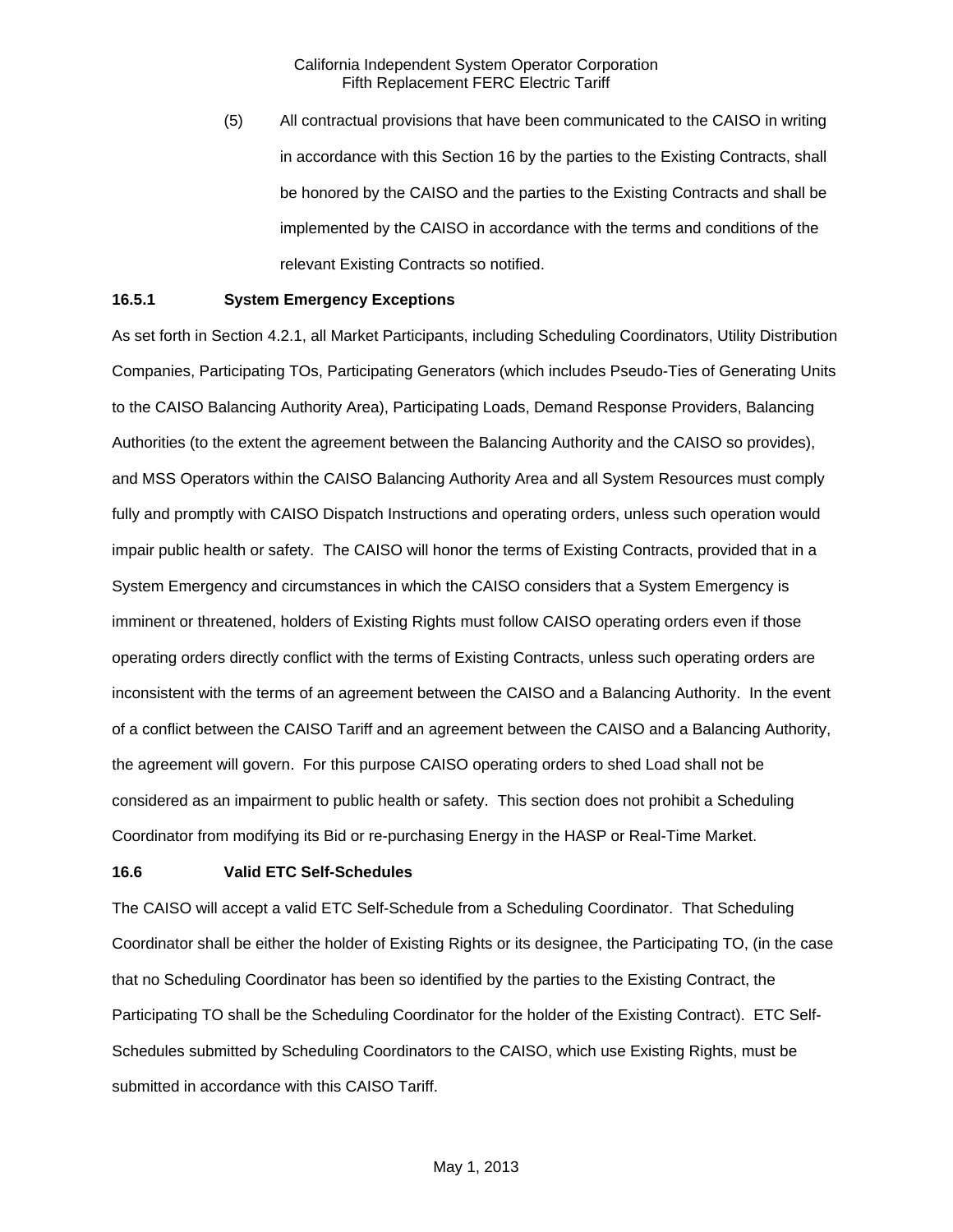# **16.6.1 Validation Of ETC Self-Schedules**

An ETC Self-Schedule is a valid ETC Self-Schedule when the CAISO has determined that the ETC Self-Schedule, submitted to the CAISO pursuant to the requirements for Bids in Sections 30, properly reflects Existing Rights consistent with the TRTC Instructions, is labeled with a unique Existing Contract identifier, and includes balanced sources and sinks, within the ETC's capacity limits.

## **16.6.2 Treatment Of Invalid ETC Self-Schedules**

# **16.6.2.1 Inconsistent with the TRTC Instructions**

Except for the reasons listed below in 16.6.2, if the CAISO finds that the ETC Self-Schedule is not consistent with the TRTC Instructions, the CAISO shall find that the ETC Self-Schedule is not valid. If the CAISO finds the ETC Self-Schedule to be invalid, the CAISO shall notify the Scheduling Coordinator and convert the ETC Self-Schedule to an ordinary Self-Schedule and treat the ETC Self-Schedule as an ordinary Self-Schedule as such for terms of scheduling priority and Settlements. Where multiple ETC, TOR or Converted Rights Self-Schedules are submitted in an ETC, TOR or Converted Rights chain, in order for all ETC, TOR, or Converted Rights Self-Schedules in the chain to continue to remain valid, all individual ETC, TOR, or Converted Rights Self-Schedules links in the chain must remain individually valid, including the simultaneous but separate use of an individual ETC, TOR or Converted Rights Self-Schedule, in order for the chain to remain valid.

## **16.6.2.2 Unbalanced ETC Self-Schedules**

If the ETC Self-Schedule is not balanced, the ETC Self-Schedule will not be a valid ETC Self-Schedule and the CAISO will: (i) remove any scheduling priority for the entire ETC Self-Schedule; (ii) apply the ETC Settlement treatment pursuant to Sections 11.2.1.5 and 11.5.7.1 to the valid balanced portions only; and (iii) assess any charges, and make any payments, consistent with the treatment of ordinary Self-Schedules for the unbalanced portions.

# **16.6.2.3 Exceeds Capacity Limits in Existing Contracts as Reflected in TRTC Instructions**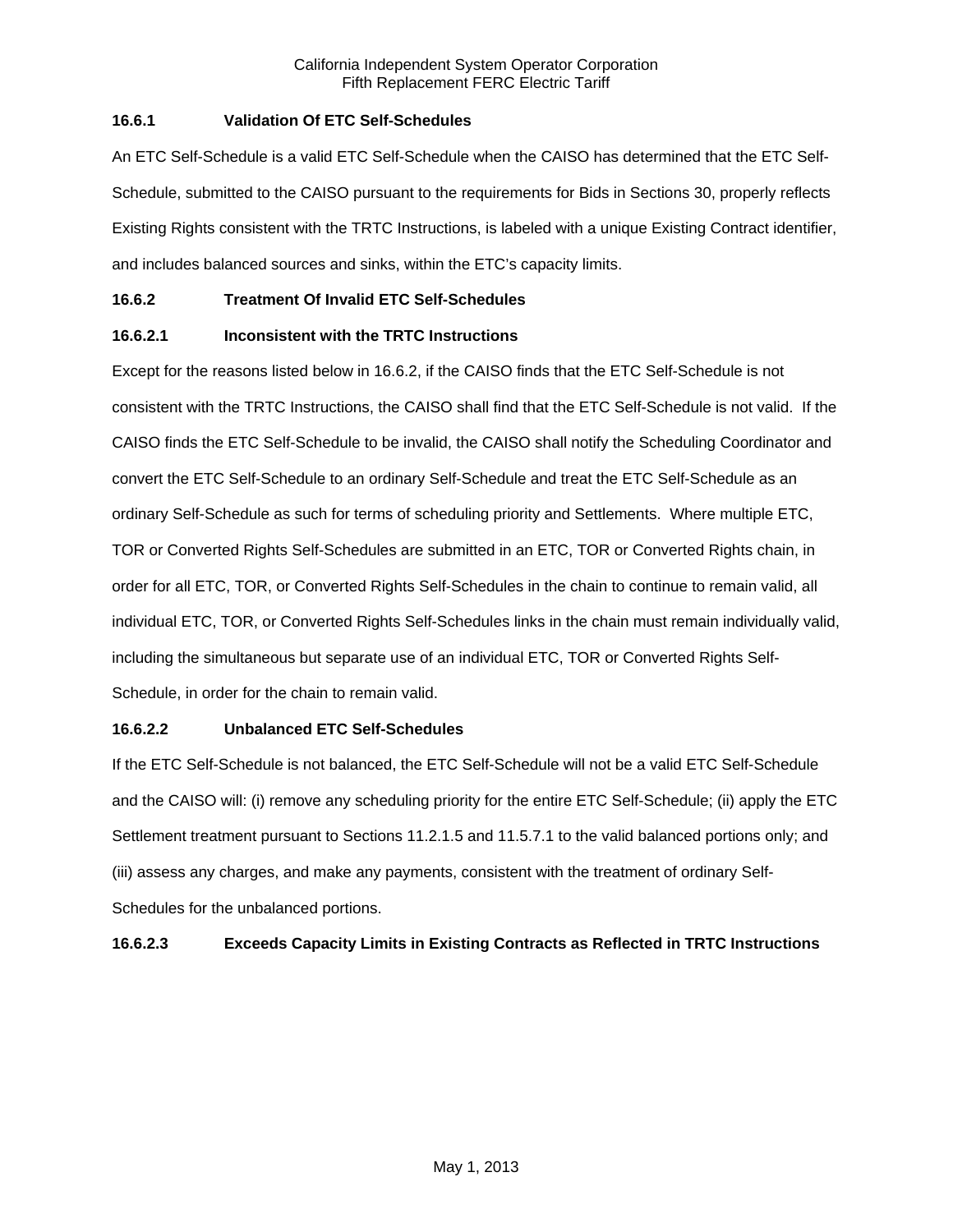If the ETC Self-Schedule exceeds the capacity limits in Existing Contracts as reflected in TRTC Instructions, the ETC Self-Schedule will not be a valid ETC-Self-Schedule and the CAISO will: (i) remove any scheduling priority for the entire ETC Self-Schedule; (ii) apply the ETC Settlement treatment pursuant to Sections 11.2.1.5 and 11.5.7.1 to the valid balanced portions within the capacity limits of the Existing Contract as reflected in the TRTC Instructions; and (iii) assess any charges, and make any payments, consistent with the treatment of ordinary Self-Schedules for the portions in excess of the capacity limits of the Existing Contract as reflected in the TRTC Instructions.

## **16.6.3 Treatment Of Valid ETC Self-Schedules**

The resulting valid ETC Self-Schedules shall have the following Settlement treatment:

- (1) The CAISO will apply the ETC Settlement treatment in Sections 11.2.1.5 and 11.5.7.1.
- (2) The CAISO shall base the Marginal Cost of Losses on LMP differentials at the Existing Contract source(s) and sink(s) identified in the valid ETC Self-Schedule.
- (3) The holders of Existing Rights will not be entitled to an allocation of revenues from the CAISO, including Access Charge revenue related to those Existing Rights.
- (4) Parties with Existing Rights shall continue to pay for Transmission Losses or Ancillary Services requirements in accordance with such Existing Contracts as they may be modified or changed in accordance with the terms of the Existing Contract. The Participating TOs shall continue to provide Transmission Losses and any other Ancillary Services to the holder of the rights under an Existing Contract as may be required by the Existing Contract. The CAISO will charge Scheduling Coordinators submitting the ETC Self-Schedule for Transmission Losses and Ancillary Services in accordance with the CAISO Tariff and any shortfall or surplus between the CAISO charges and the Existing Rights shall be settled bilaterally between the Existing Contract parties or through the relevant TO Tariff. To enable holders of Existing Rights to determine whether the CAISO's calculations result in any associated shortfall or surplus and to enable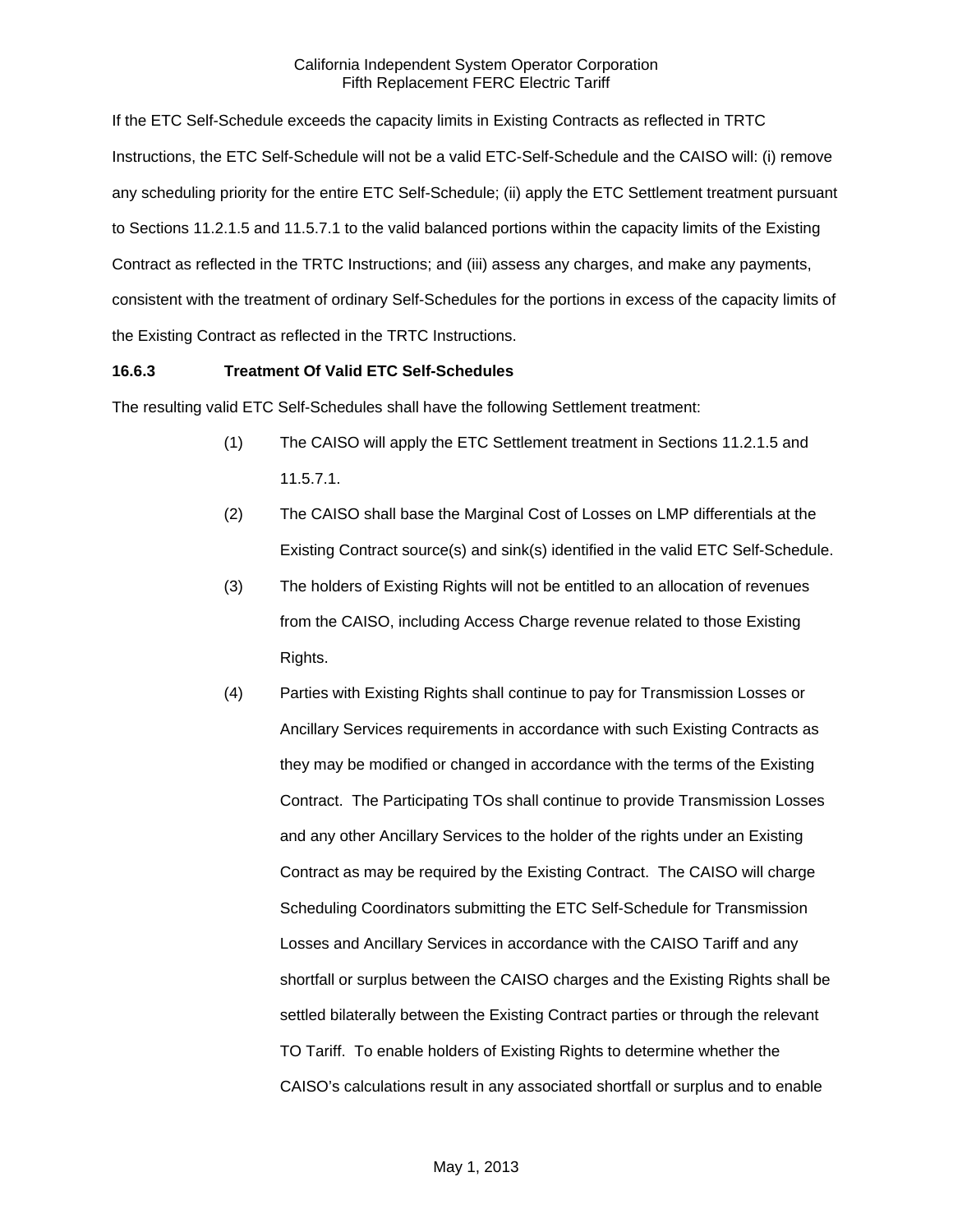the parties to the Existing Contracts to settle the differences bilaterally or through the relevant TO Tariff, the CAISO shall calculate and provide the Scheduling Coordinator's Settlements the amounts paid for the MCL for the amounts of MWh submitted with a valid ETC Self-Schedule. Each Participating TO will be responsible for recovering any deficits or crediting any surpluses associated with differences in Transmission Losses and Transmission Loss requirements and/or Ancillary Services requirements, through its bilateral arrangements or its Transmission Owner Tariff.

## **16.6.4 Notification To SCs Of CAISO Determination**

After performing validation of the ETC Self-Schedule, and prior to taking any action pursuant to Section 16.6.2, the CAISO will make an automated validation notice available to the Scheduling Coordinator indicating whether the ETC Self-Schedule is valid or invalid. If an ETC Self-Schedule involves more than one Scheduling Coordinator, the complete validation of the chain of ETC Self-Schedules will occur when the last Scheduling Coordinator submits its ETC Self-Schedule. At that time, the CAISO will make an automated validation notice available to each Scheduling Coordinator registered as associated with the chain of ETC Self-Schedules. The CAISO can accommodate corrections submitted by a Scheduling Coordinator to an ETC Self-Schedule up to Market Close of the Day-Ahead Market as further described in the applicable Business Practice Manual.

- **16.7 [NOT USED]**
- **16.8 [NOT USED]**

**16.9 The HASP** 

# **16.9.1 Scheduling Deadlines**

Those holders of Existing Rights who have Existing Rights as reflected in the TRTC Instructions that allow scheduling after the close of the Day-Ahead Market may submit ETC Self-Schedules for the use of those rights by the deadline for the Market Close for the HASP. Submission of schedule changes beyond the Market Close for the HASP permitted by the ETC will be treated as provided in Section 33.3.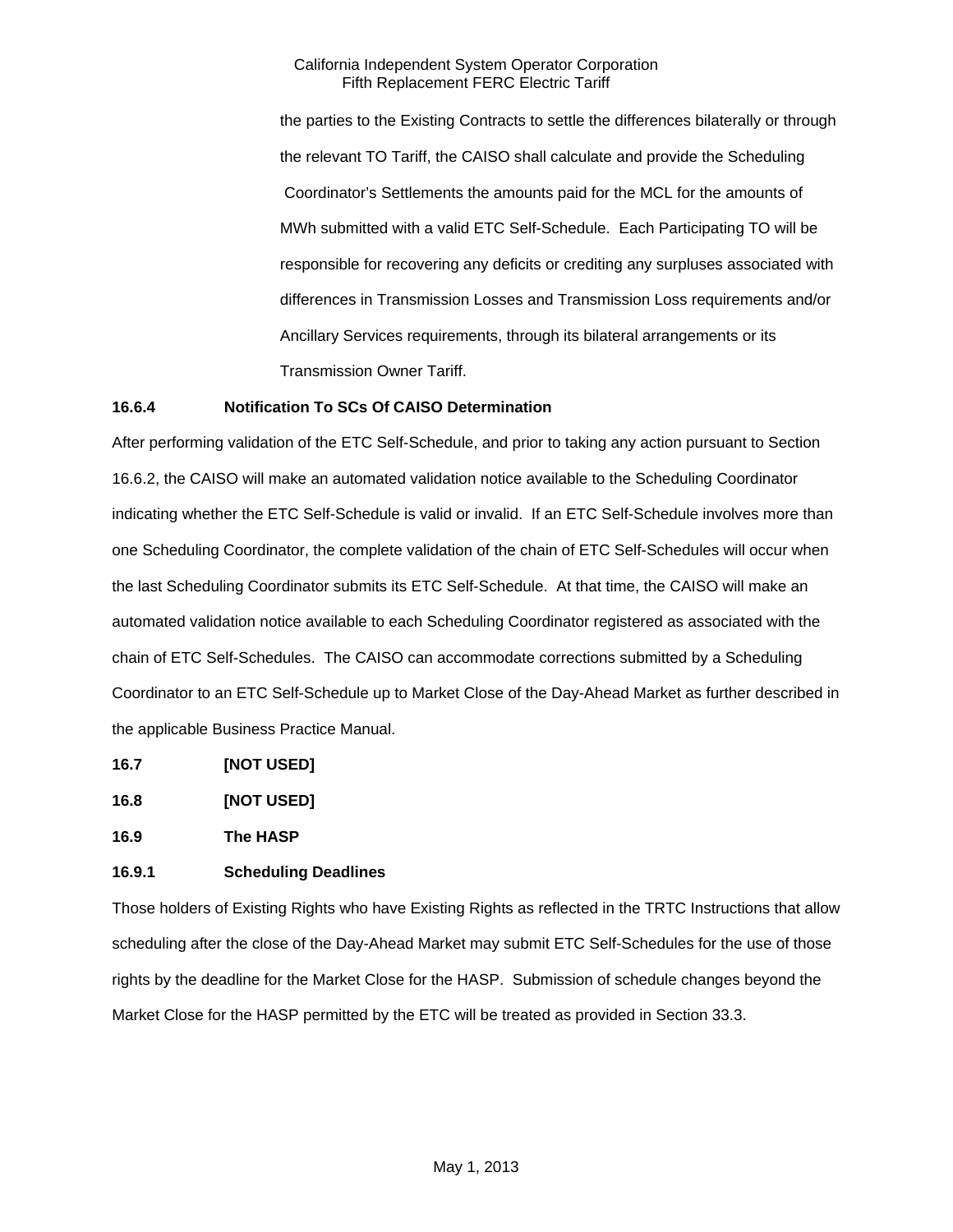## **16.10 The CAISO'S Real-Time Process**

Consistent with this Section 16, the CAISO will honor those scheduling flexibilities that may be exercised by holders of Existing Rights through their respective Scheduling Coordinators during the CAISO's Real-Time Market to the extent that such flexibilities do not interfere with or jeopardize the safe and reliable operation of the CAISO Controlled Grid or Balancing Authority Area operations.

# **16.11 Inter-Balancing Authority Area ETC Self-Schedule Bid Changes**

Changes to ETC Self-Schedules that occur during the CAISO's Real-Time Market that involve changes to CAISO Balancing Authority Area imports or exports with other Balancing Authority Areas (that is, inter-Balancing Authority Area changes to ETC Self-Schedules) will be allowed and will be recorded by the CAISO based upon notification received from the Scheduling Coordinator representing the holder of the Existing Rights. The Scheduling Coordinator representing the holder of the Existing Right must notify the CAISO of any such changes to external import/export in submitted ETC Self-Schedules. The Scheduling Coordinator representing the holder of the Existing Right must notify the CAISO of Real-Time Market changes to external import/export Interchange Schedules in submitted ETC Self-Schedules, by telephone. The timing and content of any such notification must be consistent with the TRTC Instructions previously submitted to the CAISO by the Responsible PTO. The CAISO will manually adjust or update the HASP Intertie Schedule for the Scheduling Coordinator to conform with the other Balancing Authority Area's net ETC Self-Schedule in Real-Time, and the notifying Scheduling Coordinator will be responsible for and manage any resulting Energy imbalance. These Imbalance Energy deviations will be priced and charged to the Scheduling Coordinator representing the holder of Existing Rights in accordance with the Real-Time LMP.

# **16.12 Intra-Balancing Authority Area ETC Self-Schedule Changes**

Changes to ETC Self-Schedules that occur during the CAISO's Real-Time processes that do not involve changes to CAISO Balancing Authority Area imports or exports with other Balancing Authority Areas (that is, intra-Balancing Authority Area changes to Schedules) will be allowed and will give rise to Imbalance Energy deviations. These Imbalance Energy deviations will be priced and charged to the Scheduling Coordinator representing the holder of Existing Rights in accordance with the Real-Time LMP.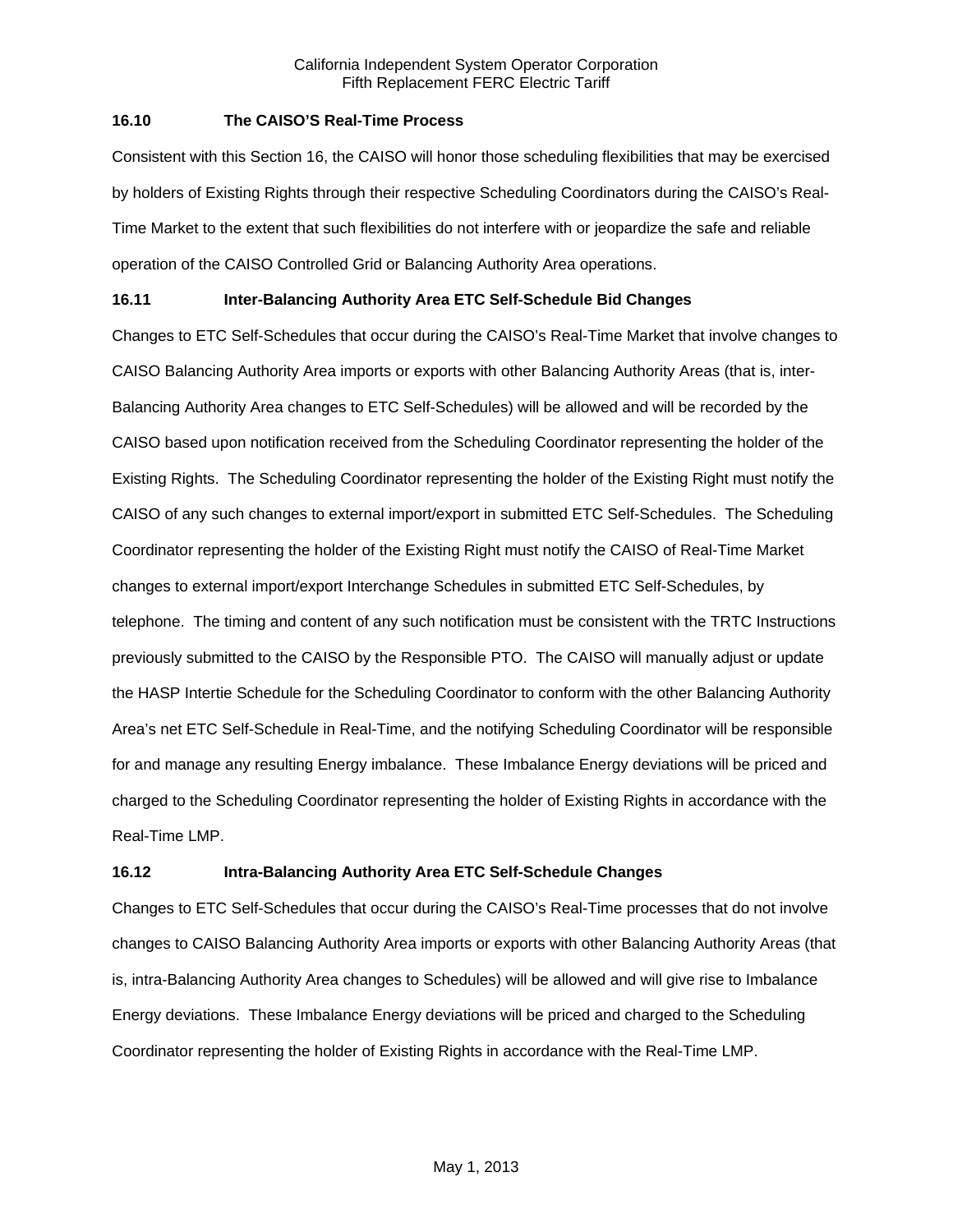# **17. Transmission Ownership Rights (TORs)**

Transmission Ownership Rights represent transmission capacity on facilities that are located within the CAISO Balancing Authority Area that are either wholly or partially owned by an entity that is not a Participating TO. This Section 17 shall apply to the TORs of Non-Participating TOs. In any case in which (i) the CAISO has entered into a bilateral agreement with a Non-Participating TO regarding its TORs or (ii) a Participating TO has entered into a bilateral agreement with a Non-Participating TO regarding its TORs, the provisions of the agreement shall prevail over any conflicting provisions of this Section 17. Where the provisions of this Section 17 do not conflict with the provisions of the agreement, the provisions of this Section 17 shall apply to the subject TORs.

### **17.1 TRTC Instructions**

## **17.1.1 Responsibility To Create TRTC Instructions**

To enable the CAISO to exercise its responsibilities as Balancing Authority in accordance with Applicable Reliability Criteria, each Non-Participating TO holding a TOR must work with the CAISO to develop the TRTC Instructions that allow the TOR to be accommodated in a way that: (i) maintains the existing scheduling and curtailment priorities of the TOR holder; (ii) is minimally burdensome to the CAISO (i.e., creates the least impact on the CAISO's preferred operational policies and procedures); (iii) to the extent possible, imposes no additional financial burden on the TOR holder (beyond that set forth in an applicable Existing Contract or any other contract pertaining to the TOR); (iv) is minimally burdensome to the TOR holder from an operational point of view; and (v) does not require the CAISO to interpret or underwrite the economics of any applicable Existing Contract. To enable the CAISO to exercise its responsibilities as Balancing Authority in accordance with Applicable Reliability Criteria, the parties holding joint ownership interests and Entitlements in facilities including TORs must attempt to jointly develop and agree on any TRTC Instructions that will be submitted to the CAISO, as provided in Section 17.1.6.

### **17.1.2 TOR Scheduling Coordinator Responsibilities**

To enable the CAISO to exercise its responsibilities as Balancing Authority in accordance with Applicable Reliability Criteria, each TOR holder must designate a Scheduling Coordinator as the responsible entity for submitting TOR Self-Schedules for the relevant TOR. The designated Scheduling Coordinator shall submit TOR Self-Schedules consistent with the terms and conditions specified in the TRTC Instructions.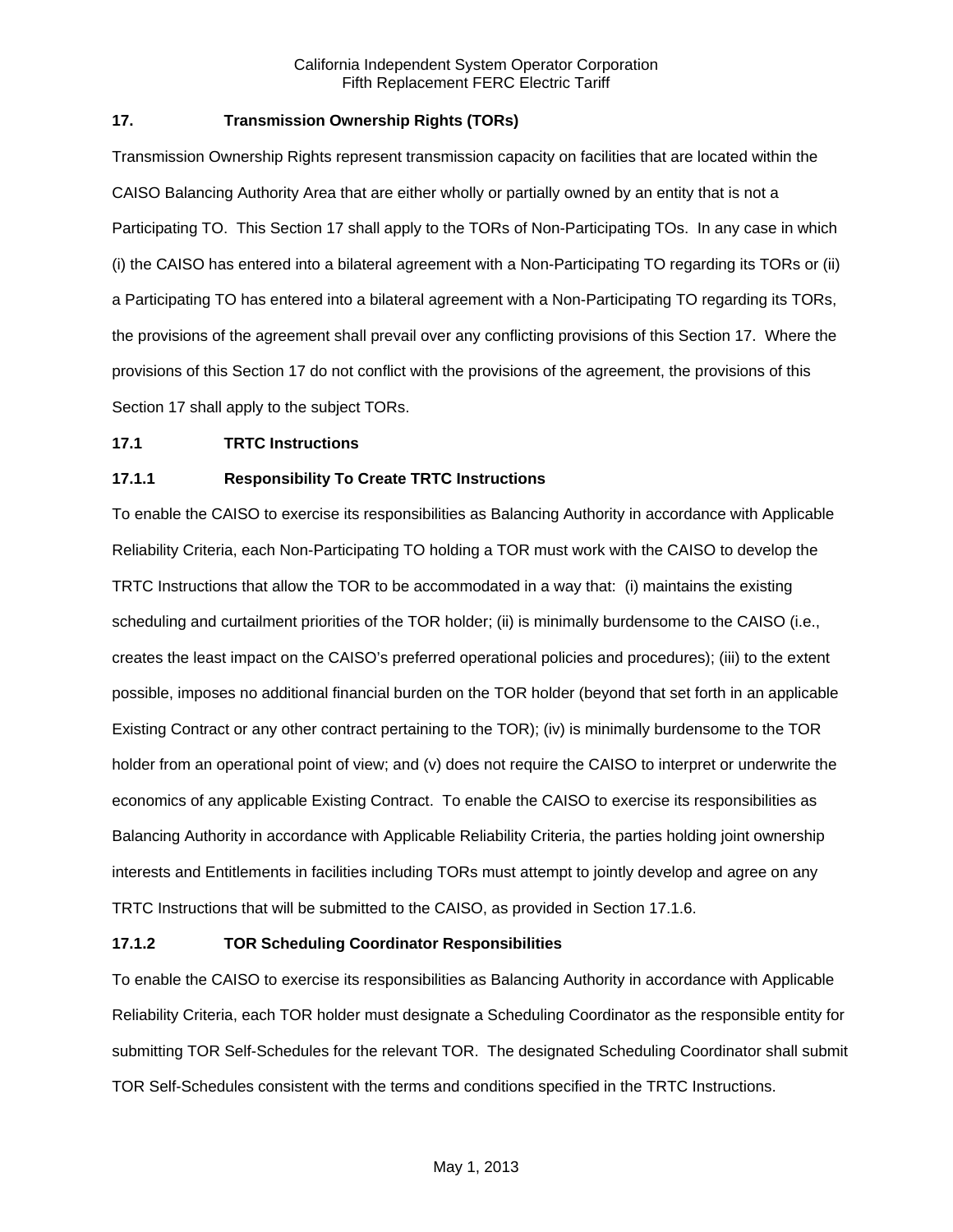# **17.1.3 Submission Of TRTC Instructions**

For each TOR, the Non-Participating TO holding the TOR shall be obligated to submit TRTC Instructions to the CAISO electronically, unless the Non-Participating TO specifies to the CAISO otherwise. The Non-Participating TO shall notify the CAISO in writing the identity of the responsible party for submission of the TRTC Instructions, subject to the terms of any applicable Existing Contract that may specify the responsible party for submission of the TRTC Instructions and the term of such agreement between the parties to the Existing Contract. The Non-Participating TO shall undertake all obligations with respect to the submission of the TRTC Instructions to the CAISO and any subsequent obligations that follow with respect to the creation, management and updates to the TRTC Instructions. The CAISO is responsible for implementing only one set of TRTC Instructions for each TOR and for implementing only those TRTC Instructions that have been received and accepted by the CAISO. The Non-Participating TO shall submit the TRTC Instructions to the CAISO associated with its TORs thirty (30) days prior to the date on which the scheduling or curtailment of the use of the TORs is to change or commence.

## **17.1.4 TRTC Instructions Content**

TRTC Instructions will include the following information at a minimum and such other information as the CAISO may reasonably require the Non-Participating TO holder of a TOR to provide to enable the CAISO to carry out its functions under the CAISO Tariff, Operating Procedures and Business Practice Manuals:

- (1) A unique Contract Reference Number for each source and sink combination applicable to the TOR (i.e., the CRN that will be assigned by the CAISO and communicated to the Non-Participating TO that references a single TOR or a set of interdependent TORs for each source and sink combination);
- (2) Whether the instruction can be exercised independent of the CAISO's day-to-day involvement ("Yes/No");
- (3) Name of an operational single point of contact for instructions and a 24-hour a day telephone number for the Non-Participating TO contact for TOR issues or the agreed upon party;
- (4) Name(s) and number(s) of TOR(s) that are represented by the unique CRN;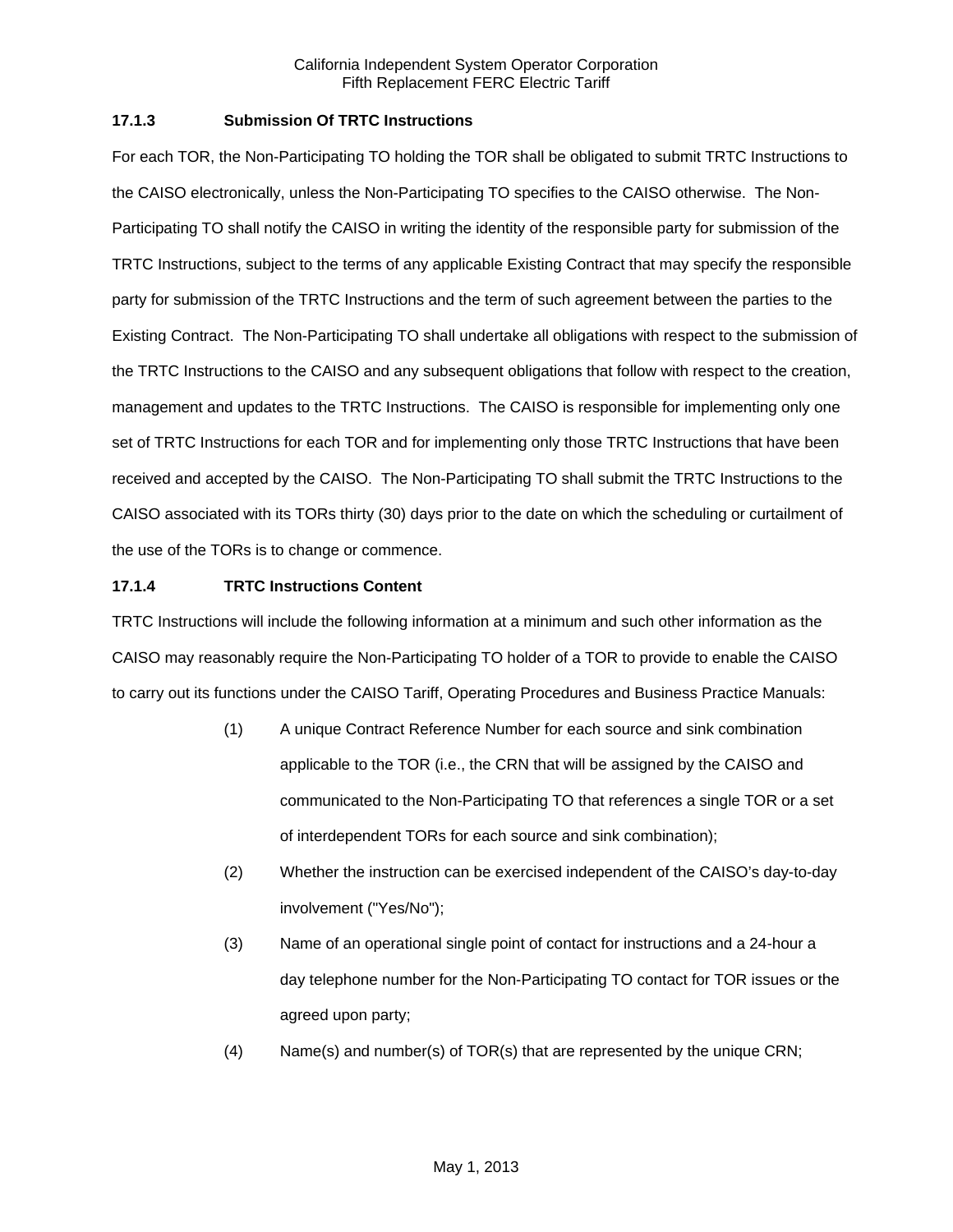- (5) The following information, as stored in the Master File: (a) the applicable Point(s) of Receipt and Point(s) of Delivery); (b) for each Point of Receipt, the resource names for the physical resources as the eligible sources (eligible physical sources include Generating Units and System Resources), and for each Point of Delivery, the resource names for the physical resources as the eligible sinks (eligible physical sinks include Load PNodes, Custom Load Aggregation Points and System Resources); (c) for each physical source or sink, the maximum capacity (MW) that can be scheduled as a TOR; and (d) for each physical source and sink, the Scheduling Coordinator(s) and their Business Associate Identification (BAID) that is (are) eligible to submit TOR Self-Schedules utilizing these sources and sinks;
- (6) Names of the party(ies) holding the TOR(s) and the parties to any agreements applicable to the TORs;
- (7) The Scheduling Coordinator BAID that is entitled to the Settlement of reversal of Congestion Charges;
- (8) Amount of TORs, in maximum MW, that may be utilized under the relevant TRTC Instructions;
- (9) Instructions for the allowable timeframes at which the TOR Self-Schedules and TOR Self-Schedule changes may be submitted to the CAISO, which include whether the Scheduling Coordinator may submit TOR Self-Schedules or TOR Self-Schedule changes: (a) into the DAM; (b) into the HASP and the RTM; (c) after the close of submitting Bids into the HASP and the RTM, but before twenty (20) minutes before the applicable Trading Hour of the Trading Day; and (d) at or after twenty (20) minutes before the applicable Trading Hour of the Trading Day; in addition, the Non-Participating TO may also provide any additional comments and restrictions on the submission time of TOR Self-Schedules and TOR Self-Schedule changes;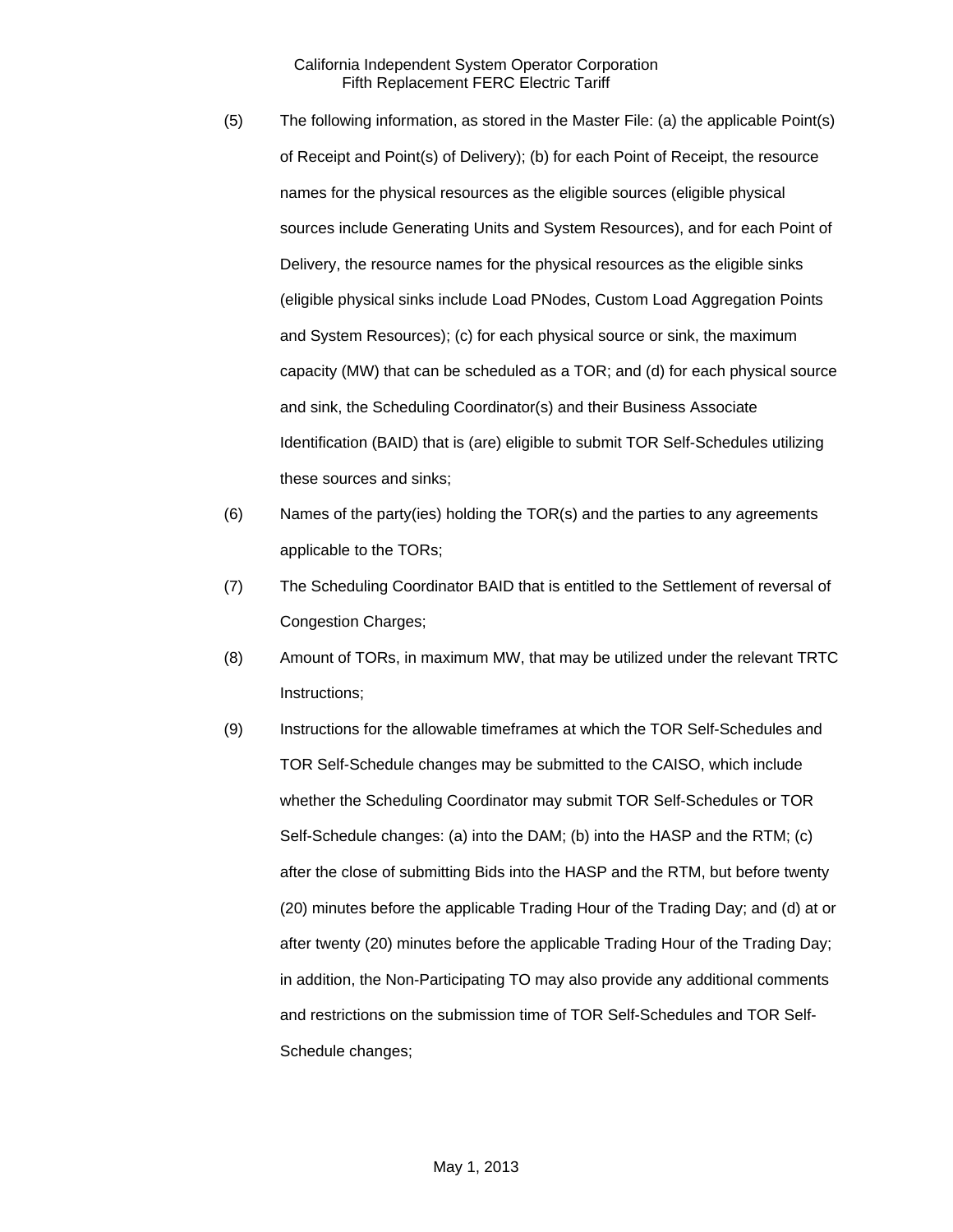- (10) Term of ownership interest in the TOR(s) and of any agreements applicable to the TOR(s);
- (11) Any special procedures that would require the CAISO to implement curtailments in any manner different than pro rata reduction of the transfer capability of the transmission line; any such instructions submitted to the CAISO must be clear, unambiguous, and not require the CAISO to make any judgments or interpretations as to the meaning, intent, results, or purpose of the curtailment procedures or of any applicable Existing Contract, otherwise, they will not be accepted by the CAISO; and
- (12) Whether or not the TOR provides the right to self-provide Ancillary Services.

## **17.1.5 Changes And Updates To TRTC Instructions**

Updates or changes to the TRTC Instructions must be submitted to the CAISO through a revised set of TRTC Instructions by the Non-Participating TO, on an as needed or as required basis. The CAISO will implement the updated or changed TRTC Instructions as soon as practicable but no later than seven (7) days after receiving clear and unambiguous details of the updated or changed instructions under normal conditions. If the CAISO finds the TRTC Instructions to be inconsistent with the CAISO Tariff, the CAISO will notify the Non-Participating TO within forty-eight (48) hours after receipt of the updated or changed TRTC Instructions indicating the nature of the problem and allowing the Non-Participating TO to resubmit the TRTC Instructions as if they were new, updated or changed TRTC Instructions. If the CAISO finds the updated or changed TRTC Instructions to be acceptable, the CAISO will time-stamp the updated TRTC Instructions as received, confirm such receipt to the Non-Participating TO, and indicate the time at which the updated instructions take effect if prior to the seven (7) day deadline referred to above. In the event of a System Emergency, the CAISO will implement such submitted changes to the TRTC Instructions as soon as practical.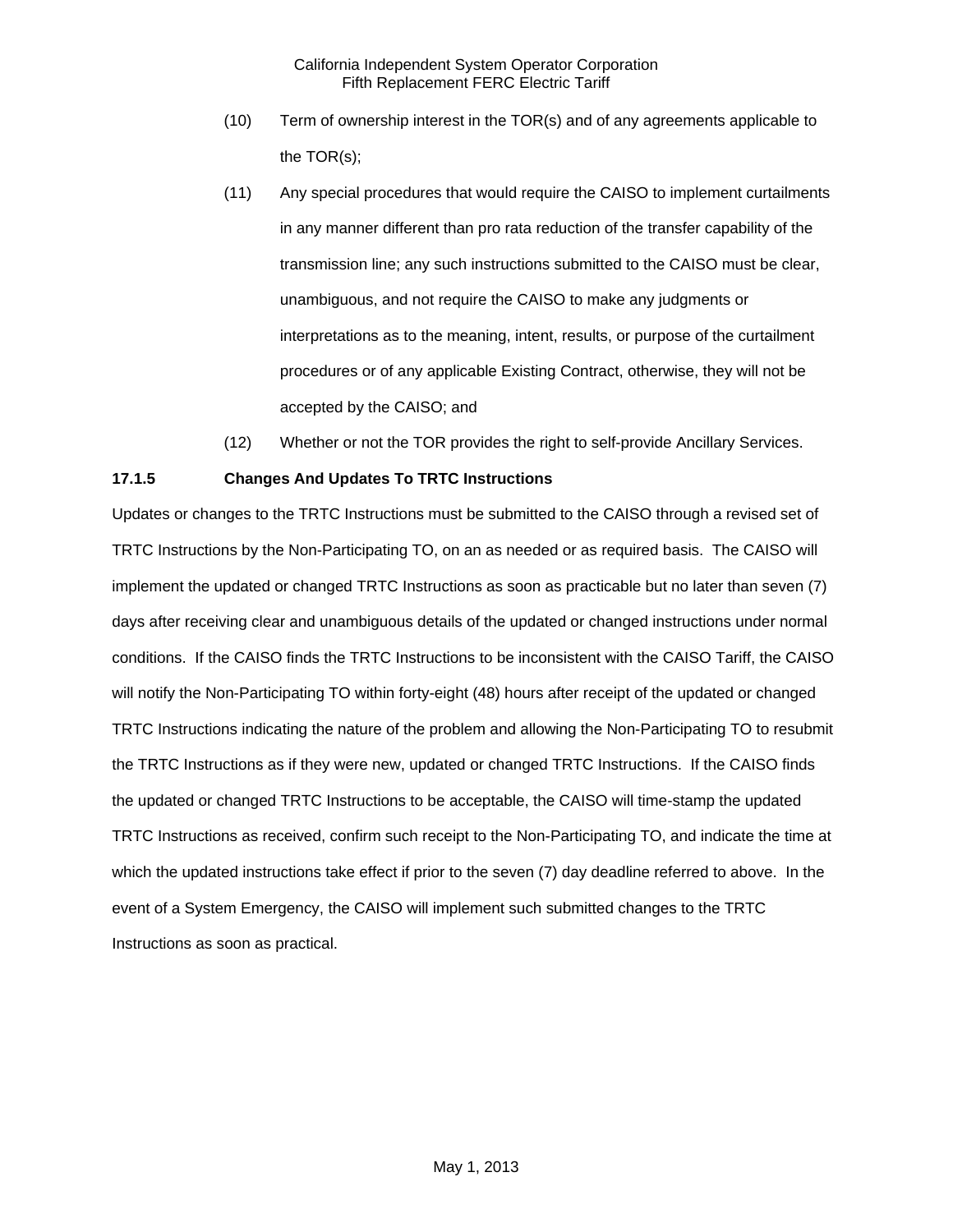## **17.1.6 CAISO Role In Accepting TRTC Instructions**

The parties holding joint ownership interests and Entitlements in a facility including a TOR must, in the first instance, attempt jointly to agree on any TRTC Instructions that will be submitted to the CAISO. In the event that the parties holding joint ownership interests and Entitlements in a facility including a TOR cannot agree upon the TRTC Instructions, the dispute resolution provisions of any applicable Existing Contract shall be used to resolve the dispute; provided that, until the dispute is resolved, and unless the applicable Existing Contract specifies otherwise, the CAISO shall implement the Participating TO's TRTC Instructions, if one of the parties holding a joint ownership interest or an Entitlement in the facility is a Participating TO. If no party holding a joint ownership interest or Entitlement in a facility including a TOR is a Participating TO and the parties cannot agree to the TRTC Instructions to be submitted by the parties, until the dispute is resolved, the CAISO shall implement the TRTC Instructions of the Non-Participating TO with the greatest ownership interest in the TOR. The CAISO shall not be responsible for resolution of any disputes that arise over the accuracy of the TRTC Instructions consistent with its obligations in Section 17.1.4.

### **17.1.7 Implementation Of TRTC Instructions**

The CAISO shall determine, based on the information provided by the Non-Participating TOs under TRTC Instructions, the transmission capacities that must be reserved for TORs at Scheduling Points.

 The CAISO shall coordinate the scheduling of TORs with the scheduling of CAISO transmission service, using the CAISO's Bid submission rules. In doing so, the CAISO shall create an automated day-to-day verification process based on parameters provided by the Non-Participating TO for the TOR to serve as the basis for TOR Self-Schedule validation. The Non-Participating TO will be responsible for: (1) the accuracy of the data files against which the CAISO will validate the TOR Self-Schedule; and (2) providing the data file to the CAISO.

The TOR holders shall remain liable for their performance under any applicable Existing Contracts or other agreements pertaining to their TORs. The CAISO shall be liable in accordance with the provisions of this CAISO Tariff for any damage or injury caused by its non-compliance with the TRTC Instructions submitted to it pursuant to this Section 17.1.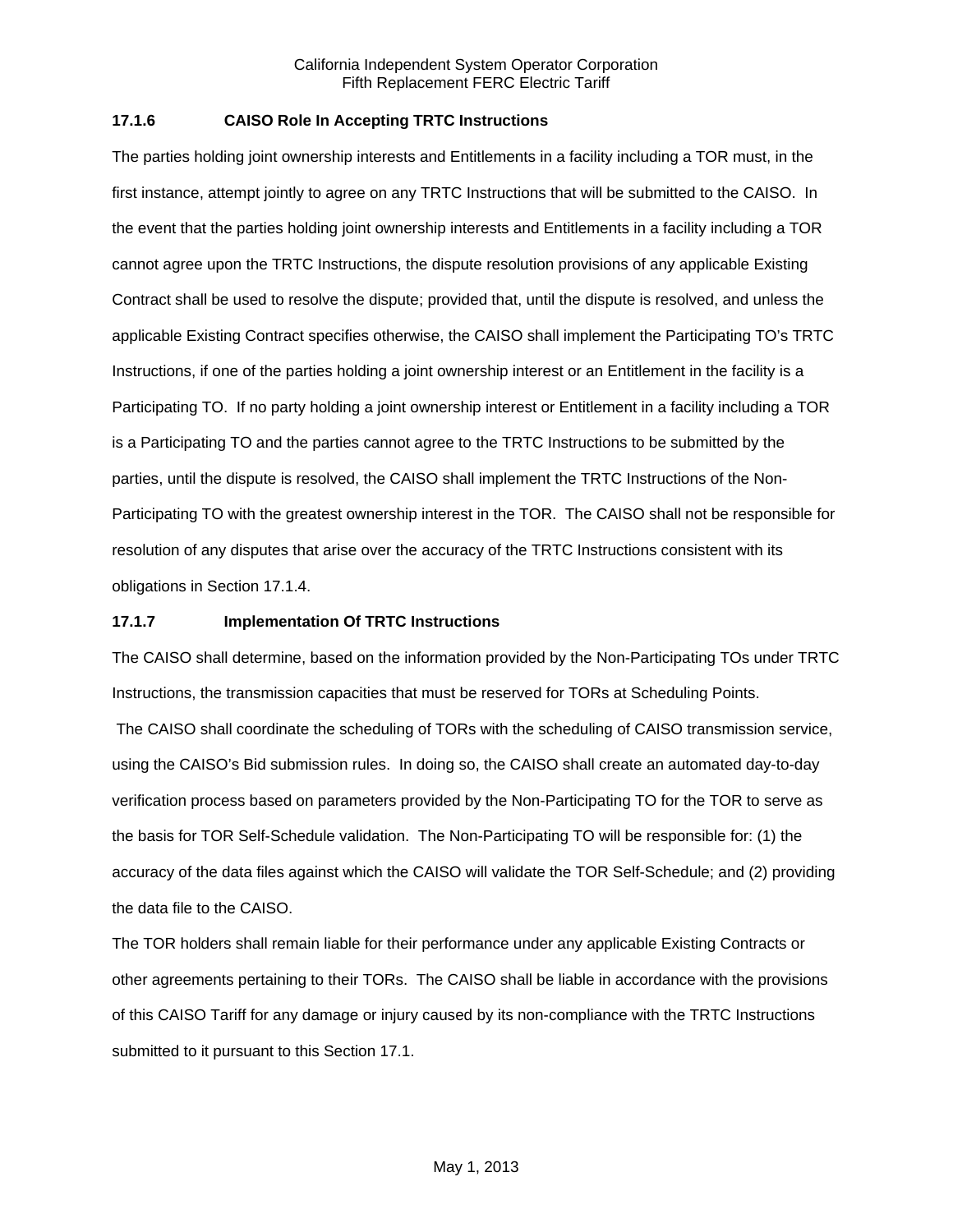Unless specified otherwise, in the event that the dispute resolution mechanisms prescribed in an Existing Contract applicable to a TOR, including all recourses legally available under the contract, cannot, in the first instance, result in a resolution of such a dispute, the CAISO ADR Procedures will be used to resolve any disputes between the CAISO and the Non-Participating TO regarding any aspects of the implementation of this Section 17.1, including the reasonableness of a Non-Participating TO's TRTC Instructions or any other decision rules which the Non-Participating TO may submit to the CAISO as part of the TRTC Instructions. The holders of TORs shall have standing to participate in the CAISO ADR Procedures.

## **17.2 Treatment Of TORs**

The CAISO will accommodate TORs, so that the holders of TORs will receive the same priorities (in scheduling, curtailment, assignment and other aspects of transmission system usage) to which they are entitled under any applicable Existing Contracts or other agreements pertaining to the operation of their TORs.

In addition, scheduling deadlines and operational procedures associated with TORs will be honored by the CAISO, provided such information is explicitly included in the TRTC Instructions. The CAISO will accommodate and honor TORs as follows:

- (1) The CAISO will reserve transmission capacity equal to the TOR transmission capacity and make a corresponding adjustment in its determination of ATC. The CAISO will not limit parallel flow from flowing on TOR transmission capacity consistent with the redispatch provisions of Section 17.2(3), just as the CAISO does not limit TOR Self-Schedules from flowing on non-TOR transmission. There shall be no compensation for parallel flow for either the CAISO or the TOR holder.
- (2) In the HASP, the CAISO will give valid TOR Self-Schedules priority over other non-TOR Day-Ahead Schedules and HASP Bids. In the event of a reduction in capacity on the transmission path associated with the TOR, the CAISO will honor the TOR priority in accordance with this Section 17.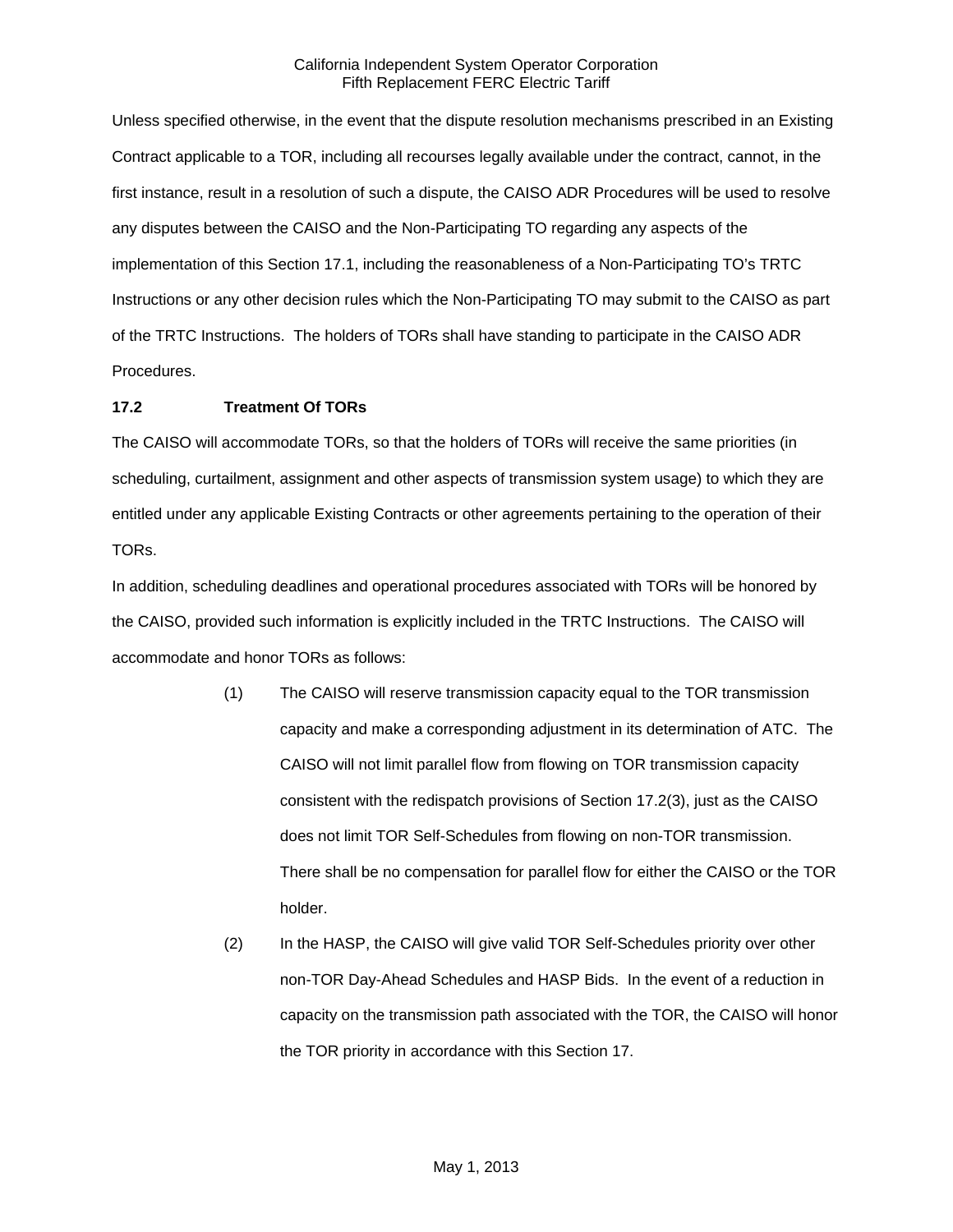- (3) The CAISO will allow the holder of a TOR to make changes to the scheduled amounts of supply after the submission of HASP TOR Self-Schedules in accordance with the TRTC Instructions established for such changes. The CAISO will, as necessary, redispatch non-TOR resources to accommodate valid TOR Self-Schedule changes in Real-Time.
- (4) The CAISO will allow the holder of a TOR to self-provide Ancillary Services, which will include the ability of the holder of a TOR to import Ancillary Services at Scheduling Points with the CAISO.
- (5) The submission of a TOR Self-Schedule change that is authorized pursuant to an applicable existing agreement shall not affect the application of the IFM Congestion Credit or the HASP and RTM Congestion Credit, and the IFM Marginal Cost of Losses Credit for Eligible TOR Self-Schedules or the RTM Marginal Cost of Losses Credit for Eligible TOR Self-Schedules for a TOR Self-Schedule that satisfies the applicable requirements of Sections 17.4.1 and 17.5.

### **17.2.1 System Emergency Exceptions**

As set forth in Section 4.2.1, all Market Participants, including Scheduling Coordinators, Utility Distribution Companies, Participating TOs, Participating Generators(which includes Pseudo-Ties of Generating Units to the CAISO Balancing Authority Area), Participating Loads, Demand Response Providers, Balancing Authorities (to the extent the agreement between the Balancing Authority and the CAISO so provides), and MSS Operators within the CAISO Balancing Authority Area and all System Resources must comply fully and promptly with the CAISO's Dispatch Instructions and operating orders, unless such operation would impair public health or safety. The CAISO will honor the terms of TORs, provided that in a System Emergency and circumstances in which the CAISO considers that a System Emergency is imminent or threatened, to enable the CAISO to exercise its responsibilities as Balancing Authority in accordance with Applicable Reliability Criteria, holders of TORs must follow CAISO operating orders even if those operating orders directly conflict with the terms of applicable Existing Contracts or any other contracts pertaining to the TORs, unless such operating orders are inconsistent with the terms of an agreement between the CAISO and a Balancing Authority. In the event of a conflict between the CAISO Tariff and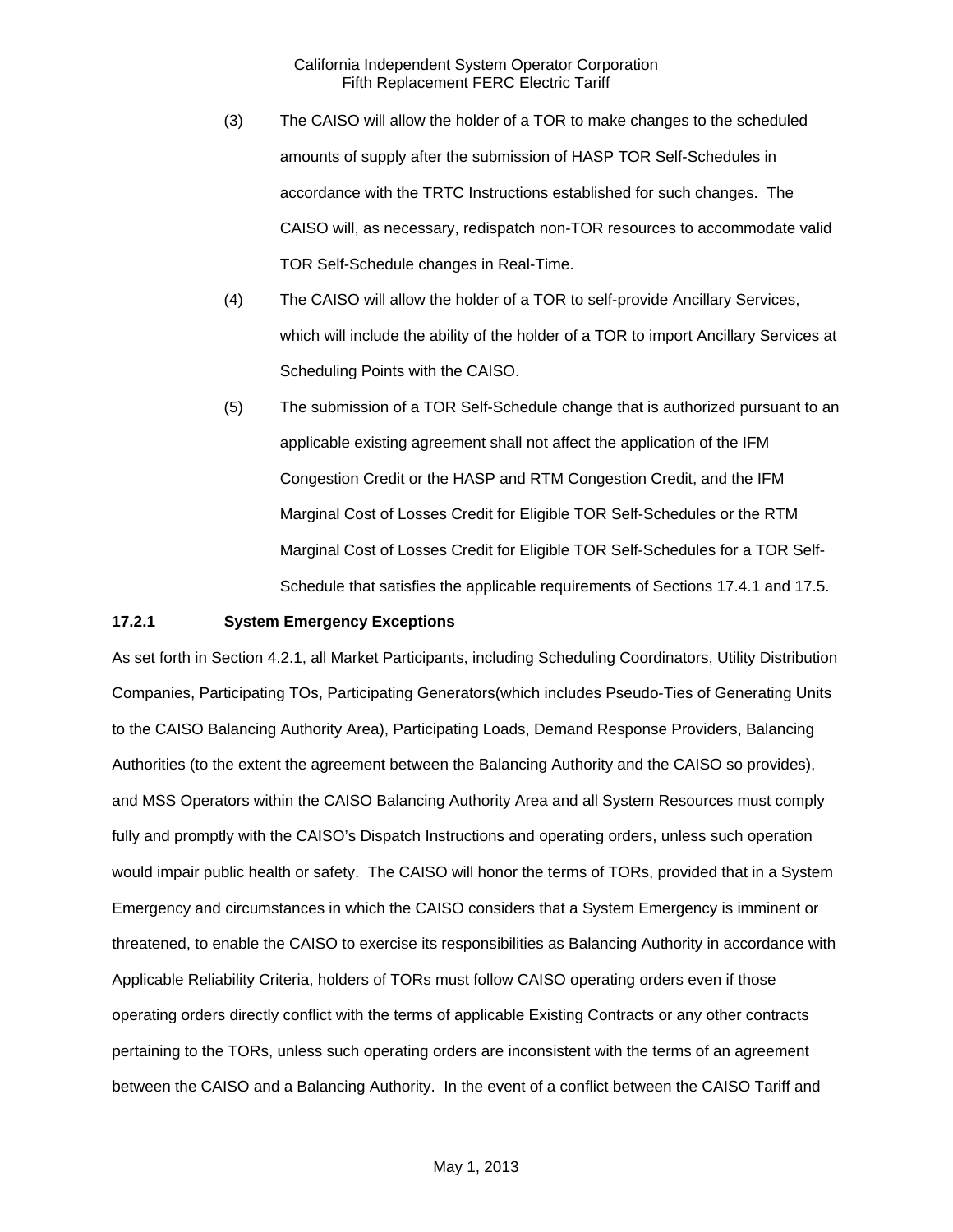an agreement between the CAISO and a Balancing Authority, the agreement will govern. For this purpose CAISO operating orders to shed Load shall not be considered as an impairment to public health or safety. This section does not prohibit a Scheduling Coordinator from modifying its Bid or re-purchasing Energy in the HASP or RTM.

## **17.3 Valid TOR Self-Schedules**

The CAISO will accept a valid TOR Self-Schedule from a Scheduling Coordinator. That Scheduling Coordinator shall be either the holder of the TOR or its designee. TOR Self-Schedules submitted by Scheduling Coordinators to the CAISO must be submitted in accordance with this CAISO Tariff.

### **17.3.1 Validation Of TOR Self-Schedules**

A TOR Self-Schedule is a valid TOR Self-Schedule when the CAISO has determined that the TOR Self-Schedule, submitted to the CAISO pursuant to the requirements for Bids in Section 30, properly reflects TORs consistent with the TRTC Instructions, is labeled with a unique TOR identifier, and includes balanced sources and sinks, within the TOR capacity limits.

# **17.3.2 Treatment Of Invalid TOR Self-Schedules**

## **17.3.2.1 Inconsistent with the TRTC Instructions**

Except for the reasons listed below in 17.3.2, if the CAISO finds that the TOR Self-Schedule is not consistent with the TRTC Instructions, the CAISO shall find that the TOR Self-Schedule is not valid. If the CAISO finds the TOR Self-Schedule to be invalid, the CAISO shall notify the Scheduling Coordinator and convert the TOR Self-Schedule to an ordinary Self-Schedule and treat the TOR Self-Schedule as an ordinary Self-Schedule as such for terms of scheduling priority and Settlements. Where multiple ETC, TOR or Converted Rights Self-Schedules are submitted in an ETC, TOR or Converted Rights chain, in order for all ETC, TOR, or Converted Rights Self-Schedules in the chain to continue to remain valid, all individual ETC, TOR, or Converted Rights Self-Schedules links in the chain must remain individually valid, including the simultaneous but separate use of an individual ETC, TOR or Converted Rights Self-Schedule, in order for the chain to remain valid.

# **17.3.2.2 Unbalanced TOR Self-Schedules**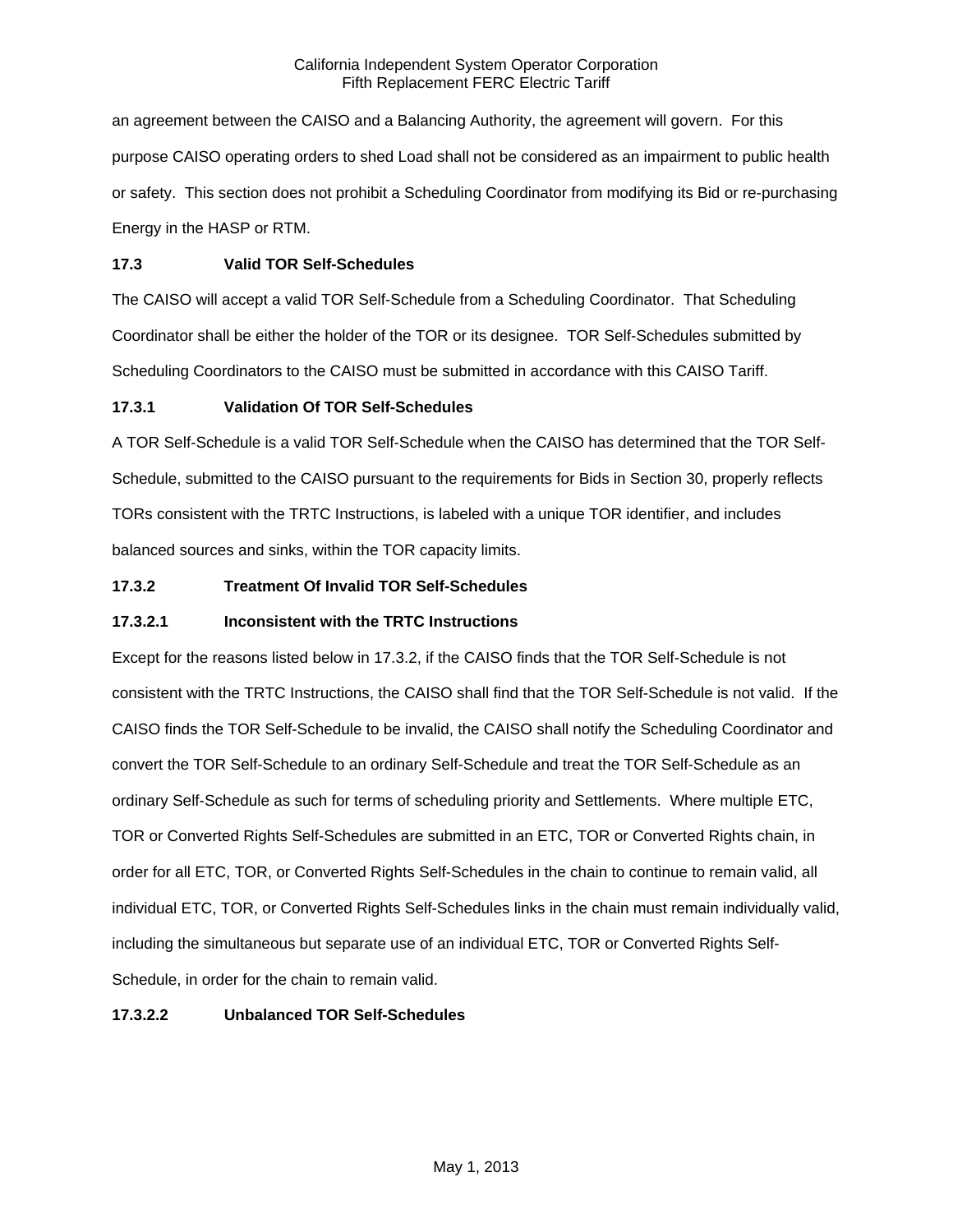If the TOR Self-Schedule is not balanced, the TOR Self-Schedule will not be a valid TOR Self-Schedule and the CAISO will: (i) remove any scheduling priority for the entire TOR Self-Schedule; (ii) apply the TOR Settlement treatment pursuant to Sections 11.2.1.5 and 11.5.7.1 to the valid balanced portions only; and (iii) assess any charges and make any payments consistent with the treatment of ordinary Self-Schedules for the unbalanced portions.

# **17.3.2.3 Exceeds Capacity Limits for TORs as Reflected in TRTC Instructions**

If the TOR Self-Schedule exceeds the capacity limits of the TOR as reflected in TRTC Instructions, the TOR Self-Schedule will not be a valid TOR-Self-Schedule and the CAISO will: (i) remove any scheduling priority for the entire TOR Self-Schedule; (ii) apply the TOR Settlement treatment pursuant to Sections 11.2.1.5 and 11.5.7.1 to the valid balanced portions within the capacity limits of the TOR as reflected in the TRTC Instructions; and (iii) assess any charges and make any payments consistent with the treatment of ordinary Self-Schedules for the portions in excess of the capacity limits of the TOR as reflected in the TRTC Instructions.

# **17.3.3 Settlement Treatment Of Valid TOR Self-Schedules**

The resulting valid TOR Self-Schedules shall have the following Settlement treatment:

- (1) The CAISO will apply the TOR Settlement treatment in Sections 11.2.1.5 and 11.5.7.
- (2) The CAISO shall base the Marginal Cost of Losses on LMP differentials at the Points of Receipt and Points of Delivery identified in the valid TOR Self-Schedule; provided, however, that if a specific loss percentage exists in an applicable agreement between the TOR holder and the CAISO or an existing agreement between the TOR holder and a Participating TO, the CAISO will apply the IFM and RTM Marginal Cost of Losses Credit as provided in Sections 11.2.1.7 and 11.5.7.2. In any case in which the TOR holder has an existing agreement regarding its TORs with either the CAISO or a Participating TO, the provisions of the agreement shall prevail over any conflicting provisions of this Section 17.3.3(2). Where the provisions of this Section 17.3.3(2) do not conflict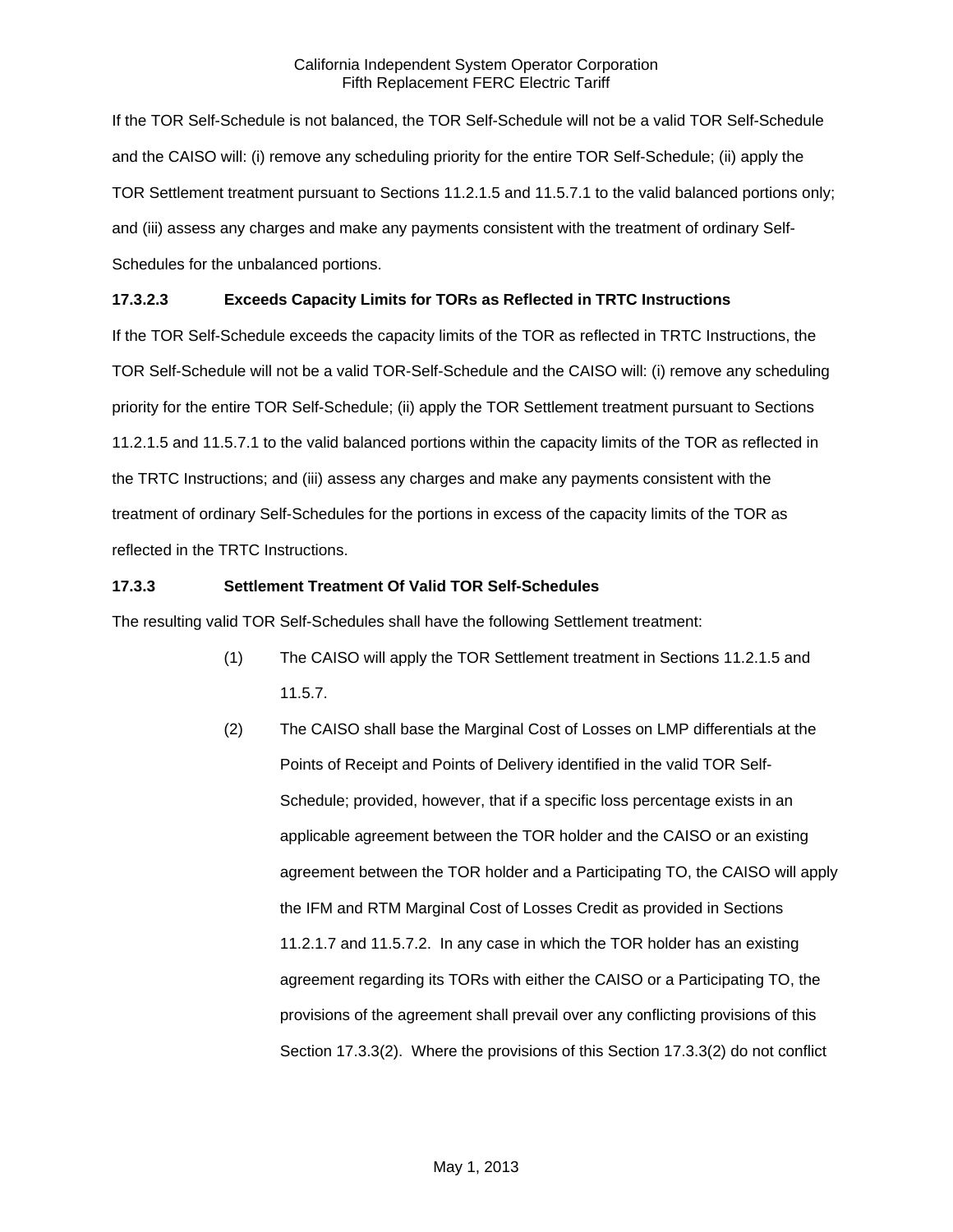with the provisions of the agreement, the provisions of this Section 17.3.3(2) shall apply to the subject TORs.

- (3) The CAISO will assess only charges applicable to Ancillary Services, Imbalance Energy, Transmission Losses, and Grid Management Charges for the use of a TOR and will not assess charges for neutrality, UFE, transmission Access Charges, Minimum Load Costs, or other charges that might otherwise be applicable to the Demand or exports served solely over the TOR. The CAISO will assess charges applicable to Ancillary Services for the use of a TOR only to the extent that the CAISO must procure Ancillary Services for the TOR holder because Ancillary Services are not self-provided by the TOR holder. The CAISO will assess charges applicable to Imbalance Energy for the use of a TOR only if the CAISO must procure Imbalance Energy for the TOR holder. The CAISO will assess Grid Management Charges for the use of a TOR only in accordance with the provisions of Section 11.22 and Appendix F, Schedule 1.
- (4) The holders of TORs will not be entitled to an allocation of revenues from the CAISO, including Access Charge revenues; provided that the Scheduling Coordinator for the TOR holder shall be allocated the applicable amount of IFM Marginal Losses Surplus Credit in accordance with the provisions of Section 11.2.1.6, except for any TOR Self-Schedule that received the IFM Marginal Cost of Losses Credit.
- (5) Parties with TORs shall continue to pay for Transmission Losses or Ancillary Services requirements in accordance with any Existing Contracts applicable to those TORs as they may be modified or changed in accordance with the terms of the Existing Contract. Any affected Participating TOs shall continue to provide Transmission Losses and any other Ancillary Services to the holder of a TOR subject to an Existing Contract as may be required by the Existing Contract. As described in Section 17.3.3(3) above, the CAISO will charge Scheduling Coordinators submitting the TOR Self-Schedule the charges applicable to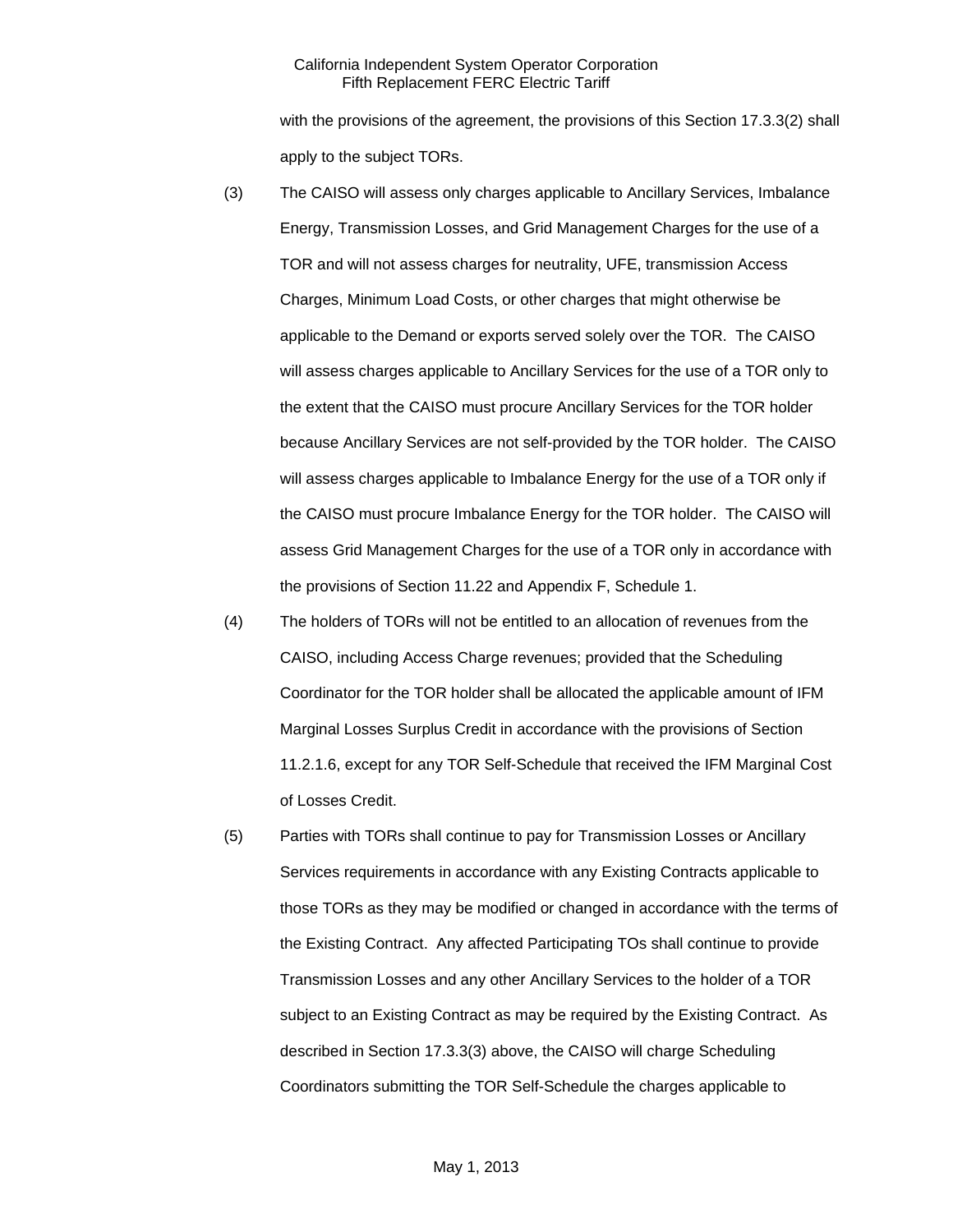Transmission Losses, Ancillary Services, and Imbalance Energy in accordance with the CAISO Tariff (e.g., the Transmission Losses Charge based on the Marginal Cost of Losses), and any shortfall or surplus between the CAISO charges and the provisions of any applicable Existing Contract shall be settled bilaterally between the Existing Contract parties or through the relevant TO Tariff. To enable holders of TORs to determine whether the CAISO's calculations result in any associated shortfall or surplus and to enable the parties to the Existing Contracts to settle the differences bilaterally or through the relevant TO Tariff, the CAISO shall calculate and provide the Scheduling Coordinator's Settlements the amounts paid for the MCL for the amounts of MWh submitted with a valid TOR Self-Schedule. Each Participating TO will be responsible for recovering any deficits or crediting any surpluses associated with differences in Transmission Losses and Transmission Loss requirements and/or Ancillary Services requirements, through its bilateral arrangements or its Transmission Owner Tariff.

### **17.3.4 Notification To SCs Of CAISO Determination**

After performing validation of the TOR Self-Schedule, and prior to taking any action pursuant to 17.6.2, the CAISO will make an automated validation notice available to the Scheduling Coordinator indicating whether the TOR Self-Schedule is valid or invalid. If a TOR Self-Schedule involves more than one Scheduling Coordinator, the complete validation of the chain of TOR Self-Schedules will occur when the last Scheduling Coordinator submits its TOR Self-Schedule. At that time, the CAISO will make an automated validation notice available to each Scheduling Coordinator registered as associated with the chain of TOR Self-Schedules. The CAISO can accommodate corrections submitted by a Scheduling Coordinator to a TOR Self-Schedule up to Market Close of the Day-Ahead Market as further described in the applicable Business Practice Manual.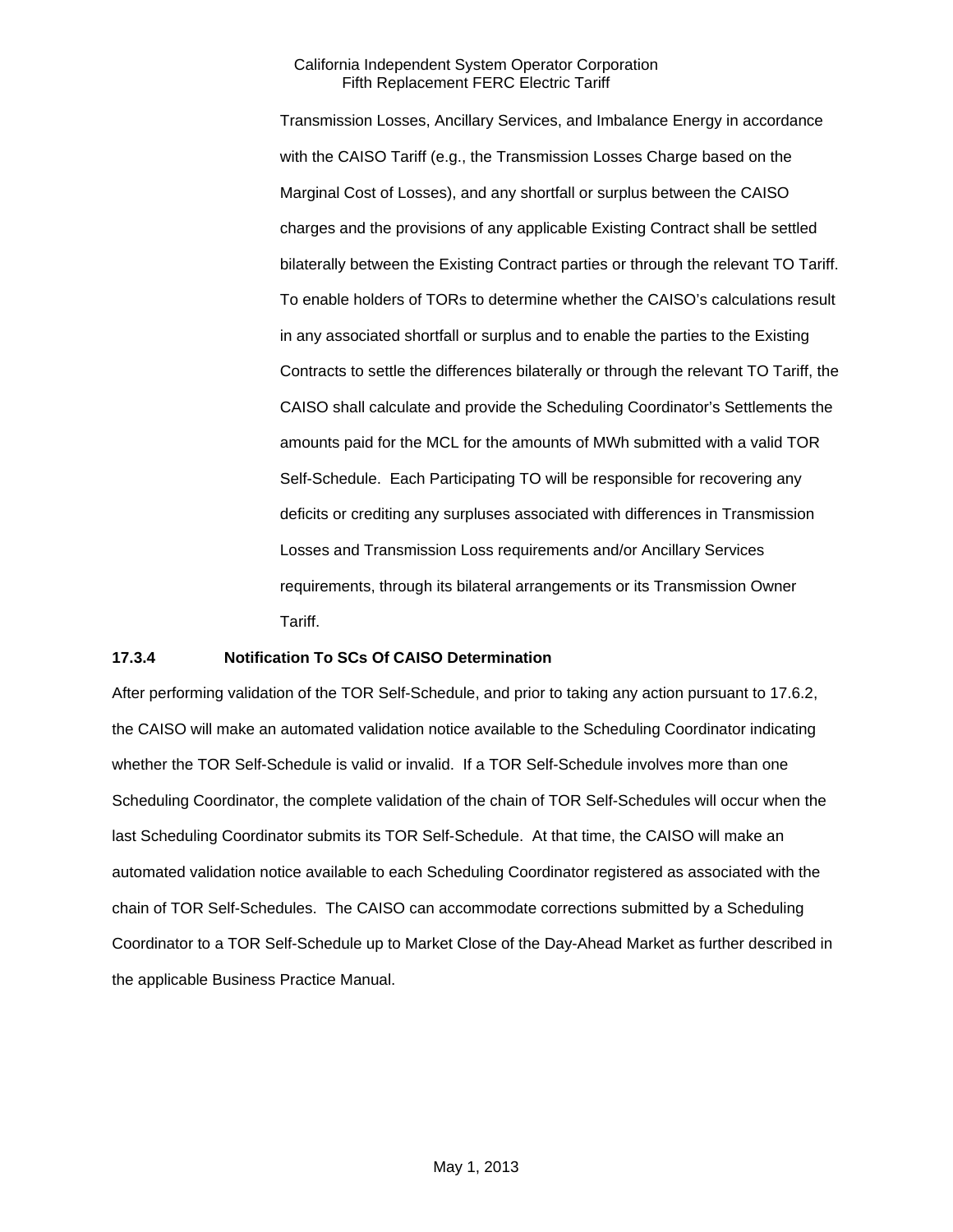# **17.4 The HASP**

### **17.4.1 Scheduling Deadlines**

Holders of TORs may submit TOR Self-Schedules for the use of those rights by the deadline for the Market Close for the HASP.

### **17.5 The CAISO'S Real-Time Process**

Consistent with this Section 17, the CAISO will honor those scheduling flexibilities that may be exercised by holders of TORs through their respective Scheduling Coordinators during the CAISO's Real-Time Market to the extent that such flexibilities do not interfere with or jeopardize the safe and reliable operation of the CAISO Controlled Grid or Balancing Authority Area operations.

# **17.6 Inter-Balancing Authority Area TOR Self-Schedule Bid Changes**

Changes to TOR Self-Schedules that occur during the CAISO's Real-Time Market that involve changes to CAISO Balancing Authority Area imports or exports with other Balancing Authority Areas (that is, inter-Balancing Authority Area changes to TOR Self-Schedules) will be allowed and will be recorded by the CAISO based upon notification received from the Scheduling Coordinator representing the holder of the TOR. The Scheduling Coordinator representing the holder of the TOR must notify the CAISO of any such changes to external import/export in submitted TOR Self-Schedules. The Scheduling Coordinator representing the holder of the TOR must notify the CAISO of Real-Time Market changes to external import/export Interchange Schedules in submitted TOR Self-Schedules, by telephone. The timing and content of any such notification must be consistent with the TRTC Instructions previously submitted to the CAISO by the Non-Participating TO. The CAISO will manually adjust or update the HASP Intertie Schedule for the Scheduling Coordinator to conform with the other Balancing Authority Area's net TOR Self-Schedule in Real-Time, and the notifying Scheduling Coordinator will be responsible for and manage any resulting Energy imbalance. These Imbalance Energy deviations will be priced and charged to the Scheduling Coordinator representing the holder of the TOR in accordance with the Real-Time LMP.

# **17.7 Intra-Balancing Authority Area TOR Self-Schedule Changes**

Changes to TOR Self-Schedules that occur during the CAISO's Real-Time processes that do not involve changes to CAISO Balancing Authority Area imports or exports with other Balancing Authority Areas (that is, intra-Balancing Authority Area changes to Schedules) will be allowed and will give rise to Imbalance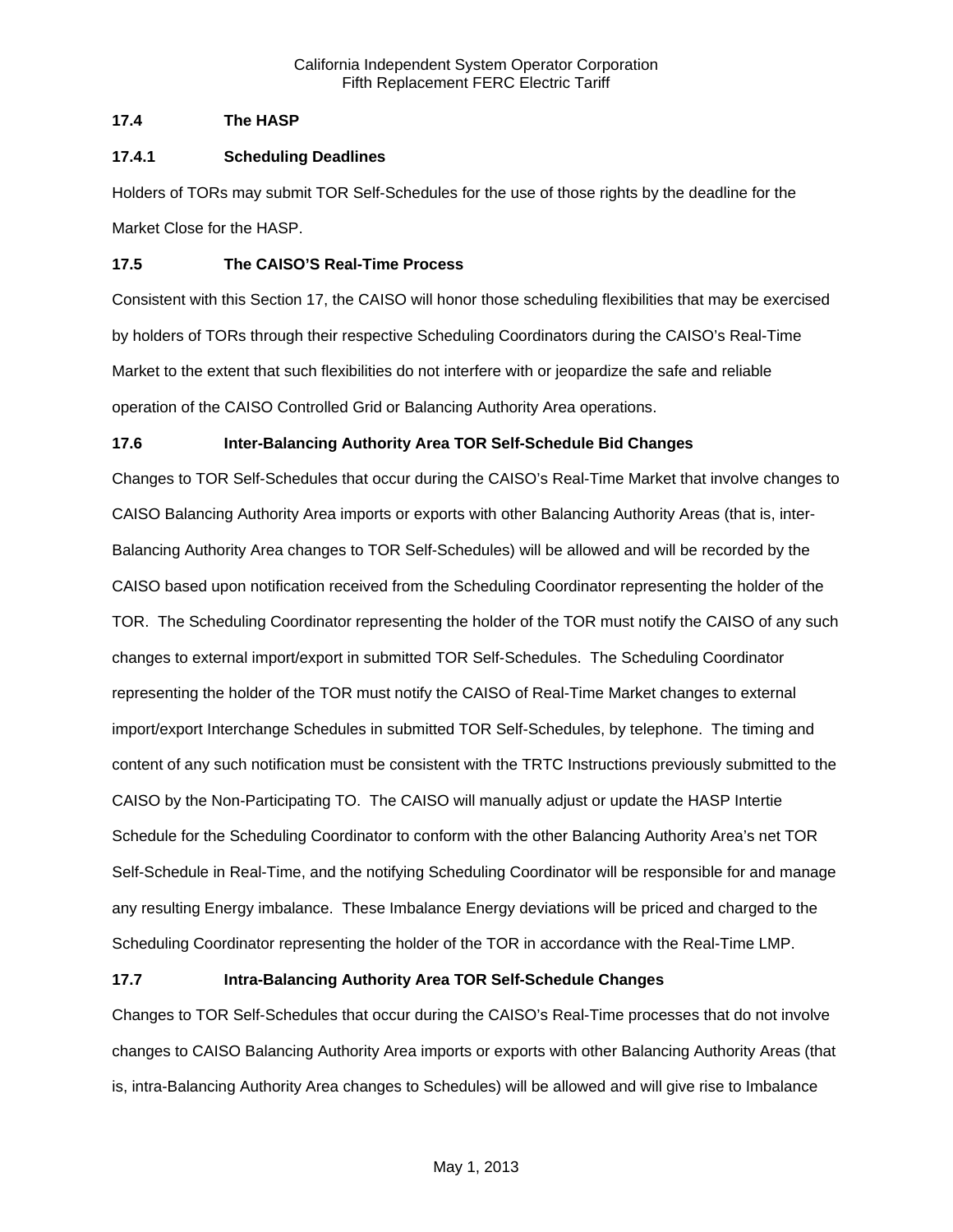Energy deviations. These Imbalance Energy deviations will be priced and charged to the Scheduling Coordinator representing the holder of the TOR in accordance with the Real-Time LMP.

# **17.8 Existing Contracts Re TORs For Non-Participating TOs**

Continuation of Rights and Obligations of Non-Participating TOs Regarding TORs and Under Existing

Contracts Applicable to TORs.

The transmission service rights and obligations of Non-Participating TOs under Existing Contracts applicable to their TORs, including all terms, conditions and rates of the Existing Contracts, as they may change from time to time under the terms of the Existing Contracts, will continue to be honored by the parties to those contracts, for the duration of those contracts.

# **17.8.1 Participating TO Obligation**

If a Participating TO is a party to an Existing Contract with provisions applicable to a TOR of a Non-Participating TO, the Participating TO shall attempt to negotiate changes to the Existing Contract to align the contract's scheduling and operating provisions with the CAISO's scheduling and operational procedures, rules and protocols, to align operations under the contract with CAISO operations, and to minimize the contract parties' costs of administering the contract while preserving their financial rights and obligations.

# **17.8.2 Right To Use And Ownership Of TORs**

If a Non-Participating TO has an Existing Contract with a Participating TO under which the Non-Participating TO's TORs, or a portion thereof, are subject to use by the Participating TO, the Non-Participating TO's rights to the use and ownership of its TORs shall remain unchanged, regardless of the Participating TO's act of turning over the Participating TO's Entitlement to use the Non-Participating TO's TORs to the extent possible to the Operational Control of the CAISO.

The CAISO will accept valid TOR Self-Schedules from holders of TORs that are Scheduling Coordinators or that are represented by a Scheduling Coordinator. TOR Self-Schedules submitted by Scheduling Coordinators to the CAISO must be submitted in accordance with Sections 17 and 30. The CAISO may refuse to accept TOR Self-Schedules that do not meet the requirements of the principles, protocols and rules referred to in this Section 17.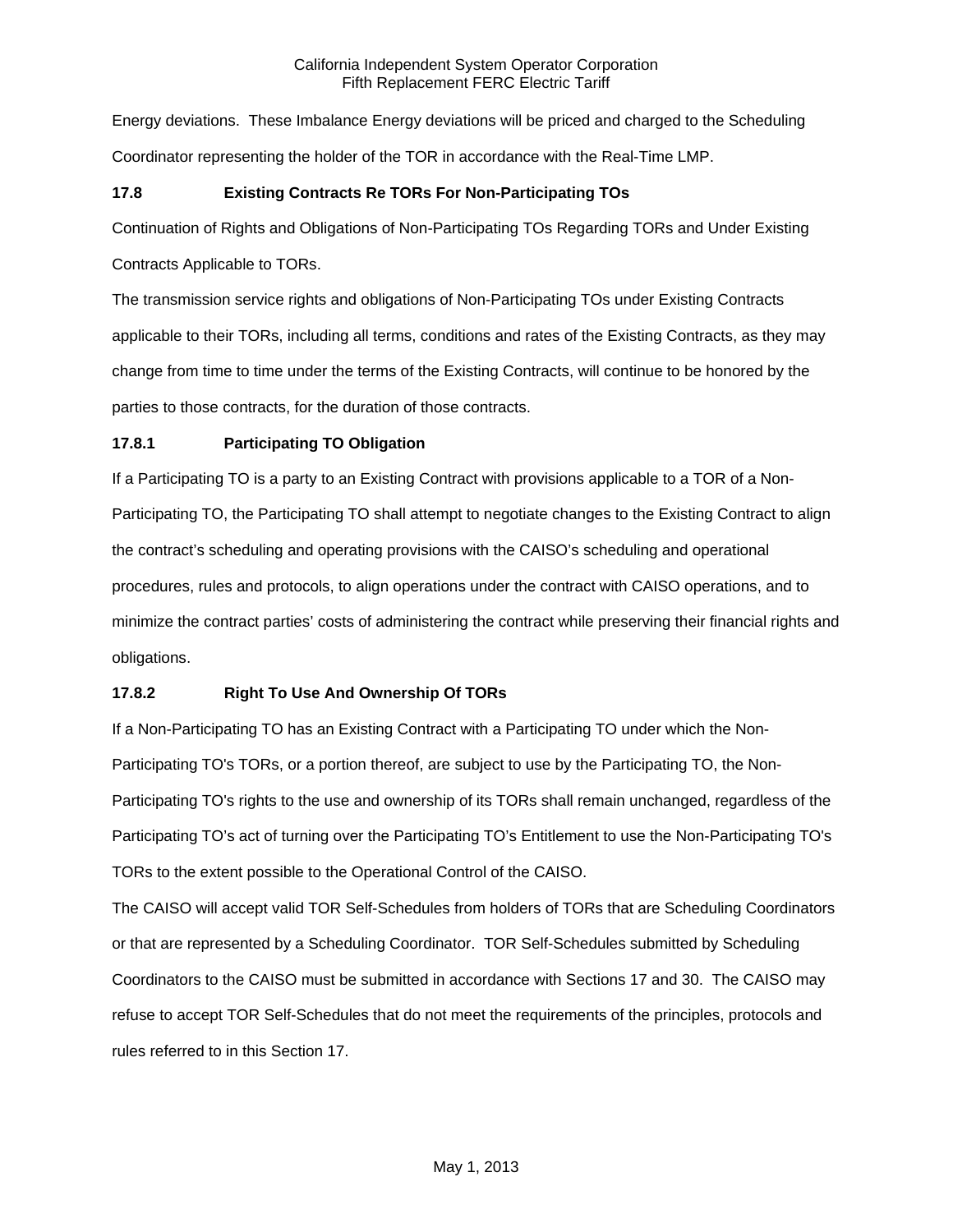# **17.8.3 Dispute Resolution For Existing Contracts Applicable To TORs**

The CAISO will, if requested, advise parties to Existing Contracts applicable to TORs regarding the operational aspects of any Existing Contract renegotiations that they undertake.

 If the parties to an Existing Contract applicable to a TOR are unable to reach agreement on the changes needed to meet the requirements of this CAISO Tariff, any disputes related thereto shall be addressed using the dispute resolution provisions of the Existing Contract, including any remedies as are provided by law. The rights of the parties to seek changes or to challenge such changes, under the FPA or as otherwise provided by law, are preserved consistent with the terms of the Existing Contract. Unless and until the necessary changes to the Existing Contract are made, all terms and conditions of the Existing Contracts will continue to be honored by the parties to the Existing Contracts.

# **17.9 Conversion Of PTOs' Rights Under Existing Contracts Re TORs**

Non-Participating TOs holding TORs and who choose to become Participating TOs must, at the time of becoming a Participating TO, turn over Operational Control of those TORs to the CAISO in accordance with Section 4.3.1 and convert any Existing Contract rights associated with those TORs to Converted Rights in accordance with Section 4.3.1.6.

# **17.10 TOR Operational Obligations**

To enable the CAISO to exercise its responsibilities as Balancing Authority in accordance with Applicable Reliability Criteria, each Non-Participating TO must operate its ownership interests in facilities in which it holds a TOR in accordance with Good Utility Practice and Applicable Reliability Criteria.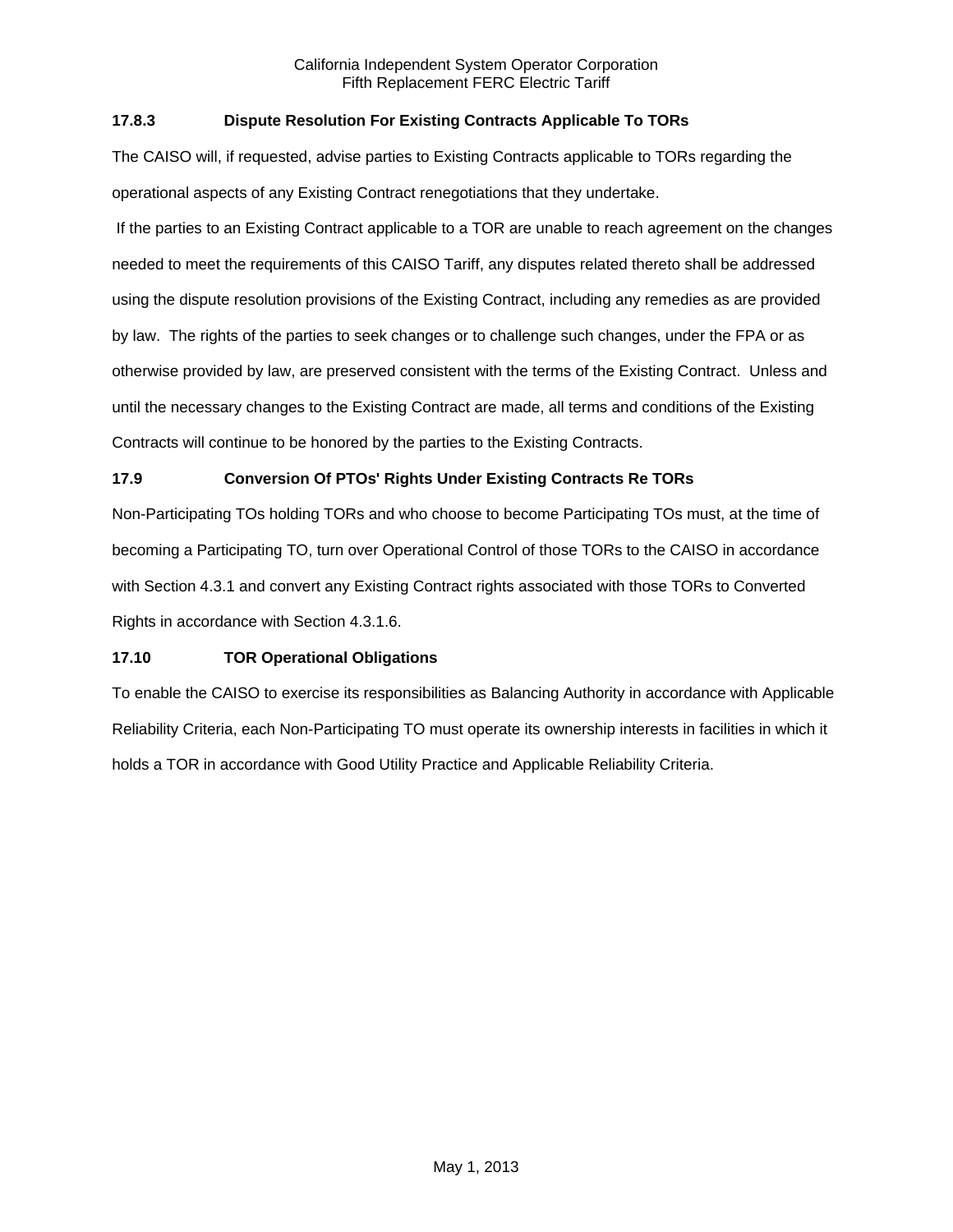| 18.    | [NOT USED]             |
|--------|------------------------|
| 19.    | <b>[NOT USED]</b>      |
| 19.1   | [NOT USED]             |
| 19.1.1 | [NOT USED]             |
| 19.1.2 | [[NOT USED]            |
| 19.1.3 | <b>[NOT USED]</b>      |
| 19.2   | <b>[NOT USED]</b>      |
| 20.    | <b>Confidentiality</b> |
| 20.1   | <b>CAISO</b>           |

The CAISO shall maintain the confidentiality of all of the documents, data and information provided to it by any Market Participant that are treated as confidential or commercially sensitive under Section 20.2; provided, however, that the CAISO need not keep confidential: (1) information that is explicitly subject to public data exchange pursuant to Section 6; (2) information that the CAISO or the Market Participant providing the information is required to disclose pursuant to this CAISO Tariff, or applicable regulatory requirements (provided that the CAISO shall comply with any applicable limits on such disclosure); or (3) information that becomes available to the public on a non-confidential basis (other than as a result of the CAISO's breach of this CAISO Tariff).

# **20.2 Confidential Information**

The following information provided to the CAISO shall be treated by the CAISO as confidential:

- (a) individual Bids;
- (b) CRR bids and other CRR Allocation nomination information;
- (c) transactions between Scheduling Coordinators, including Inter-SC Trades;
- (d) individual Generator Outage programs unless a Generator makes a change to its Generator Outage program which causes Congestion in the short term (i.e. one month or less), in which case, the CAISO may publish the identity of that Generator; and
- (e) The following information related to the resource adequacy program in accordance with Section 40: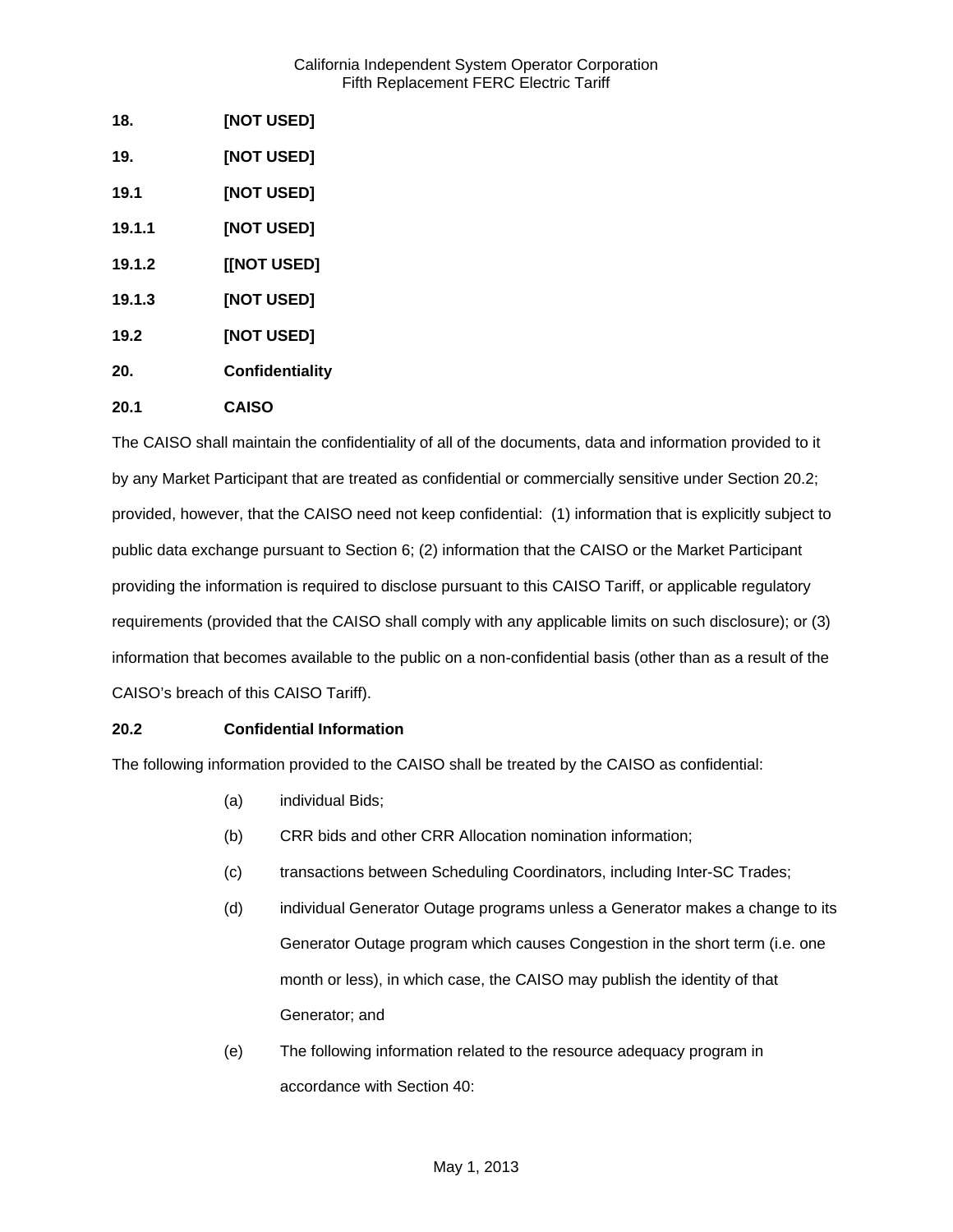- (i) Annual and monthly Resource Adequacy Plans and Supply Plans;
- (ii) Demand Forecasts; and
- (iii) Information on existing import contracts.
- (f) The following information related to the Transmission Planning Process in accordance with Section 24:
	- (i) Information received under Sections 24.2.3.2 and 24.2.3.3 to the extent such information has been designated as confidential in accordance with the Business Practice Manual;
	- (ii) Information deemed confidential by DMM, per Section 8.6 of Appendix P;
	- (iii) Information received by the CAISO pursuant to agreements and contracts, executed prior to December 21, 2007, that preclude the release of the information;
	- (iv) Information that involves proprietary analytical tools, computer codes, or any other material that is protected by intellectual property rights held by the CAISO, Project Sponsor, Market Participant or other third-party; and
	- (v) Critical Energy Infrastructure Information.

However, composite documents, data, and other information that may be developed based on confidential information under this Section shall not be deemed confidential if the composite documents, data, and other information do not disclose any confidential information of any individual Scheduling Coordinator, Market Participant, or other third-party or Critical Energy Infrastructure Information.

### **20.3 Other Parties**

No Market Participant shall have the right hereunder to receive from the CAISO or to review any documents, data or other information of another Market Participant to the extent such documents, data or information is to be treated as in accordance with Section 20.2; provided, however, a Market Participant may receive and review any composite documents, data, and other information that may be developed based upon such confidential documents, data, or information, if the composite document does not disclose such confidential data or information relating to an individual Market Participant and provided, however, that the CAISO may disclose information as provided for in its bylaws.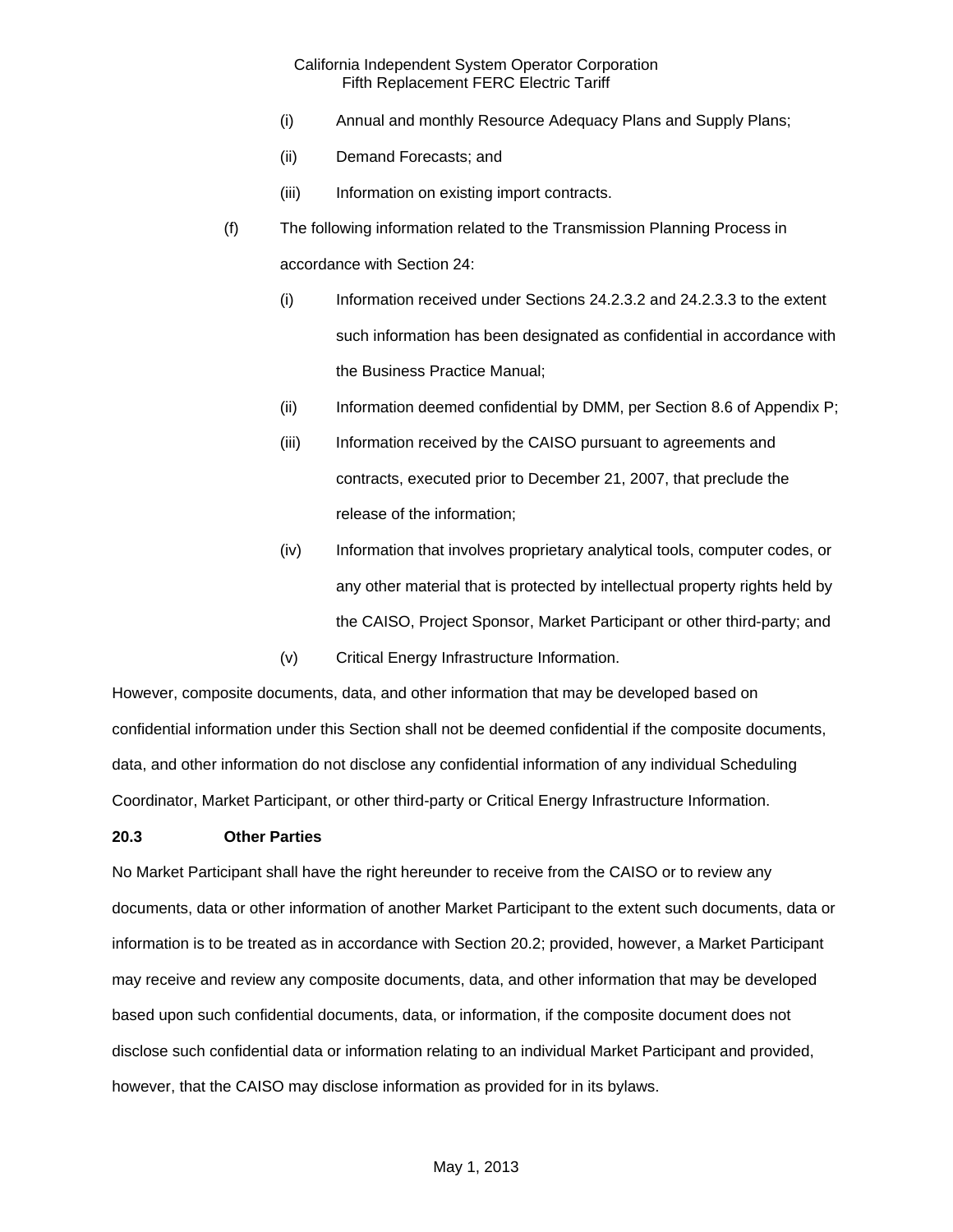#### **20.4 Disclosure**

Notwithstanding anything in this Section 20 to the contrary,

- (a) The CAISO: (i) shall publish individual bids ninety (90) days after the Trading Day with respect to which the bid was submitted and in a manner that does not reveal the specific resource or the name of the Scheduling Coordinator submitting the bid, but that allows the bidding behavior of individual, unidentified resources and Scheduling Coordinators to be tracked over time; (ii) may publish data sets analyzed in any public report issued by the CAISO or by the MSC, provided that such data sets shall be published no sooner than six (6) months after the latest Trading Day to which data in the data set apply, and in a manner that does not reveal any specific resource or the name of any Scheduling Coordinator submitting bids included in such data sets; and (iii) shall, consistent with 18 CFR § 35.28 (g)(4), electronically deliver to FERC, on an ongoing basis and in a form and manner consistent with the CAISO's own collection of data and in a form and manner acceptable to FERC, data related to the CAISO Markets.
- (b) If the CAISO is required by applicable laws or regulations, or in the course of administrative or judicial proceedings, to disclose information that is otherwise required to be maintained in confidence pursuant to this Section 20, the CAISO may disclose such information; provided, however, that as soon as the CAISO learns of the disclosure requirement and prior to making such disclosure, the CAISO shall notify any affected Market Participant of the requirement and the terms thereof. The Market Participant may, at its sole discretion and own cost, direct any challenge to or defense against the disclosure requirement and the CAISO shall cooperate with such affected Market Participant to the maximum extent practicable to minimize the disclosure of the information consistent with applicable law. The CAISO shall cooperate with the affected Market Participant to obtain proprietary or confidential treatment of confidential information by the person to whom such information is disclosed prior to any such disclosure.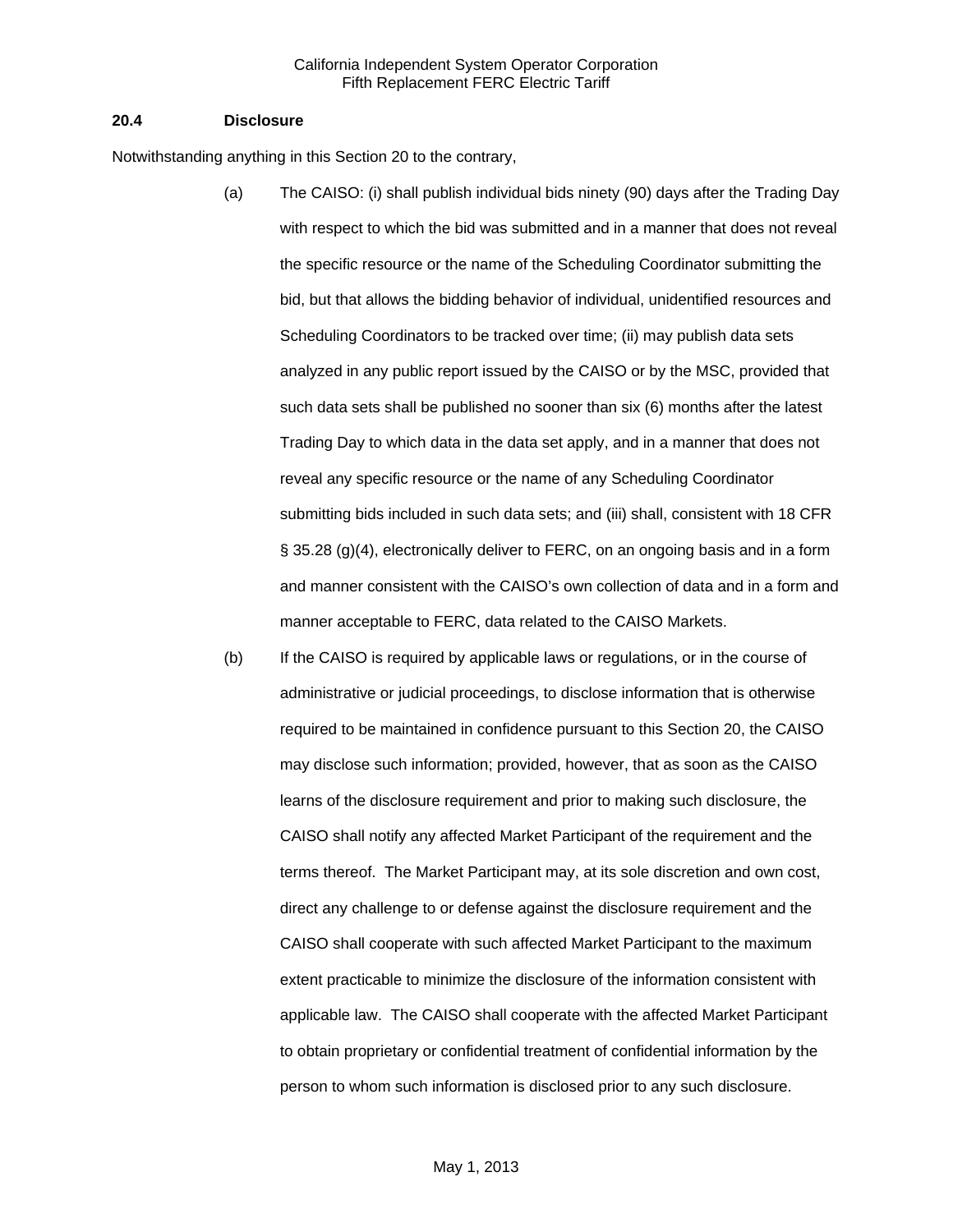- (c) The CAISO may disclose confidential or commercially sensitive information, without notice to an affected Market Participant, in the following circumstances:
	- (i) If the FERC, the Commodity Futures Trading Commission ("CFTC"), or the staff of one of those agencies, during the course of an investigation or otherwise, requests information that is confidential or commercially sensitive. In providing the information to FERC or its staff, the CAISO shall take action consistent with 18 C.F.R. §§ 1b.20 and 388.112, or to the CFTC or its staff, the CAISO shall take action consistent with 17 C.F.R. §§ 11.3 and 145.9, and request that the information be treated as confidential and non-public by the agency and its staff and that the information be withheld from public disclosure. The CAISO shall provide the requested information to the agency or its staff within the time provided for in the request for information. The CAISO shall notify an affected Market Participant within a reasonable time after the CAISO is notified by the agency or its staff that a request for disclosure of, or decision to disclose, the confidential or commercially sensitive information has been received, at which time the CAISO and the affected Market Participant may respond before such information would be made public; or
	- (ii) In order to maintain reliable operation of the CAISO Balancing Authority Area, the CAISO may share critical operating information, system models, and planning data with the WECC Reliability Coordinator that has executed the Western Electricity Coordinating Council Confidentiality Agreement for Electric System Data, or is subject to similar confidentiality requirements; or
	- (iii) In order to maintain reliable operation of the CAISO Balancing Authority Area, the CAISO may share individual Generating Unit Outage information with the operations engineering and the outage coordination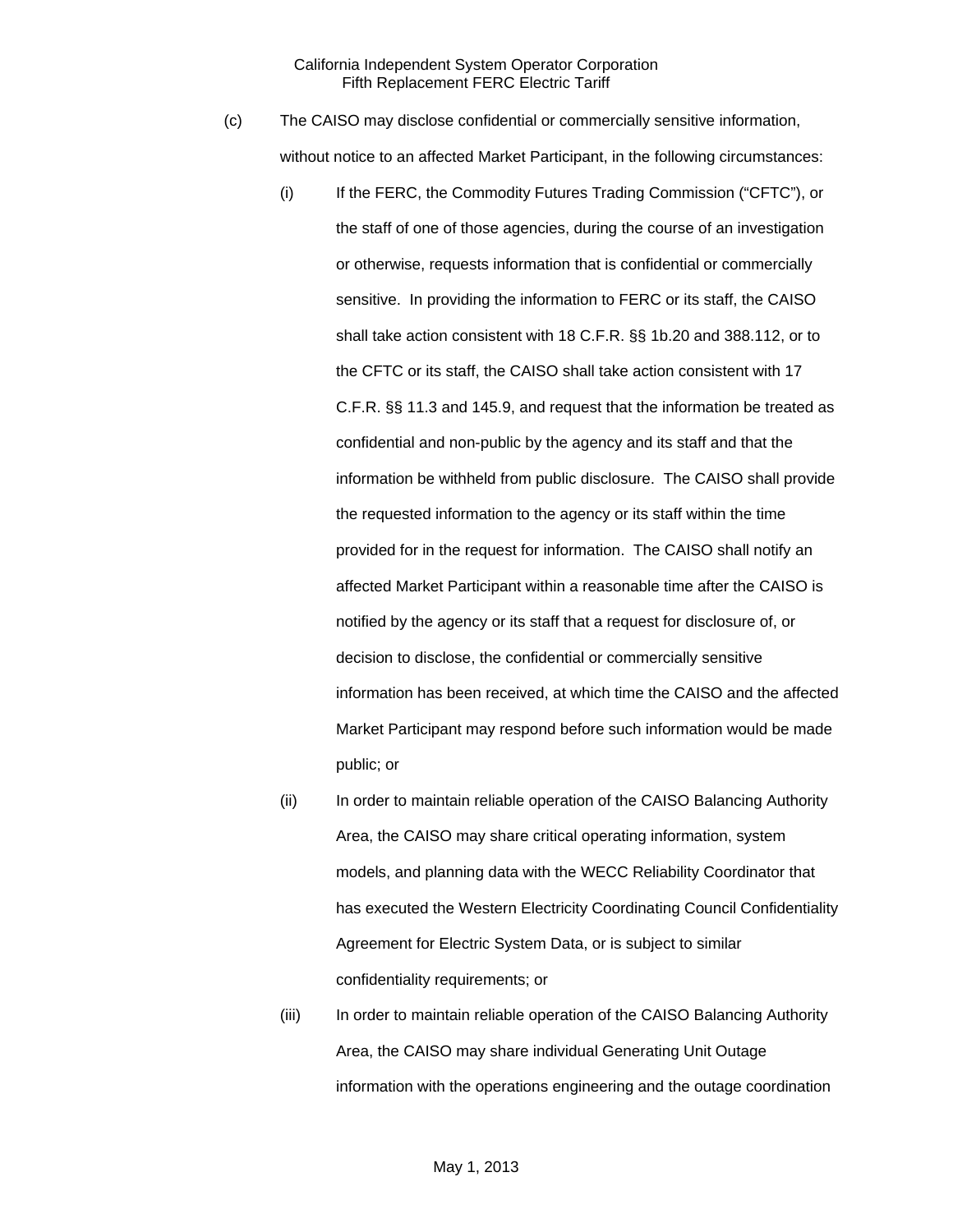division(s) of other Balancing Authorities, Participating TOs, MSS Operators and other transmission system operators engaged in the operation and maintenance of the electric supply system whose system is significantly affected by the Generating Unit and who have executed the Western Electricity Coordinating Council Confidentiality Agreement for Electric System Data.

- (iv) In order to maintain reliable operation of the CAISO Balancing Authority Area, the CAISO may share information regarding Maintenance Outages and Forced Outages of natural gas-fired generation resources and Maintenance Outages and Forced Outages of elements of the ISO Controlled Grid with natural gas transmission and distribution utilities operating inter-state and/or intra-state natural gas pipelines that serve natural gas-fired generation resources within the CAISO Balancing Authority Area. The CAISO may share information necessary for day-today coordination and longer term planning of gas transmission and pipeline outages which information includes, but is not limited to, the identity of individual natural gas-fired generation resources that are needed to support reliability of the ISO Balancing Authority Area in the event of natural gas shortage, natural gas pipeline testing and maintenance, or other curtailment of natural gas supplies. The information will be shared only pursuant to a non-disclosure agreement and non-disclosure statement included as part of the Business Practice Manual.
- (d) Notwithstanding the provisions of Section 20.2(e), information submitted through Resource Adequacy Plans and Supply Plans in accordance with Section 40 may be provided to:
	- (i) the Scheduling Coordinator(s) and/or Market Participant(s) involved in a dispute or discrepancy as to whether a resource is properly identified in a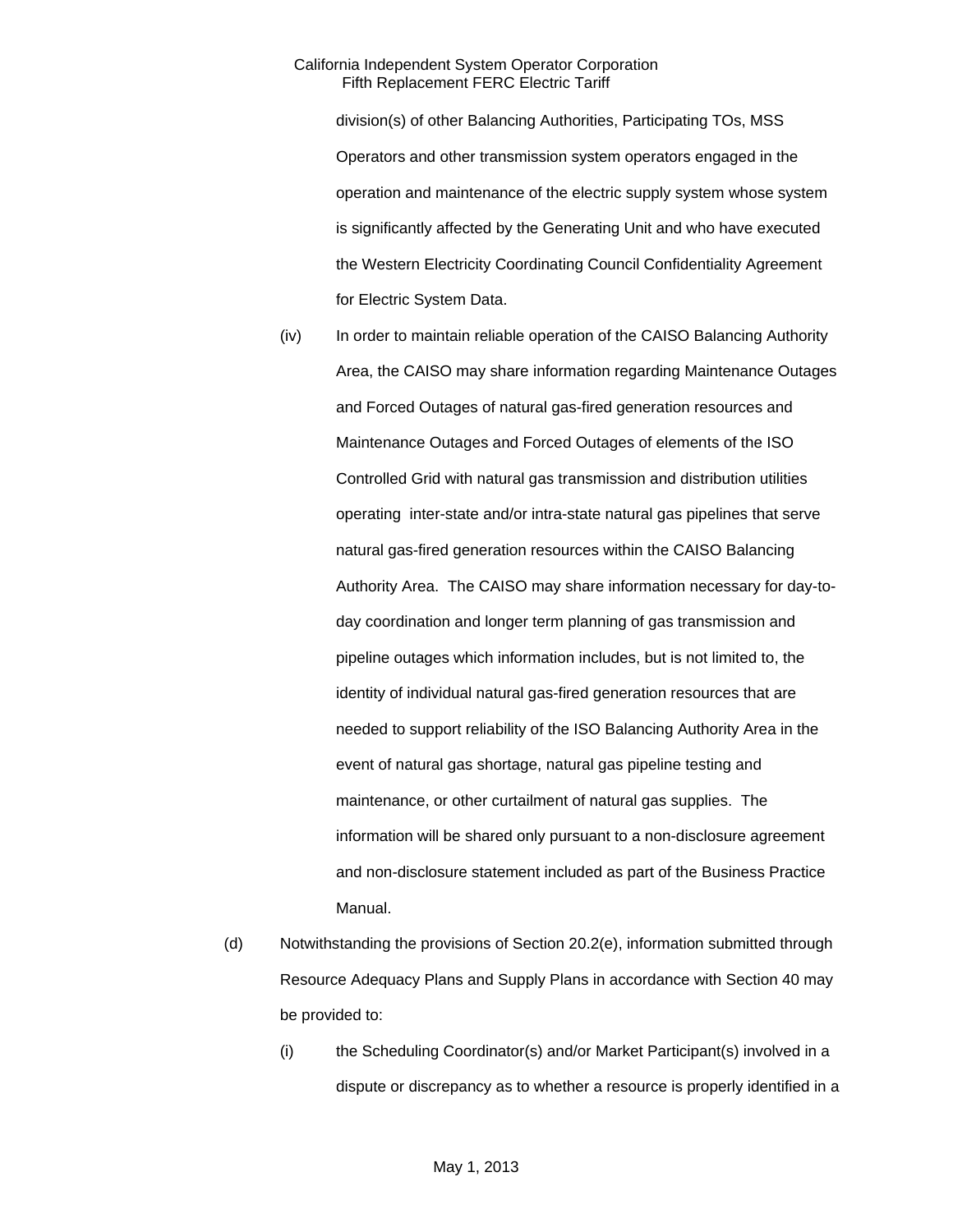Resource Adequacy Plan or a Supply Plan only to the limited extent necessary to identify the disputed transaction and the relevant counterparty or counterparties.

- (ii) the regulatory entity, whether the CPUC, other Local Regulatory Authority, or federal agency, with jurisdiction over a Load Serving Entity involved in a dispute or discrepancy as to whether a resource is properly identified in a Resource Adequacy Plan or the Supply Plan, or otherwise identified by the CAISO as exhibiting a potential deficiency in demonstrating compliance with resource adequacy requirements adopted by the CPUC, other Local Regulatory Authority, or federal agency, as applicable. The information provided shall be limited to the particular dispute, discrepancy, or deficiency.
- (iii) the California Energy Commission with respect to Demand Forecast information provided to the CAISO under Sections 40.2.2.3 and 40.2.3.3(b) to the extent the CAISO seeks, and the California Energy Commission grants, confidential treatment of such information pursuant to California Public Resources Code Section 25322 and related regulations.
- (e) Notwithstanding the provisions of Section 20.2(f), information submitted through the Transmission Planning Process shall be disclosed as follows:
	- (i) Critical Energy Infrastructure Information may be provided to a requestor where such person is employed or designated to receive CEII by: (a) a Market Participant; (b) an electric utility regulatory agency within California; (c) an Interconnection Customer that has submitted an Interconnection Request to the CAISO under the CAISO's Large Generator Interconnection Procedure or Small Generator Interconnection Procedure (LGIP or SGIP); (d) a developer having a pending or potential proposal for development of a Generating Facility or transmission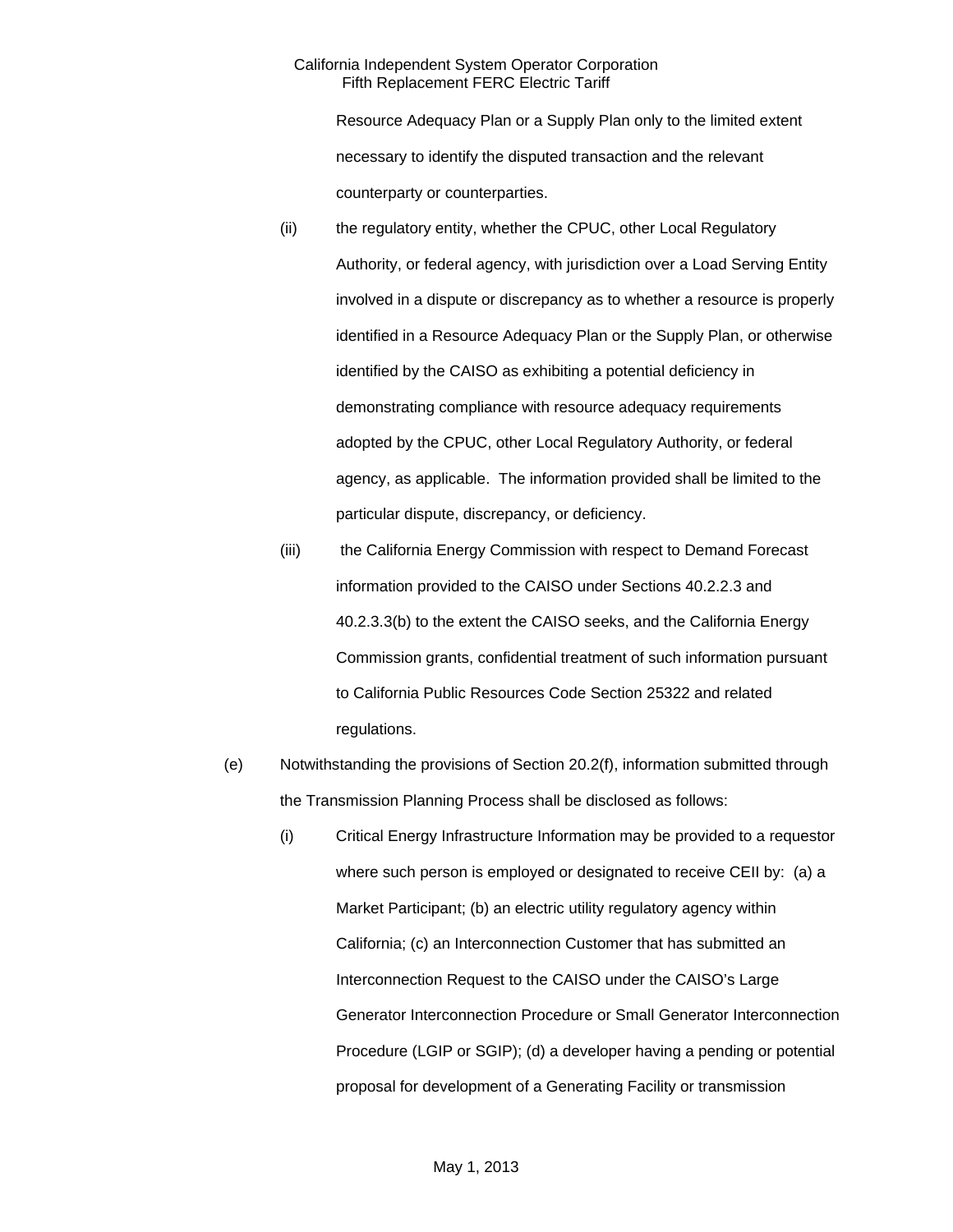addition, upgrade or facility and that is performing studies in contemplation of filing an Interconnection Request or submitting a transmission infrastructure project through the CAISO Transmission Planning Process; or (e) a not-for-profit organization representing consumer regulatory or environmental interests before a Local Regulatory Authority or federal regulatory agency. To obtain Critical Energy Infrastructure Information, the requestor must submit a statement as to the need for the CEII, and must execute and return to the CAISO the form of the non-disclosure agreement and non-disclosure statement included as part of the Business Practice Manual. The CAISO may, at its sole discretion, reject a request for CEII and, upon such rejection, the requestor will be directed to utilize the FERC procedures for access to the requested CEII.

- (ii) Information that is confidential under Section  $20.2(f)(i)$  or  $20.2(f)(ii)$  may be disclosed to any individual designated by a Market Participant, electric utility regulatory agency within California, or other stakeholder that signs and returns to the CAISO the form of the non-disclosure agreement, nondisclosure statement and certification that the individual is a non-Market Participant, which is any person or entity not involved in a marketing, sales, or brokering function as market, sales, or brokering are defined in FERC's Standards of Conduct for Transmission Providers (18 C.F.R. § 358 et seq.), included as part of the Business Practice Manual; provided, however, that information obtained pursuant to this Section 20.4(e)(ii) will be provided only in composite form so that information related to individual Load Serving Entities or Scheduling Coordinators will not be disclosed.
- (iii) Data base and other transmission planning information obtained from the WECC, or its successor, may be disclosed to individuals designated by a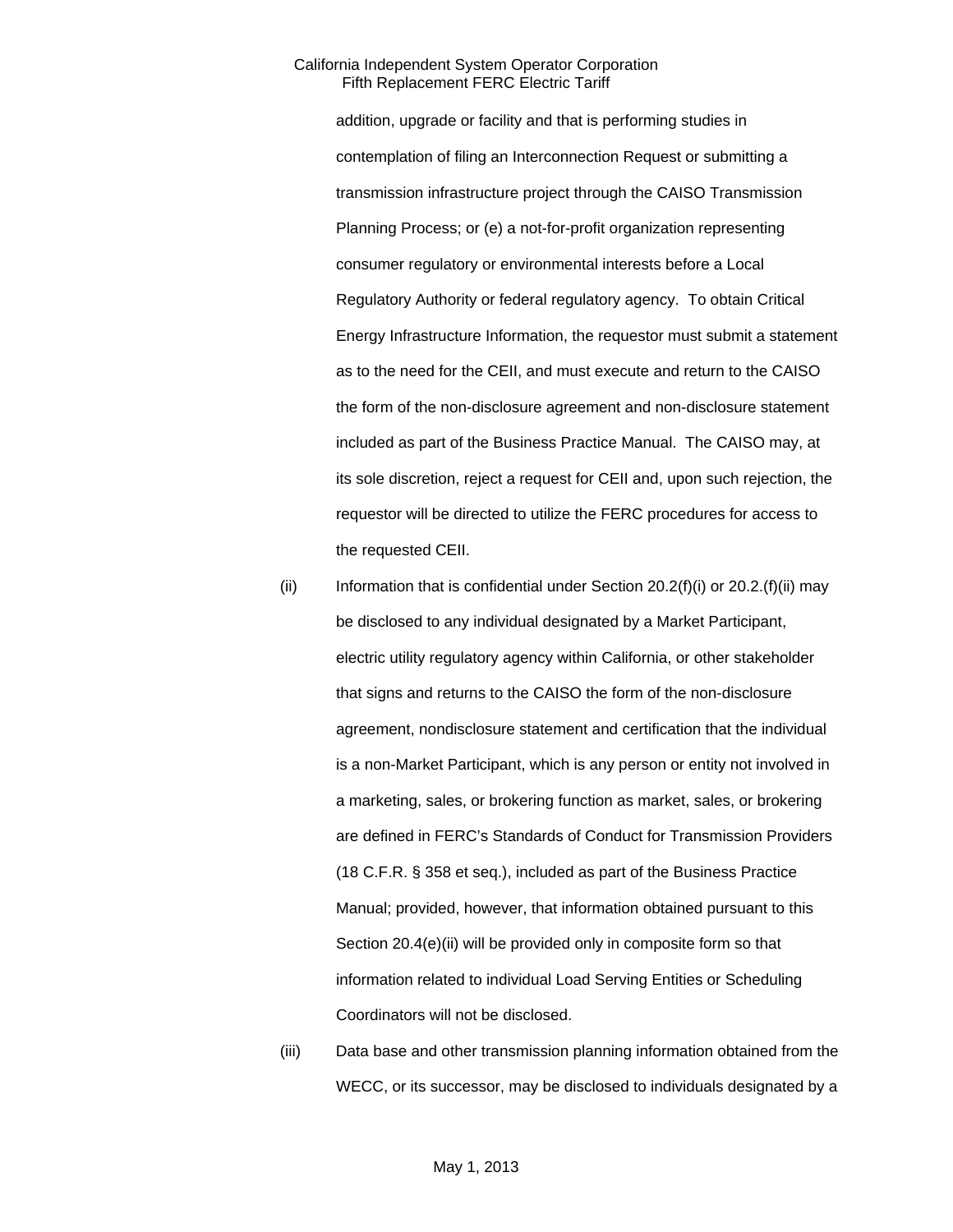Market Participant, electric utility regulatory agency within California, or other stakeholder in accordance with the procedures set forth in the Business Practice Manual.

Nothing in this Section 20 shall limit the ability of the CAISO to aggregate data for public release about the adequacy of supply.

# **20.5 Confidentiality**

The CAISO shall implement and maintain a system of communications with Scheduling Coordinators that includes the strict use of passwords for access to data to ensure compliance with Section 20. Access within the CAISO to such data on CAISO's communications systems, including databases and backup files, shall be strictly limited to authorized CAISO personnel through the use of passwords and other appropriate means.

- **21. [NOT USED]**
- **22. Miscellaneous**

**22.1 Audits** 

# **22.1.1 Materials Subject To Audit**

The CAISO's financial books, cost statements, accounting records and all documentation pertaining to its operation as a state chartered independent institution which controls the operation of the CAISO Controlled Grid to ensure open, non-discriminatory transmission access to all Market Participants and promotes the efficient use and reliable operation of the CAISO Controlled Grid in accordance with this CAISO Tariff, are subject to audit in the manner prescribed below:

# **22.1.2 CAISO Audit Committee**

The CAISO Governing Board shall have overall audit responsibility for the CAISO. The CAISO Audit Committee shall make recommendations to the CAISO Governing Board in relation to the approval, initiation and scheduling of the following audits:

# **22.1.2.1 Certified Financial Statement Audit**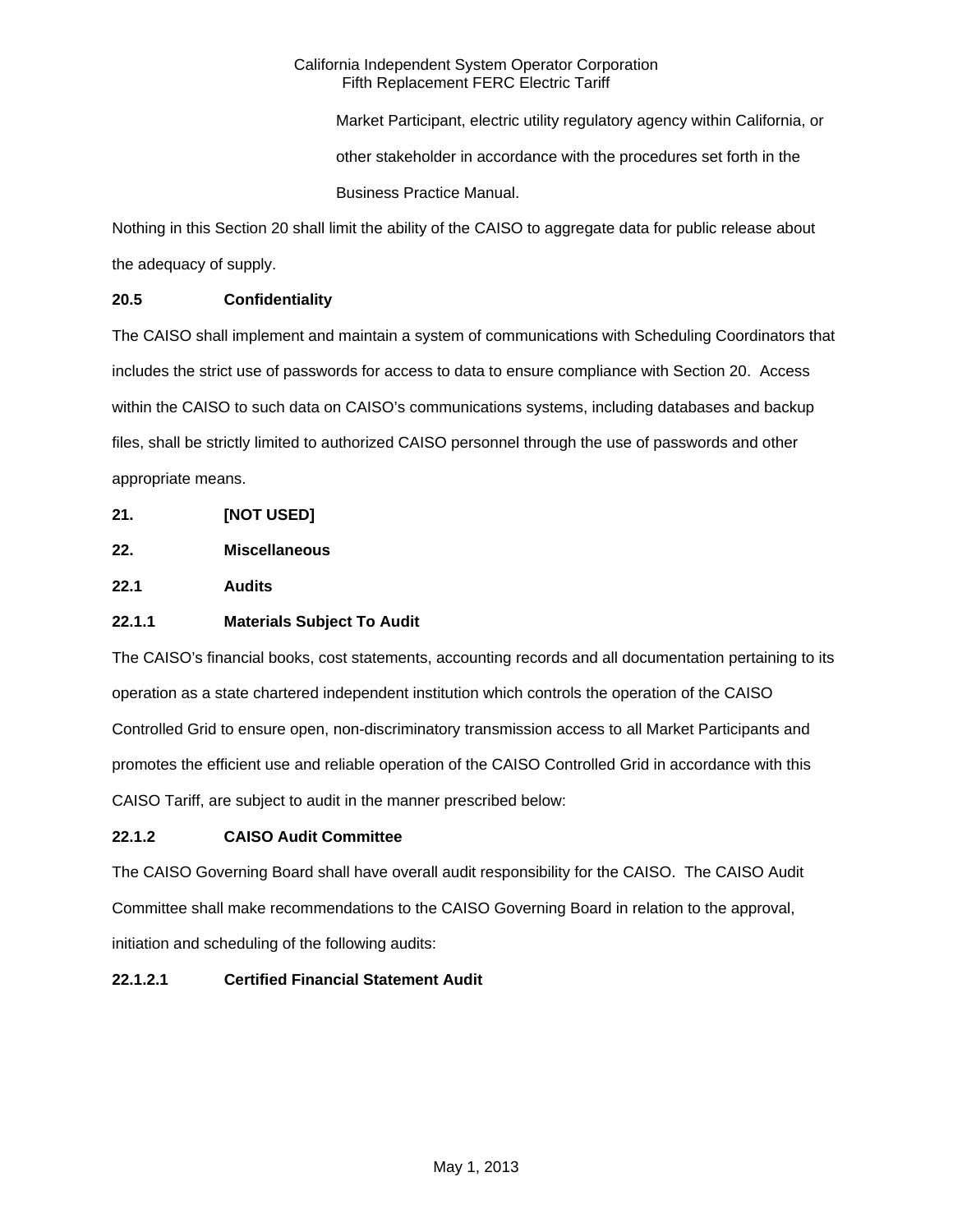Each year, an audit by an external independent certified public accounting firm shall be performed. This audit will be conducted in accordance with generally accepted auditing standards to verify that the CAISO's financial statements are in compliance with generally accepted accounting principles and fairly present, in all material respects, the financial position, results of operation and cash flows for the audit period. The audit report will be addressed to the CAISO Governing Board, copies will be provided to the CAISO Audit Committee, and, upon request, to Market Participants.

### **22.1.2.2 Review of Compliance with Operations Policies and Procedures**

Each year, an independent review shall be conducted of the CAISO management's compliance with its operations policies and procedures. The CAISO Audit Committee will appoint an independent party to perform this review. This review may also include material issues raised by Market Participants and approved by the CAISO Audit Committee for inclusion in the review. The report will be addressed to the CAISO Governing Board, copies provided to the CAISO Audit Committee, and upon request, to Market Participants.

#### **22.1.2.3 Code of Conduct Audits**

On a periodic basis, but not less than once a year, an independent accounting firm shall conduct a management review of governors, officers, employees, substantially full-time consultants, or contractors of the CAISO for compliance with the CAISO Code of Conduct to ensure adherence to the highest standards of lawful and ethical conduct in their activities. The audit report shall be addressed to the CAISO Audit Committee with copies provided to the CAISO Governing Board and, upon request, to Market Participants.

#### **22.1.2.4 Interim Audits**

At such other intervals agreed upon by a majority of the CAISO Audit Committee members, audits may be undertaken for specific issues and concerns of Market Participants that the CAISO Audit Committee believes, at its sole discretion, to be of significant and critical magnitude to the CAISO. Such audits will be conducted by an independent accounting firm. The costs of such an audit will be borne by the requesting Market Participant(s), unless the CAISO Audit Committee determines otherwise. Interim audits will be conducted during normal business hours, after reasonable notice has been given to the CAISO, and in accordance with the guidelines to be established by the CAISO Audit Committee.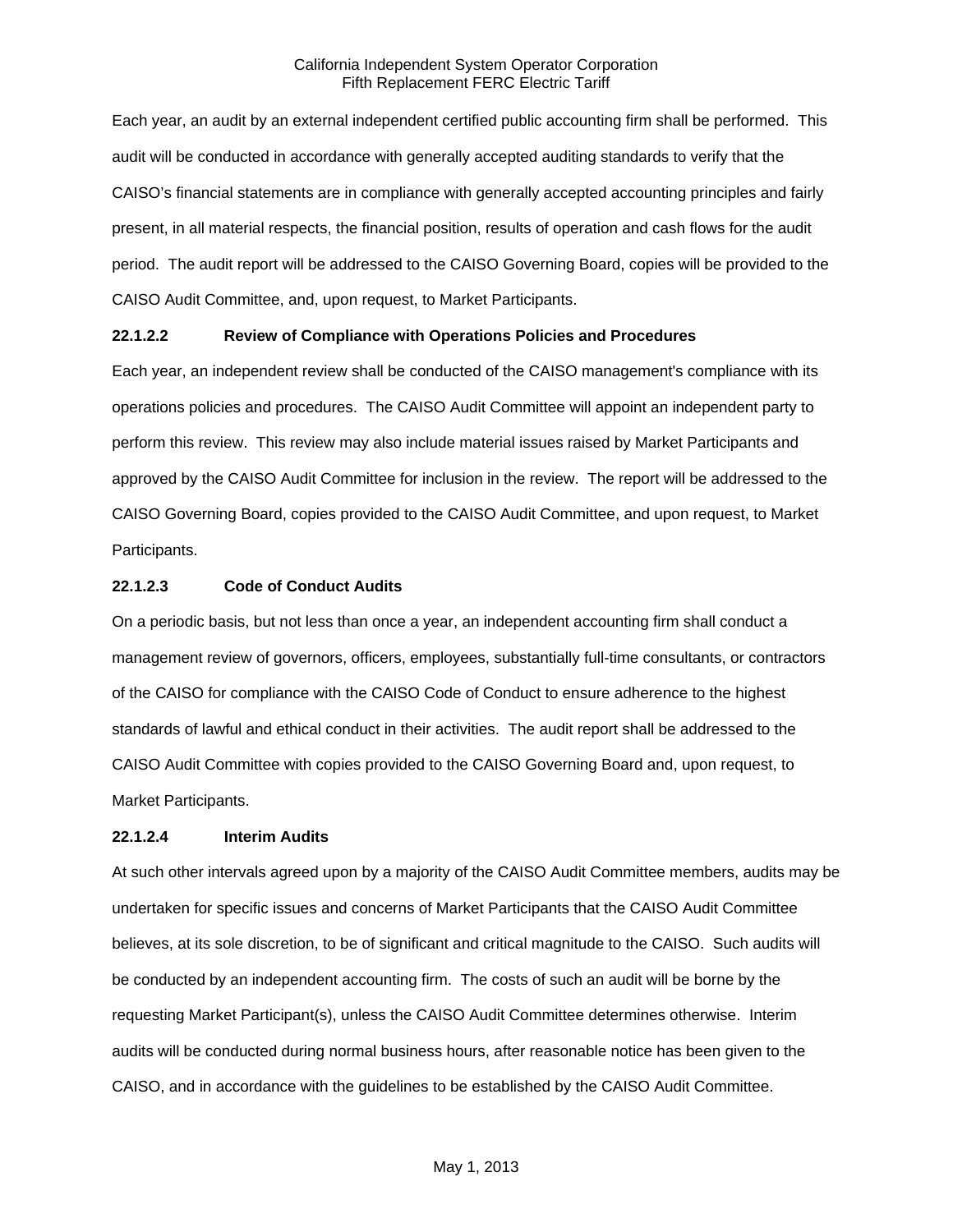# **22.1.3 Audit Results**

Exceptions identified as a result of an audit will be reviewed with the CAISO Audit Committee. The results of the audits and actions to be taken by the CAISO as a result of the audit shall be mailed to Market Participants upon request.

### **22.1.4 Availability Of Records**

The CAISO will provide full and complete access to all financial books, cost statements, accounting records, and all documentation pertaining to the requirements of the specific audits being performed. Records relating to audits will be retained until the records retention requirements of the CAISO are satisfied or until the audit issues are fully resolved, whichever is the later. The right of access to records does not require the creation of new records, reports, studies, or evaluations not already available.

# **22.1.5 Confidentiality Of Information**

All proprietary information obtained through any audits will remain strictly confidential. All auditors shall sign a confidentiality agreement prior to being accepted as auditors by the CAISO Audit Committee.

### **22.1.6 Payments**

Any payments agreed to between Market Participants and the CAISO as a result of an audit, or directed by FERC, or disclosed by the CAISO in reviews of its own books and records shall include Interest computed at the rate calculated in accordance with the methodology specified for interest on refunds in FERC's regulations at 18 C.F.R. § 35.19a(a)(2)(iii) (as amended from time to time) from the due date to the date such adjustments are due.

### **22.2 Assignment**

Obligations and liabilities under this CAISO Tariff and any Scheduling Coordinator Agreement or other agreements giving contractual effect to this CAISO Tariff shall be binding on the successors and assigns of the parties to such agreements. No assignment of any Scheduling Coordinator Agreement or other agreements giving contractual effect to this CAISO Tariff shall relieve the original party from its obligations or liabilities to the CAISO under this CAISO Tariff or any such agreement arising or accruing due prior to the date of assignment.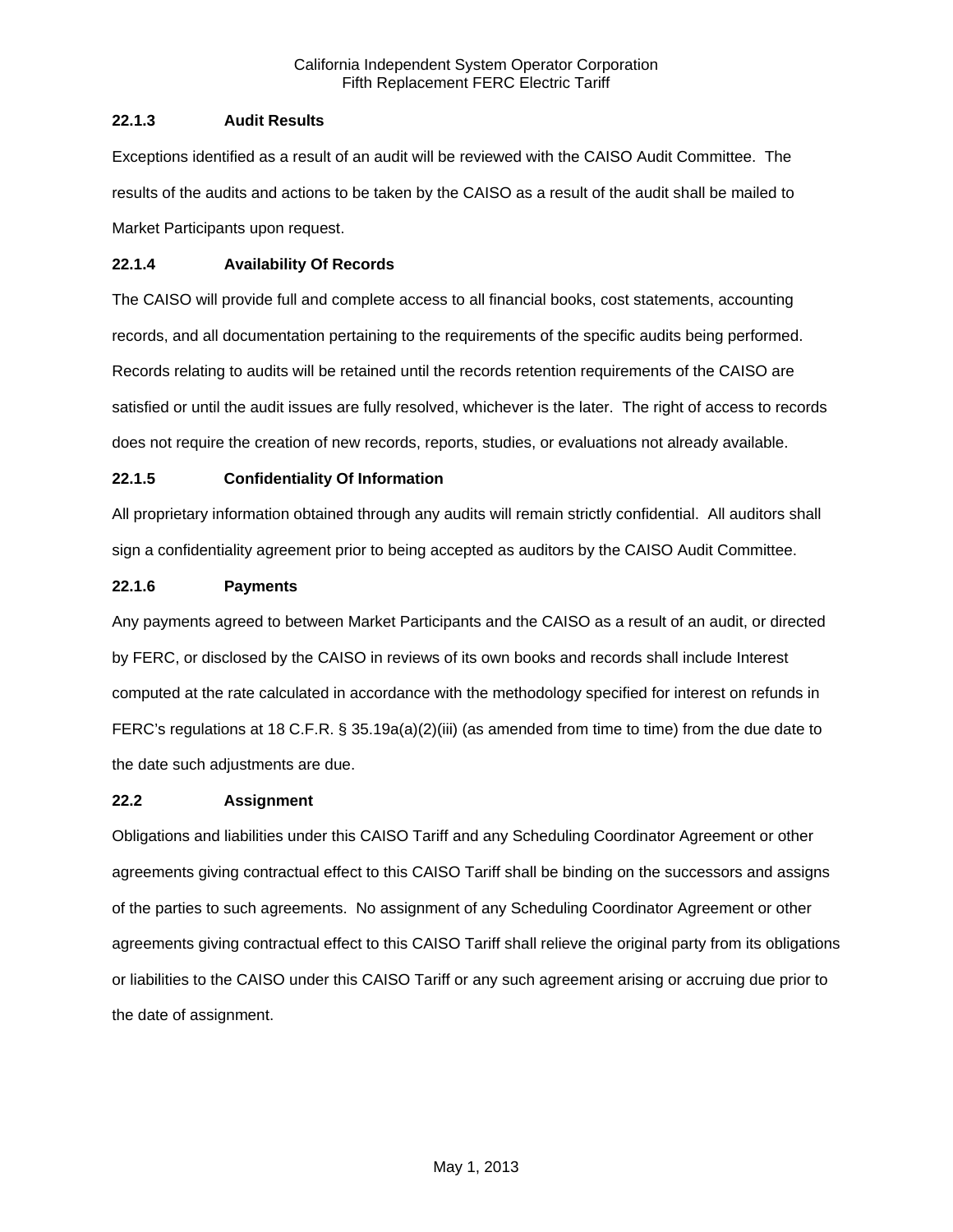# **22.3 Term And Termination**

## **22.3.1 Effective Date Of CAISO Tariff**

This CAISO Tariff shall become effective on the date it is permitted to become effective by the FERC.

## **22.3.2 Termination Of CAISO Tariff With Board And FERC Approval**

This CAISO Tariff shall terminate upon approval of termination by the CAISO Governing Board in accordance with the bylaws of the CAISO and receipt of any necessary regulatory approval from FERC.

# **22.4 Notice**

### **22.4.1 Effectiveness**

Any notice, demand, or request in accordance with this CAISO Tariff, unless otherwise provided in this CAISO Tariff, shall be in writing and shall be deemed properly served, given, or made: (a) upon delivery if delivered in person, (b) five (5) days after deposit in the mail if sent by first class United States mail, postage prepaid, (c) upon receipt of confirmation by return facsimile if sent by facsimile, (d) upon receipt of confirmation by return e-mail if sent by e-mail, or (e) upon delivery if delivered by prepaid commercial courier service.

### **22.4.2 Addresses**

Notices to the CAISO shall be sent to such address as shall be notified by the CAISO to Market Participants from time to time. Notices issued by the CAISO to any Scheduling Coordinator shall be delivered to the address of the representative designated to receive notices for the Scheduling Coordinator included in the Scheduling Coordinator Agreement. Notices to any Market Participant other than a Scheduling Coordinator shall be delivered by the CAISO to the address given to it by the Market Participant. The CAISO and any Market Participant may at any time change their address for notice by notifying the other party in writing.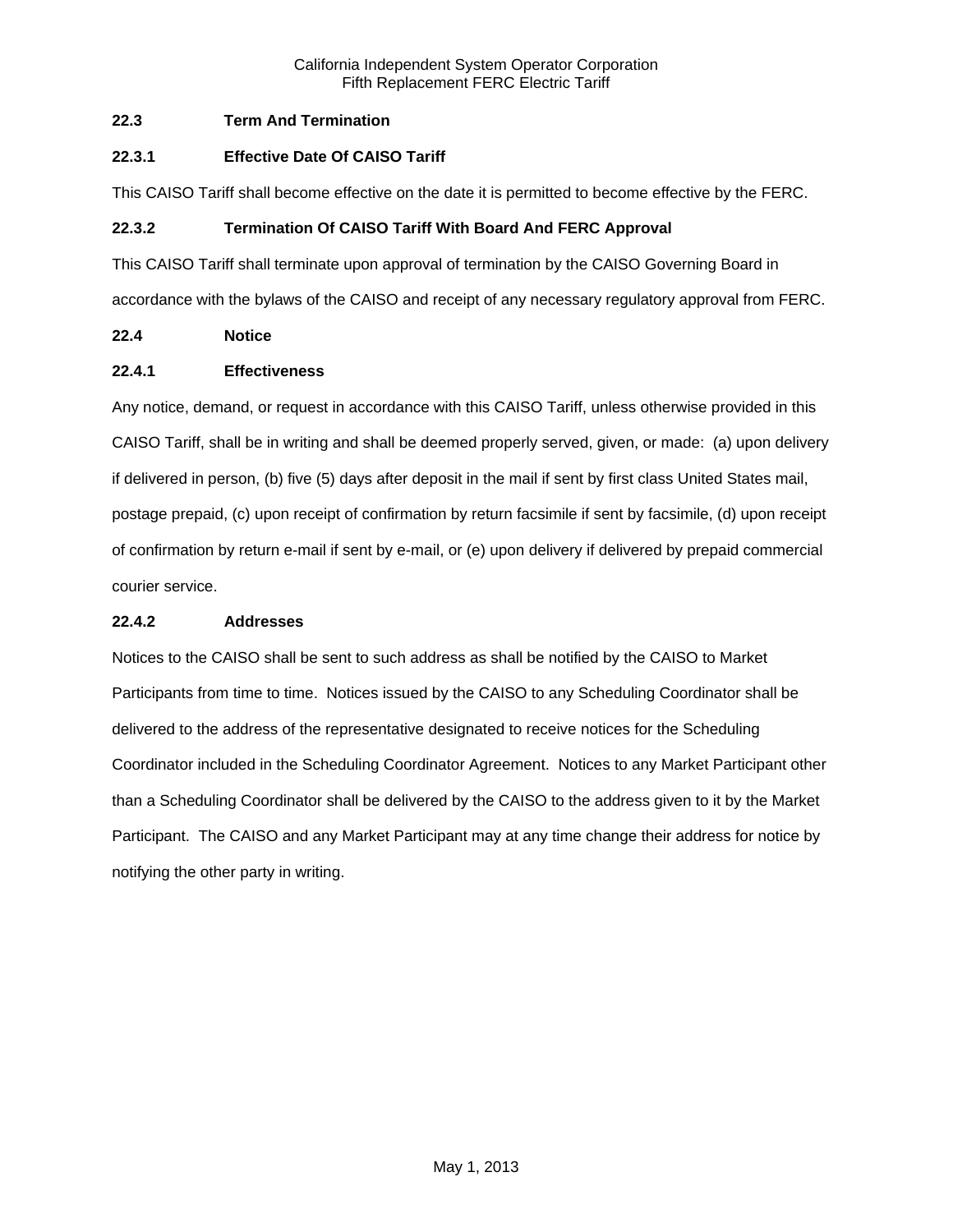### **22.4.3 Notice Of Changes In Operating Procedures And BPMs**

The CAISO will issue notice of any changes to any Operating Procedure or proposed changes to any Business Practice Manual. The effective date of any change or proposed change in any Business Practice Manual shall be established as part of the change management process set forth in Section 22.11 but will be no earlier than at least thirty (30) days from the date of publication of a Market Notice describing the change or proposed change, unless: (1) a different notice period is specified by state or federal law, (2) the change falls within Category A of Section 22.11.1.4(a) in which case the provisions of that section shall apply; (3) the change is reasonably required to address an emergency affecting the CAISO Controlled Grid or its operations, or (4) the change is to a provision of a Business Practice Manual that is necessitated by emergency circumstances specific to that Business Practice Manual. Such circumstances include, but are not limited to, any change necessary to ensure that the Business Practice Manual is consistent with the CAISO Tariff or any applicable law, regulation, NERC or WECC operating policies, guidelines and standards, or FERC order, in which case the CAISO shall give Market Participants as much notice as is reasonably practicable. Any notices issued under this provision shall be issued in accordance with the procedures set out in Section 22.11.

#### **22.5 Waiver**

Any waiver at any time by the CAISO or any Market Participant of its rights with respect to any default under this CAISO Tariff, or with respect to any other matter arising in connection with this CAISO Tariff, shall not constitute or be deemed a waiver with respect to any subsequent default or other matter arising in connection with this CAISO Tariff. Any delay short of the statutory period of limitations in asserting or enforcing any right shall not constitute or be deemed a waiver.

# **22.6 Staffing And Training To Meet Obligations**

The CAISO shall engage sufficient staff to perform its obligations under this CAISO Tariff in a satisfactory manner consistent with Good Utility Practice. The CAISO shall make its own arrangements for the engagement of all staff and labor necessary to perform its obligations hereunder and for their payment. The CAISO shall employ (or cause to be employed) only persons who are appropriately qualified, skilled and experienced in their respective trades or occupations. CAISO employees and contractors shall abide by the CAISO Code of Conduct for employees contained in the CAISO bylaws and approved by FERC.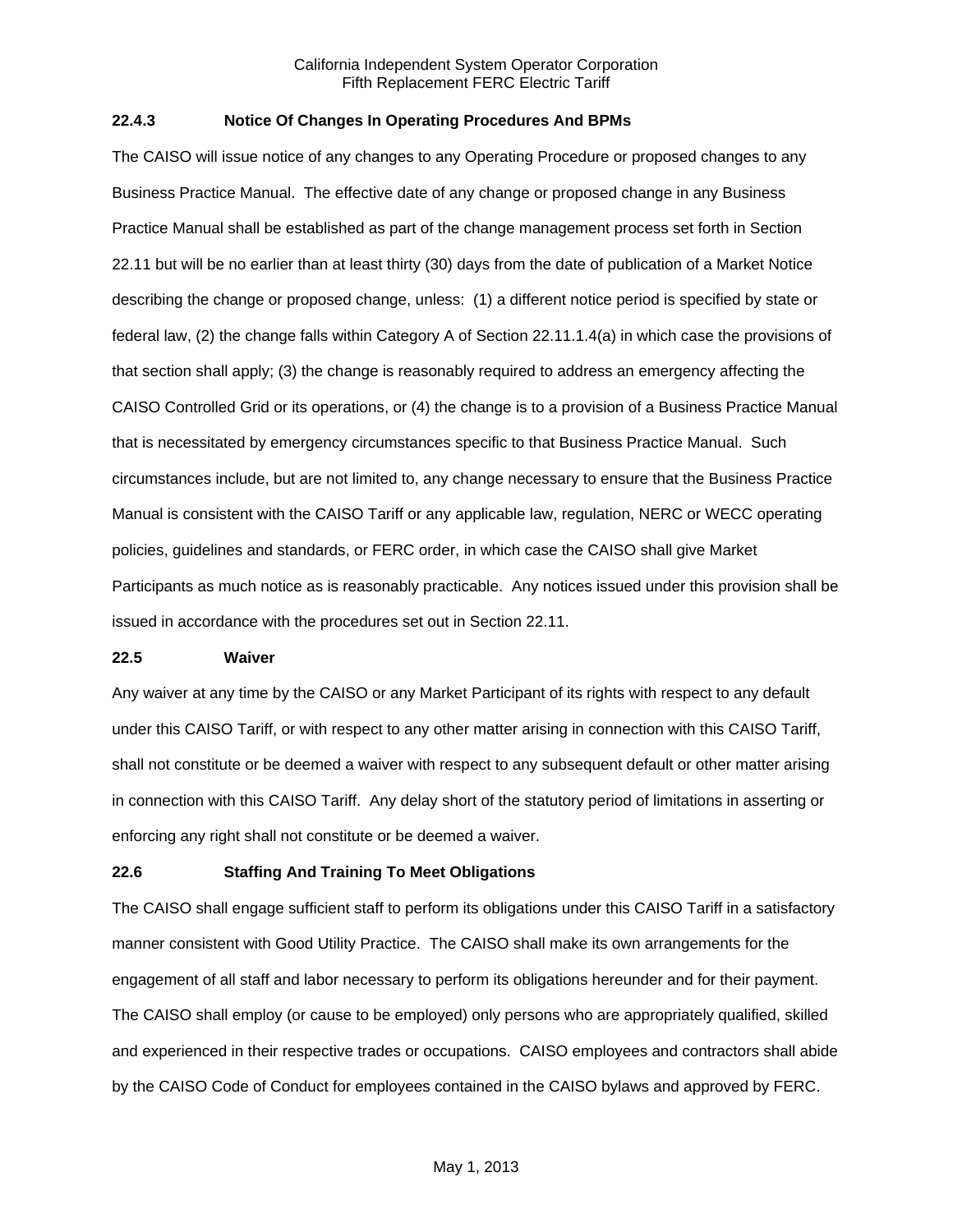### **22.7 Accounts And Reports**

The CAISO shall notify Market Participants of any significant change in the accounting treatment or methodology of any costs or any change in the accounting procedures, which is expected to result in a significant cost increase to any Market Participant. Such notice shall be given at the earliest possible time, but no later than, sixty (60) days before implementation of such change.

### **22.8 Applicable Law And Forum**

This CAISO Tariff shall be governed by and construed in accordance with the laws of the State of California, except its conflict of laws provisions. Market Participants irrevocably consent that any legal action or proceeding arising under or relating to this CAISO Tariff to which the CAISO ADR Procedures do not apply, shall be brought in any court of the State of California or any federal court of the United States of America located in the State of California. Market Participants irrevocably waive any objection that they may have now or in the future to said courts in the State of California as the proper and exclusive forum for any legal action or proceeding arising under or related to this CAISO Tariff.

### **22.9 Consistency With Federal Laws And Regulations**

(a) Nothing in the CAISO Tariff shall compel any person or federal entity to: (1) violate federal statutes or regulations; or (2) in the case of a federal agency, to exceed its statutory authority, as defined by any applicable federal statutes, regulations, or orders lawfully promulgated thereunder. If any provision of this CAISO Tariff is inconsistent with any obligation imposed on any person or federal entity by federal law or regulation to that extent, it shall be inapplicable to that person or federal entity. No person or federal entity shall incur any liability by failing to comply with a CAISO Tariff provision that is inapplicable to it by reason of being inconsistent with any federal statutes, regulations, or orders lawfully promulgated thereunder; provided, however, that such person or federal entity shall use its best efforts to comply with the CAISO Tariff to the extent that applicable federal laws, regulations, and orders lawfully promulgated thereunder permit it to do so.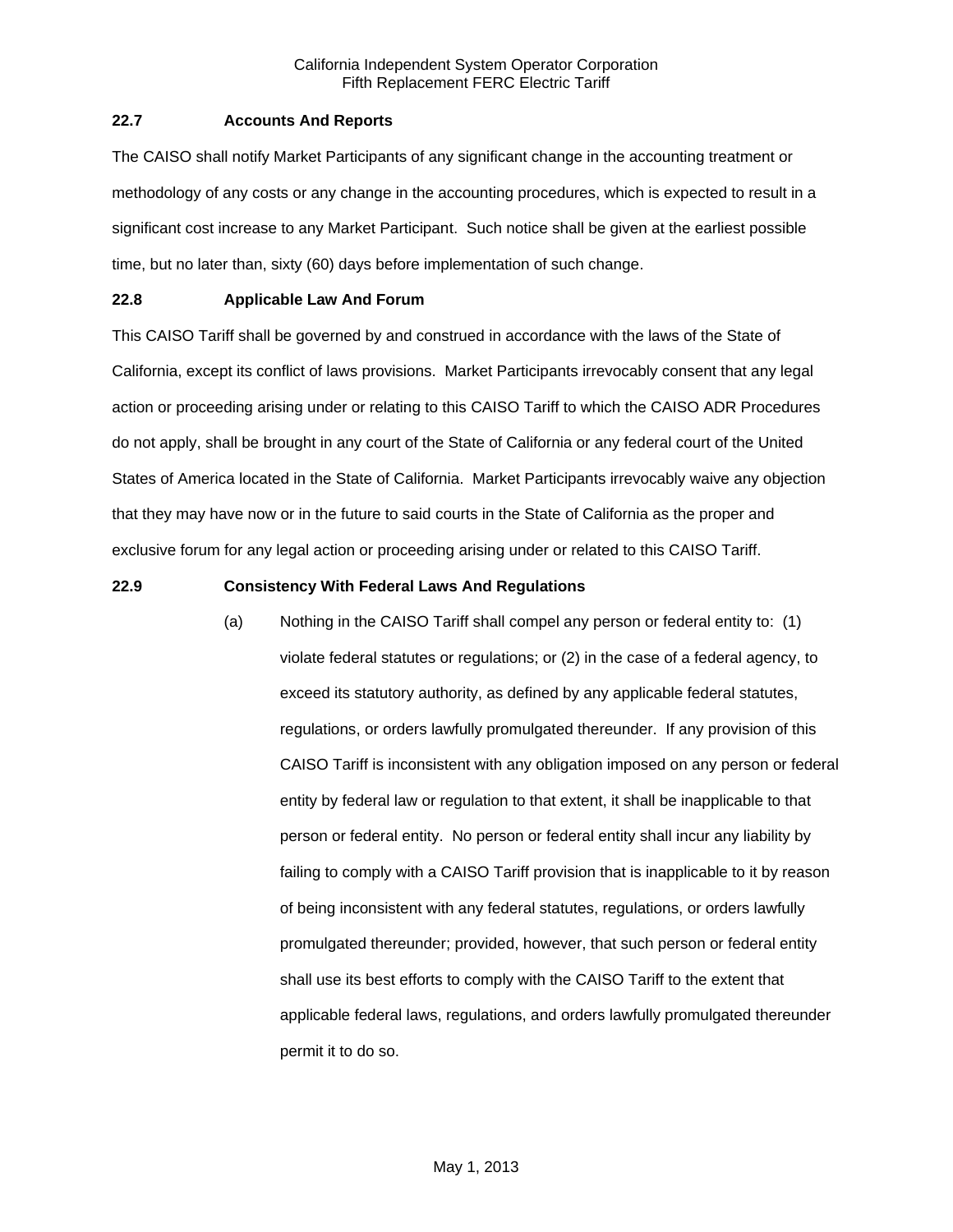- (b) If any provision of this CAISO Tariff requiring any person or federal entity to give an indemnity or impose a sanction on any person is unenforceable against a federal entity, the CAISO shall submit to the Secretary of Energy or other appropriate Departmental Secretary a report of any circumstances that would, but for this provision, have rendered a federal entity liable to indemnify any person or incur a sanction and may request the Secretary of Energy or other appropriate Departmental Secretary to take such steps as are necessary to give effect to any provisions of this CAISO Tariff that are not enforceable against the federal entity.
- (c) To the extent that the CAISO suffers any loss as a result of being unable to enforce any indemnity as a result of such enforcement being in violation of federal laws or regulations to which it is entitled under the CAISO Tariff under this Section or otherwise, it shall be entitled to recover such loss through the Grid Management Charge.

### **22.10 [NOT USED]**

### **22.11 Operating Procedures And BPM Development And Amendment**

The CAISO shall prepare, maintain, promulgate and update the Operating Procedures and Business Practice Manuals. The Operating Procedures and Business Practice Manuals shall be consistent with the CAISO Tariff, and any NERC or WECC operating policies, guidelines and standards, and shall be available on the CAISO Website, provided that the CAISO shall not make available on the CAISO Website any portions of CAISO Operating Procedures that are confidential. The CAISO shall establish a stakeholder process as set forth in Section 22.11.1 and in a Business Practice Manual for BPM change management in order to ensure that all affected parties have an opportunity to comment on and shape the proposed nature of any proposed changes to any Business Practice Manual. Under that process, the CAISO and stakeholders shall consider whether any amendments to the CAISO Tariff are necessary in order to ensure the consistency of the CAISO Tariff and the Business Practice Manuals.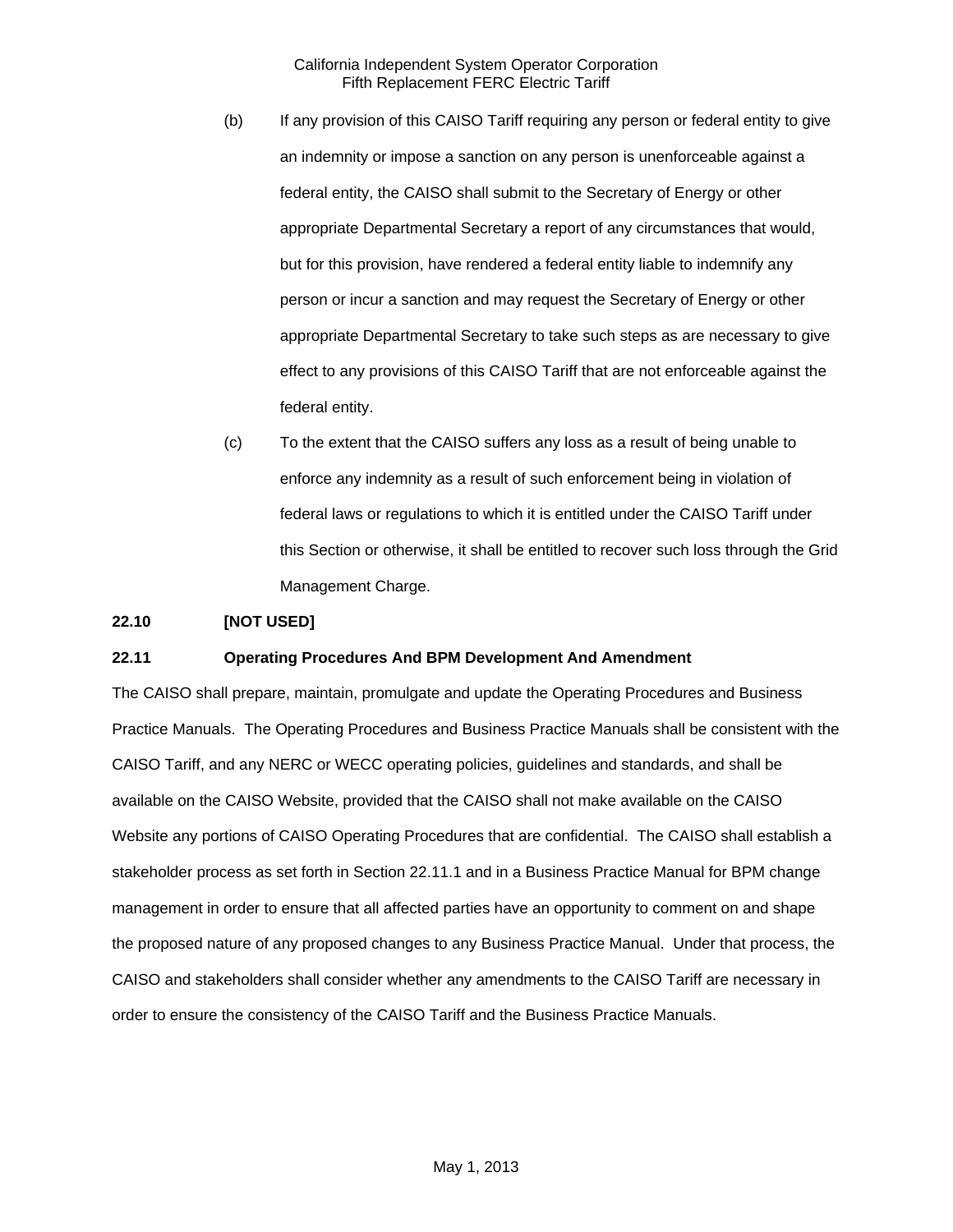# **22.11.1 Process For Revisions Of Business Practice Manuals**

Revisions of Business Practice Manuals shall be made in accordance with the process set forth in this Section 22.11.1, provided that the details and procedures for submittal and consideration of a BPM Proposed Revision Request (PRR) and other elements of the BPM change management process shall be set forth in a separate Business Practice Manual for BPM change management.

# **22.11.1.1 BPM Proposed Revision Request Submittal**

A request to make any change to a BPM, including any attachments thereto that are incorporated by

reference, and any changes to the BPM PRR must be initiated through a submittal of a BPM PRR, except

as provided in Section 22.4.3 or 22.11.1.2.

The following entities may submit a BPM PRR:

- (1) Any Market Participant;
- (2) Local Regulatory Authority;
- (3) CAISO management; and
- (4) Any other entity that meets the following qualifications:
	- (a) The entity must represent a Market Participant in dealings with the CAISO or operate in the CAISO Markets, and
	- (b) The entity must demonstrate that the entity (or those it represents) is affected by the subject section(s) of the BPM.

BPM PRRs shall be submitted electronically to the CAISO in the form and manner described in the Business Practice Manual for BPM change management. The BPM PRR shall include a description of the requested revision, the reason for the suggested change, the impacts and benefits of the suggested change (including any impact on the CAISO Market structure, CAISO operations and Market Participants, to the extent the submitter may know this information), a list of affected BPM sections and subsections, general administrative information, suggested language for the requested revision, and for BPM PRRs submitted by CAISO management, a BPM PRR impact analysis.

# **22.11.1.2 BPM Proposed Revision Request Processing**

The CAISO shall review the BPM PRR for completeness and shall notify the submitter if the BPM PRR is incomplete, including the reasons for its determination, based upon the timelines provided in the BPM for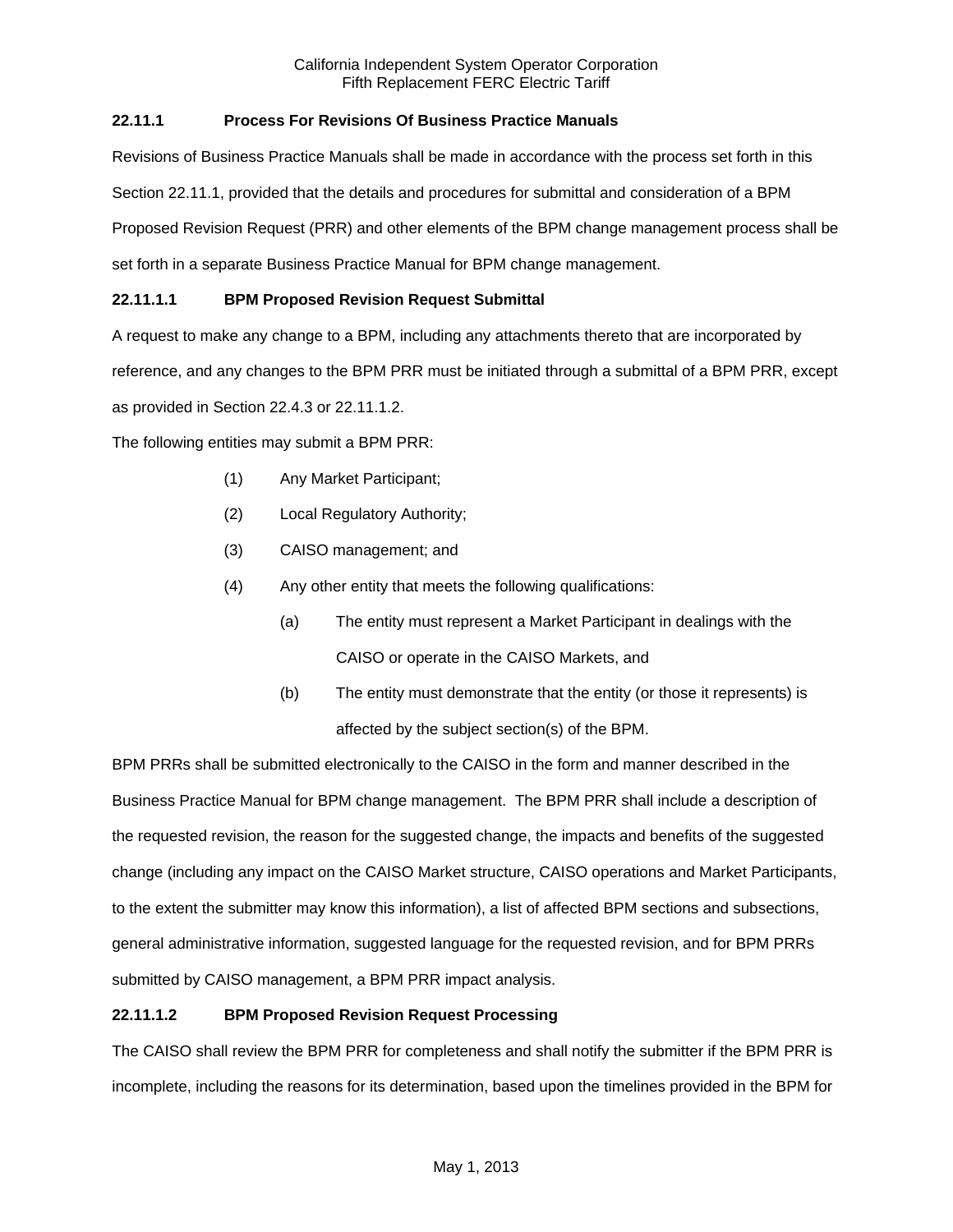BPM change management. An incomplete BPM PRR shall not receive further consideration until it is completed. In order to pursue the revision requested, a submitter must submit a completed version of the BPM PRR with the deficiencies corrected. If a submitted BPM PRR is complete or once a BPM PRR is corrected, the CAISO shall post the completed or corrected BPM PRR to the CAISO Website and publish a Market Notice of such posting.

### **22.11.1.3 BPM PRR Coordinator**

The consideration and disposition of BPM PRRs shall be led by a BPM change management coordinator. The BPM change management coordinator shall be an identified employee of the CAISO with responsibility for ensuring that BPM PRRs are processed and reviewed in accordance with the provisions of the Business Practice Manual for BPM change management. The BPM change management coordinator shall also be responsible for submitting a report to the CAISO Governing Board at each regularly scheduled CAISO Governing Board meeting that includes (1) the status of pending BPM PRRs, (2) a summary of proposed revisions that have been accepted, and (3) a summary of proposed revisions that have been rejected and the reason(s) that the proposed revisions have been rejected, including the positions of stakeholders, and any decision on appeal as provided in Section 22.11.1.6.

### **22.11.1.4 Types and Treatment of BPM PRRs**

Each BPM PRR shall be preliminarily classified by the BPM change management coordinator as either a Category A revision or a Category B or C revision. After further consultation with internal CAISO business units, the submitter (if not the CAISO), and representatives from potentially affected stakeholders in the BPM PRR review process, the BPM change management coordinator may reclassify the BPM PRR as appropriate. Types of BPM PRRs include:

> (a) Category A – Clarifications of existing BPM language, grammatical errors, and revisions with minor significance.

In the event the CAISO receives no comments or no adverse comments within the specified time frame, the CAISO may incorporate the proposed changes into the BPM, if reasonably acceptable to the CAISO, before the next BPM change management meeting. These changes may be placed into effect at any time after the comment period expires.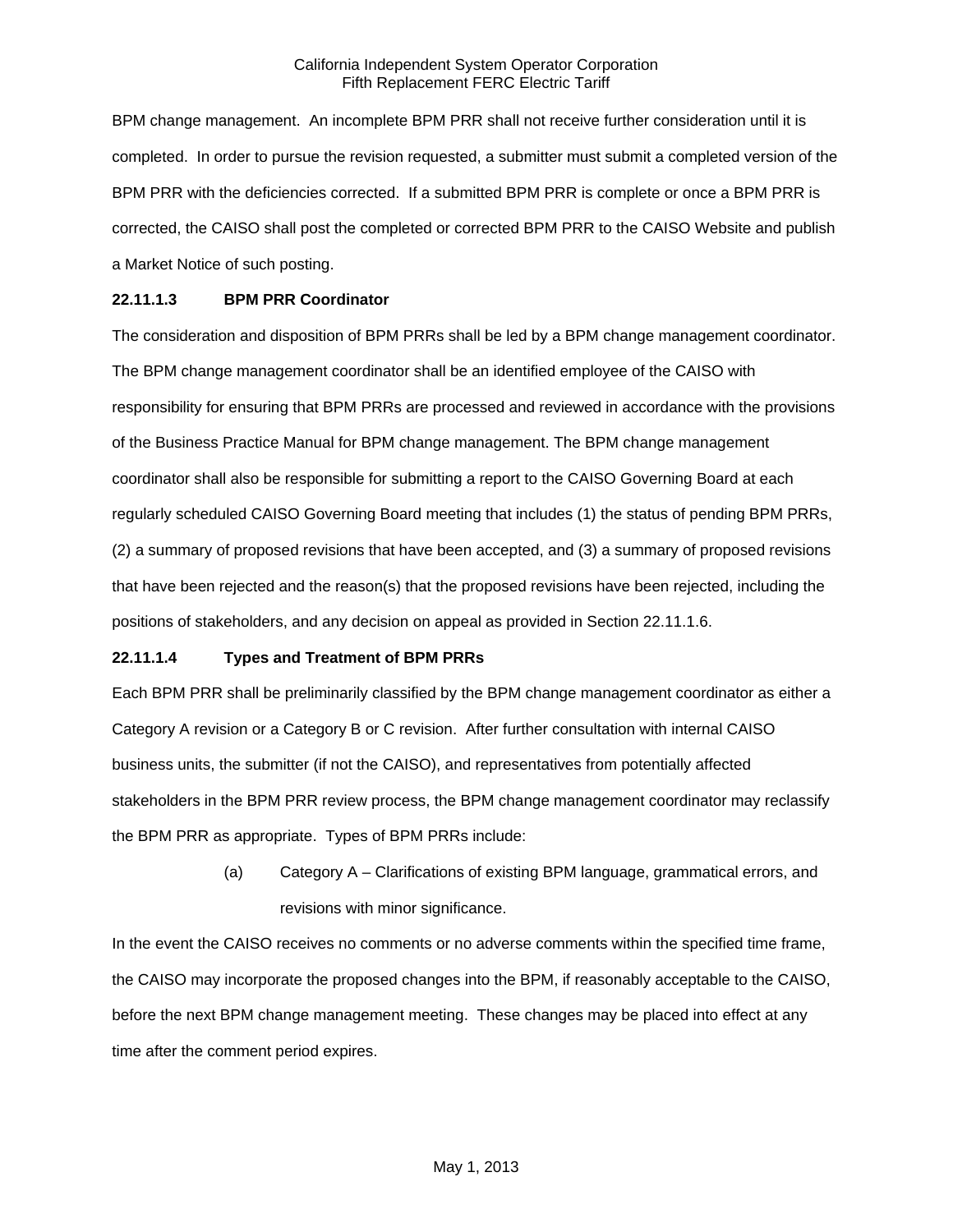(b) Category B – Revisions of substantial significance or revisions that require changes to CAISO or Market Participants' systems.

For proposals falling in this category, the CAISO will, unless urgent or emergency circumstances exist, delay implementation until after the next regularly scheduled BPM change management meeting even if no comments or no adverse comments are received. In the case of a proposed change affecting the CAISO's systems, the CAISO will prepare a BPM PRR impact analysis, if not already prepared, in accordance with the procedures set forth in the Business Practice Manual. The CAISO shall post the completed BPM PRR impact analysis to the CAISO Website and publish a Market Notice of such posting. Comments may be filed concerning the BPM PRR impact analysis. The comments must be delivered electronically to the CAISO within ten (10) Business Days or otherwise as specified in a Market Notice. Comments shall be posted to the CAISO Website.

> (c) Category C – Revisions implementing significant new CAISO policies and/or potentially requiring revisions to the CAISO Tariff.

 Proposed revisions implementing significant new CAISO policies may have implications outside the scope of a proposed change to a BPM and may require alternative treatment. For proposals falling in this category, the CAISO will, unless urgent or emergency circumstances exist, delay implementation until after the next regularly scheduled BPM change management meeting. If the CAISO concludes that a Category C BPM PRR cannot be implemented without an amendment to the CAISO Tariff, the CAISO will provide a written explanation and indicate its support for or opposition to the need or appropriateness of a tariff amendment. The written explanation shall also indicate a lead department or business unit within the CAISO that would have responsibility for leading any stakeholder process necessary for the tariff amendment.

### **22.11.1.5 BPM PRR Review and Action**

Any interested stakeholder or CAISO management may comment on a posted BPM PRR in accordance with the process set forth in the Business Practice Manual for BPM change management. To receive consideration, comments must be delivered electronically to the CAISO within ten (10) Business Days, or within any shorter period determined to be necessary or appropriate pursuant to the provisions of either Sections 22.11.1.7 or 22.11.1.8. Comments shall be posted to the CAISO Website and BPM PRRs shall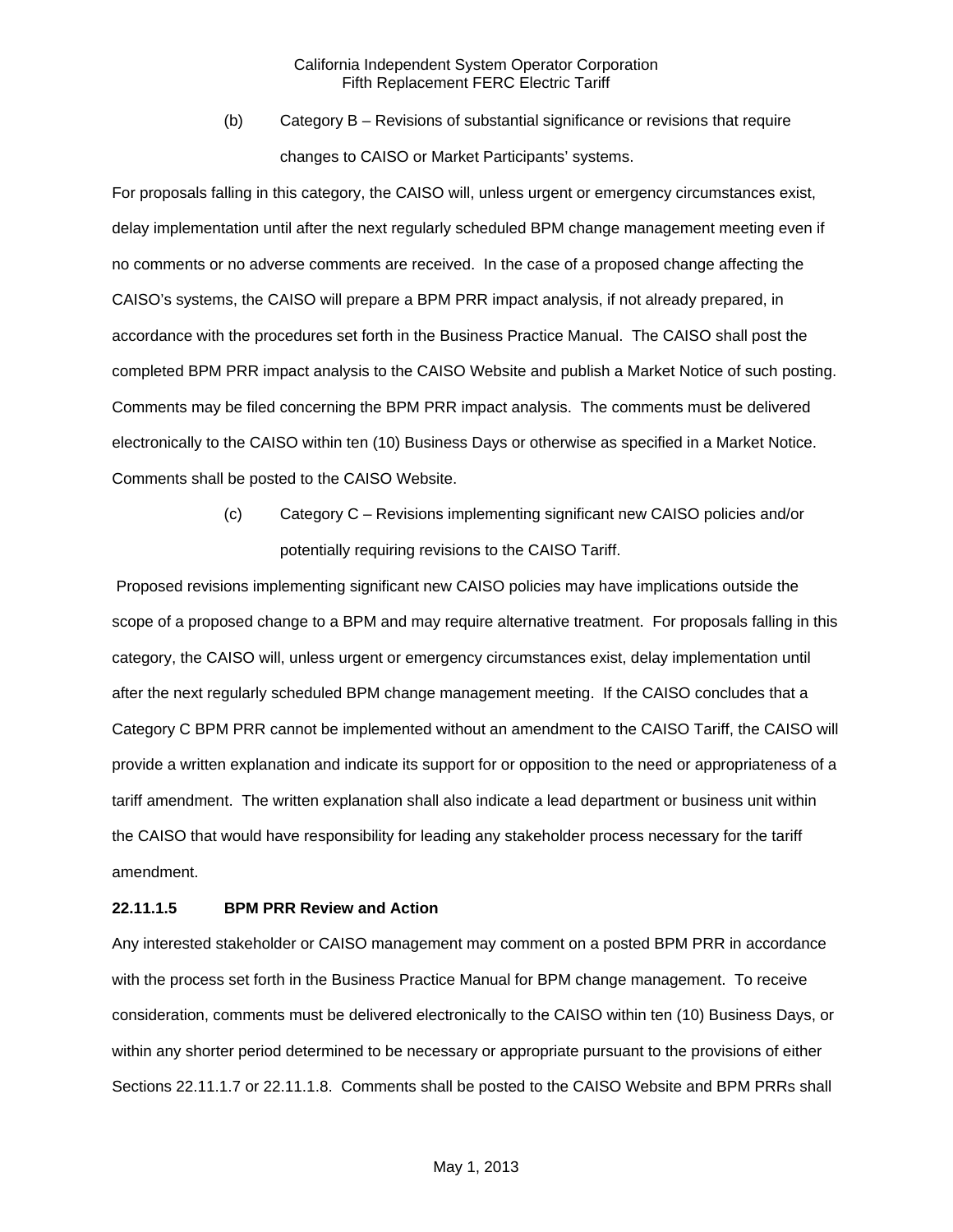be considered by the CAISO at a regularly established monthly public meeting or specially-noticed meeting dedicated to that purpose. Following any meeting to consider pending BPM PRRs and subject to the standards set forth in Section 22.11.1.4, the BPM change management coordinator shall issue a recommendation for action on each pending BPM PRR and shall publish for public comment a report on the recommendation in accordance with the procedures set forth in the Business Practice Manual for BPM change management. The report shall be sufficiently detailed and shall be published in a timeframe that allows interested stakeholders a meaningful opportunity to provide written comment. The BPM change management coordinator shall publish a final decision on any BPM PRR after considering stakeholder comments and all relevant impacts on their business needs and after the PRR recommendation report and comments concerning it have been discussed at a BPM change management meeting, in accordance with procedures set forth in the Business Practice Manual for BPM change management.

### **22.11.1.6 Right to Appeal to CAISO**

Any entity eligible to submit a BPM PRR under Section 22.11.1.1 may, within ten (10) Business Days, appeal in writing the outcome of any BPM PRR to a committee comprising at least three CAISO executives established in accordance with procedures set forth in the Business Practice Manual for BPM change management. The CAISO will establish a standing meeting time for the BPM appeals committee to be used if needed and will establish the composition of the BPM appeals committee, including alternates in the case of schedule or other conflicts. Standing meeting dates and the BPM appeals committee composition will be established at least three months in advance. The CAISO may change the meeting time with ten (10) Business Days notice if required to accommodate schedules of the members of the BPM appeals committee. The executive sponsor of a BPM PRR may not sit in review of any appeal of a final decision regarding that same BPM PRR but may participate in and be present during the public discussion of any appeal. The CAISO committee will review the appeal and publish its decision to the appealing party and to the CAISO Website. If not satisfied with the decision on appeal, the appellant may raise concerns it may have with the CAISO Governing Board at the next regularly scheduled board meeting through the public comment period or through prior letter to the CAISO Governing Board.

### **22.11.1.7 CAISO Expedited Action in Emergency Circumstances**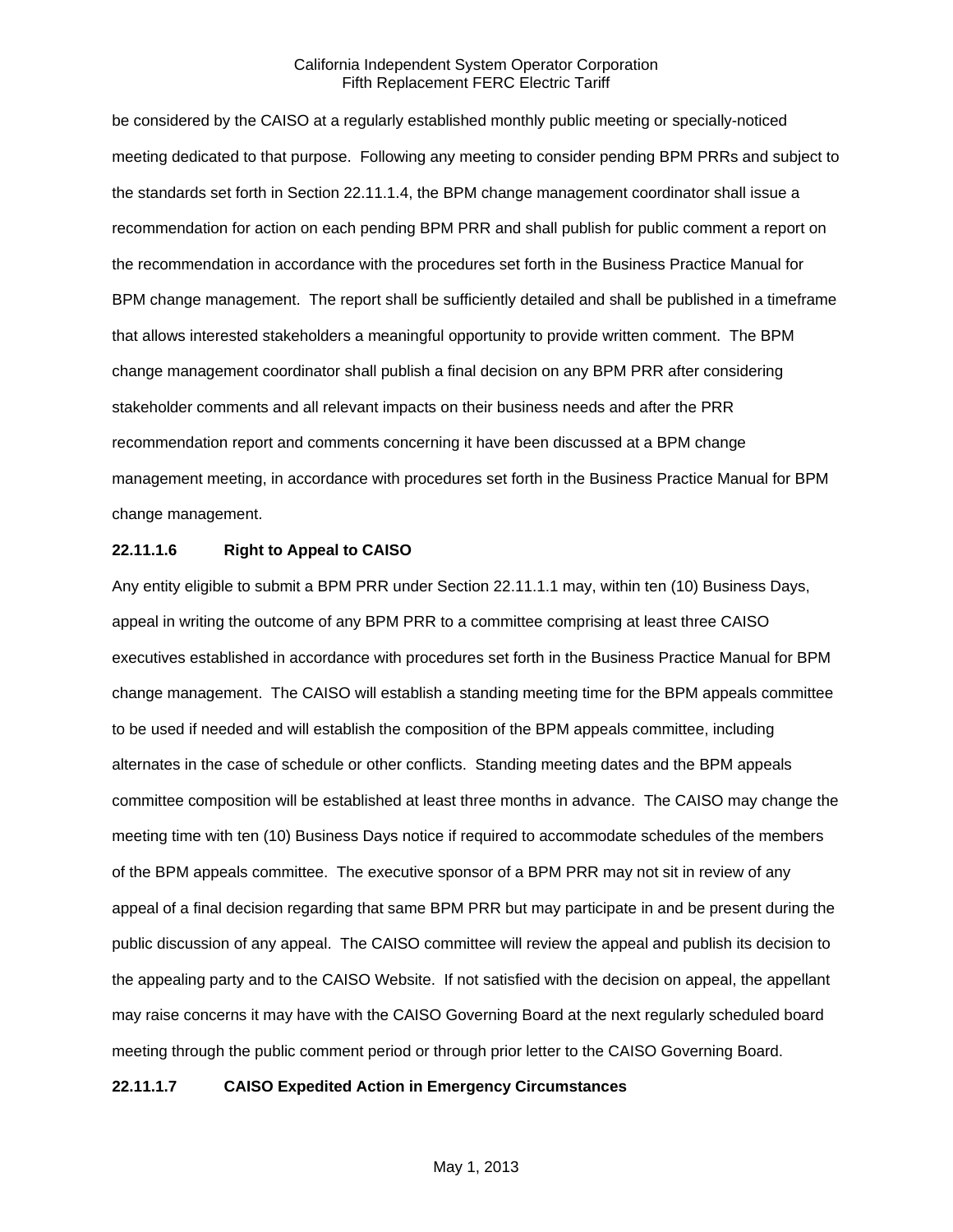Notwithstanding the provisions of Section 22.11.1.1, the CAISO may take expedited action to change or clarify a provision of a BPM under emergency circumstances. In addition to the circumstances identified in Section 22.4.3, emergency circumstances exist whenever the CAISO determines in good faith that (i) failure to implement a change or clarification to a BPM on an expedited basis would substantially and adversely affect System Reliability or security or the competitiveness of the CAISO Markets, and (ii) there is insufficient time to comply with the BPM PRR procedures set forth in Section 22.11.1. The CAISO shall take reasonable steps to communicate with Market Participants and any other directly-affected entities prior to taking expedited action if practicable. If the CAISO takes expedited action to change or clarify a provision of a BPM in emergency circumstances, the CAISO shall promptly issue a Market Notice and submit a BPM PRR to examine the necessity of the change and its impacts.

### **22.11.1.8 Urgent Requests by Entities for BPM Revisions**

An entity submitting a BPM PRR may request that the BPM PRR be considered on an urgent basis and may be required to show reasonable necessity for such an urgent request. The BPM change management coordinator may designate a BPM PRR for urgent consideration if the BPM change management coordinator determines that such BPM PRR (1) requires immediate attention due to (i) serious concerns about CAISO System Reliability or market operations under the unmodified language or (ii) the crucial nature of Settlement activity conducted pursuant to any Settlement formula, and (2) is of a nature that allows for rapid implementation without negative consequences to the reliability and integrity of the CAISO's system or market operations. The BPM change management coordinator shall consider the urgent BPM PRR at its next regularly scheduled meeting, or at a special meeting called by the BPM change management coordinator to consider the urgent BPM PRR. Any revisions to a BPM that take effect pursuant to an urgent BPM PRR shall be subject to a BPM PRR impact analysis.

### **22.11.2 Changes To BPM For BPM Change Management**

Any changes to the Business Practice Manual for BPM change management shall require CAISO Governing Board approval.

### **22.11.3 Requests For And Access To Nonpublic Operating Procedures**

Non-public Operating Procedures contain information that is either market sensitive, system security sensitive, or proprietary to third parties. The CAISO may limit access to these non-public Operating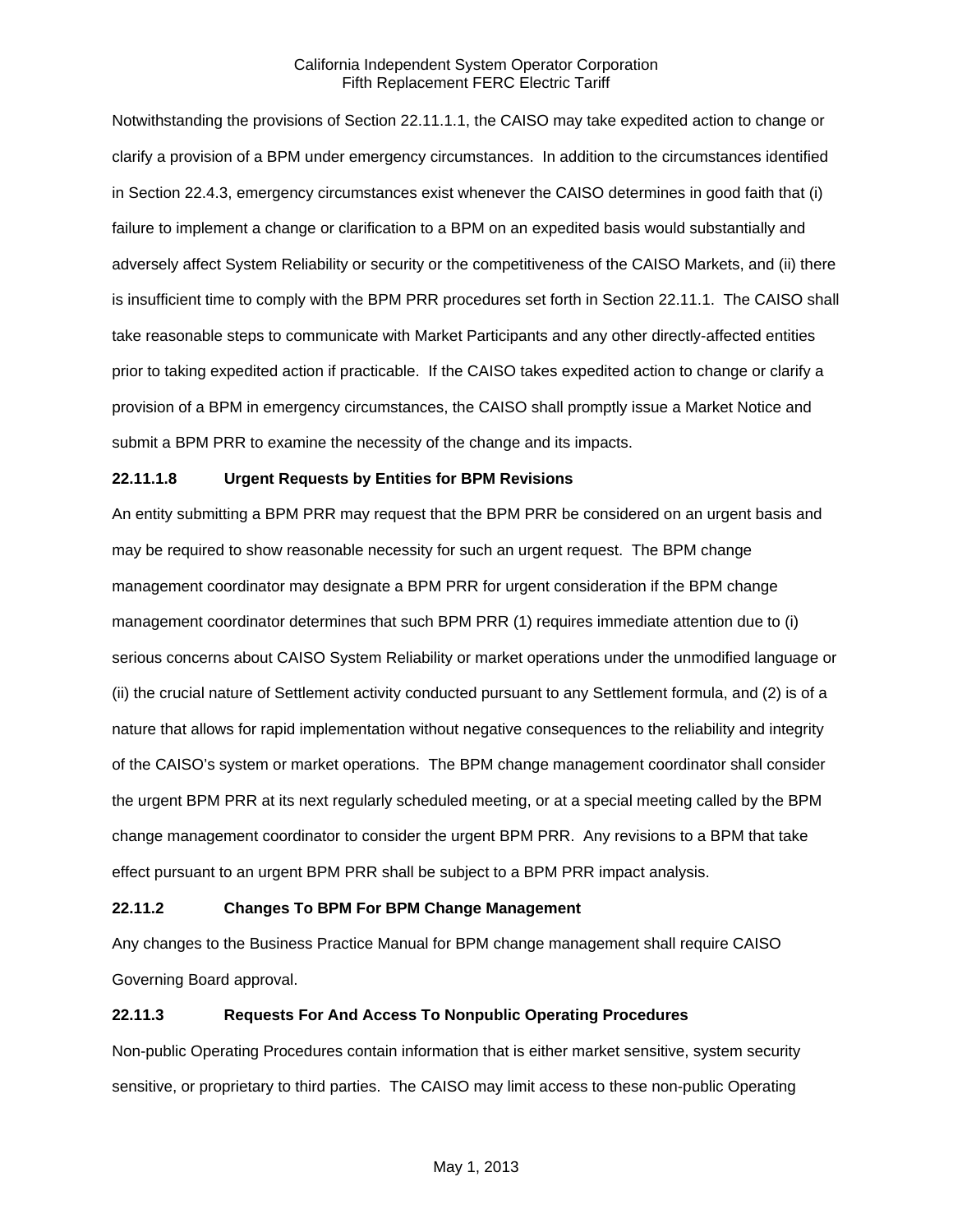Procedures. Subject to agreed upon controls, the CAISO will make non-public CAISO Operating Procedures or portions thereof available to entities that are operationally affected by implementation of the Operating Procedure or any proposed changes to the Operating Procedure. Such controls may include execution of a nondisclosure agreement or other measures to limit access, disclosure and use of any non-public information. Subject to agreed upon controls, the CAISO will provide access to employees or representatives acting as agents of the requesting entity. For purposes of this tariff section an entity is "operationally affected" if (1) the entity is a party to the Transmission Control Agreement, a neighboring Balancing Authority or a Market Participant and (2) the Operating Procedure, if implemented, would require a change outside of the CAISO Markets in the operation of that entity's facilities that are part of or interconnected to the CAISO Controlled Grid. An entity that may merely be affected economically or financially by implementation or revision of a non-public Operating Procedure or portion thereof is not entitled to access to that Operating Procedure or portion thereof pursuant to this Section 22.11.3.

Any entity that believes it is operationally affected by a non-public CAISO Operating Procedure may seek access to that Operating Procedure by providing a written request to the CAISO. Any such request must identify the specific Operating Procedure to which the entity seeks access, the name and position of the employees and representatives of the entity that seek to review the non-public Operating Procedure, a representation that each employee or representative needs to review the non-public Operating Procedure or portion thereof to perform their employment responsibilities and a representation that each employee or representative does not perform a market function on behalf of the requesting entity. The CAISO shall respond in writing to a request for access to a non-public Operating Procedure or portion thereof within ten (10) Business Days after receipt of the request. The CAISO will state whether it will allow access to review the non-public Operating Procedure and under what set of proposed controls. The CAISO will determine whether to provide access to review the non-public Operating Procedure based on whether the entity is operationally affected as a result of implementation of the Operating Procedure or a portion thereof. If the CAISO determines that the entity is operationally affected by the Operating Procedure or portion thereof, the CAISO will, subject to agreed-upon controls, provide access to the non-public Operating Procedure within thirty (30) days of the entity's written request. If the CAISO determines that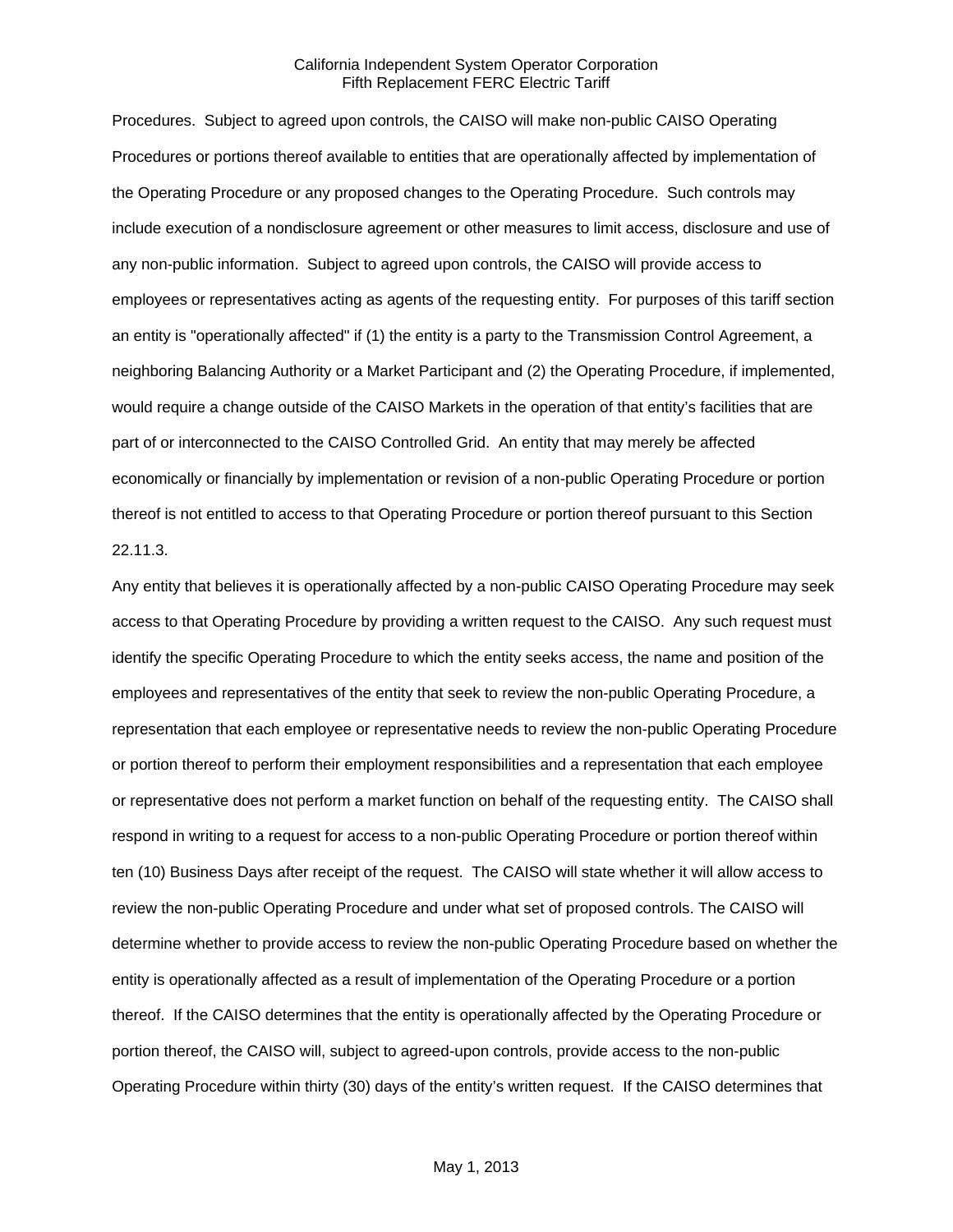the entity is not operationally affected by the Operating Procedure or portion thereof, the CAISO will explain the reason for its determination in its written response. If the CAISO denies a request for access to a non-public Operating Procedure or portion thereof, the requesting entity shall have the right to invoke the CAISO ADR Procedures in Section 13.

### **22.12 [NOT USED]**

### **22.13 Scheduling Responsibilities And Obligations**

Nothing in this CAISO Tariff is intended to permit or require the violation of federal or California law concerning hydro-generation and Dispatch, including but not limited to fish release requirements, minimum and maximum dam reservoir levels for flood control purposes, and in-stream flow levels. In carrying out its functions, the CAISO will comply with and will have the necessary authority to give instructions to Participating TOs and Market Participants to enable it to comply with requirements of environmental legislation and environmental agencies having authority over the CAISO in relation to Environmental Dispatch and will expect that submitted Bids, including Self-Schedules will support compliance with the requirements of environmental legislation and environmental agencies having authority over Generators in relation to Environmental Dispatch.

### **23 Categories Of Transmission Capacity**

References to new firm uses shall mean any use of CAISO transmission service, except for uses associated with Existing Rights or TORs. Prior to the start of the Day-Ahead Market, for each Balancing Authority Area Transmission Interface, the CAISO will allocate the forecasted Total Transfer Capability of the Transmission Interface to four categories. This allocation will represent the CAISO's best estimates at the time, and is not intended to affect any rights provided under Existing Contracts or TORs. The CAISO's forecast of Total Transfer Capability for each Balancing Authority Area Transmission Interface will depend on prevailing conditions for the relevant Trading Day, including limiting operational conditions. This information will be posted on OASIS in accordance with this CAISO Tariff. The four categories are as follows:

- (a) transmission capacity that must be reserved for firm Existing Rights;
- (b) transmission capacity that may be allocated for use as CAISO transmission service (i.e., "new firm uses");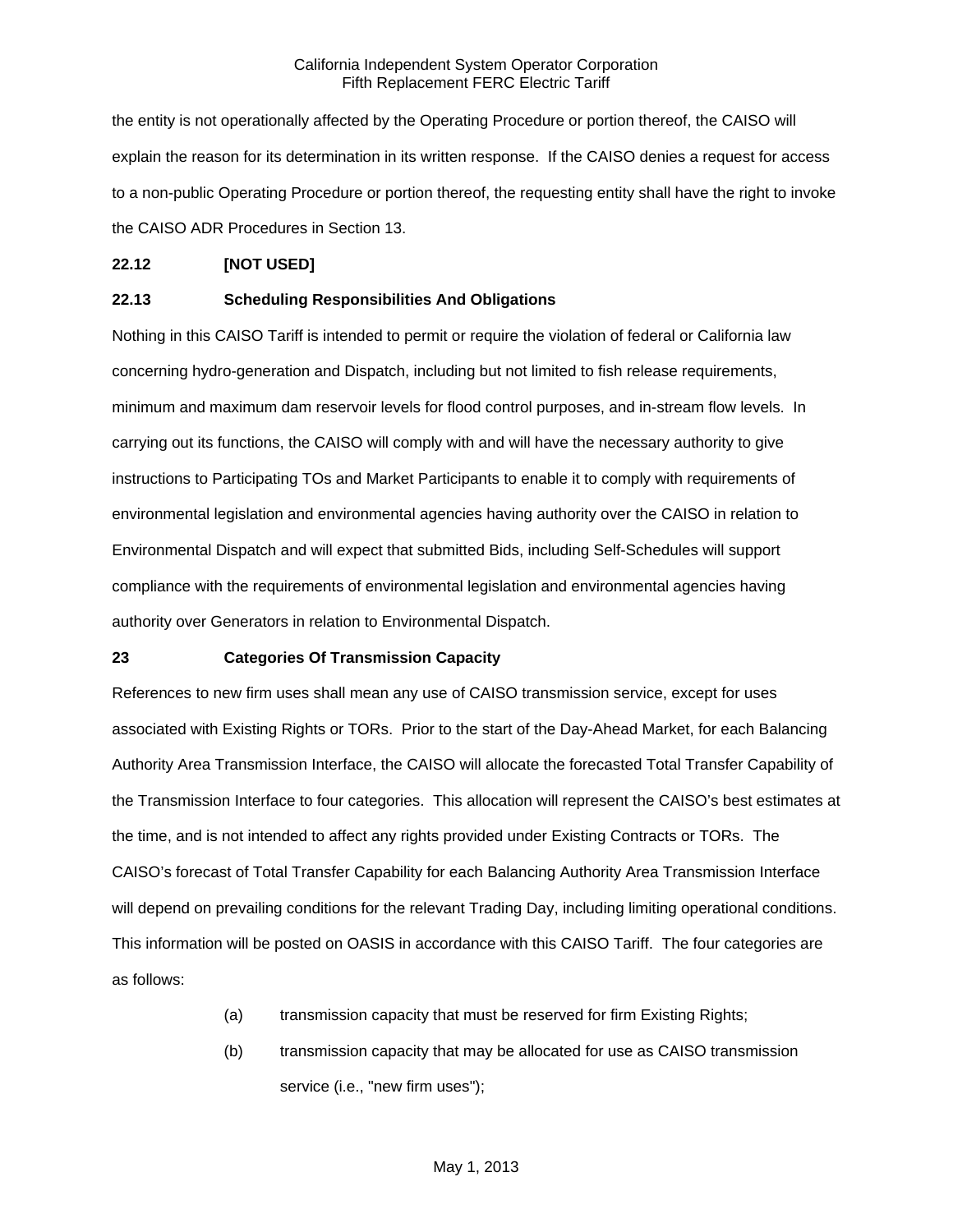- (c) transmission capacity that may be allocated by the CAISO for conditional firm Existing Rights; and
- (d) transmission capacity that may remain for any other uses, such as non-firm Existing Rights for which the Responsible PTO has no discretion over whether or not to provide such non-firm service.

# **24. Comprehensive Transmission Planning Process**

# **24.1 Overview**

The CAISO will develop a comprehensive Transmission Plan and approve transmission upgrades or additions using the Transmission Planning Process set forth in this Section 24. The CAISO will analyze the need for transmission upgrades and additions in accordance with the methodologies and criteria set forth in this Section 24, the Transmission Control Agreement, and the applicable Business Practice Manuals. The comprehensive Transmission Plan will identify transmission upgrade or addition projects associated with Approved Project Sponsors that are Merchant Transmission Facilities or are needed: (1) to maintain System Reliability; (2) to satisfy the requirements of a Location Constrained Resource Interconnection Facility; (3) to maintain the simultaneous feasibility of allocated Long-Term CRRs; and (4) as LGIP Network Upgrades identified pursuant to Section 24.4.6.5. The comprehensive Transmission Plan will identify transmission addition and upgrade elements with no approved Project Sponsors needed to (1) meet state and federal policy requirements and directives that are not inconsistent with the Federal Power Act, including renewable portfolio standards policies; and (2) reduce congestion costs, production supply costs, transmission losses, or other electric supply costs resulting from improved access to costeffective resources. For purposes of this Section 24, the term "the year X/(X+1) planning cycle" will refer to the Transmission Planning Process initiated during year X to complete a comprehensive Transmission Plan in year X+1.

- **24.1.1 [NOT USED]**
- **24.1.2 [NOT USED]**
- **24.1.3 [NOT USED]**
- **24.1.4 [NOT USED]**
- **24.2 Nature of the Transmission Planning Process**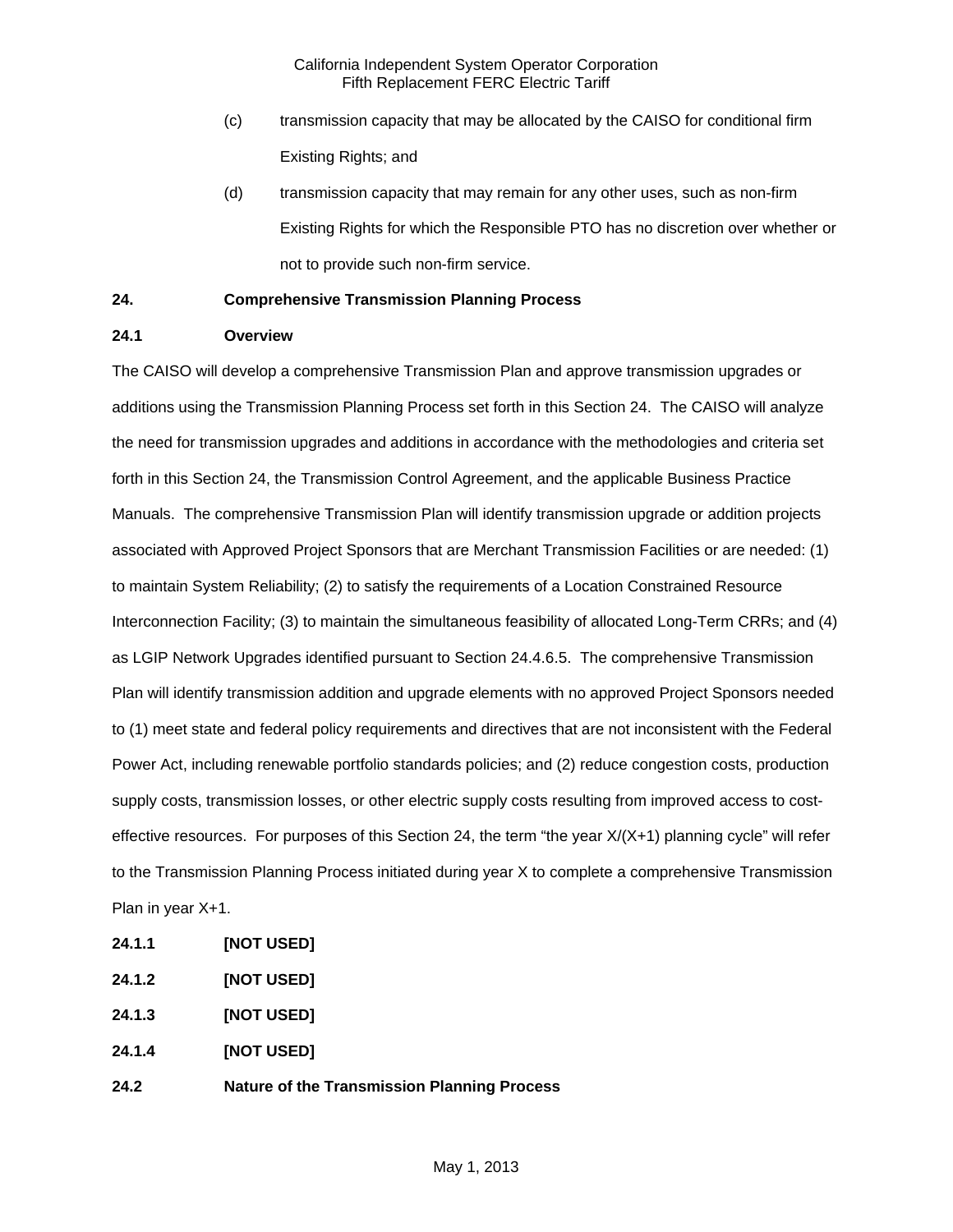The CAISO will develop the annual comprehensive Transmission Plan and approve transmission upgrades or additions using a Transmission Planning Process with three (3) phases. In Phase 1, the CAISO will develop and complete the Unified Planning Assumptions and Study Plan and, in parallel, begin development of a conceptual statewide plan. In Phase 2, the CAISO will complete the comprehensive Transmission Plan. In Phase 3, the CAISO will evaluate proposals to construct and own specific transmission upgrade or addition elements specified in the comprehensive Transmission Plan. The Transmission Planning Process shall, at a minimum:

- (a) Coordinate and consolidate in a single plan the transmission needs of the CAISO Balancing Authority Area for maintaining the reliability of the CAISO Controlled Grid in accordance with Applicable Reliability Criteria and CAISO Planning Standards, in a manner that promotes the economic efficiency of the CAISO Controlled Grid and considers federal and state environmental and other policies affecting the provision of Energy.
- (b) Reflect a planning horizon covering a minimum of ten (10) years that considers previously approved transmission upgrades and additions, Demand Forecasts, Demand-side management, capacity forecasts relating to generation technology type, additions and retirements, and such other factors as the CAISO determines are relevant.
- (c) Seek to avoid unnecessary duplication of facilities and ensure the simultaneous feasibility of the CAISO Transmission Plan and the transmission plans of interconnected Balancing Authority Areas, and otherwise coordinate with regional and sub-regional transmission planning processes and entities, including interconnected Balancing Authority Areas.
- (d) Identify existing and projected limitations of the CAISO Controlled Grid's physical, economic or operational capability or performance and identify transmission upgrades and additions, including alternatives thereto, deemed needed to address the existing and projected limitations.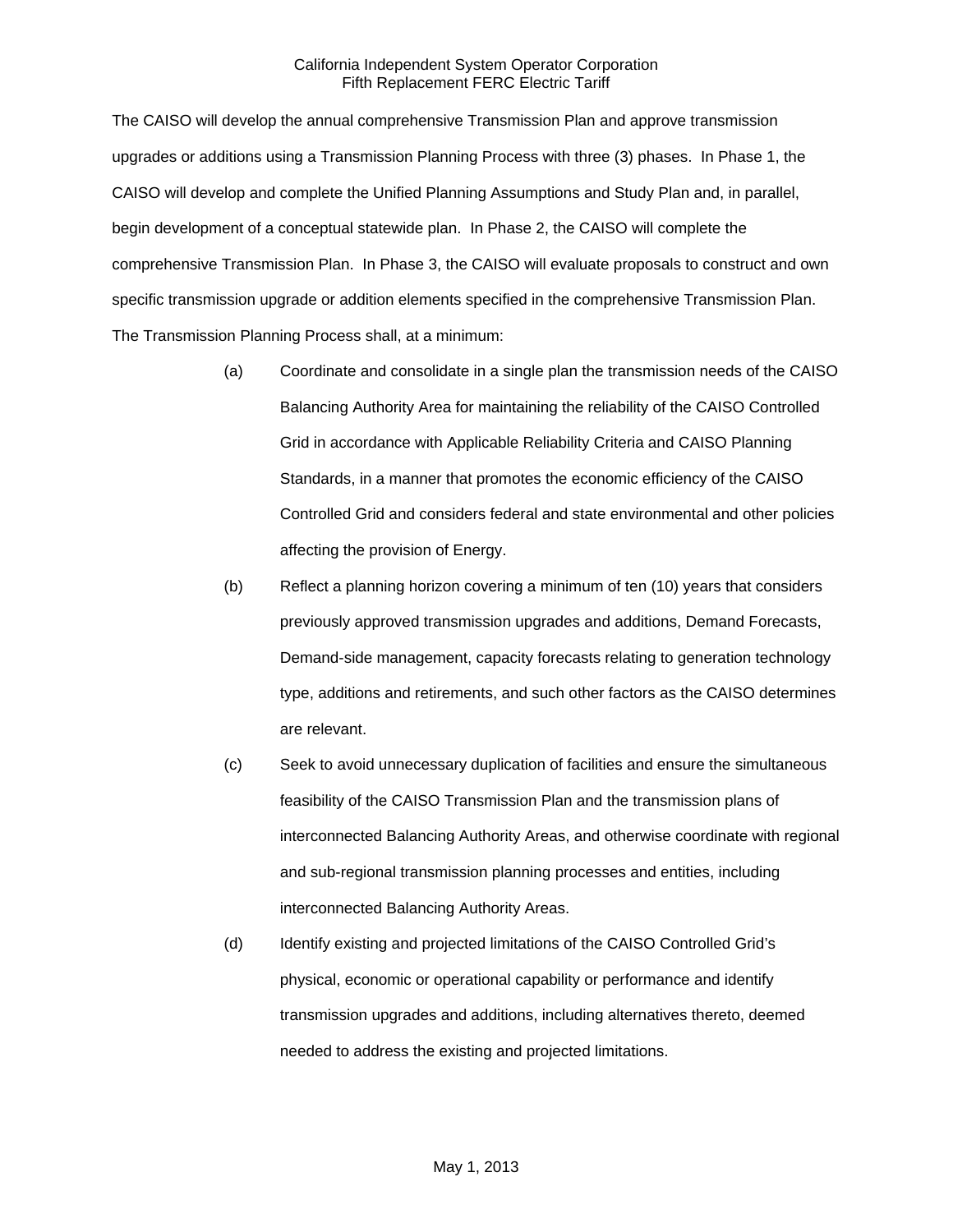(e) Account for any effects on the CAISO Controlled Grid of the interconnection of Generating Units, including an assessment of the deliverability of such

Generating Units in a manner consistent with CAISO interconnection procedures.

**24.2.1 [NOT USED]** 

**24.2.2 [NOT USED]** 

- **24.2.3 [NOT USED]**
- **24.2.4 [NOT USED]**
- **24.2.5 [NOT USED]**

### **24.3 Transmission Planning Process Phase 1**

Phase 1 consists of two (2) parallel processes: (1) the development of the Unified Planning Assumptions and Study Plan; and, (2) initiation of the development of the statewide conceptual transmission plan, as discussed in Section 24.4.4.

### **24.3.1 Inputs to the Unified Planning Assumptions and Study Plan**

The CAISO will develop Unified Planning Assumptions and a Study Plan using information and data from the approved Transmission Plan developed in the previous planning cycle. The CAISO will consider the following in the development of the Unified Planning Assumptions and Study Plan:

- (a) WECC base cases, as may be modified for the relevant planning horizon;
- (b) Transmission upgrades and additions approved by the CAISO in past Transmission Planning Process cycles, including upgrades and additions which the CAISO has determined address transmission elements in comprehensive Transmission Plan developed in the previous planning cycle;
- (c) Category 2 policy-driven transmission upgrade and addition elements from a prior planning cycle as described in Section 24.4.6.6;
- (d) Location Constrained Resource Interconnection Facilities conditionally approved under Section 24.4.6.3;
- (e) Network Upgrades identified pursuant to Section 25, Appendix U, Appendix V, Appendix Y or Appendix Z relating to the CAISO's Large Generator Interconnection Procedures and Appendices S and T relating to the CAISO's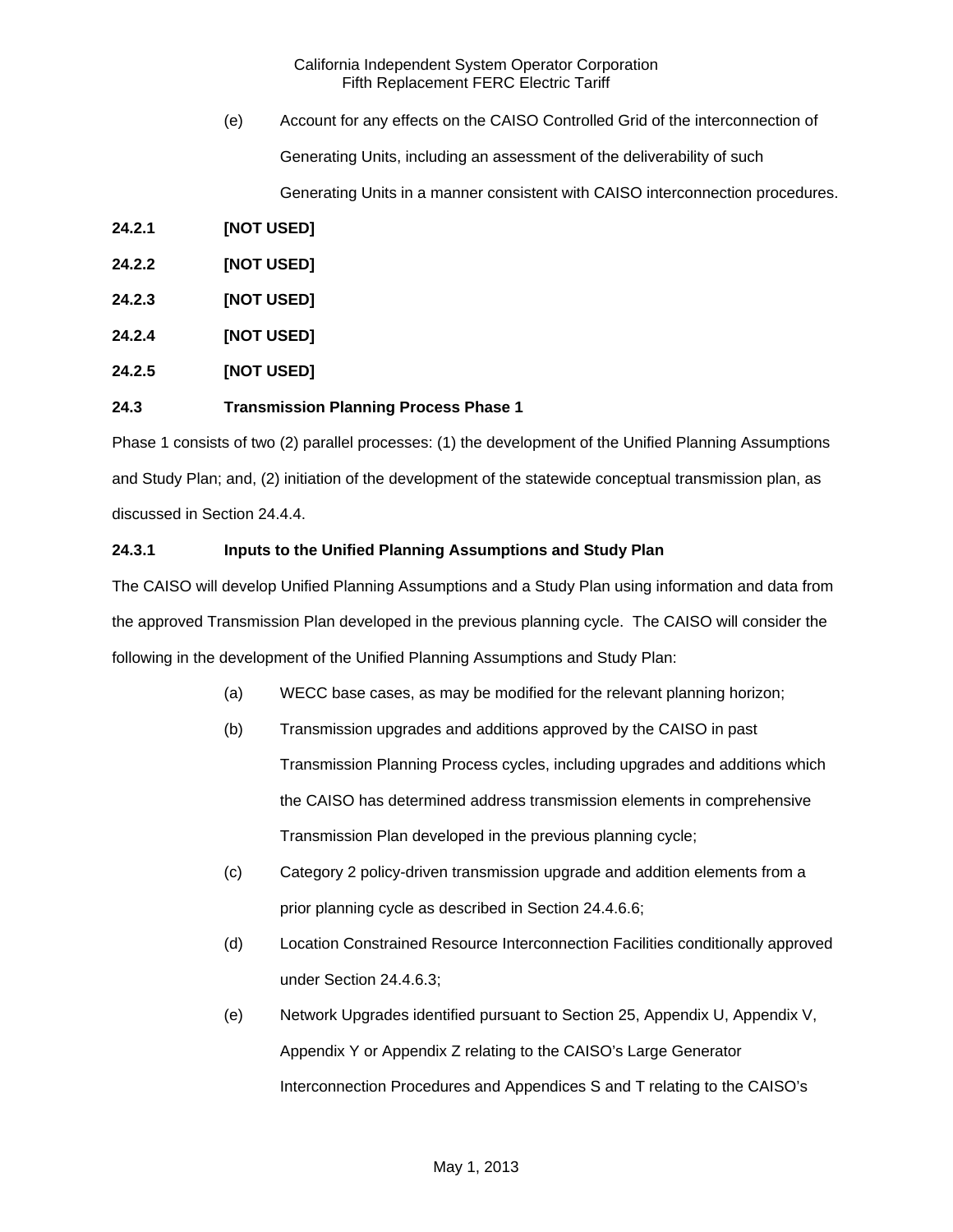Small Generator Interconnection Procedures that were not otherwise included in the comprehensive Transmission Plan from the previous annual cycle;

- (f) Operational solutions validated by the CAISO in the Local Capacity Technical Study under Section 40.3.1;
- (g) Policy requirements and directives, as appropriate, including programs initiated by state and federal regulatory agencies;
- (h) Energy Resource Areas or similar resource areas identified by Local Regulatory Authorities;
- (i) Demand response programs that are proposed for inclusion in the base case or assumptions for the comprehensive Transmission Plan;
- (j) Generation and other non-transmission projects that are proposed for inclusion in long-term planning studies as alternatives to transmission additions or upgrades;
- (k) Beginning with the 2011/2012 planning cycle, Economic Planning Study requests submitted in comments on the draft Unified Planning Assumptions and Study.
- (l) Planned facilities in interconnected Balancing Authority Areas.

# **24.3.2 Contents of the Unified Planning Assumptions and Study Plan**

The Unified Planning Assumptions and Study Plan shall, at a minimum, provide:

- (a) The planning data and assumptions to be used in the Transmission Planning Process cycle, including, but not limited to, those related to Demand Forecasts and distribution, potential generation capacity additions and retirements, and transmission system modifications;
- (b) A description of the computer models, methodology and other criteria used in each technical study performed in the Transmission Planning Process cycle;
- (c) A list of each technical study to be performed in the Transmission Planning Process cycle and a summary of each technical study's objective or purpose;
- (d) A description of significant modifications to the planning data and assumptions as allowed by Section 24.3.1(a) and consistent with Section 24.3.2;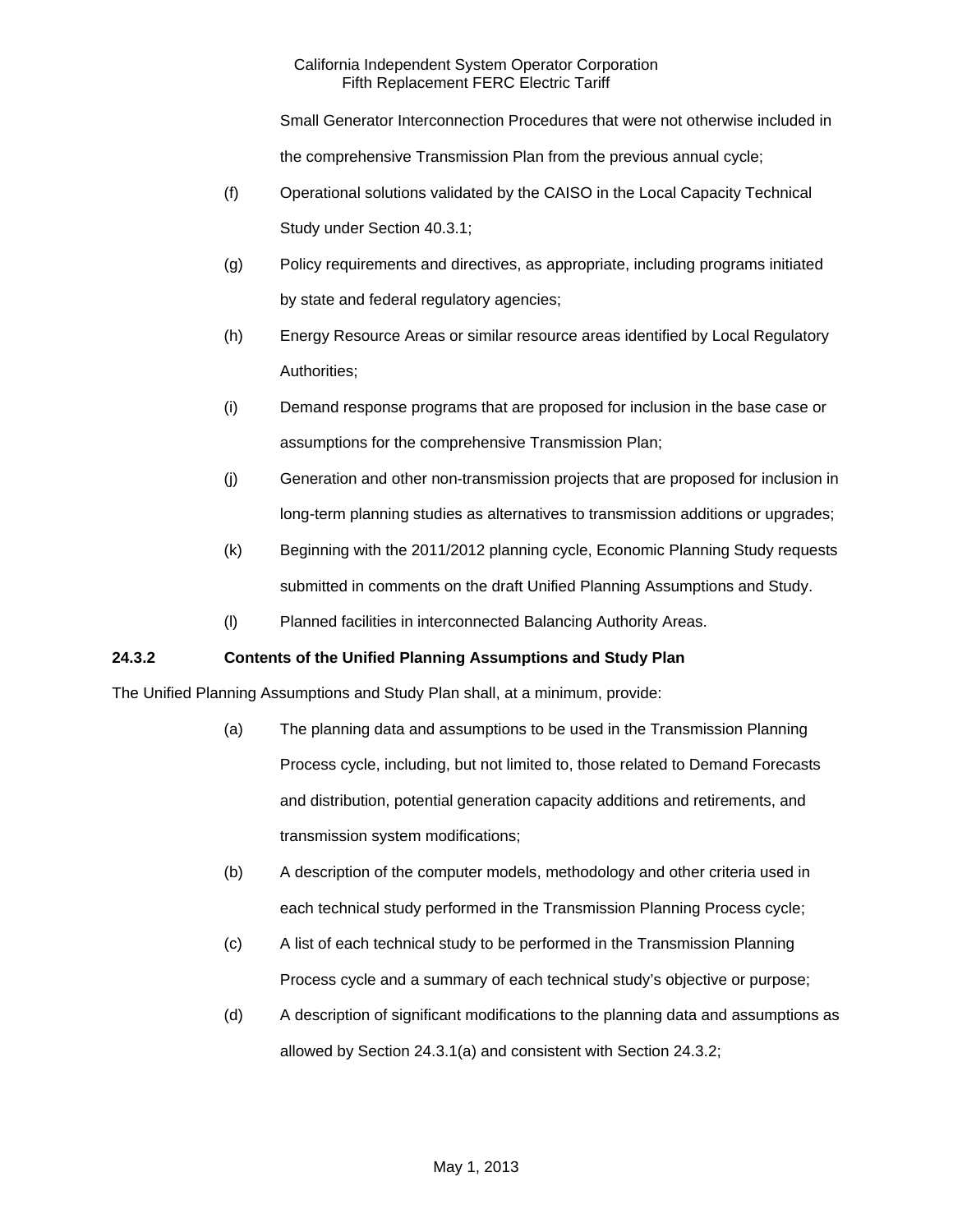- (e) The identification of any entities directed to perform a particular technical study or portions of a technical study;
- (f) A proposed schedule for all stakeholder meetings to be held as part of the Transmission Planning Process cycle and the means for notification of any changes thereto, the location on the CAISO Website of information relating to the technical studies performed in the Transmission Planning Process cycle, and the name of a contact person at the CAISO for each technical study performed in the Transmission Planning Process cycle;
- (g) To the maximum extent practicable, and where applicable, appropriate sensitivity analyses, including project or solution alternatives, to be performed as part of technical studies;
- (h) Descriptions of the High Priority Economic Planning Studies as determined by the CAISO under section 24.3.5; and
- (i) Identification of state or federal requirements or directives that the CAISO will utilize, pursuant to Section 24.4.6.6, to identify policy-driven transmission elements.

# **24.3.3 Stakeholder Input - Unified Planning Assumptions/Study Plan**

- (a) Beginning with the 2011/2012 planning cycle and in accordance with the schedule set forth in the Business Practice Manual, the CAISO will provide a comment period during which Market Participants, electric utility regulatory agencies and all other interested parties may submit the following proposals for consideration in the development of the draft Unified Planning Assumptions and Study Plan:
	- (i) Demand response programs for inclusion in the base case or assumptions; and
	- (ii) Generation and other non-transmission alternatives, consistent with Section 24.3.2(a) proposed as alternatives to transmission additions or upgrades.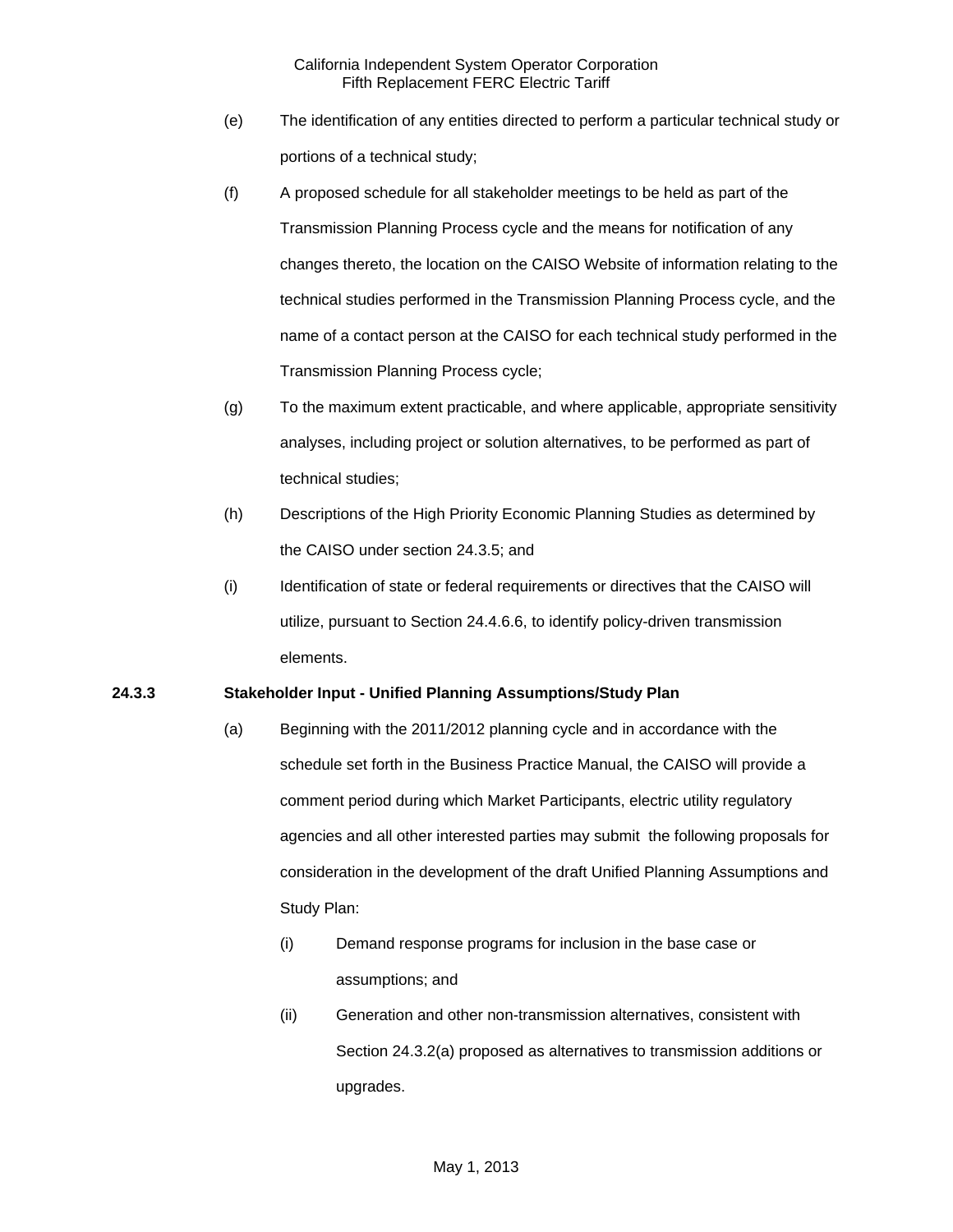- (b) Following review of relevant information, including stakeholder comments submitted pursuant to Section 24.3.3(a), the CAISO will prepare and post on the CAISO Website a draft of the Unified Planning Assumptions and Study Plan. The CAISO will issue a Market Notice announcing the availability of such draft, soliciting comments, and scheduling a public conference(s) as required by Section 24.3.3(c).
- (c) No less than one (1) week subsequent to the posting of the draft Unified Planning Assumptions and Study Plan, the CAISO will conduct a minimum of one (1) public meeting open to Market Participants, electric utility regulatory agencies, and other interested parties to review, discuss, and recommend modifications to the draft Unified Planning Assumptions and Study Plan. Additional meetings, web conferences, or teleconferences may be scheduled as needed. All stakeholder meetings, web conferences, or teleconferences shall be noticed by Market Notice.
- (d) Interested parties will be provided a minimum of two (2) weeks following the first public meeting to provide comments on the draft Unified Planning Assumptions and Study Plan. Such comments may include Economic Planning Study requests based on the comprehensive Transmission Plan from the prior cycle. All comments on the draft Unified Planning Assumptions and the Study Plan will be posted by the CAISO to the CAISO Website.
- (e) Following the public conference(s), and under the schedule set forth in the Business Practice Manual, the CAISO will determine and publish to the CAISO Website the final Unified Planning Assumptions and Study Plan in accordance with the procedures set forth in the Business Practice Manual. The CAISO will post the base cases to be used in the technical studies to its secured website as soon as possible after the final Unified Planning Assumptions and Study Plan have been published.

### **24.3.4 Economic Planning Studies**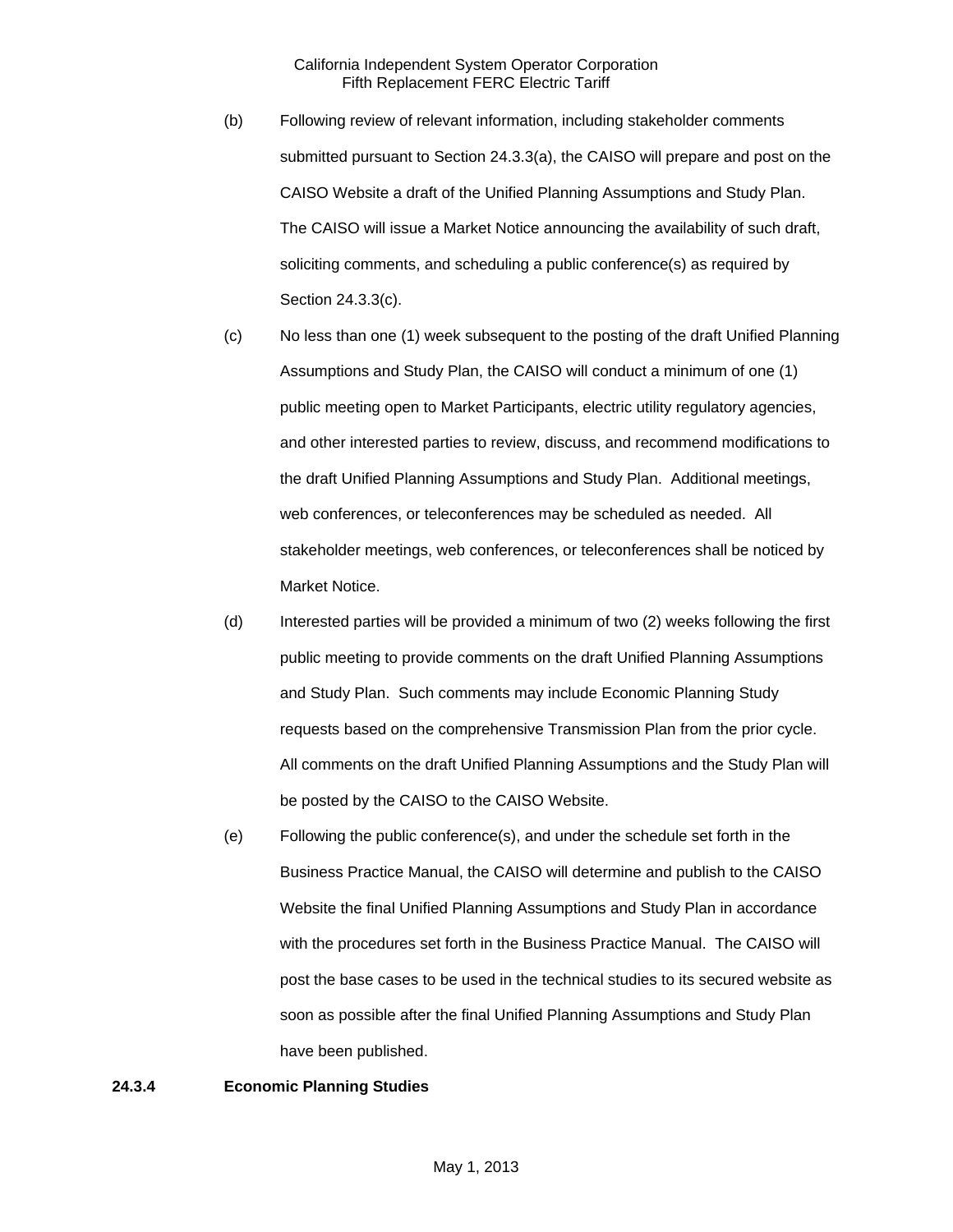# **24.3.4.1 CAISO Assessment of Requests for Economic Planning Studies**

Following the submittal of a request for an Economic Planning Study, the CAISO will determine whether the request shall be designated as a High Priority Economic Planning Study for consideration in the development of the comprehensive Transmission Plan. In making the determination, the CAISO will consider:

- (a) Whether the requested Economic Planning Study seeks to assess Congestion not identified or identified and not mitigated by the CAISO in previous Transmission Planning Process cycles;
- (b) Whether the requested Economic Planning Study addresses delivery of Generation from Location Constrained Resource Interconnection Generators or network transmission facilities intended to access Generation from an Energy Resource Area or similar resource area assigned a high priority by the CPUC or CEC;
- (c) Whether the requested Economic Planning Study is intended to address Local Capacity Area Resource requirements;
- (d) Whether resource and Demand information indicates that Congestion described in the Economic Planning Study request is projected to increase over the planning horizon used in the Transmission Planning Process and the magnitude of that Congestion; or
- (e) Whether the Economic Planning Study is intended to encompass the upgrades necessary to integrate new generation resources or loads on an aggregated or regional basis.

# **24.3.4.2 Selection of High Priority Economic Planning Studies**

In accordance with the schedule and procedures set forth in the Business Practice Manual, the CAISO will post to the CAISO Website the list of selected High Priority Economic Planning Studies to be included in the draft Unified Planning Assumptions and Study Plan. The CAISO may assess requests for Economic Planning Studies individually or in combination where such requests may have common or complementary effects on the CAISO Controlled Grid. As appropriate, the CAISO will perform requested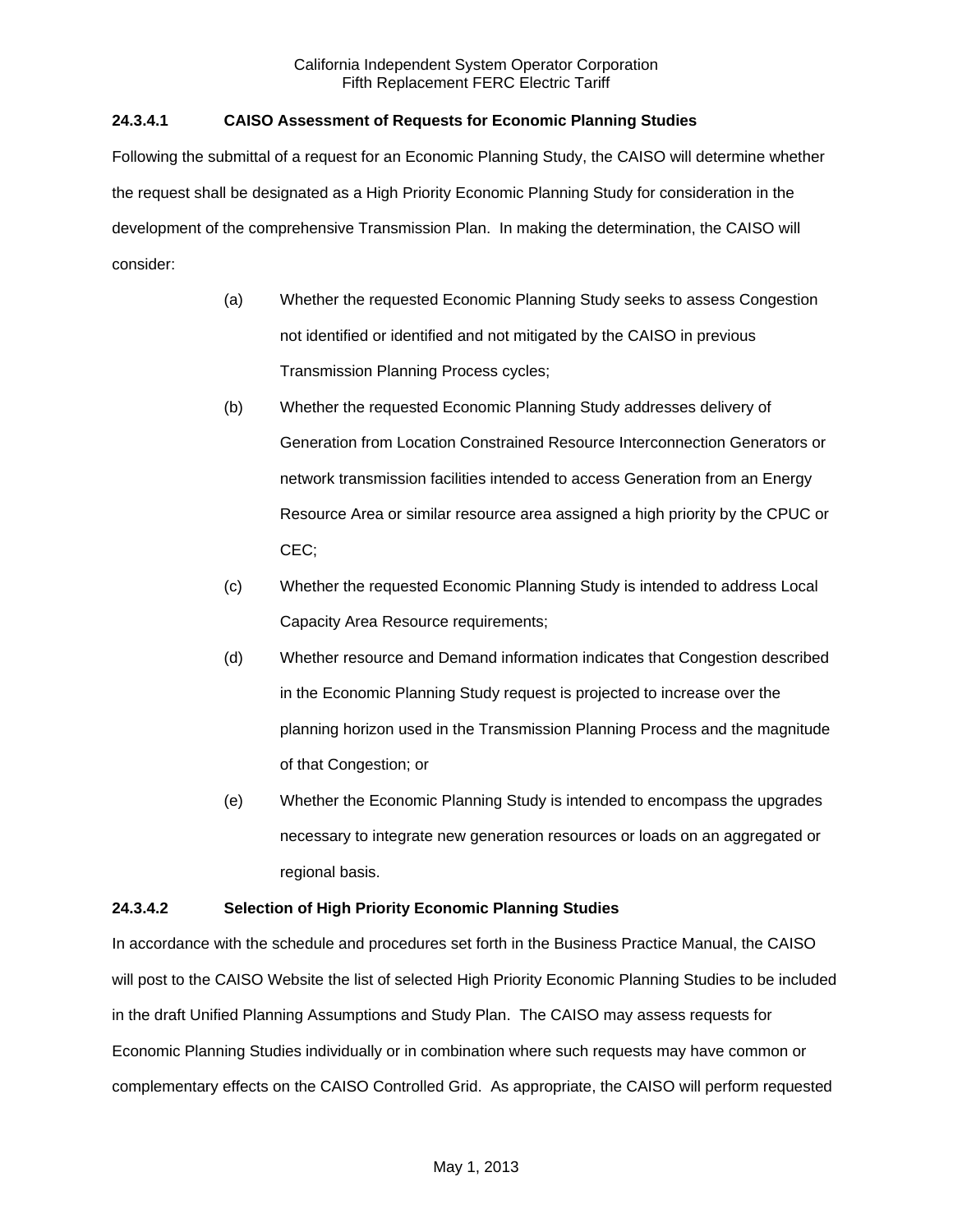High Priority Economic Planning Studies, up to five (5); however, the CAISO retains discretion to perform more than five (5) High Priority Economic Planning Studies should stakeholder requests or patterns of Congestion or anticipated Congestion so warrant. Market Participants may, consistent with Section 24.3.1 and 24.3.2, conduct Economic Planning Studies that have not been designated as High Priority Economic Planning Studies at their own expense and may submit such studies for consideration in the development of the comprehensive Transmission Plan.

### **24.4 Transmission Planning Process Phase 2**

### **24.4.1 Conducting Technical Studies**

- (a) In accordance with the Unified Planning Assumptions and Study Plan and with the procedures and deadlines in the Business Practice Manual, the CAISO will perform, or direct the performance by third parties of, technical studies and other assessments necessary to develop the comprehensive Transmission Plan, including such technical studies and other assessments as are necessary in order to determine whether and how to include elements from the conceptual statewide transmission plan or other alternative elements identified by the CAISO during the Phase 2 studies in the comprehensive Transmission Plan. According to the schedule set forth in the applicable Business Practice Manual, the CAISO will post the preliminary results of its technical studies and proposed mitigation solutions on the CAISO Website. The CAISO's technical study results and mitigation solutions shall be posted not less than one-hundred and twenty (120) days after the final Unified Planning Assumptions and Study Plan are published, along with the results of the technical studies conducted by Participating TOs or other third parties at the direction of the CAISO.
- (b) All technical studies, whether performed by the CAISO, the Participating TOs or other third parties under the direction of the CAISO, must utilize the Unified Planning Assumptions for the particular technical study to the maximum extent practical, and deviations from the Unified Planning Assumptions for the particular technical study must be documented in results of each technical study. The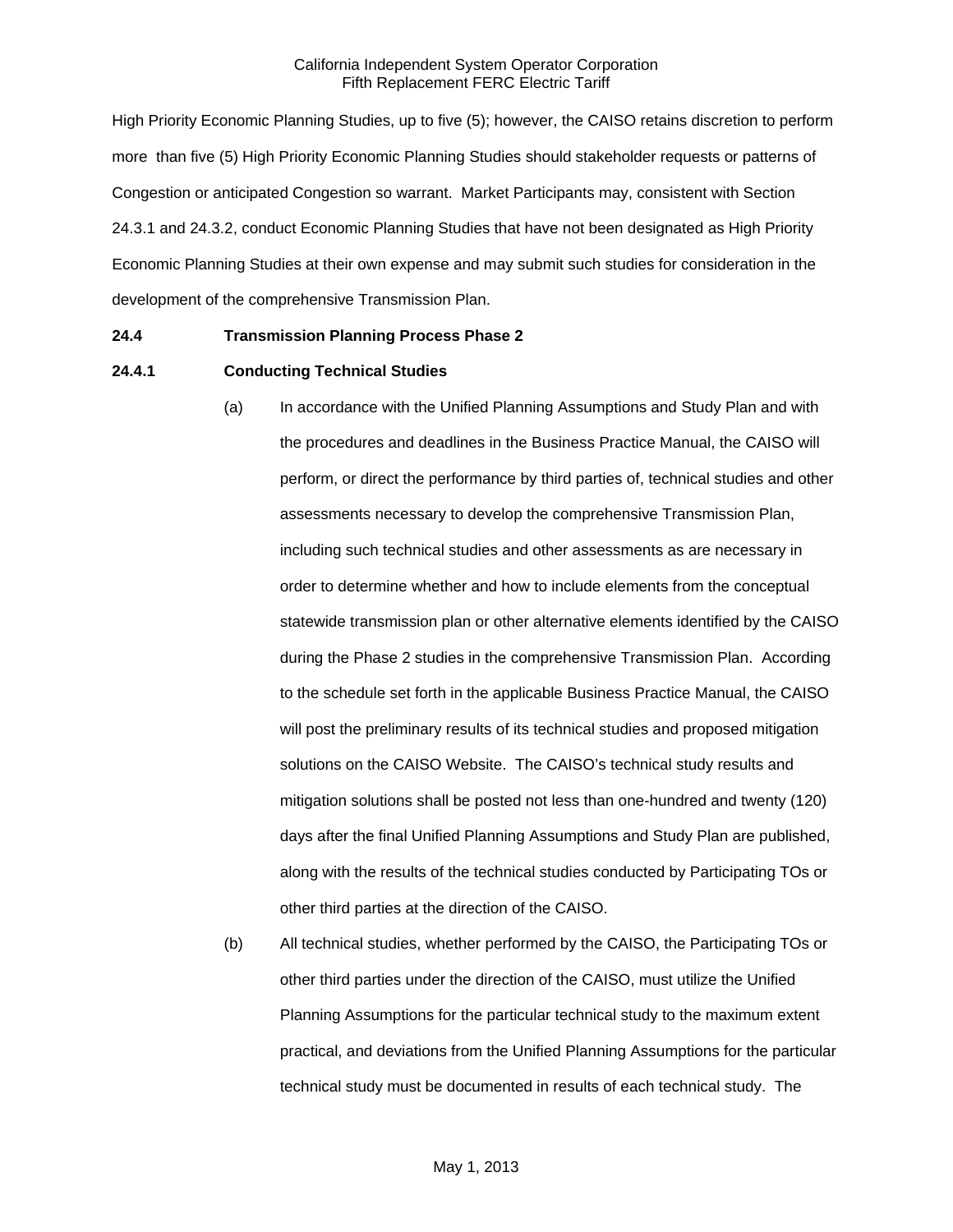CAISO will measure the results of the studies against Applicable Reliability Criteria, the CAISO Planning Standards, and other criteria established by the Business Practice Manual. After consideration of the comments received on the preliminary results, the CAISO will complete, or direct the completion of, the technical studies and post the final study results on the CAISO Website.

(c) The CAISO technical study results will identify needs and proposed solutions to meet Applicable Reliability Criteria, CAISO planning standards, and other applicable planning standards. The CAISO and Participating TOs shall coordinate their respective transmission planning responsibilities required for compliance with the NERC Reliability Standards and for the purposes of developing the annual Transmission Plan according to the requirements and time schedules set forth in the Business Practice Manual.

### **24.4.2 Submission of Reliability Driven Projects**

Pursuant to the schedule described in the Business Practice Manual and based on the technical study results, the CAISO*,* CEC, CPUC, and other interested parties may propose any transmission upgrades or additions deemed necessary to ensure System Reliability consistent with Applicable Reliability Criteria and CAISO Planning Standards through the Phase 2 Request Window. Participating TOs will submit such project proposals through the Phase 2 Request Window within thirty (30) days after the CAISO posts its preliminary technical study results. The substantive description of reliability driven projects is set forth in Section 24.4.6.2.

### **24.4.3 Phase 2 Request Window**

(a) Following publication of the results of the technical studies, and in accordance with the schedule set forth in the Business Practice Manual, the CAISO will open a Request Window during Phase 2 for the submission of proposals for reliabilitydriven projects, Location Constrained Resource Interconnection Facility projects, demand response or generation proposals proposed as alternatives to transmission additions or upgrades to meet reliability needs, proposals for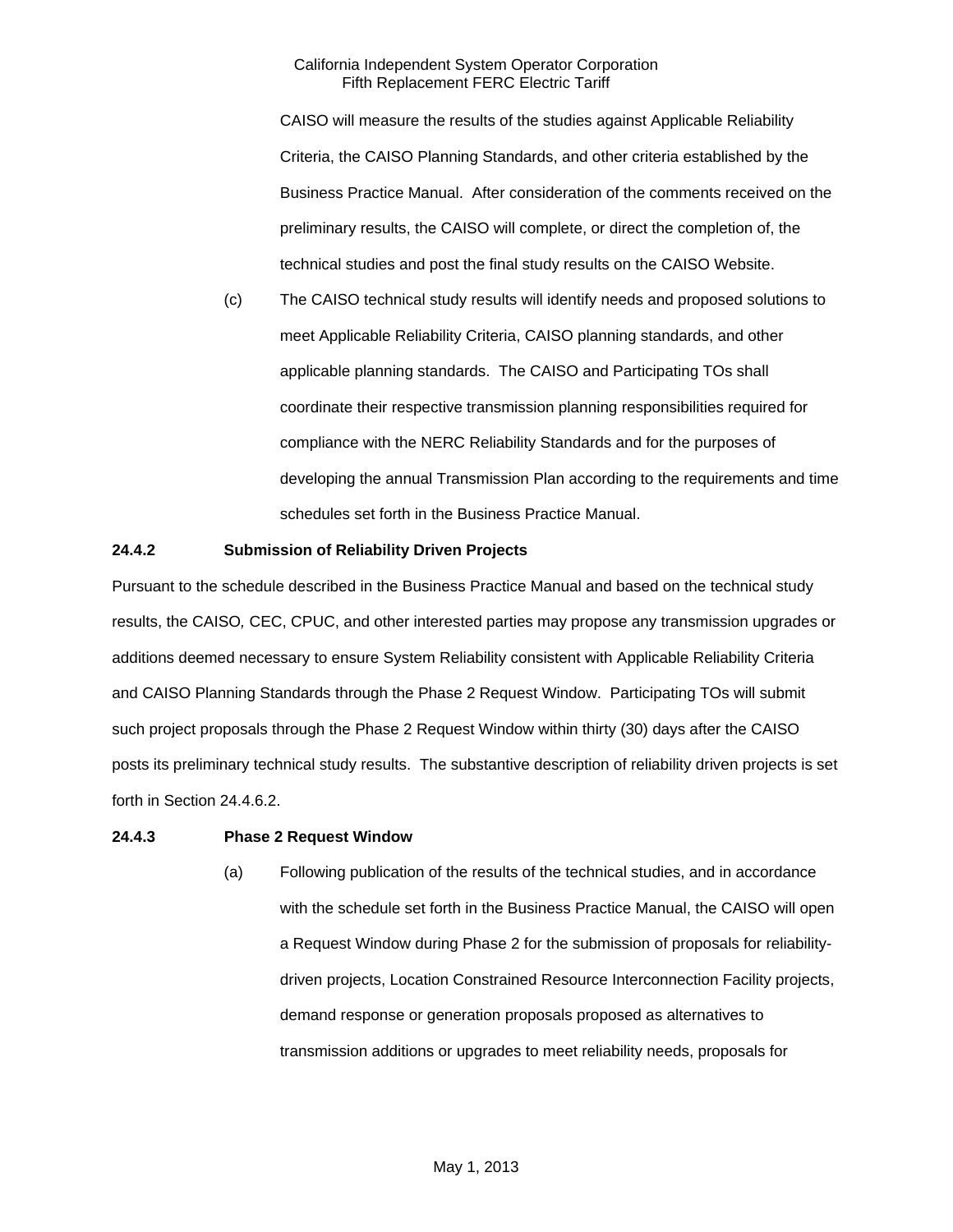Merchant Transmission Facility projects and projects needed to maintain the feasibility of long-term CRRs.

- (b) All facilities proposed during the Request Window must use the forms and satisfy the information and technical requirements set forth in the Business Practice Manual. Proposals for these transmission additions or upgrades must be within or connect to the CAISO Balancing Authority Area or CAISO Controlled Grid. The CAISO will determine whether each of these proposals will be considered in the development of the comprehensive Transmission Plan. In accordance with the schedule and procedures set forth in the Business Practice Manual, the CAISO will notify the party submitting the proposal of any deficiencies in the proposal and provide the party an opportunity to correct the deficiencies. A proposal can only be considered in the development of the comprehensive Transmission Plan if the CAISO determines that:
	- (i) the proposal satisfies the information requirements for the particular type of project submitted as set forth in templates included in the Business Practice Manual;
	- (ii) the proposal is not functionally duplicative of transmission upgrades or additions that have previously been approved by the CAISO; and
	- (iii) the proposal, if a sub-regional or regional project that affects other interconnected Balancing Authority Areas, has been reviewed by the appropriate sub-regional or regional planning entity, is not inconsistent with such sub-regional or regional planning entity's preferred solution or project, and has been determined to be appropriate for inclusion in the CAISO Study Plan, rather than, or in addition to, being included in or deferred to the planning process of the sub-regional or regional planning entity.
- (c) The duration of the Request Window will be set forth in the Business Practice Manual.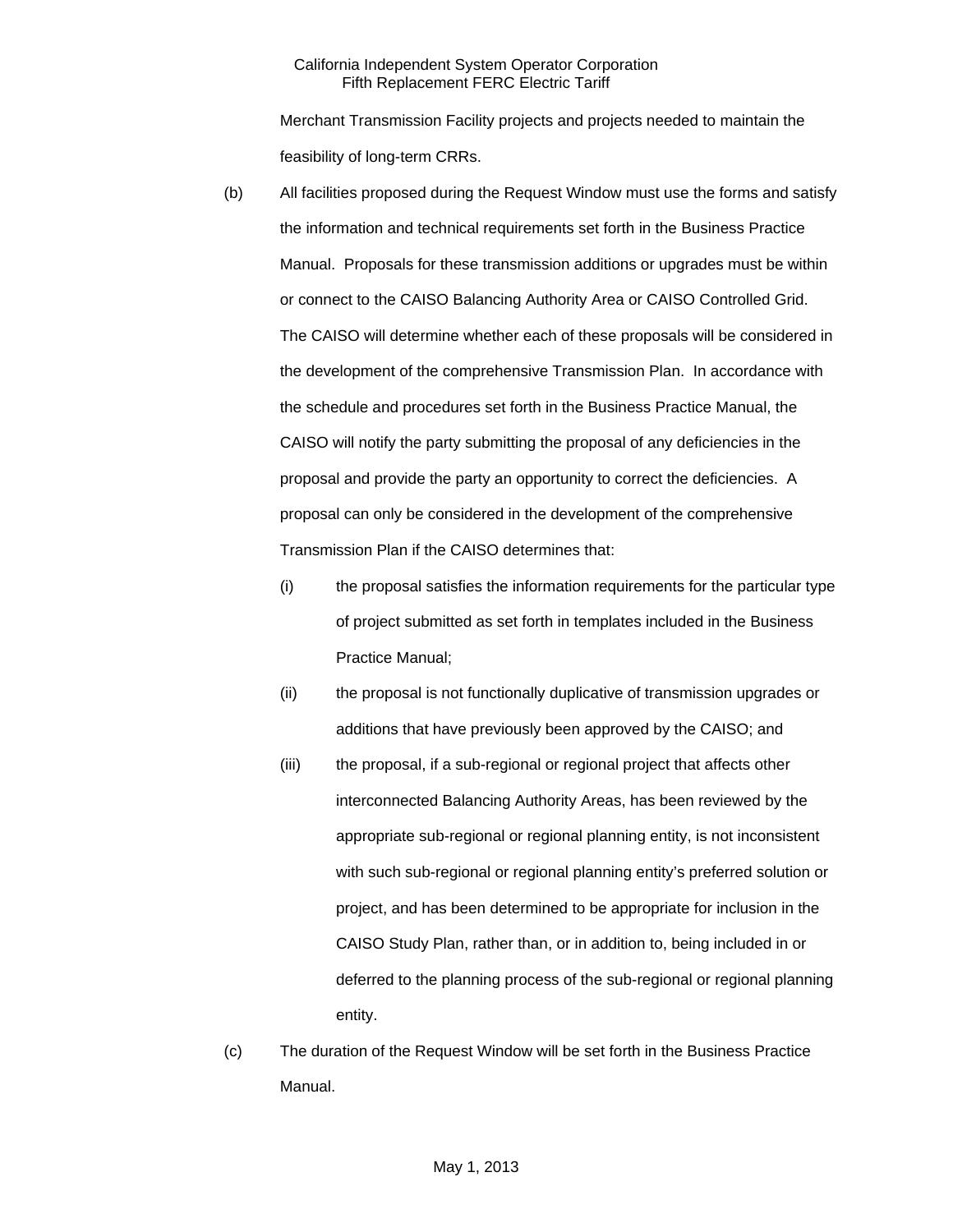## **24.4.4 Comment Period of Conceptual Statewide Plan**

Beginning in Phase 1, the CAISO will develop, or, in coordination with other regional or sub-regional transmission planning groups or entities, including interconnected Balancing Authority Areas, will participate in the development of a conceptual statewide transmission plan that, among other things, may identify potential transmission upgrade or addition elements needed to meet state and federal policy requirements and directives. The conceptual statewide transmission plan will be an input into the CAISO's Transmission Planning Process. The CAISO will post the conceptual statewide transmission plan to the CAISO Website and will issue a Market Notice providing notice of the availability of such plan. In the month immediately following the publication of the conceptual statewide transmission plan, the CAISO will provide an opportunity for interested parties to submit comments and recommend modifications to the conceptual statewide transmission plan and alternative transmission elements, including potential interstate transmission lines and proposals for access to resources located in areas not identified in the conceptual statewide transmission plan, and non-transmission elements.

## **24.4.5 Determination of Needed Transmission Projects and Elements**

To determine which projects and additional elements should be included in the comprehensive Transmission Plan, the CAISO will evaluate the conceptual transmission elements identified in the statewide conceptual transmission plan or other alternative elements identified by the CAISO during the Phase 2 studies, reliability project proposals, LCRIF projects proposals, project proposals required to maintain the feasibility of long term CRRs, proposed Network Upgrades pursuant to Section 24.4.6.5 and the results of Economic Planning Studies or other economic studies the CAISO has performed and will consider potential alternative transmission upgrade and addition elements and non-transmission or generation solutions proposed by interested parties. In determining which projects and additional elements should be included in the comprehensive Transmission Plan, the CAISO will not give undue weight or preference to the conceptual statewide plan or any other input in its planning process.

## **24.4.6 Categories of Transmission Projects**

# **24.4.6.1 Merchant Transmission Project Proposals**

The CAISO may include a transmission addition or upgrade in the comprehensive Transmission Plan if a Project Sponsor proposes a Merchant Transmission Facility and demonstrates to the CAISO the financial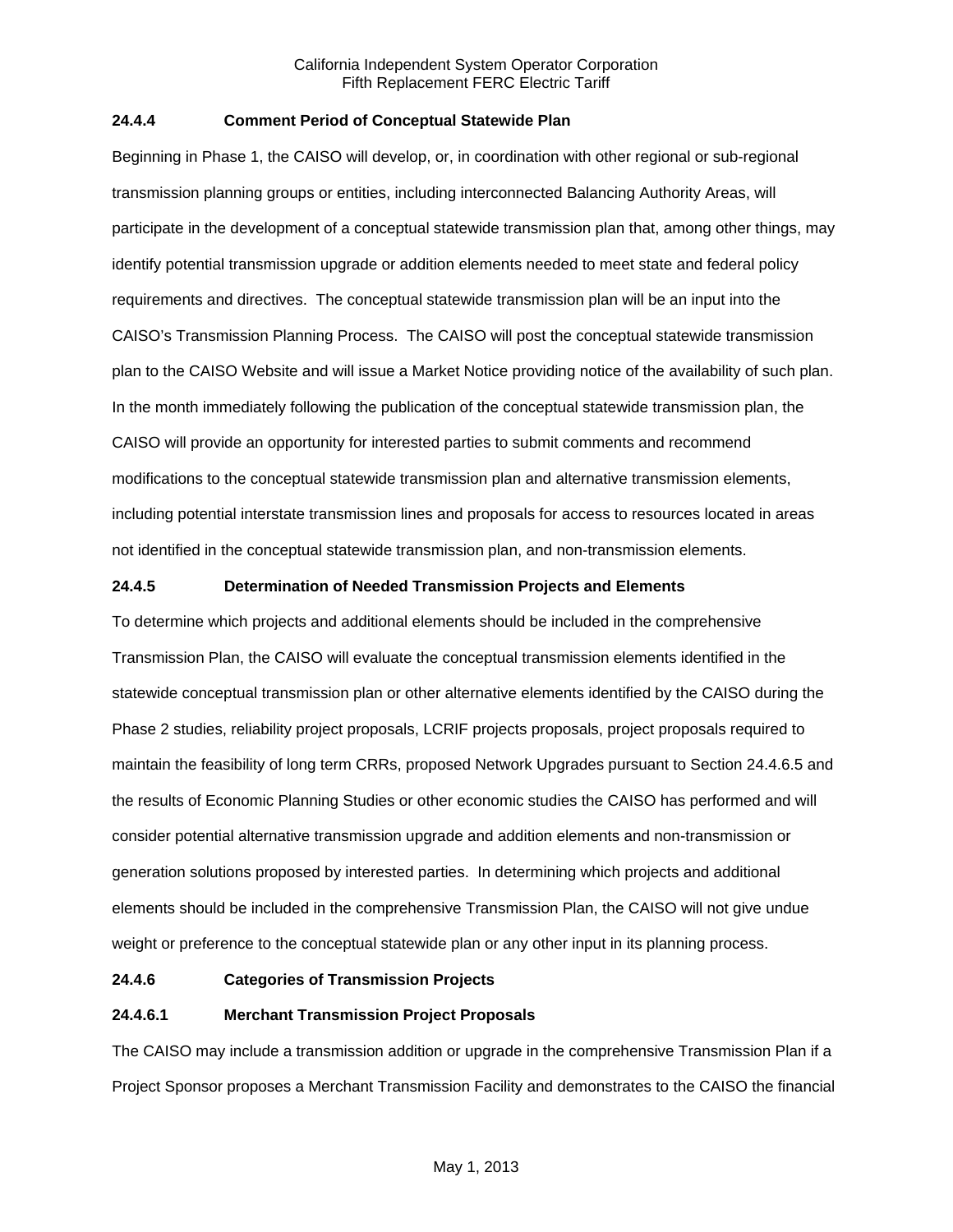capability to pay the full cost of construction and operation of the Merchant Transmission Facility. The Merchant Transmission Facility must mitigate all operational concerns identified by the CAISO to the satisfaction of the CAISO, in consultation with the Participating TO(s) in whose PTO Service Territory the Merchant Transmission Facility will be located, and ensure the continuing feasibility of allocated Long Term CRRs over the length of their terms. To ensure that the Project Sponsor is financially able to pay the construction and operating costs of the Merchant Transmission Facility, and where the Participating TO is not the Project Sponsor and is to construct the Merchant Transmission Facility under Section 24.4.1, the CAISO in cooperation with the Participating TO may require (1) a demonstration of creditworthiness (e.g., an appropriate credit rating), or (2) sufficient security in the form of an unconditional and irrevocable letter of credit or other similar security sufficient to meet its responsibilities and obligations for the full costs of the transmission addition or upgrade.

#### **24.4.6.2 Reliability Driven Projects**

The CAISO, in coordination with each Participating TO with a PTO Service Territory will, as part of the Transmission Planning Process and consistent with the procedures set forth in the Business Practice Manual, identify the need for any transmission additions or upgrades required to ensure System Reliability consistent with all Applicable Reliability Criteria and CAISO Planning Standards. In making this determination, the CAISO, in coordination with each Participating TO with a PTO Service Territory and other Market Participants, shall consider lower cost alternatives to the construction of transmission additions or upgrades, such as acceleration or expansion of existing projects, Demand-side management, Remedial Action Schemes, appropriate Generation, interruptible Loads, storage facilities or reactive support. The CAISO shall direct each Participating TO with a PTO Service Area, as a registered Transmission Planner with NERC, to perform the necessary studies, based on the Unified Planning Assumptions and Study Plan and any applicable Interconnection Study, and in accordance with the Business Practice Manual, to determine the facilities needed to meet all Applicable Reliability Criteria and CAISO Planning Standards. The Participating TO with a PTO Service Area shall provide the CAISO and other Market Participants with all information relating to the studies performed under this Section, subject to any limitation provided in Section 20.2 or the applicable LGIP. The Participating TO with a PTO Service Territory in which the transmission upgrade or addition deemed needed under this Section 24 will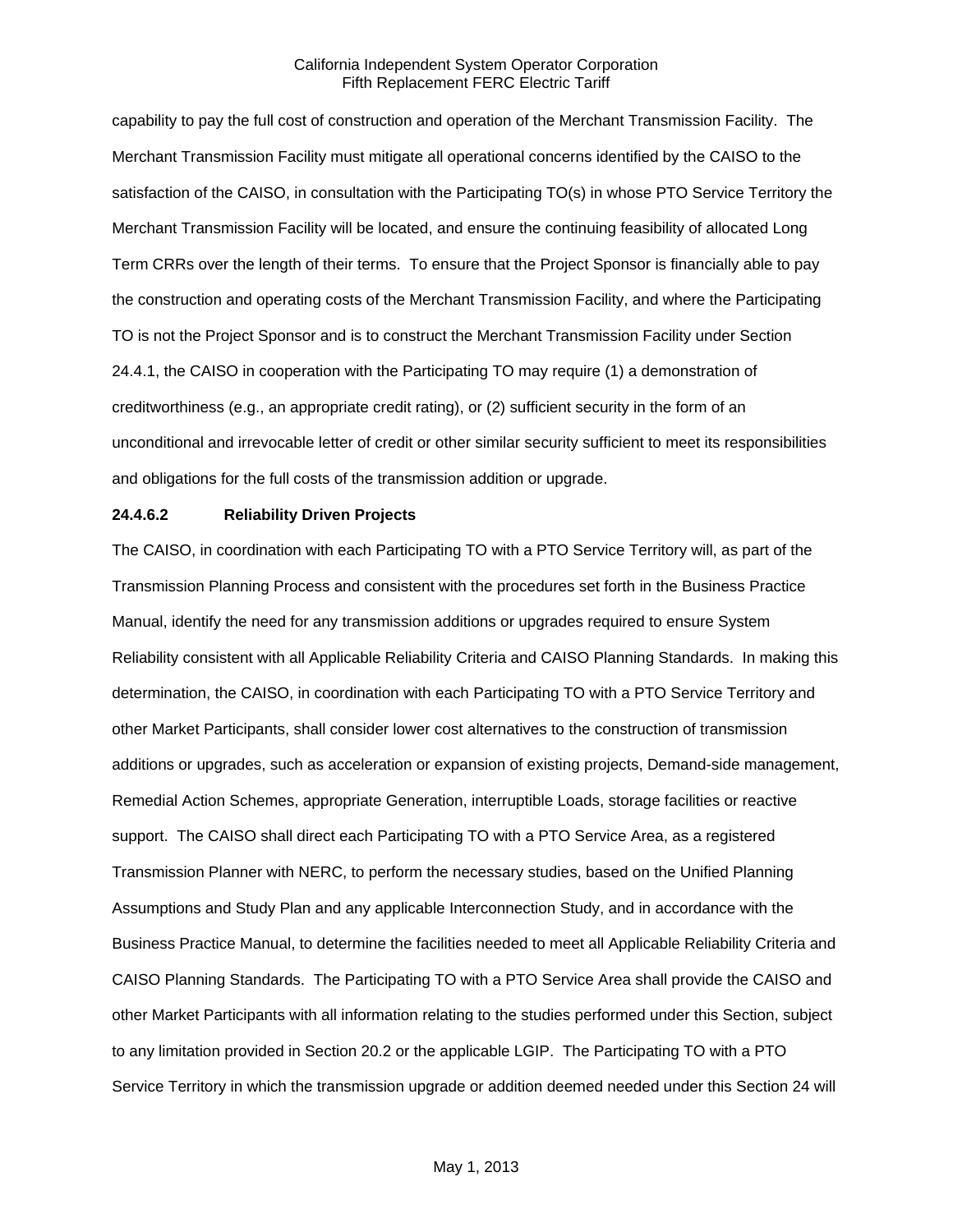have the responsibility to construct, own and finance, and maintain such transmission upgrade or addition. A reliability-driven upgrade or addition found to be needed pursuant to this section shall be subject to the provisions of Section 24.5 if such addition or upgrade also provides demonstrable economic or public policy benefits as described below. The CAISO will find that a needed reliabilitydriven transmission upgrade or addition also provides economic benefits if its economic benefits exceed ten (10) percent of its costs, consistent with the determination of costs and benefits for economicallydriven projects under Section 24.4.6.7 and in accordance with the procedures set forth in the Business Practice Manual. The CAISO will assess whether a needed reliability-driven upgrade or addition also serves to meet state or federal policy requirements or directives as specified in the Study Plan for the current planning cycle, in accordance with the procedures and criteria set forth in Section 24.4.6.6 and the Business Practice Manual. If the CAISO finds that a needed reliability upgrade or addition also is needed under Section 24.4.6.6, or eliminates or partially fills the need for a policy-driven transmission element found to be needed under Section 24.4.6.6, such addition or upgrade shall be subject to the provisions of Section 24.5.

#### **24.4.6.3 LCRIF Projects**

### **24.4.6.3.1 Proposals for LCRIFs**

The CAISO, CPUC, CEC, a Participating TO, or any other interested parties may propose a transmission addition as a Location Constrained Resource Interconnection Facility. A proposal shall include the following information, to the extent available:

- (a) Information showing that the proposal meets the requirements of Section 24.4.6.3.2; and
- (b) A description of the proposed facility, including the following information:
	- (1) Transmission studies demonstrating that the proposed facility satisfies Applicable Reliability Criteria and CAISO Planning Standards;
	- (2) Identification of the most feasible and cost-effective alternative transmission additions, which may include network upgrades, that would accomplish the objective of the proposal;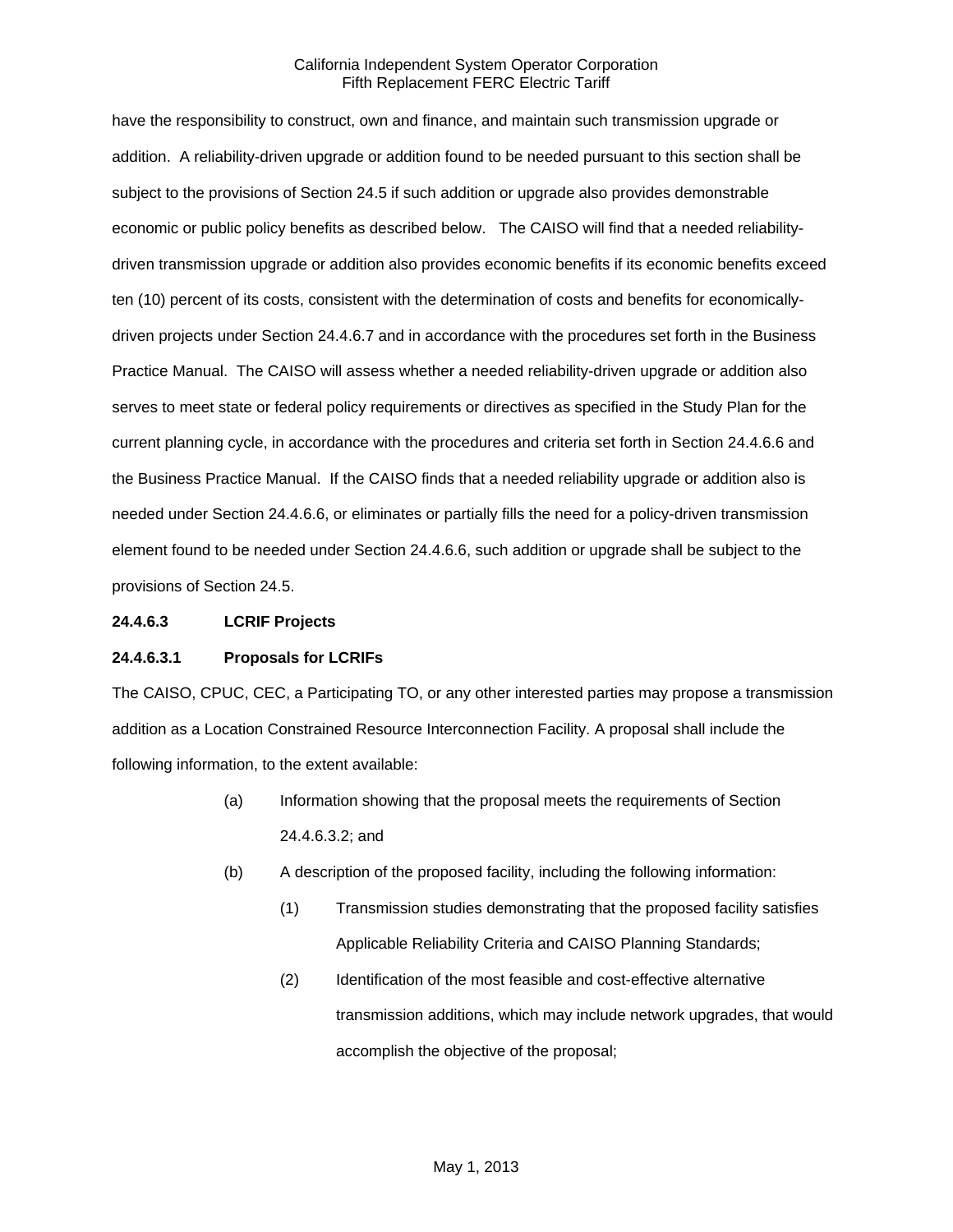- (3) A planning level cost estimate for the proposed facility and all proposed alternatives;
- (4) An assessment of the potential for the future connection of further transmission additions that would convert the proposed facility into a network transmission facility, including conceptual plans;
- (5) The estimated in-service date of the proposed facility; and
- (6) A conceptual plan for connecting potential LCRIGs, if known, to the proposed facility.

## **24.4.6.3.2 Criteria for Qualification as a LCRIF**

- (a) The CAISO shall conditionally approve a facility as a Location Constrained Resource Interconnection Facility if it determines that the facility is needed and all of the following requirements are met:
	- (1) The facility is to be constructed for the primary purpose of connecting to the CAISO Controlled Grid two (2) or more Location Constrained Resource Interconnection Generators in an Energy Resource Area, and at least one of the Location Constrained Resource Interconnection Generators is to be owned by an entity(ies) that is not an Affiliate of the owner(s) of another Location Constrained Resource Interconnection Generator in that Energy Resource Area;
	- (2) The facility will be a High Voltage Transmission Facility;
	- (3) At the time of its in-service date, the facility will not be a network facility and would not be eligible for inclusion in a Participating TO's TRR other than as an LCRIF; and
	- (4) The facility meets Applicable Reliability Criteria and CAISO Planning Standards.
- (b) The proponent of a facility that has been determined by the CAISO to meet the requirements of Section 24.4.6.3.2(a) shall provide the CAISO with information concerning the requirements of this subsection not less than ninety (90) days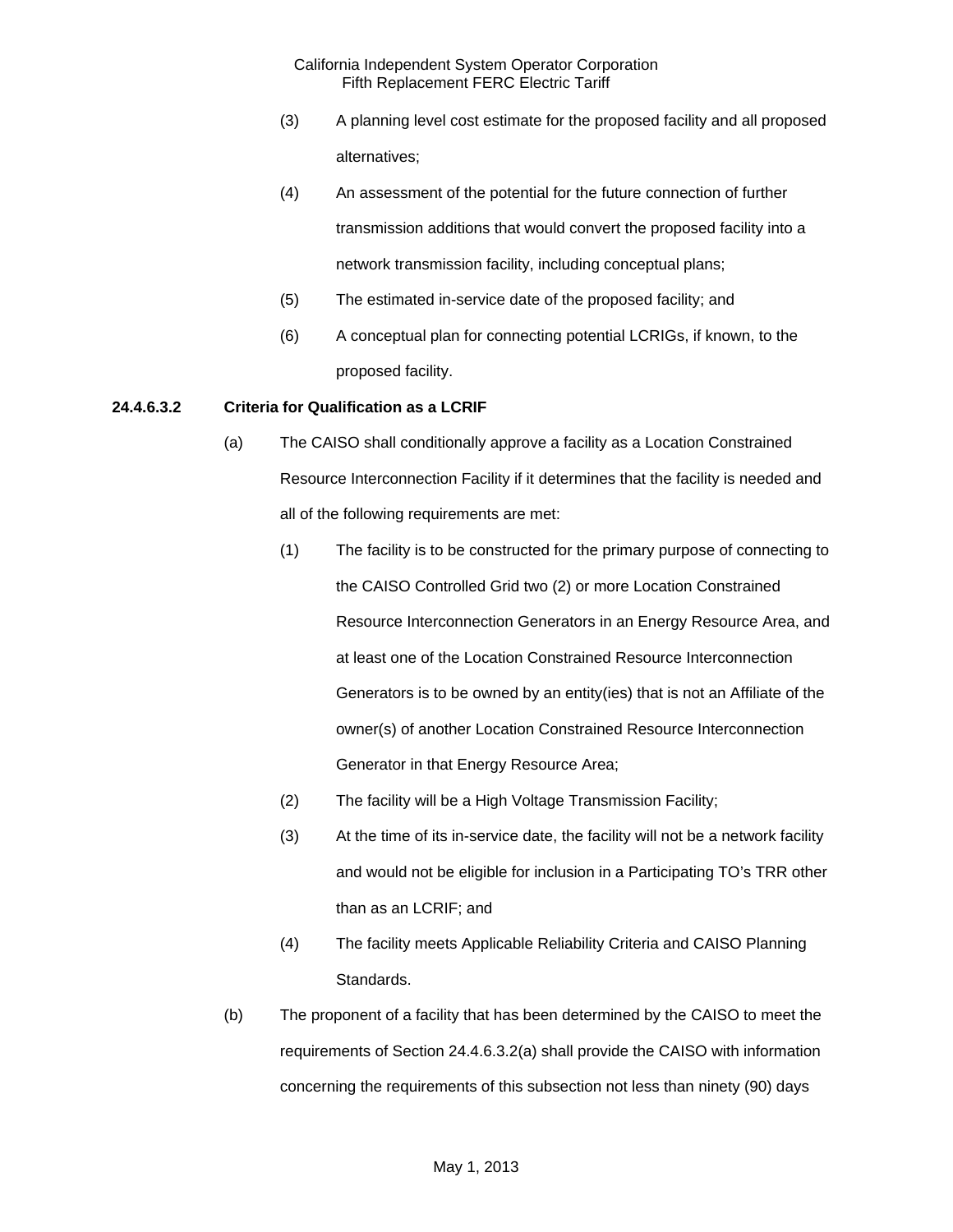prior to the planned commencement of construction, and the facility shall qualify as a Location Constrained Resource Interconnection Facility if the CAISO determines that both of the following requirements are met:

- (1) The addition of the capital cost of the facility to the High Voltage TRR of a Participating TO will not cause the aggregate of the net investment of all LCRIFs (net of the amount of the capital costs of LCRIFs to be recovered from LCRIGs pursuant to Section 26.6) included in the High Voltage TRRs of all Participating TOs to exceed fifteen (15) percent of the aggregate of the net investment of all Participating TOs in all High Voltage Transmission Facilities reflected in their High Voltage TRRs (net of the amount of the capital costs of LCRIFs to be recovered from LCRIGs pursuant to Section 26.6) in effect at the time of the CAISO's evaluation of the facility; and
- (2) Existing or prospective owners of LCRIGs have demonstrated their interest in connecting LCRIGs to the facility consistent with the requirements of Section 24.4.6.3.4, which establishes the necessary demonstration of interest.

# **24.4.6.3.3 Responsibilities of Participating Transmission Owner**

Each Participating TO shall report annually to the CAISO the amount of its net investment in LCRIFs (net of the amount of the capital costs of LCRIFs to be recovered from LCRIGs pursuant to Section 26.6), and its net investment in High Voltage Transmission Facilities reflected in its High Voltage TRR (net of the amount of the capital costs of LCRIFs to be recovered from LCRIGs pursuant to Section 26.6), to enable the CAISO to make the determination required under Section 24.4.6.3.2(b)(1).

# **24.4.6.3.4 Demonstration of Interest in a LCRIF**

A proponent of an LCRIF must demonstrate interest in the LCRIF equal to sixty (60) percent or more of the capacity of the facility in the following manner:

> (a) the proponent's demonstration must include a showing that LCRIGs that would connect to the facility and would have a combined capacity equal to at least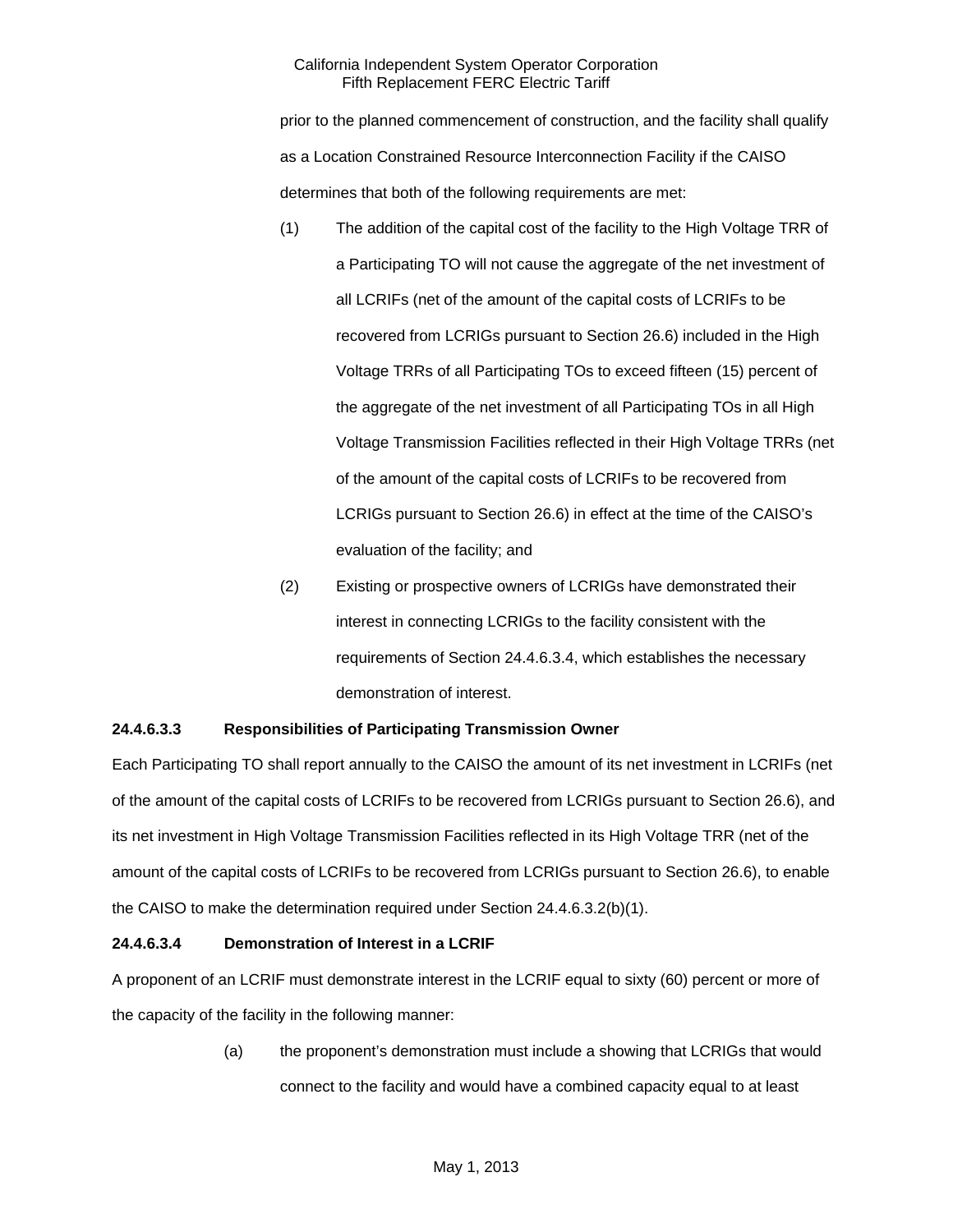twenty-five (25) percent of the capacity of the facility have executed Large Generator Interconnection Agreements or Small Generator Interconnection Agreements, as applicable; and

- $(b)$  to the extent the showing pursuant to Section 24.4.6.3.4(a) does not constitute sixty (60) percent of the capacity of the LCRIF, the proponent's demonstration of the remainder of the required minimum level of interest must include a showing that additional LCRIGs:
	- (1) in the case of Large Generating Facilities subject to the LGIP set forth in Appendix Y, have obtained Site Exclusivity or paid the Site Exclusivity Deposit in lieu of Site Exclusivity, provided that any Site Exclusivity Deposit paid pursuant to Section 3.5 of the LGIP set forth in Appendix Y shall satisfy this requirement, or, in the case of Large Generating Facilities subject to the LGIP set forth in Appendix U and Small Generating Facilities, have obtained control over their site or paid a deposit to the CAISO in the amount of \$250,000, which deposit shall be refundable if the LCRIF is not approved or is withdrawn by the proponent; and
	- (2) have demonstrated interest in the LCRIF by one of the following methods:
		- (i) executing a firm power sales agreement for the output of the LCRIG for a period of five (5) years or longer; or
		- (ii) in the case of Large Generating Facilities subject to the LGIP set forth in Appendix Y, filing an Interconnection Request and paying the Interconnection Study Deposit required by Section 3.5 of the LGIP set forth in Appendix Y; or
		- (iii) in the case of Large Generating Facilities subject to the LGIP set forth in Appendix U and Small Generating Facilities, being in the CAISO's interconnection queue and paying a deposit to the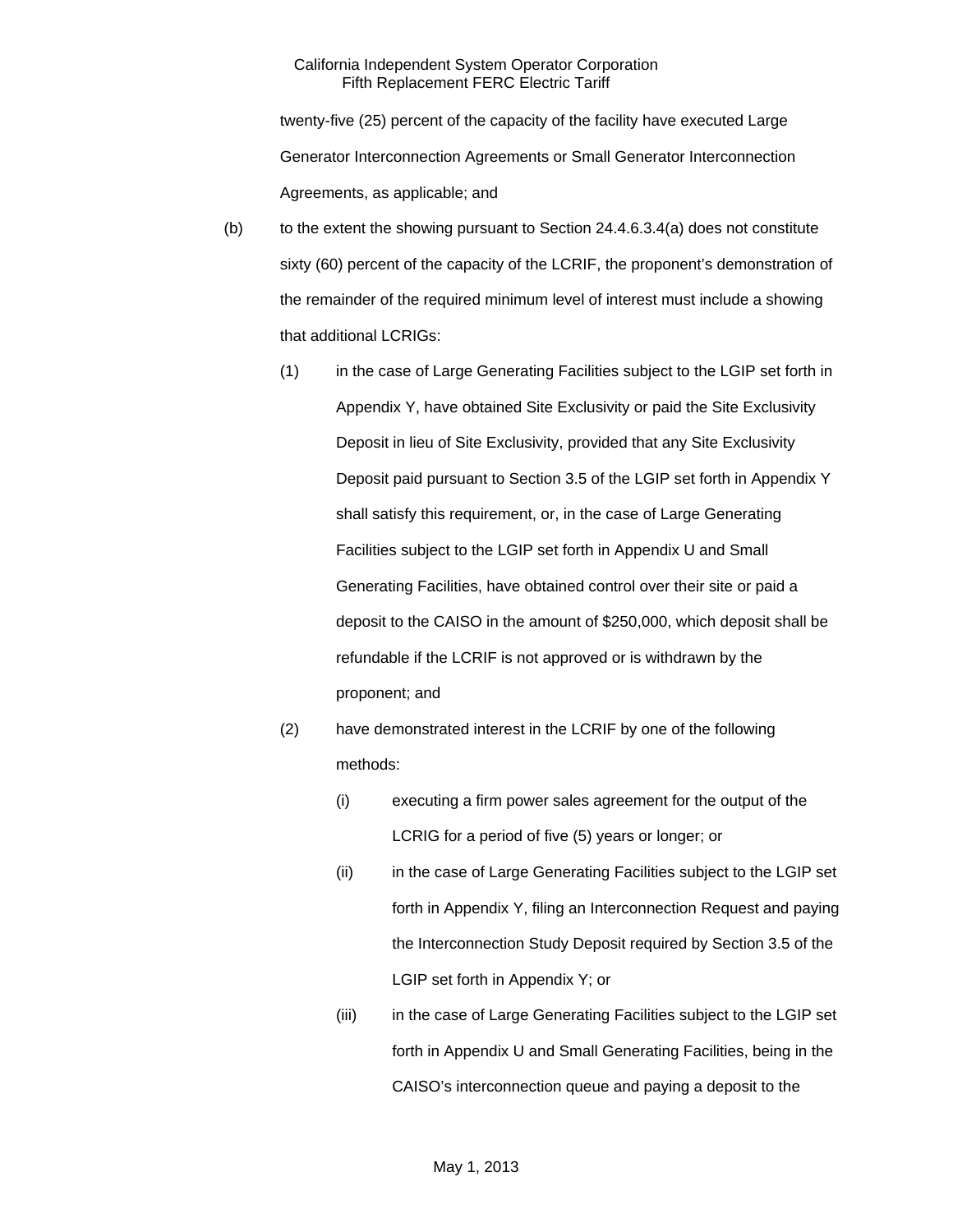> CAISO equal to the sum of the minimum deposits required of an Interconnection Customer for all studies performed in accordance with the Large Generator Interconnection Procedures (Appendix U) or Small Generator Interconnection Procedures (Appendix S), as applicable to the LCRIG, less the amount of any deposits actually paid by the LCRIG for such studies. The deposit shall be credited toward such study costs. If the LCRIF is not approved or is withdrawn by the proponent, any deposit paid under this provision shall be refundable to the extent it exceeds costs incurred by the CAISO for such studies; or

(iv) paying a deposit to the CAISO equal to five (5) percent of the LCRIG's pro rata share of the capital costs of a proposed LCRIF. The deposit shall be credited toward costs of Interconnection Studies performed in connection with the Large Generator Interconnection Procedures (Appendix U or Appendix Y, as applicable) or Small Generator Interconnection Procedures (Appendix S), whichever is applicable. If the LCRIF is not approved or is withdrawn by the proponent, any deposit paid under this provision shall be refundable to the extent it exceeds the costs incurred by the CAISO for such studies.

#### **24.4.6.3.5 Coordination With Non-Participating TOs**

In the event that a facility proposed as an LCRIF would connect to LCRIGs in an Energy Resource Area that would also be connected by a transmission facility that is in existence or is proposed to be constructed by an entity that is not a Participating TO and that does not intend to place that facility under the Operational Control of the CAISO, the CAISO shall coordinate with the entity owning or proposing that transmission facility through any regional planning process to avoid the unnecessary construction of duplicative transmission additions to connect the same LCRIGs to the CAISO Controlled Grid.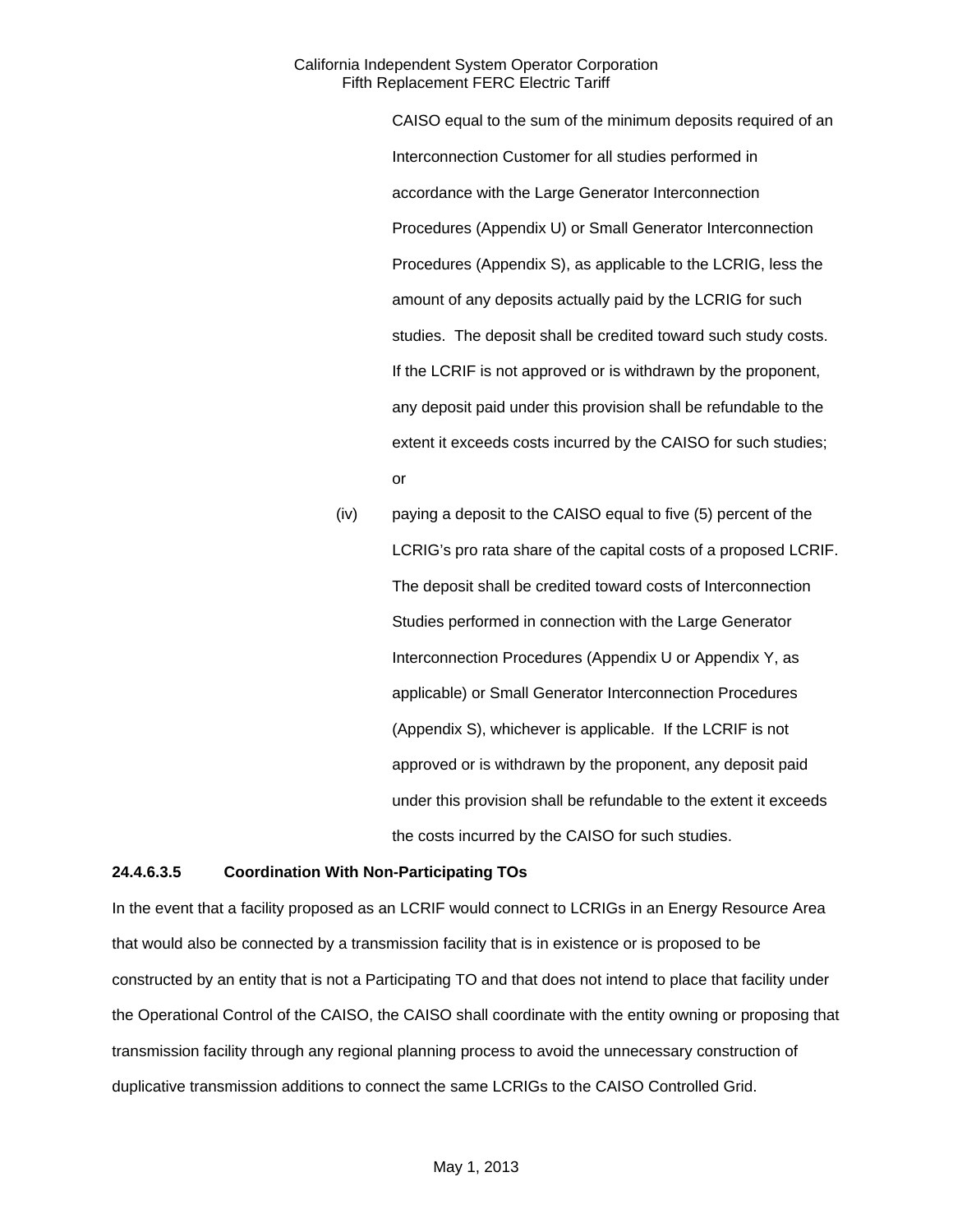# **24.4.6.3.6 Evaluation of LCRIFs**

In evaluating whether a proposed LCRIF that meets the requirements of Section 24.4.6.3.2 is needed, and for purposes of ranking and prioritizing LCRIF projects, the CAISO will consider the following factors:

- (a) Whether, and if so, the extent to which, the facility meets or exceeds applicable CAISO Planning Standards, including standards that are Applicable Reliability Criteria.
- (b) Whether, and if so, the extent to which, the facility has the capability and flexibility both to interconnect potential LCRIGs in the Energy Resource Area and to be converted in the future to a network transmission facility.
- (c) Whether the projected cost of the facility is reasonable in light of its projected benefits, in comparison to the costs and benefits of other alternatives for connecting Generating Units or otherwise meeting a need identified in the CAISO Transmission Planning Process, including alternatives that are not LCRIFs. In making this determination, the CAISO shall take into account, among other factors, the following:
	- (1) The potential capacity of LCRIGs and the potential Energy that could be produced by LCRIGs in each Energy Resource Area;
	- (2) The capacity of LCRIGs in the CAISO's interconnection process for each Energy Resource Area;
	- (3) The projected cost and in-service date of the facility in comparison with other transmission facilities that could connect LCRIGs to the CAISO Controlled Grid;
	- (4) Whether, and if so, the extent to which, the facility would provide additional reliability or economic benefits to the CAISO Controlled Grid; and
	- (5) Whether, and if so, the extent to which, the facility would create a risk of stranded costs.

# **24.4.6.4 Projects to Maintain the Feasibility of Long Term CRRs**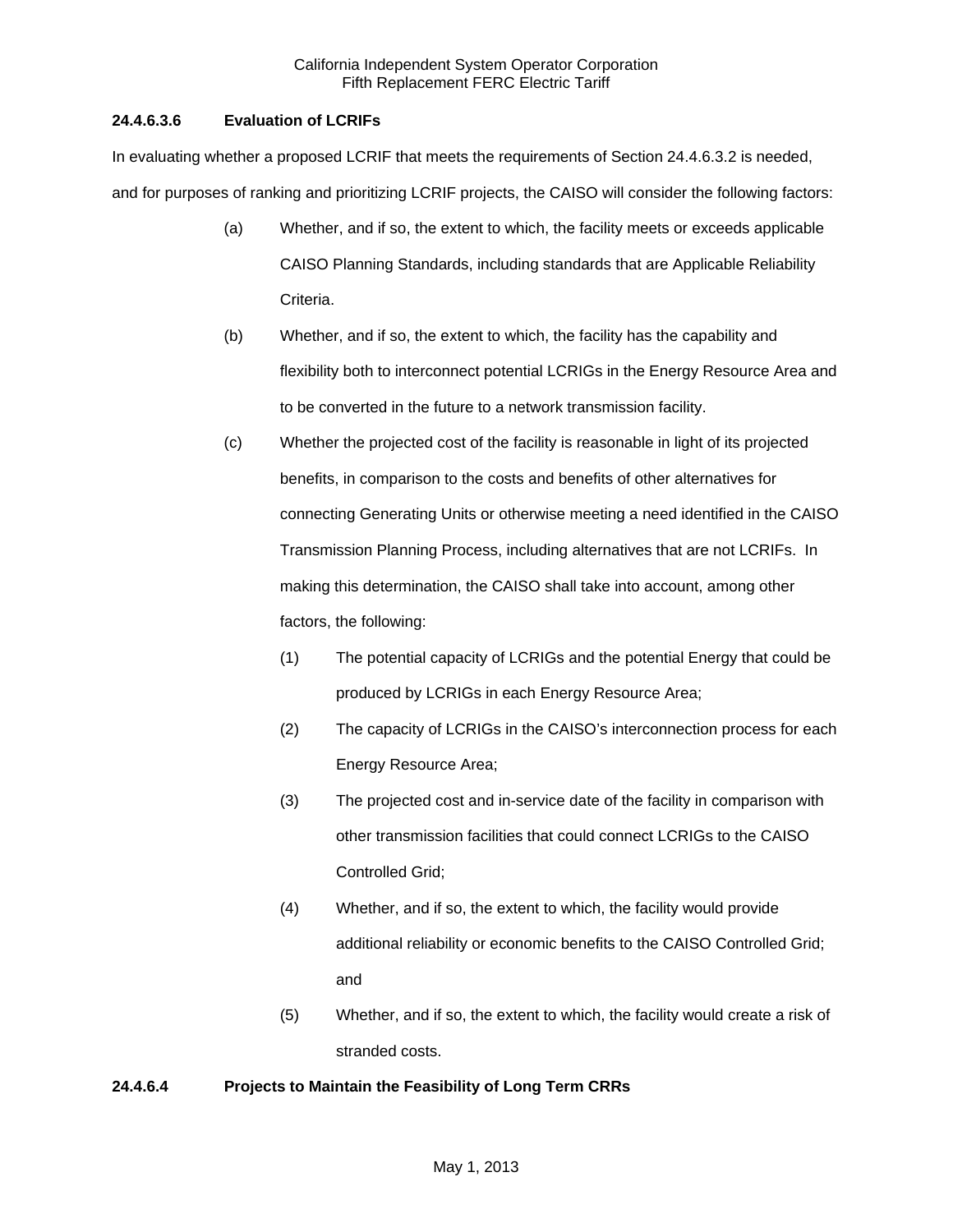The CAISO is obligated to ensure the continuing feasibility of Long Term CRRs that are allocated by the CAISO over the length of their terms. In furtherance of this requirement the CAISO shall, as part of its annual Transmission Planning Process cycle, test and evaluate the simultaneous feasibility of allocated Long Term CRRs, including, but not limited to, when acting on the following types of projects: (a) planned or proposed transmission projects; (b) Generating Unit or transmission retirements; (c) Generating Unit interconnections; and (d) the interconnection of new Load. Pursuant to such evaluations, the CAISO shall identify the need for any transmission additions or upgrades required to ensure the continuing feasibility of allocated Long Term CRRs over the length of their terms and shall publish Congestion Data Summary along with the results of the CAISO technical studies. In assessing the need for transmission additions or upgrades to maintain the feasibility of allocated Long Term CRRs, the CAISO, in coordination with the Participating TOs and other Market Participants, shall consider lower cost alternatives to the construction of transmission additions or upgrades, such as acceleration or expansion of existing projects; Demand-side management; Remedial Action Schemes; constrained-on Generation; interruptible Loads; reactive support; or in cases where the infeasible Long Term CRRs involve a small magnitude of megawatts, ensuring against the risk of any potential revenue shortfall using the CRR Balancing Account and uplift mechanism in Section 11.2.4. As part of the CAISO's Transmission Planning Process, the Participating TOs and Market Participants shall provide the necessary assistance and information to the CAISO to allow it to assess and identify transmission additions or upgrades that may be necessary under Section 24.4.6.4. To the extent a transmission upgrade or addition is deemed needed to maintain the feasibility of allocated Long Term CRRs in accordance with this Section and included in the CAISO's annual Transmission Plan, the CAISO will designate the Participating TO(s) with a PTO Service Territory in which the transmission upgrade or addition is to be located as the Project Sponsor(s), responsible to construct, own and finance, and maintain such transmission upgrade or addition. An upgrade or addition found to be needed pursuant to this section shall be subject to the provisions of Section 24.5 if such addition or upgrade also provides demonstrable economic or public policy benefits as described below. The CAISO will find that a transmission upgrade or addition needed to maintain the feasibility of allocated Long Term CRRs also provides economic benefits if its economic benefits exceed ten (10) percent of its costs, consistent with the determination of costs and benefits for economically-driven projects under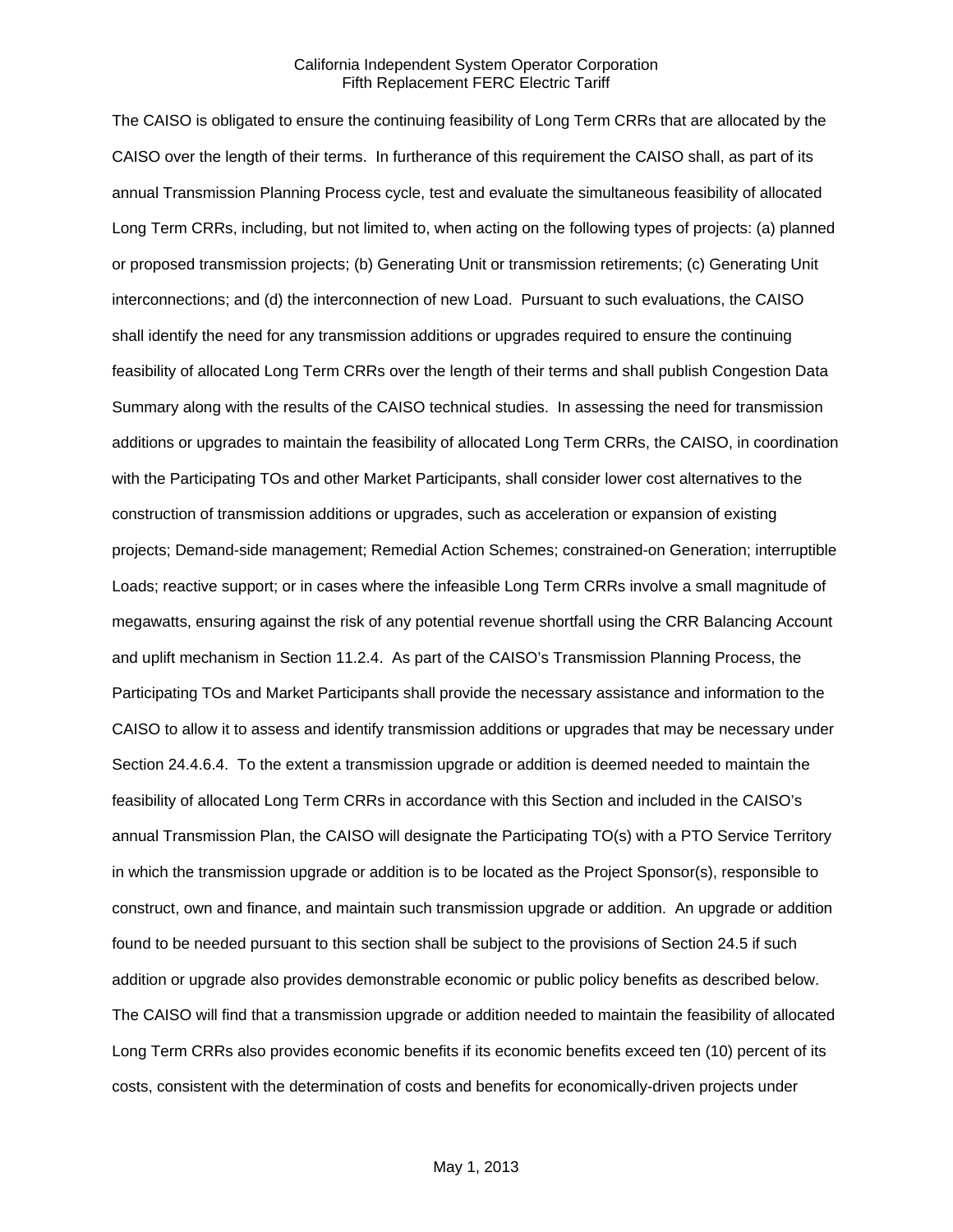Section 24.4.6.7 and in accordance with the procedures set forth in the Business Practice Manual. The CAISO will assess whether an upgrade or addition needed to maintain the feasibility of allocated Long Term CRRs also serves to meet state or federal policy requirements or directives as specified in the Study Plan for the current planning cycle, in accordance with the procedures and criteria set forth in Section 24.4.6.6 and the Business Practice Manual. If the CAISO finds that an upgrade or addition needed to maintain the feasibility of allocated Long Term CRRs also is needed under Section 24.4.6.6, or eliminates or partially fills the need for a policy-driven transmission element found to be needed under Section 24.4.6.6, such addition or upgrade shall be subject to the provisions of Section 24.5.

### **24.4.6.5 LGIP Network Upgrades**

Beginning with the 2011/2012 planning cycle, Network Upgrades originally identified during the Phase II Interconnection Study or Interconnection Facilities Study Process of the Large Generation Interconnection Process as set forth in Section 7 of Appendix Y that are not already included in a signed LGIA may be assessed as part of the comprehensive Transmission Plan if these Network Upgrades satisfy the following criteria:

- (a) The Network Upgrades consist of new transmission lines 200 kV or above, and have capital costs of \$100 million or greater;
- (b) The Network Upgrade is a new 500 kV substation that has capital costs of \$100 million or greater; or,
- (c) The Network Upgrades have a capital cost of \$200 million or more.

The CAISO will post a list of the Network Upgrades eligible for assessment in the Transmission Planning Process in accordance with the schedule set forth in the applicable Business Practice Manual. Network Upgrades included in the comprehensive Transmission Plan may include additional components not included in the Network Upgrades originally identified during the Phase II Interconnection Study or may be expansions of the Network Upgrades originally identified during the Phase II Interconnection Study if the CAISO determines during the Transmission Planning Process that such components or expansions are needed as additional elements under section 24.1. Network Upgrades identified in the LGIP Phase II studies but not assessed in the Transmission Planning Process will be included in Large Generator Interconnection Agreements, as appropriate. Network Upgrades assessed in the Transmission Planning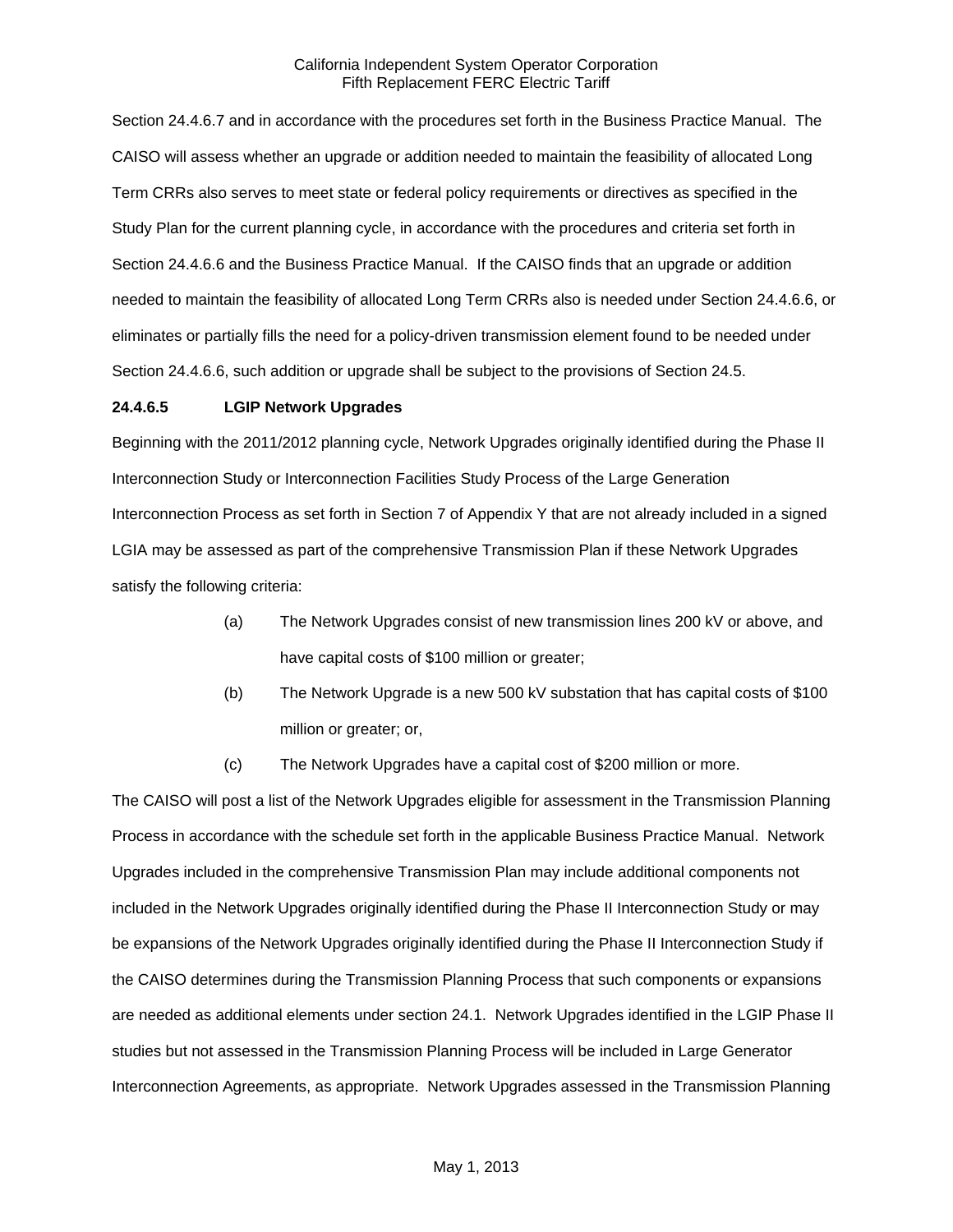Process but not modified or replaced will be included in Large Generator Interconnection Agreements, as appropriate. Construction and ownership of Network Upgrades specified in the comprehensive Transmission Plan under this section, including any needed additional components or expansions, will be the responsibility of the Participating TO if the Phase II studies identified the original upgrade as needed and such upgrade has not yet been set forth in an executed Large Generator Interconnection Agreement. To the extent that additional components or expansions to Network Upgrades remain the responsibility of the Participating TO and such Network Upgrades are subsequently abandoned, the Participating TO shall be presumed to be eligible, subject to prudency and any other applicable review by FERC, to include in its TRR the costs of such Network Upgrades if the costs attributable to the abandonment of such Network Upgrades (as modified, replaced or otherwise reconfigured in the Transmission Planning Process) exceed the amounts funded by Interconnection Customers pursuant to Appendix Y. This presumption shall not apply in the case of Network Upgrades which the applicable Participating TO agreed to up-front fund independent of any obligation to fund pursuant to the Transmission Planning Process. If, through the Transmission Planning Process, the CAISO identifies any additional components or expansions of Network Upgrades that result in the need for other upgrades or additions, the responsibility to build and own such additions or upgrades will be determined by this Section 24, according to the category of those other upgrades or additions. Any decision in the Transmission Planning Process to modify Network Upgrades identified in the Large Generator Interconnection Process will not increase the cost responsibility of the Interconnection Customer as described in Appendix Y, Section 7. Category 1 policydriven elements identified under Section 24.4.6.7 could supplant the need for LGIP Network Upgrades that would be developed in subsequent Generator Interconnection Process cycles. To the extent that a Category 1 policy-driven element eliminates or downsizes the need for a Network Upgrade, the Interconnection Customer's cost responsibility for such Network Upgrade shall be eliminated or reduced. Any financial security posting shall be adjusted accordingly.

#### **24.4.6.6 Policy-Driven Elements**

Once the CAISO has identified projects needed to maintain reliability, LCRIF projects eligible for conditional or final approval, projects needed to maintain long-term CRR feasibility, qualified Merchant Transmission Facility projects, and needed LGIP Network Upgrades as described in Section 24.4.6.5, the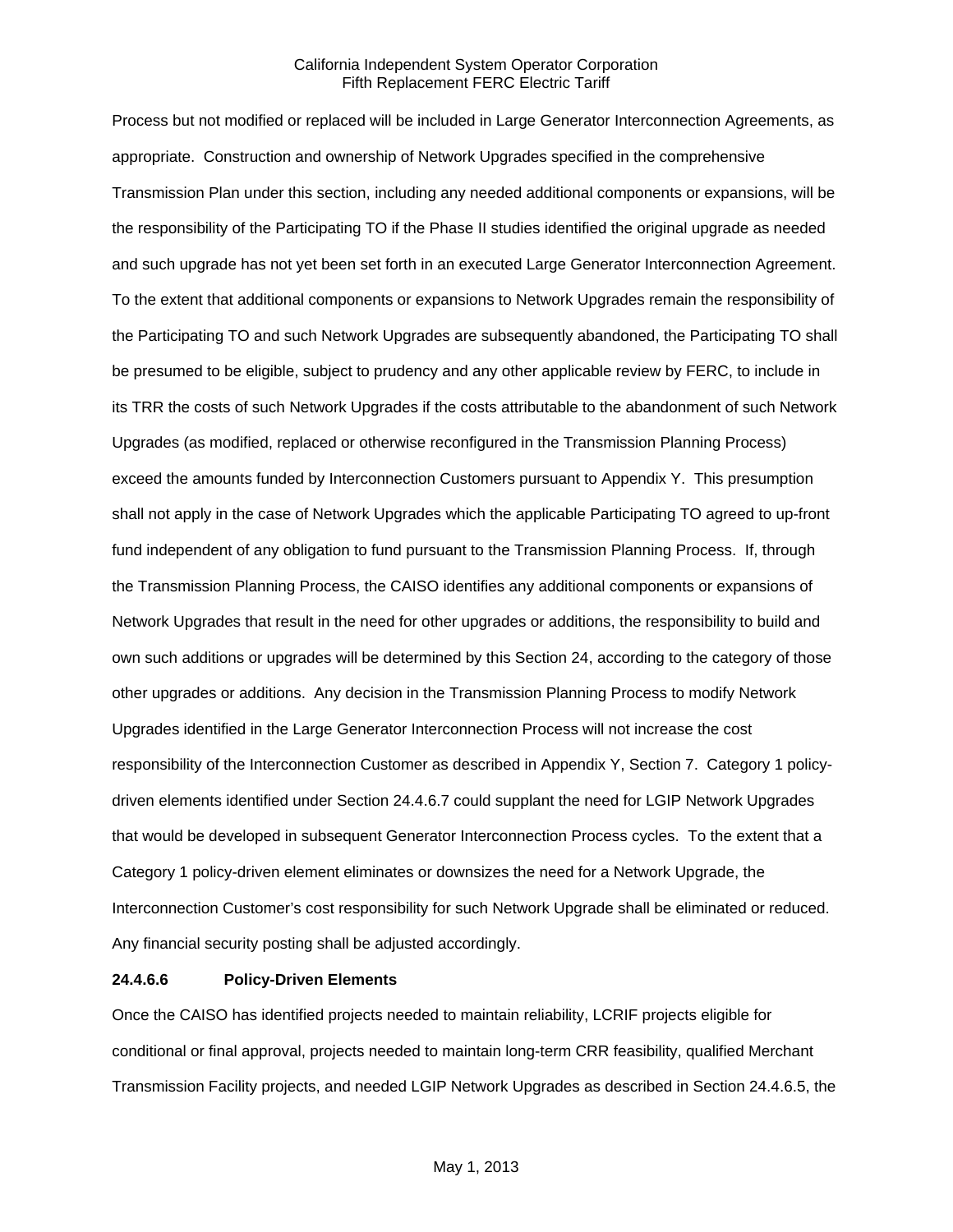CAISO may evaluate transmission upgrade and addition elements needed to meet state or federal policy requirements or directives as specified in the Study Plan pursuant to Section 24.3.2(i). Policy-driven transmission upgrade or addition elements will be either Category 1 or Category 2. Category 1 are those elements which under the criteria of this section are found to be needed elements and are recommended for approval as part of the comprehensive Transmission Plan in the current cycle. Category 2 are those elements that could be needed to achieve state or federal policy requirements or directives but have not been found to be needed in the current planning cycle based on the criteria set forth in this section. Elements identified in this section and not identified in Section 24.4.6.5 as the responsibility of the Participating TO to build will be open for Project Sponsor solicitation during Phase 3. The CAISO will determine the need for, and identify such policy-driven transmission upgrade or addition elements that efficiently and effectively meet applicable policies under alternative resource location and integration assumptions and scenarios, while mitigating the risk of stranded investment. The CAISO will create a baseline scenario reflecting the assumptions about resource locations that are most likely to occur and one or more reasonable stress scenarios that will be compared to the baseline scenario. Any transmission upgrade or addition elements that are included in the baseline scenario and at least a significant percentage of the stress scenarios may be Category 1 elements. Transmission upgrades or additions that are included in the base case, but which are not included in any of the stress scenarios or are included in an insignificant percentage of the stress scenarios, generally will be Category 2 elements, unless the CAISO finds that sufficient analytic justification exists to designate them as Category 1. In such cases, the ISO will make public the analysis upon which it based its justification for designating such facilities as Category 1 rather than Category 2. In this process, the CAISO will consider the following criteria:

- (a) commercial interest in the resources in the applicable geographic area (including renewable energy zones) accessed by potential transmission elements as evidenced by signed and approved power purchase agreements and interconnection agreements;
- (b) the results and identified priorities of the California Public Utilities Commission's or California Local Regulatory Authorities' resource planning processes;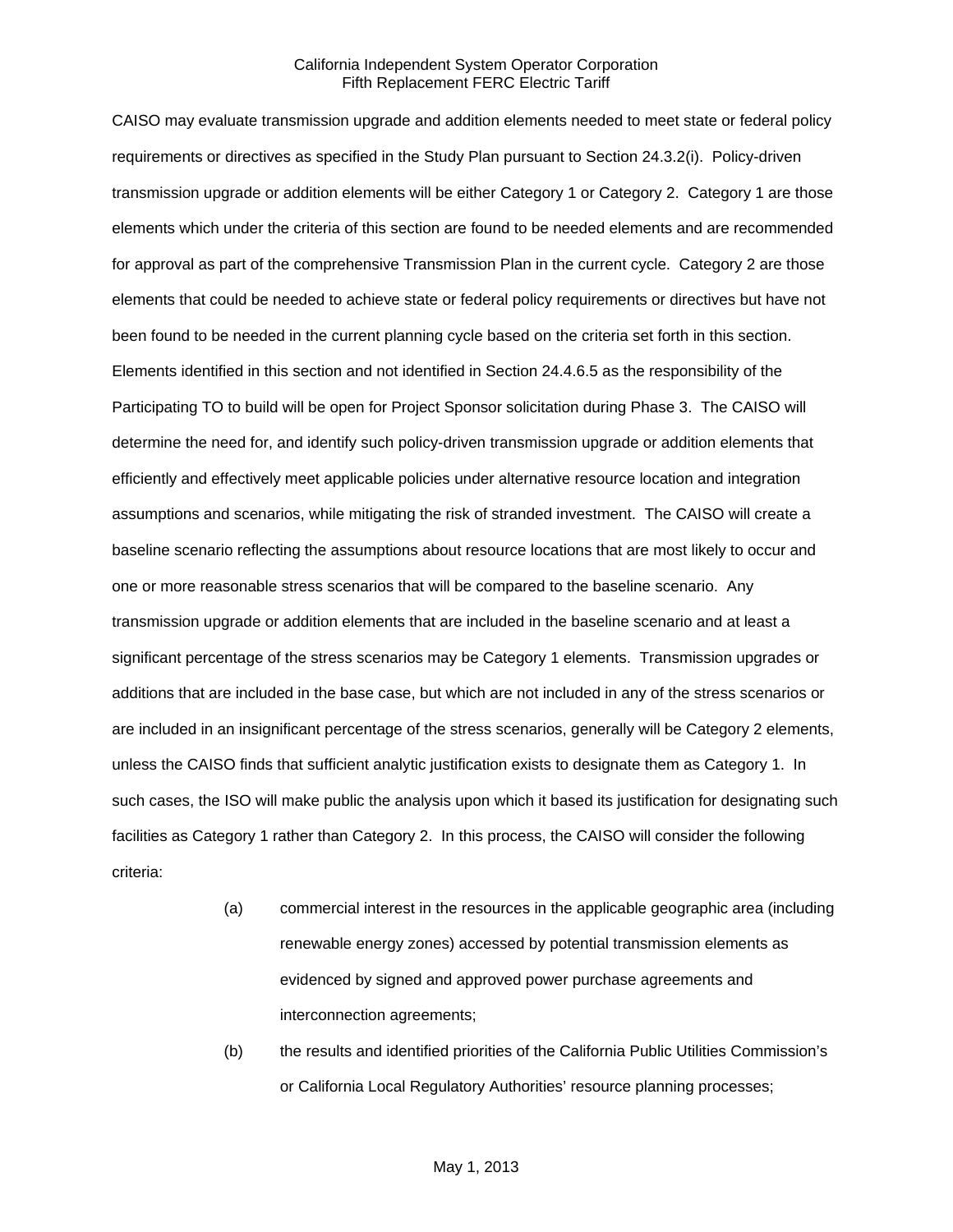- (c) the expected planning level cost of the transmission element as compared to the potential planning level costs of other alternative transmission elements;
- (d) the potential capacity (MW) value and energy (MWh) value of resources in particular zones that will meet the policy requirements, as well as the cost supply function of the resources in such zones;
- (e) the environmental evaluation, using best available public data, of the zones that the transmission is interconnecting as well as analysis of the environmental impacts of the transmission elements themselves; the extent to which the transmission element will be needed to meet Applicable Reliability Criteria or to provide additional reliability or economic benefits to the ISO grid;
- (f) potential future connections to other resource areas and transmission elements;
- (g) resource integration requirements and the costs associated with these requirements in particular resource areas designated pursuant to policy initiatives;
- (h) the potential for a particular transmission element to provide access to resources needed for integration, such as pumped storage in the case of renewable resources;
- (i) the effect of uncertainty associated with the above criteria, and any other considerations, that could affect the risk of stranded investment; and
- (j) the effects of other additions or upgrades being considered for approval during the planning process.

# **24.4.6.7 Economic Studies and Mitigation Solutions**

Once the CAISO has identified projects needed to maintain reliability, LCRIF projects eligible for conditional or final approval, qualified merchant transmission projects and policy driven elements, the CAISO will conduct the High Priority Economic Planning Studies selected under Section 24.4.4 and any other studies that the CAISO concludes are necessary to determine whether additional transmission upgrades and additions, or modifications to identified transmission projects or elements, are necessary to address: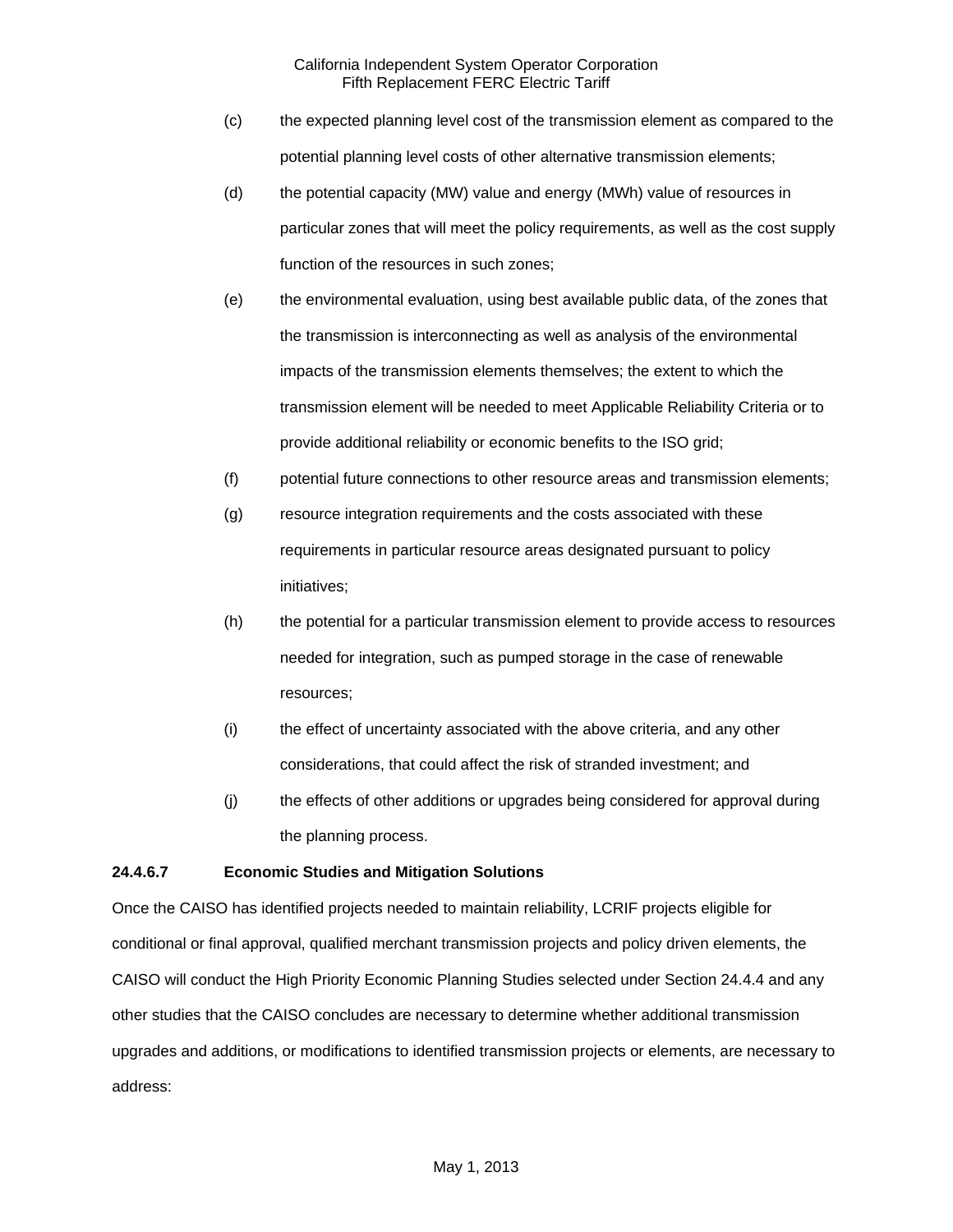- (a) Congestion identified by the CAISO in the Congestion Data Summary published for the applicable Transmission Planning Process cycle and the magnitude, duration, and frequency of that Congestion;
- (b) Local Capacity Area Resource requirements;
- (c) Congestion projected to increase over the planning horizon used in the Transmission Planning Process and the magnitude of that Congestion; or
- (d) Integration of new generation resources or loads on an aggregated or regional basis.

In determining whether to additional elements are needed, the CAISO shall consider the degree to which, if any, the benefits of the solutions outweigh the costs, in accordance with the procedures set forth in the Business Practice Manual. The benefits of the mitigation solutions may include a calculation of any reduction in production costs, Congestion costs, Transmission Losses, capacity or other electric supply costs resulting from improved access to cost-efficient resources. The cost of the mitigation solution must consider any estimated costs identified under Section 24.4.6.4 to maintain the simultaneous feasibility of allocated Long Term CRRs for the length of their term. The CAISO, in determining whether a particular solution is needed, shall also consider the comparative costs and benefits of viable alternatives to the particular transmission element, including: (1) other potential transmission upgrades or additions, including those being considered or proposed during the Transmission Planning Process; (2) acceleration or expansion of any transmission upgrade or addition already approved by the CAISO Governing Board or included in any CAISO annual Transmission Plan, and (3) non-transmission alternatives, including demand-side management. Transmission upgrades and addition elements that are identified under this Section 24.4.6.7, other than reliability-driven projects, LCRIF projects eligible for conditional or final approval and qualified Merchant Transmission Facility projects, will be open for bid and Project Sponsor solicitation in Phase 3.

#### **24.4.6.8 Projects Submitted in Prior Request Windows**

During Phase 2 of the 2010/2011 Transmission Planning Cycle, the CAISO will evaluate the specific project proposals submitted during the 2008 and 2009 request windows. If any of these 2008 or 2009 request window proposals is found by the CAISO to be needed as a Category 1 policy-driven or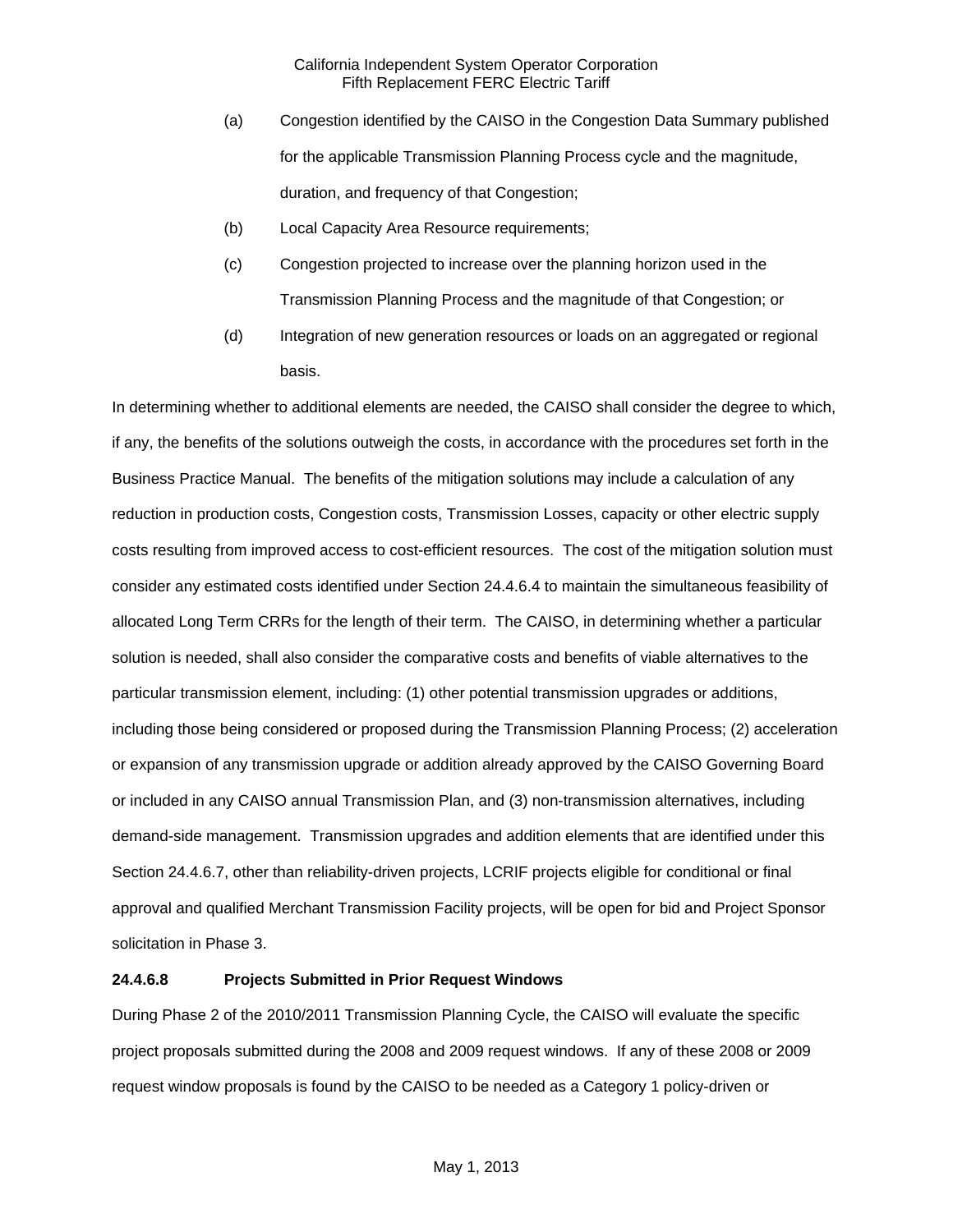economically-driven element, using the criteria for approval of transmission elements under sections 24.4.6.6 or 24.4.6.7, the project will be included in the comprehensive 2010/2011 Transmission Plan. Upon Board approval of the Transmission Plan, the Project Sponsor that submitted the proposal will be approved to finance, own and construct the approved additions and upgrades provided that Project Sponsor meets the criterion specified in Section 24.5.2.1(c). If a 2008 or 2009 request window proposal is found to be needed as a Category 2 policy-driven element in the 2010-2011 Transmission Planning Cycle, and that Category 2 policy-driven element is reclassified as a Category 1 policy-driven element in the 2011-2012 Transmission Planning Cycle, the Project Sponsor that submitted the proposal will be approved to finance, own and construct the element, provided that Project Sponsor meets the criterion specified in Section 24.5.2.1(c). If competing projects have been submitted by multiple Project Sponsors in the 2008 and 2009 request windows for the same elements in the 2010/2011 comprehensive Transmission Plan, the CAISO will approve one of those Project Sponsors to build and own the project based on the criteria specified in Section 24.5.2.3. To the extent that competing project proposals for the same policy-driven or economically-driven element were submitted in both the 2008 and 2009 request windows, the CAISO will give priority to the proiect proposals submitted in the 2008 request window.

### **24.4.7 Description of Transmission Elements**

The transmission elements identified in the draft and final comprehensive Transmission Plan will provide sufficient engineering detail to permit Project Sponsors to submit complete proposals, under section 24.5.1 to build certain transmission elements. As further described in the Business Practice Manual, such details may include, but are not limited to:

- (a) Minimum Conductor Ampacity;
- (b) Approximate Line impedance required;
- (c) Approximate Series compensation levels;
- (d) Substation bus and breaker configuration;
- (e) Breaker clearing times;
- (f) Transformer characteristics (capacity, impedance, tap range);
- (g) Minimum Shunt capacitor and reactor sizes;
- (h) Minimum FACTS device specifications;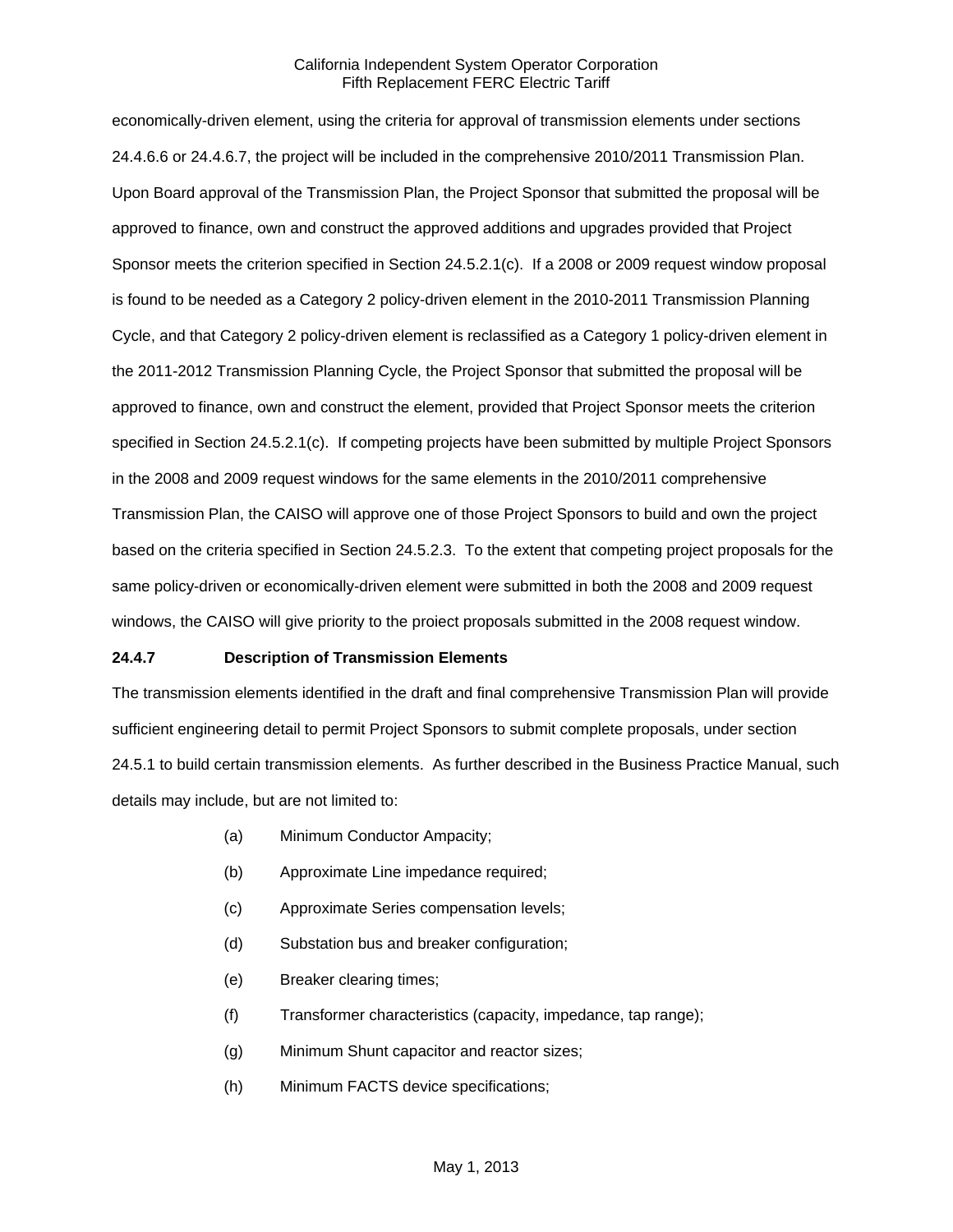- (i) SPS requirements;
- (j) Planning level cost estimates;
- (k) Projected in-service date.

## **24.4.8 Additional Contents of Comprehensive Transmission Plan**

In addition to the detailed descriptions of specific needed addition and upgrade projects and elements, the draft and final comprehensive Transmission Plan may include: (1) the results of technical studies performed under the Study Plan; (2) determinations and recommendations regarding the need for identified transmission upgrade and addition projects and elements; (3) assessments of transmission upgrades and additions submitted as alternatives to the potential solutions to transmission needs identified by the CAISO and studied during the Transmission Planning Process cycle; (4) results of Economic Planning Studies (except for the 2010/2011 cycle); (5) an update on the status of transmission upgrades or additions previously approved by the CAISO, including identification of mitigation plans, if necessary, to address any potential delay in the anticipated completion of an approved transmission upgrade or addition; and (6) a description of transmission addition and upgrade projects with an estimated capital investment of \$50 million or more submitted through the Request Window and for which additional studies are required before being presented to the CAISO Governing Board for approval following completion of the studies; and (7) a description of Category 2 transmission upgrade or addition elements recommended for consideration in future planning cycles.

#### **24.4.9 Phase 2 Stakeholder Process**

(a) According to the schedule and procedures set forth in the Business Practice Manual, the CAISO will schedule one (1) public meeting after the CAISO technical study results have been posted and Participating TOs have submitted (i) the results of technical studies conducted at the direction of the CAISO (if applicable); and (ii) reliability-driven projects and mitigation solutions. All stakeholder meetings, web conferences, or teleconferences shall be noticed by Market Notice. Interested parties will be provided a minimum two (2) week period to provide written comments regarding the technical study results and the proposals submitted by the Participating TOs.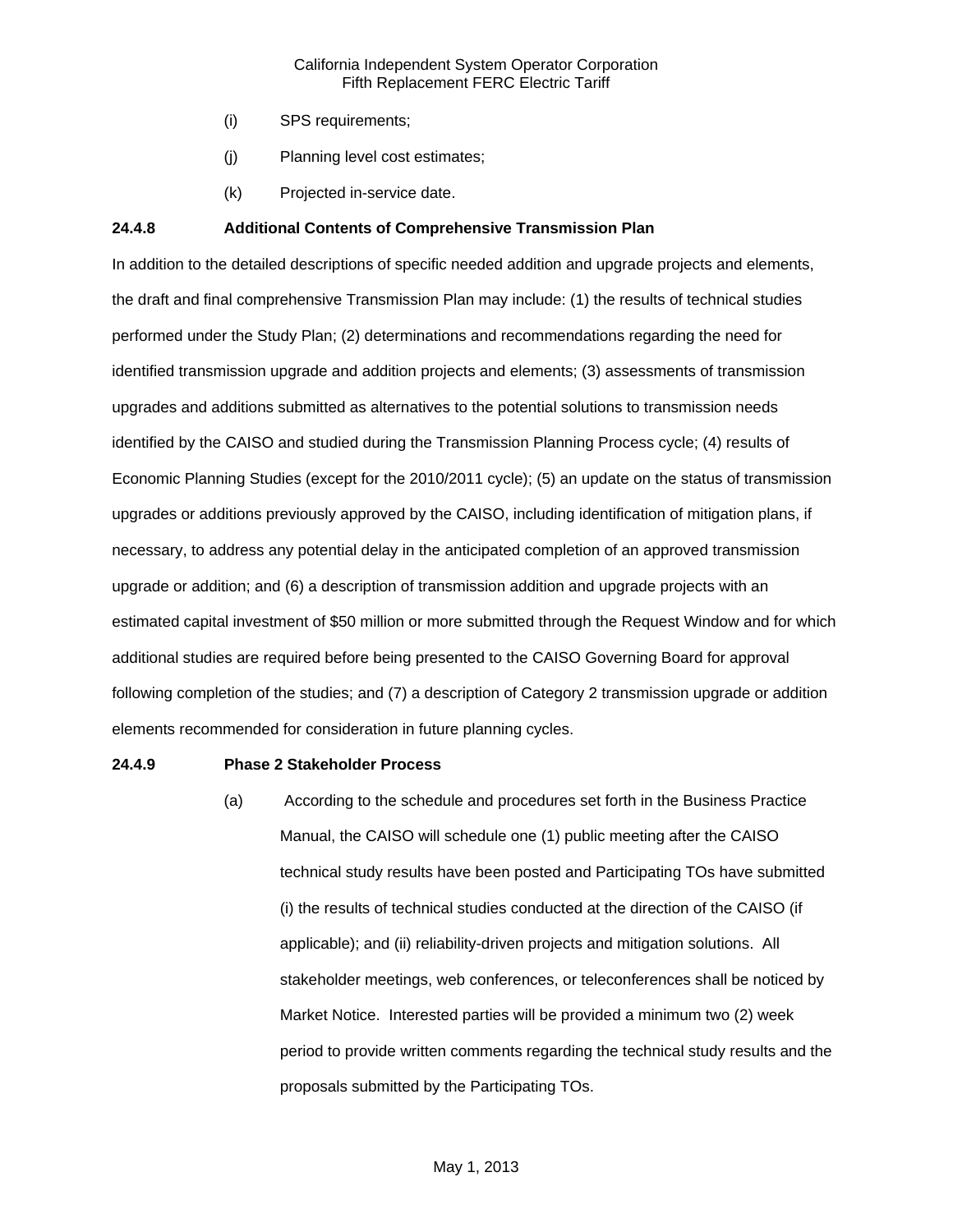- (b) The CAISO will schedule at least one (1) other public meeting before the draft comprehensive Transmission Plan is posted to provide information about any policy-driven element evaluations or economic planning studies that have been completed since the prior public meeting was held, as well as updated information about any studies or evaluations that are still in progress. Notice of such meeting, web conference or teleconference will be provided to stakeholders via Market Notice.
- (c) In accordance with the schedule and procedures in the Business Practice Manual, but not less than one-hundred and twenty (120) days after the results of the CAISO's technical studies are posted and not less than six (6) weeks after the Request Window closes, the CAISO will post a draft comprehensive Transmission Plan. The CAISO will subsequently conduct a public conference regarding the draft comprehensive Transmission Plan and solicit comments, consistent with the timelines and procedures set forth in the Business Practice Manual. Additional meetings, web conferences, or teleconferences may be scheduled as needed. All stakeholder meetings, web conferences, or teleconferences shall be noticed by Market Notice and such notice shall be posted to the CAISO Website. After consideration of comments, the CAISO will post the revised draft comprehensive Transmission Plan to the CAISO Website.

### **24.4.10 Transmission Plan Approval Process**

The revised draft comprehensive Transmission Plan, along with the stakeholder comments, will be presented to the CAISO Governing Board for consideration and approval. Upon approval of the plan, all needed transmission addition and upgrade projects and elements, net of all transmission and nontransmission alternatives considered in developing the comprehensive Transmission Plan, will be deemed approved by the CAISO Governing Board. Transmission upgrade and addition projects and elements with capital costs of \$50 million or less can be approved by CAISO management and may proceed to permitting and construction prior to Governing Board approval of the plan. Such CAISO management approved projects or elements may be subject to a competitive solicitation process,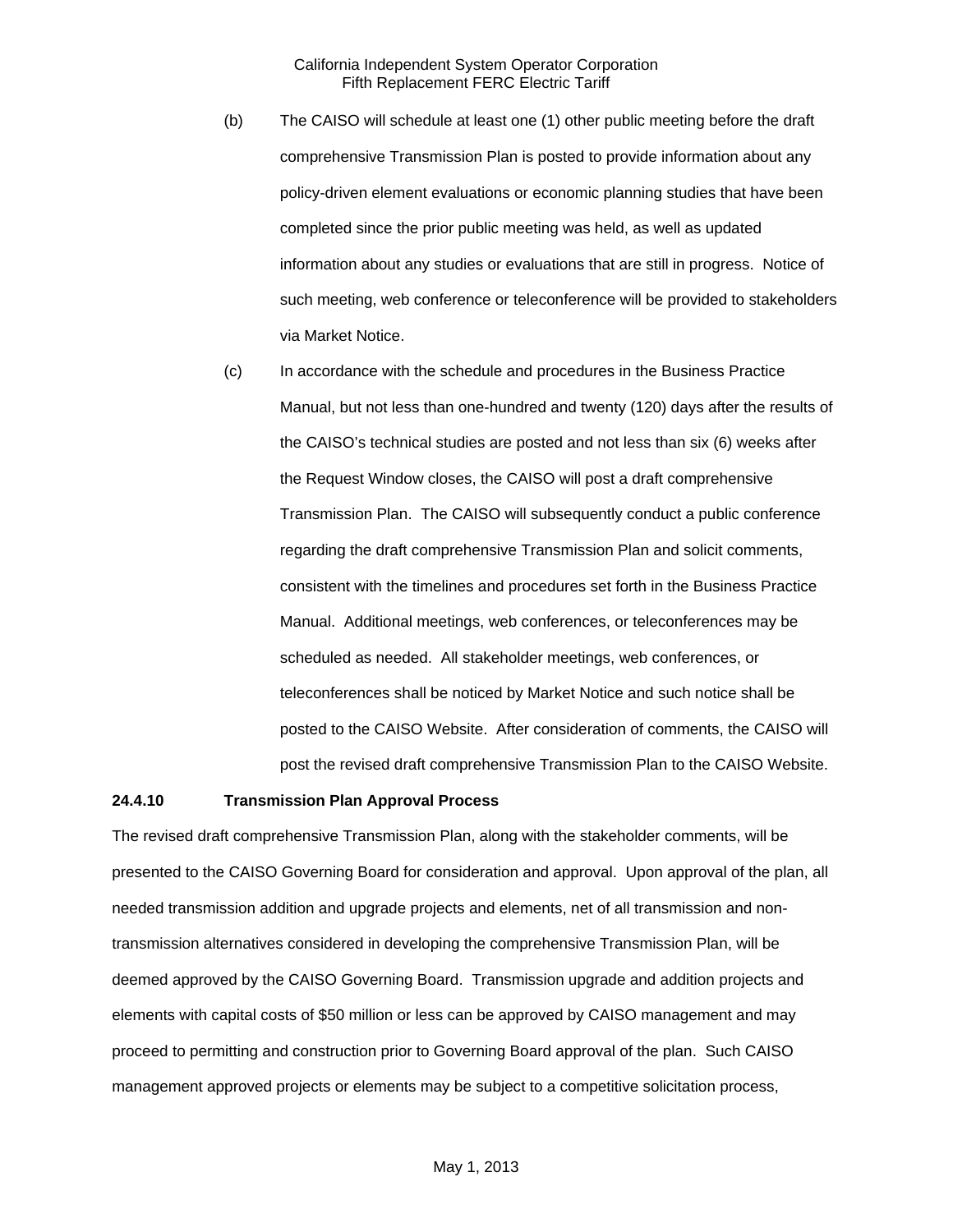consistent with Section 24.5, on an accelerated schedule that will allow the approved Project Sponsor to proceed to permitting and construction prior to Governing Board approval of the plan. CAISO management may expedite approval of a project or element ahead of the approval process for other projects or elements with capital costs of \$50 million or less if: (1) there is an urgent need for approval of the project or elements ahead of the schedule established in the Business Practice Manual; (2) there is a high degree of certainty that approval of the upgrade or addition will not conflict with other projects or elements being considered in Phase 2; and (3) the need to accelerate a project or element is driven by the CAISO's study process or by external circumstances. CAISO management shall brief the CAISO Governing Board at a regularly-scheduled or special public session prior to approving projects or elements costing \$50 million or less and conducting the competitive solicitation, if appropriate. Following Governing Board approval, the CAISO will post the final comprehensive Transmission Plan to the CAISO website.

#### **24.5 Transmission Planning Process Phase 3**

#### **24.5.1 Project Submissions**

According to the schedule set forth in the Business Practice Manual, in the month following CAISO Governing Board approval of the comprehensive Transmission Plan, the CAISO will initiate a period of at least two (2) months that will provide an opportunity for Project Sponsors to submit specific transmission project proposals to finance, own, and construct the transmission elements identified in the comprehensive Transmission Plan. For elements with capital costs of \$50 million or less that were approved by CAISO management before Governing Board approval of the comprehensive Transmission Plan, the two month period will be initiated following management approval of the element, and the Project Sponsor selection process will follow an accelerated schedule described in the Business Practice Manual. Such project proposals must include plan of service details and supporting information as set forth in the Business Practice Manual sufficient to enable the CAISO to determine whether the proposal meets the criteria specified in section 24.5.2.1 and 24.5.2.4. The project proposal will identify the authorized governmental body from which the Project Sponsor will seek siting approval for the project.

#### **24.5.2 Project Selection**

At the end of the project submission period, the CAISO will post a list of proposed projects and Project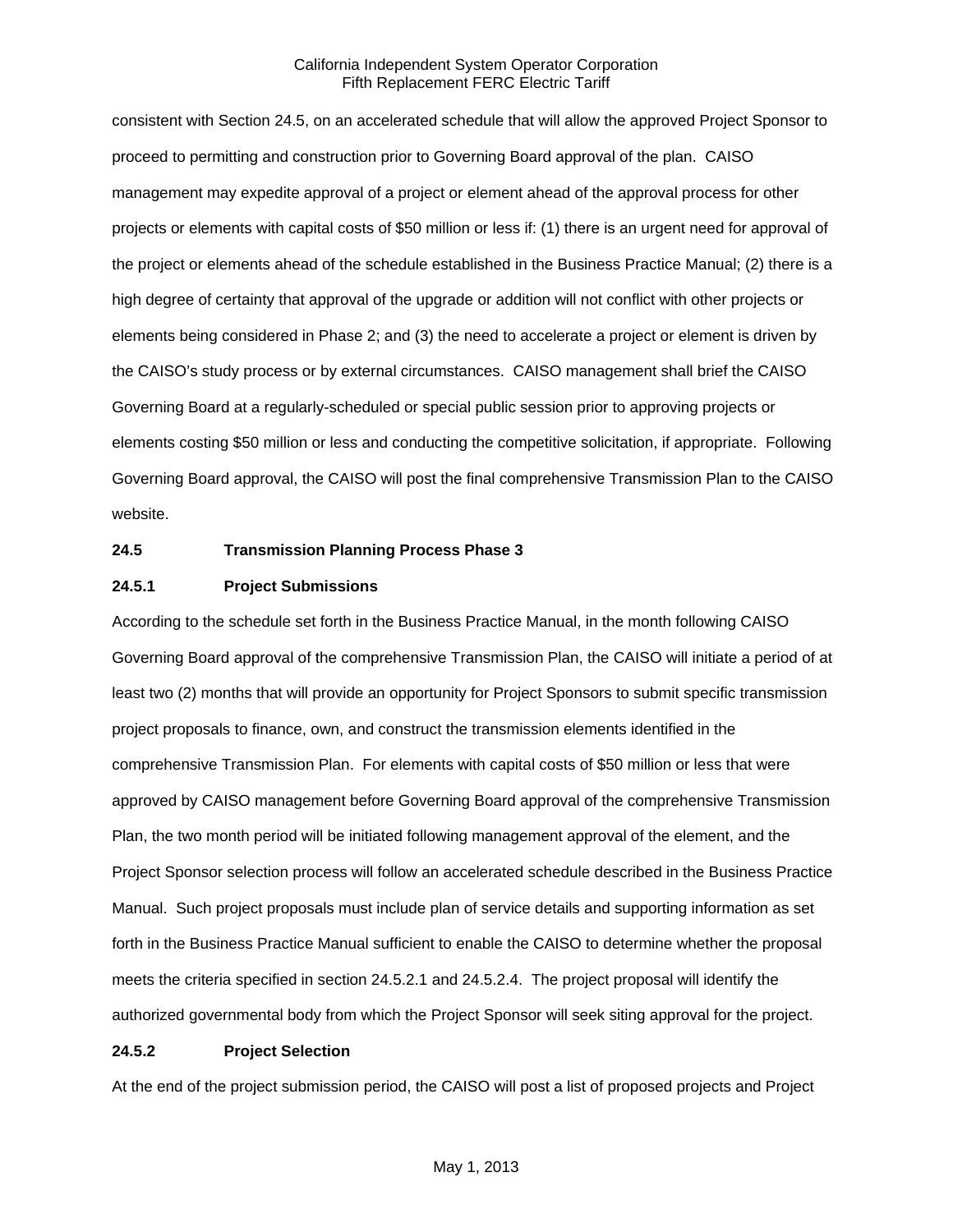Sponsors to its Website, subject to the confidentiality provisions set forth in Tariff section 20 and as further described in the Business Practice Manual, and will select projects and Approved Project Sponsors pursuant to this section 24.5.2. If the selected project involves an upgrade to or addition on an existing Participating TO facility, the construction or ownership of facilities on a Participating TO's right-ofway, or the construction or ownership of facilities within an existing Participating TO substation, the Participating TO will construct and own such upgrade or addition facilities unless the Project Sponsor and the Participating TO agree to a different arrangement.

## **24.5.2.1 Project Sponsor Qualification**

The CAISO will evaluate the proposals to finance, own and construct policy-driven transmission elements or transmission elements that are included in the comprehensive Transmission Plan based on the results of Economic Planning Studies or other economic studies conducted by the CAISO under section 24.4.6.7 to determine:

- (a) whether the proposed project is consistent with needed transmission elements identified in the comprehensive Transmission Plan;
- (b) whether the proposed project satisfies Applicable Reliability Criteria and CAISO Planning Standards; and
- (c) whether the Project Sponsor and its team are physically, technically, and financially capable of (i) completing the project in a timely and competent manner; and (ii) operating and maintaining the facilities consistent with Good Utility Practice and applicable reliability criteria for the life of the project.

On the CAISO's request, the Project Sponsor will provide additional information that the CAISO reasonably determines is necessary to conduct its evaluation.

# **24.5.2.2 Single Project Sponsor**

If only one Project Sponsor submits a proposal to finance, own, and construct transmission elements under section 24.5.1, and the CAISO determines that the Project Sponsor is qualified to own and construct the project under the criteria set forth in section 24.5.2.1, the Project Sponsor must seek siting approval, and any other necessary approvals, from the appropriate authority or authorities within onehundred twenty (120) days of CAISO approval.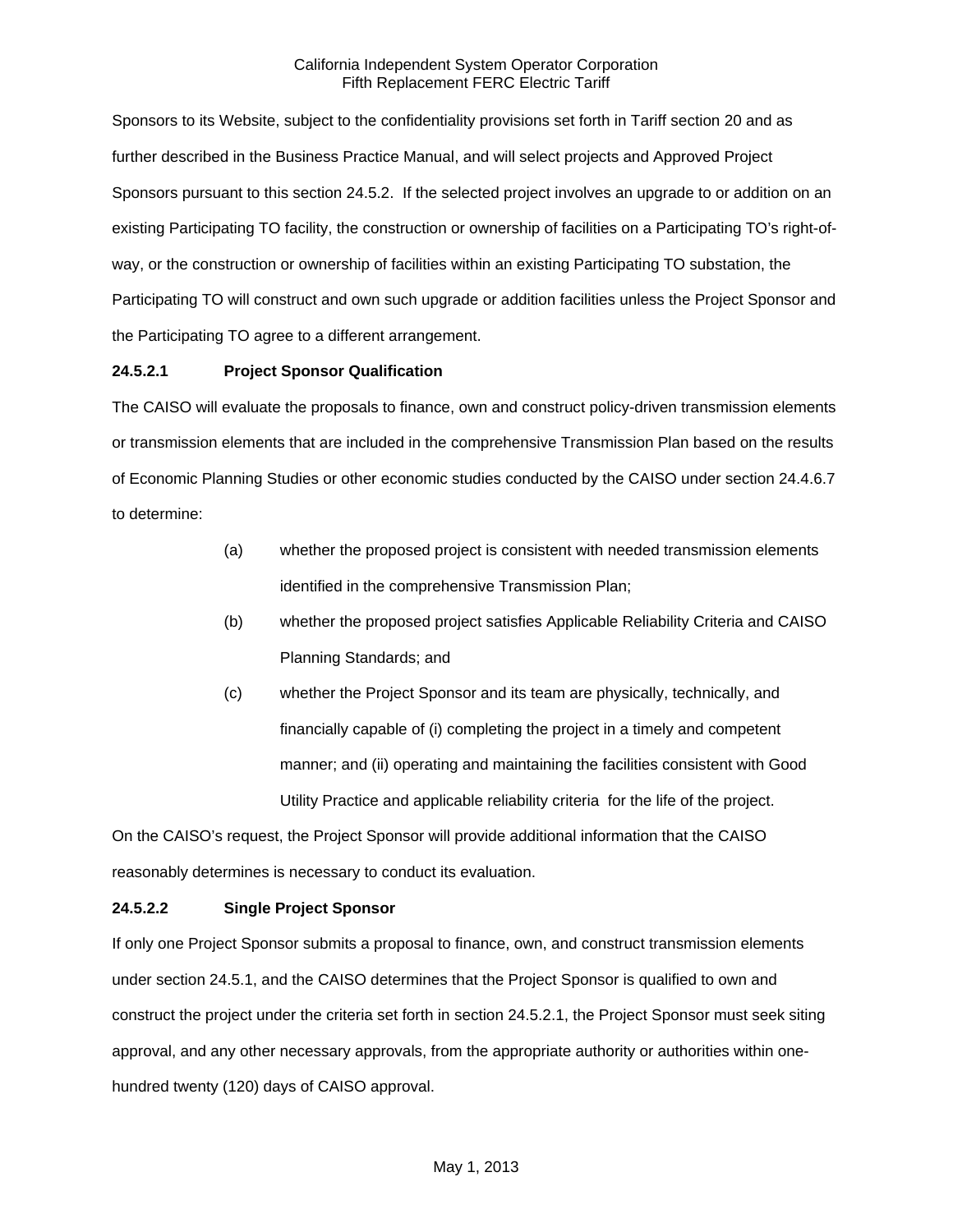## **24.5.2.3 Multiple Project Sponsors**

- (a) If two (2) or more Project Sponsors submit proposals to own and construct the same transmission element or elements under section 24.5.1 and the CAISO determines that the two (2) or more Project Sponsors are qualified to own and construct the project under the criteria set forth in section 24.5.2.1, the CAISO will, upon request, facilitate an opportunity for the Project Sponsors to collaborate with each other to propose a single project to meet such need. If joint projects are proposed following the collaboration period, the CAISO will revise the list of potential renewable transmission upgrades or additions eligible for selection.
- (b) If the qualified Project Sponsors are unable to collaborate on a joint project and are applying to the same authorized governmental body to approve the project siting, the qualified Project Sponsors must seek siting approval within one hundred and twenty (120) days and the CAISO will accept the Project Sponsor determination by that authorized governmental authority.
- (c) If the qualified Project Sponsors are unable to collaborate on a joint project and are applying to different authorized governmental bodies for project siting approval, the CAISO will select one approved Project Sponsor based on a comparative analysis of the degree to which each Project Sponsor meets the criteria set forth in sections 24.5.2.1 and a consideration of the factors set forth in 24.5.2.4. The CAISO will engage an expert consultant to assist with the selection of the approved Project Sponsor. Thereafter, the approved Project Sponsor must seek siting approval, and any other necessary approvals, from the appropriate authority or authorities within one-hundred twenty (120) days of CAISO approval.

## **24.5.2.4 Project Sponsor Selection Factors**

In selecting an approved Project Sponsor from among multiple project sponsors, as described in section 24.5.2.3(c), the CAISO shall consider the following criteria, in addition to the criteria set forth in section 24.5.2: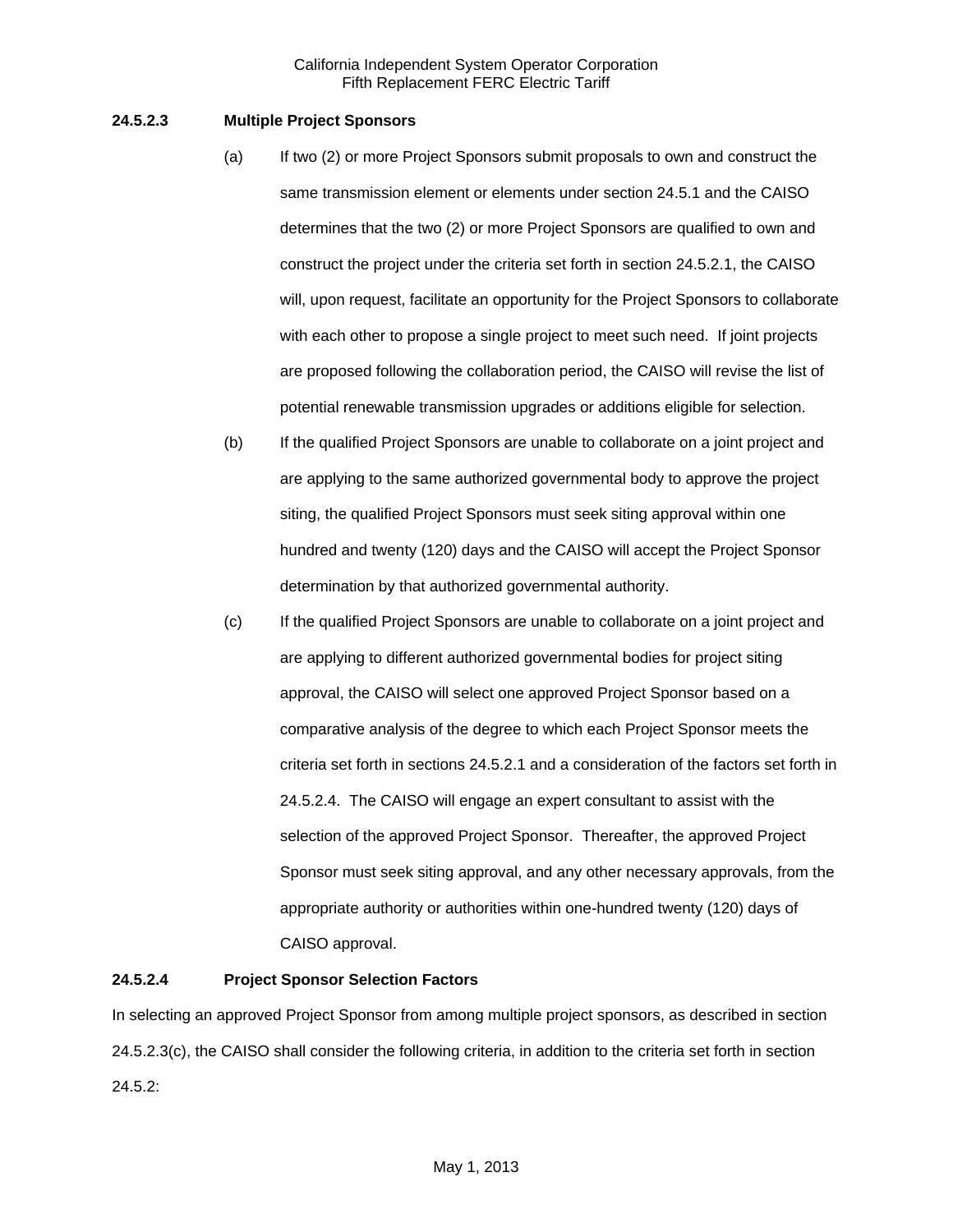- (a) the current and expected capabilities of the Project Sponsor and its team to finance, license, and construct the facility and operate and maintain it for the life of the project;
- (b) the Project Sponsor's existing rights of way and substations that would contribute to the project in question;
- (c) the experience of the Project Sponsor and its team in acquiring rights of way, and the authority to acquire rights of way by eminent domain, if necessary, that would facilitate approval and construction;
- (d) the proposed schedule for development and completion of the project and demonstrated ability to meet that schedule of the Project Sponsor and its team;
- (e) the financial resources of the Project Sponsor and its team;
- (f) the technical and engineering qualifications and experience of the Project Sponsor and its team;
- (g) if applicable, the previous record regarding construction and maintenance of transmission facilities, including facilities outside the CAISO Controlled Grid of the Project Sponsor and its team;
- (h) demonstrated capability to adhere to standardized construction, maintenance and operating practices;
- (i) demonstrated ability to assume liability for major losses resulting from failure of facilities;
- (j) demonstrated cost containment capability and other advantages the Project Sponsor and its team may have to build the specific project, including any binding agreement by the Project Sponsor and its team to accept a cost cap that would preclude project costs above the cap from being recovered through the CAISO's Transmission Access Charge.

The information that Project Sponsors must submit to enable the CAISO to conduct its evaluation of these criteria shall be specified in the Business Practice Manual.

# **24.5.3 Notice to Project Sponsors**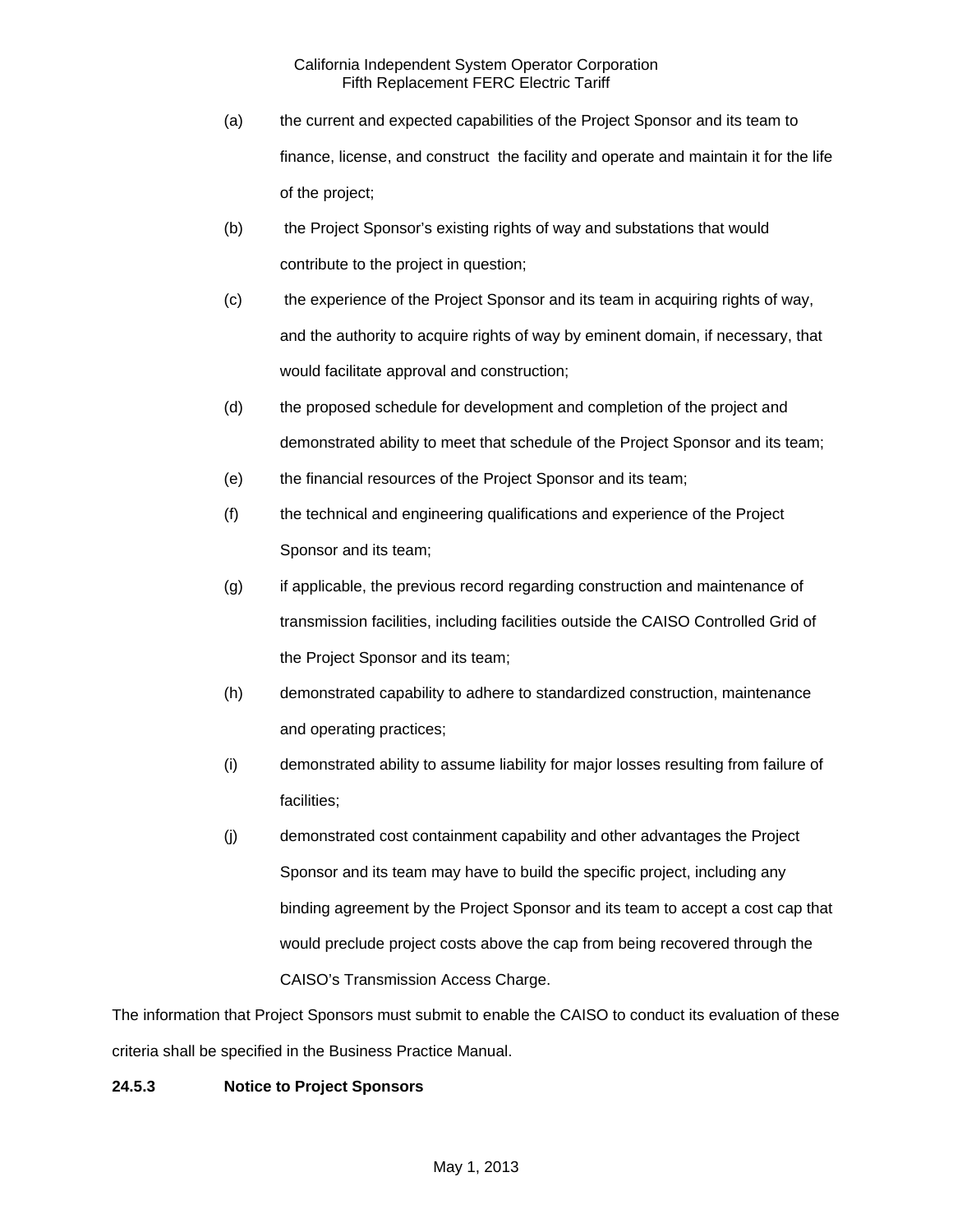The CAISO will notify Project Sponsors as to results of the project evaluation process in accordance with the schedule and procedures set forth in the Business Practice Manual.

## **24.6 Obligation to Construct Transmission Projects**

A Participating TO that has a PTO Service Territory in which either terminus of the element or elements being upgraded or added is located shall be obligated to construct all transmission additions and upgrade elements or elements included in the comprehensive Transmission Plan for which there is no Approved Project Sponsor or for which the Project Sponsor is unable to secure all necessary approvals. In cases where the Approved Project Sponsor is subsequently unable or unwilling to build the project, the CAISO may, at its discretion, direct the Participating TO with a PTO Service Territory in which either terminus of the facility being upgraded or added is located to build the element or elements, or open a new solicitation of Project Sponsors to finance, construct and own the element or elements. The Approved Project Sponsor shall not sell, assign or otherwise transfer its rights to finance, construct and own the project before the project has been energized and, if applicable, turned over to the CAISO's Operational Control unless the CAISO has approved such proposed transfer. The obligations of the Participating TO to construct such transmission additions or upgrades will not alter the rights of any entity to construct and expand transmission facilities as those rights would exist in the absence of a TO's obligations under this CAISO Tariff or as those rights may be conferred by the CAISO or may arise or exist pursuant to this CAISO Tariff.

**24.6.1 [NOT USED]** 

**24.6.2 [NOT USED]**

**24.6.3 [NOT USED]** 

## **24.7 Documentation of Compliance with NERC Reliability Standards**

The Transmission Plan and underlying studies, assessments, information and analysis developed during the Transmission Planning Process, regardless of whether performed by CAISO or by Participating TOs or other third parties at the direction of CAISO, shall be used by the CAISO as part of its documentation of compliance with NERC Reliability Standards.

**24.8 Additional Planning Information**

**24.8.1 Information Provided by Participating TOs**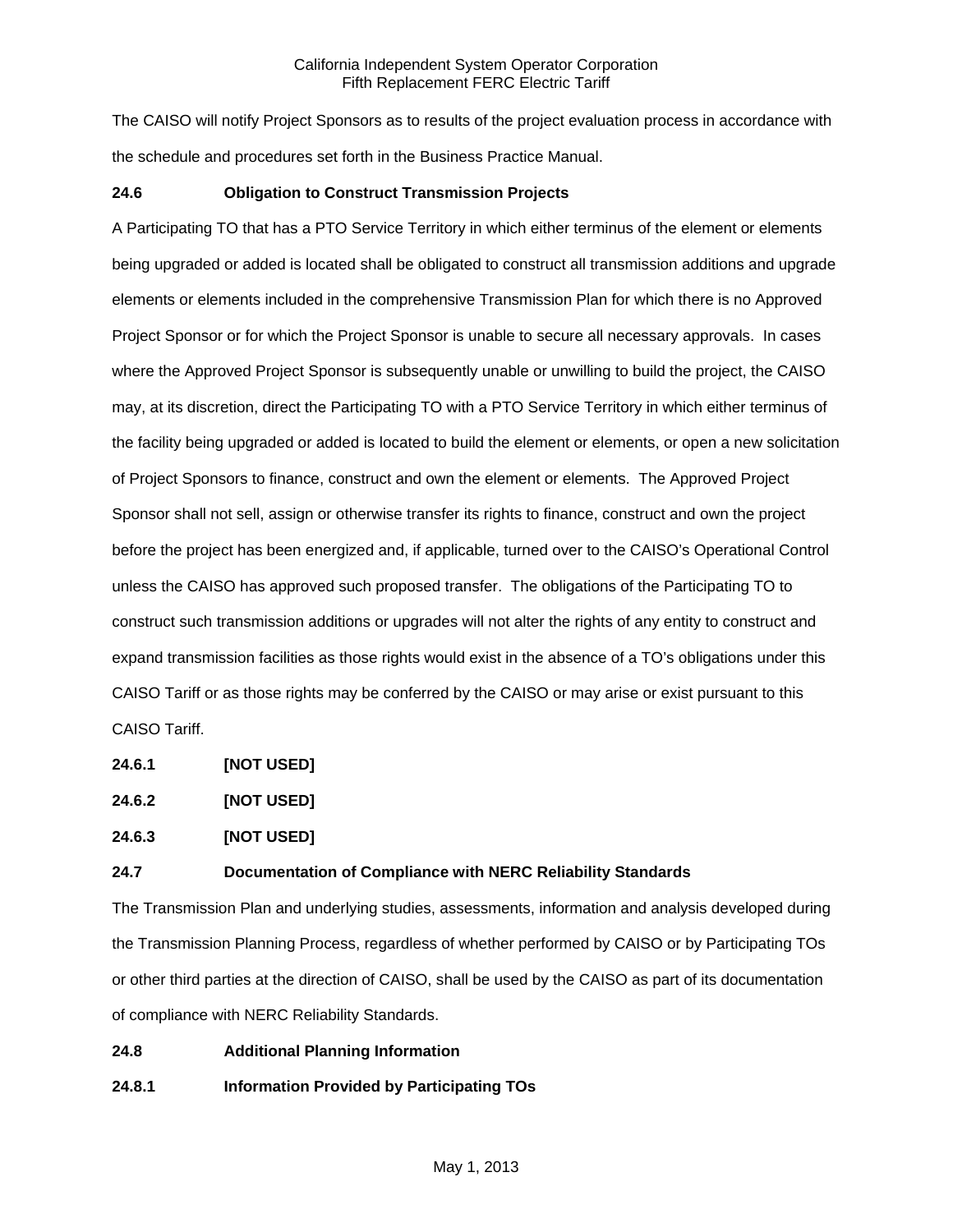In addition to any information that must be provided to the CAISO under the NERC Reliability Standards, Participating TOs shall provide the CAISO on an annual or periodic basis in accordance with the schedule and procedures and in the form required by the Business Practice Manual any information and data reasonably required by the CAISO to perform the Transmission Planning Process, including, but not limited to: (1) modeling data for power flow, including reactive power, short-circuit and stability analysis; (2) a description of the total Demand to be served from each substation, including a description of any Energy efficiency programs reflected in the total Demand; (3) the amount of any interruptible Loads included in the total Demand (including conditions under which an interruption can be implemented and any limitations on the duration and frequency of interruptions); (4), a description of Generating Units to be interconnected to the Distribution System of the Participating TO, including generation type and anticipated Commercial Operation Date; (5) detailed power system models of their transmission systems that reflect transmission system changes, including equipment replacement not requiring approval by the CAISO; (6) Distribution System modifications; (7) transmission network information, including line ratings, line length, conductor sizes and lengths, substation equipment ratings, circuits on common towers and with common rights-of-ways and cross-overs, special protection schemes, and protection setting information; and (8) Contingency lists.

### **24.8.2 Information Provided by Participating Generators**

In addition to any information that must be provided to the CAISO under the NERC Reliability Standards, Participating Generators shall provide the CAISO on an annual or periodic basis in accordance with the schedule, procedures and in the form required by the Business Practice Manual any information and data reasonably required by the CAISO to perform the Transmission Planning Process, including, but not limited to: (1) modeling data for short-circuit and stability analysis and (2) data, such as term, and status of any environmental or land use permits or agreements the expiration of which may affect that the operation of the Generating Unit.

## **24.8.3 Information Requested from Load Serving Entities**

In addition to any information that must be provided to the CAISO under the NERC Reliability Standards, the CAISO shall solicit from Load Serving Entities through their Scheduling Coordinators information required by, or anticipated to be useful to, the CAISO in its performance of the Transmission Planning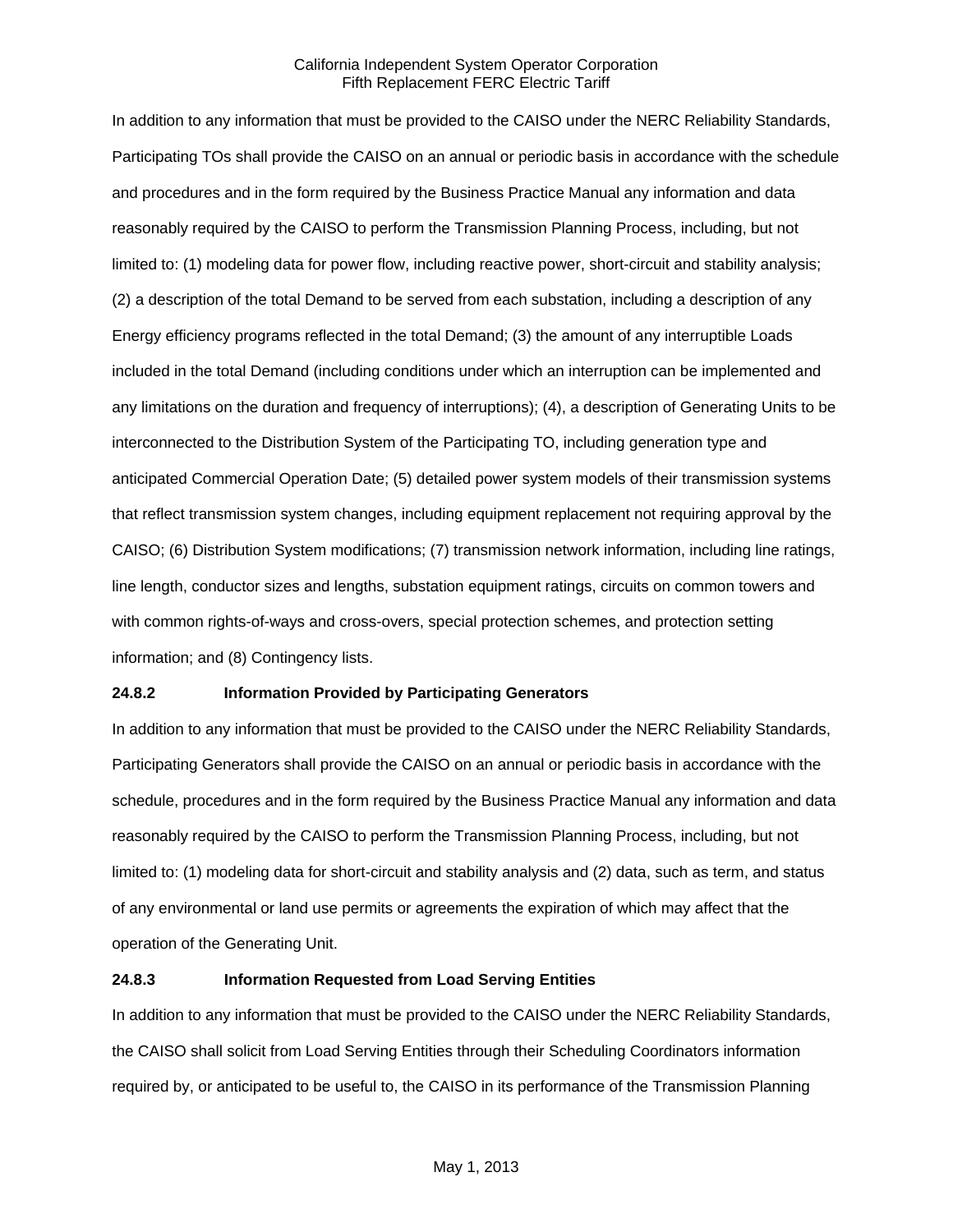Process, including, but not limited to: (1) long-term resource plans; (2) existing long-term contracts for resources and transmission service outside the CAISO Balancing Authority Area; and (3) Demand Forecasts, including forecasted effect of Energy efficiency and Demand response programs.

# **24.8.4 Information from Planning Groups, BAAs and Regulators**

In accordance with Section 24.8 , the CAISO shall obtain or solicit from interconnected Balancing Authority Areas, regional and sub-regional planning groups within the WECC, the CPUC, the CEC, and Local Regulatory Authorities information required by, or anticipated to be useful to, the CAISO in its performance of the Transmission Planning Process, including, but not limited to: (1) long-term transmission system plans; (2) long-term resource plans; (3) generation interconnection process information; (4) Demand Forecasts; and (5) any other data necessary for the development of power flow, short-circuit, and stability cases over the planning horizon of the CAISO Transmission Planning Process.

# **24.8.5 Obligation to Provide Updated Information**

If material changes to the information provided under Sections 24.8 occur during the annual Transmission Planning Process, the providers of the information must provide notice to the CAISO of the changes.

## **24.9 Participating TO Study Obligation**

The Participating TO constructing or expanding facilities will be directed by the CAISO to coordinate with the Project Sponsor or Participating TO(s) with PTO Service Territories in which the transmission upgrade or addition will be located, neighboring Balancing Authority Areas, as appropriate, and other Market Participants to perform any study or studies necessary, including a Facility Study, to determine the appropriate facilities to be constructed in accordance with the CAISO Transmission Planning Process and the terms set forth in the TO Tariff.

# **24.10 Operational Review**

The CAISO will perform an operational review of all facilities studied as part of the CAISO Transmission Planning Process that are proposed to be connected to, or made part of, the CAISO Controlled Grid to ensure that the proposed facilities provide for acceptable Operational Flexibility and meet all its requirements for proper integration with the CAISO Controlled Grid. If the CAISO finds that such facilities do not provide for acceptable Operational Flexibility or do not adequately integrate with the CAISO Controlled Grid, the CAISO shall coordinate with the Project Sponsor and, if different, the Participating TO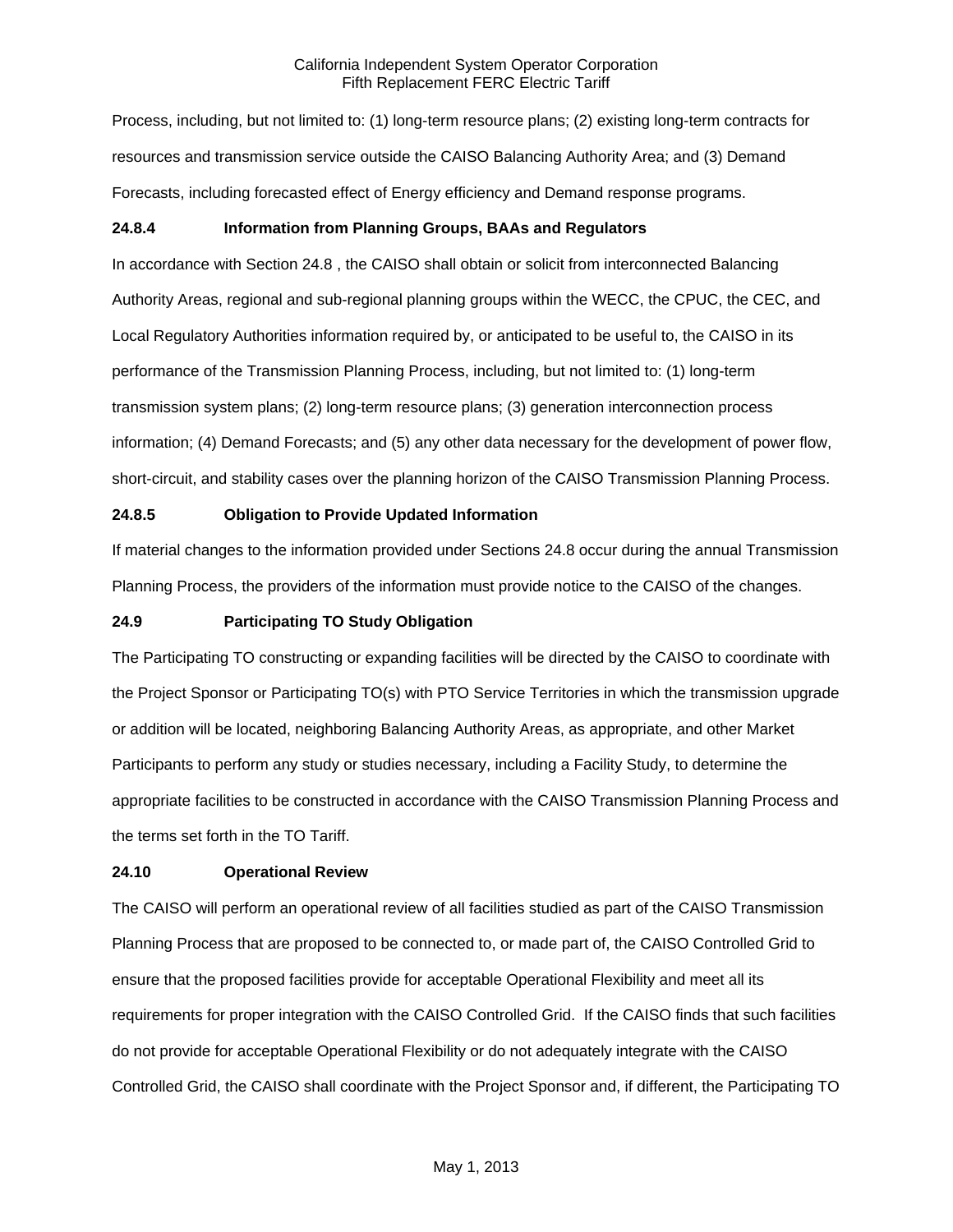with the PTO Service Territory, or the operators of neighboring Balancing Authority Areas, if applicable, in which the facilities will be located to reassess and redesign the facilities required to be constructed. Transmission upgrades or additions that do not provide acceptable Operational Flexibility or do not adequately integrate with the CAISO Controlled Grid cannot be included in the CAISO Transmission Plan or approved by CAISO management or the CAISO Governing Board, as applicable.

- **24.10.1 [NOT USED]**
- **24.10.2 [NOT USED]**
- **24.10.3 [[NOT USED]**
- **24.10.4 [NOT USED]**

# **24.11 State and Local Approval and Property Rights**

## **24.11.1 PTO Requirement to Seek Necessary Approvals And Rights**

The Participating TO obligated to construct facilities under this Section 24 must make a good faith effort to obtain all approvals and property rights under applicable federal, state and local laws that are necessary to complete the construction of the required transmission additions or upgrades. This obligation includes the Participating TO's use of eminent domain authority, where provided by state law.

# **24.11.2 Consequences Of PTO Inability To Obtain Approvals And Rights**

If the Participating TO cannot secure any such necessary approvals or property rights and consequently is unable to construct a transmission addition or upgrade found to be needed, it shall promptly notify the CAISO and shall comply with its obligations under the TO Tariff to convene a technical meeting to evaluate alternative proposals. The CAISO shall take such action as it reasonably considers appropriate, in coordination with the Participating TO and other affected Market Participants, to facilitate the development and evaluation of alternative proposals including, where possible, conferring on a third party the right to build the transmission addition or upgrade.

### **24.11.3 Conferral Of Right To Build Facilities On Third Party**

Where the conditions of Section 24.11.2 have been satisfied and it is possible for a third party to obtain all approvals and property rights under applicable federal, state and local laws that are necessary to complete the construction of transmission additions or upgrades required to be constructed in accordance with this CAISO Tariff (including the use of eminent domain authority, where provided by state law), the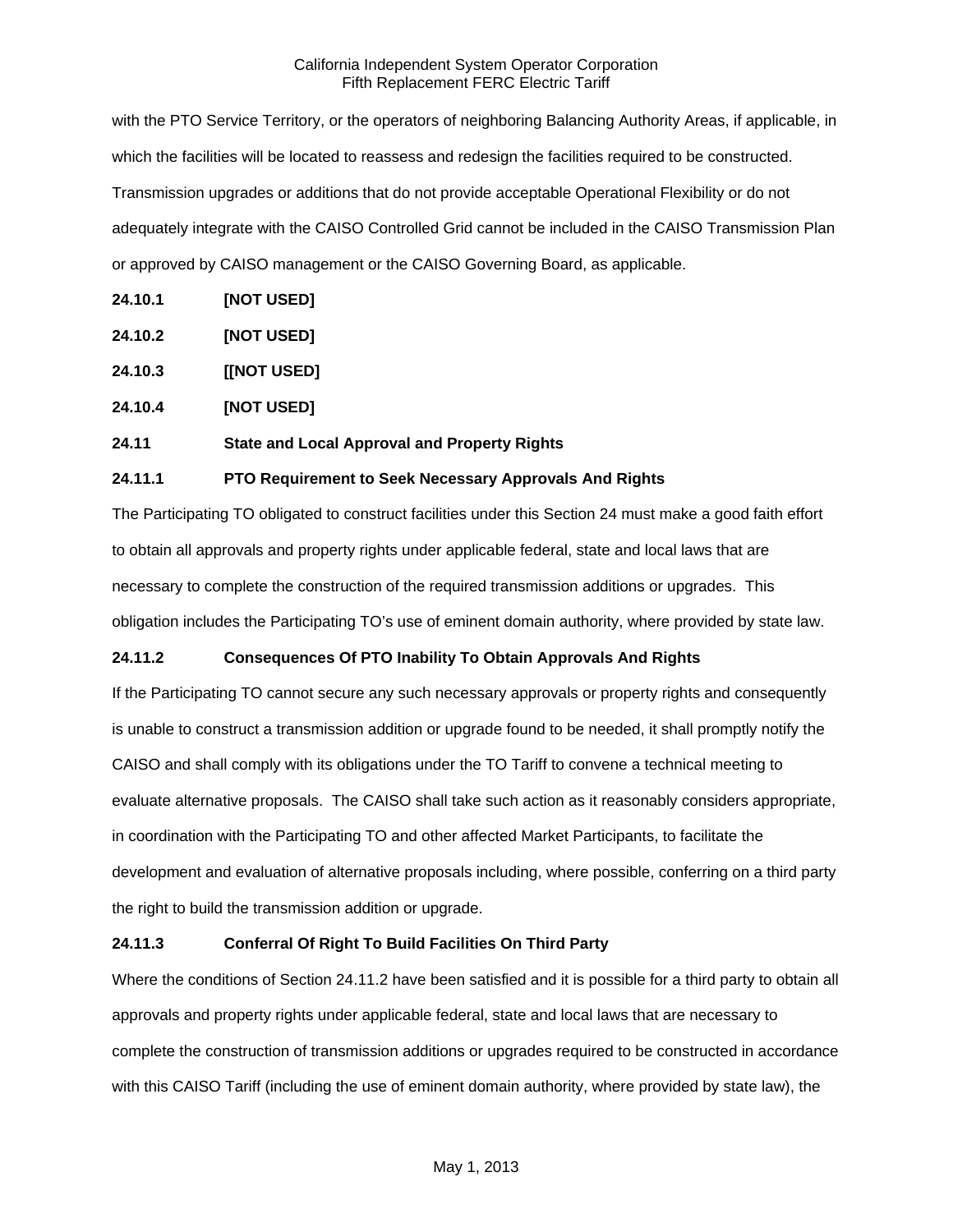CAISO may confer on a third party the right to build the transmission addition or upgrade, which third party shall, if applicable, enter into the Transmission Control Agreement in relation to such transmission addition or upgrade.

## **24.12 WECC and Regional Coordination**

The Project Sponsor will have responsibility for completing any applicable WECC requirements and rating study requirements to ensure that a proposed transmission addition or upgrade meets regional planning requirements. The Project Sponsor may request the Participating TO to perform this coordination on behalf of the Project Sponsor at the Project Sponsor's expense.

## **24.13 Regional and Sub-Regional Planning Process**

The CAISO will be a member of the WECC and other applicable regional or sub-regional organizations and participate in WECC's operation and planning committees, and in other applicable regional and subregional coordinated planning processes.

## **24.13.1 Scope of Regional or Sub-Regional Planning Participation**

The CAISO will collaborate with adjacent transmission providers and existing sub-regional planning organizations through existing processes. This collaboration involves a reciprocal exchange of information, to the maximum extent possible and subject to applicable confidentiality restrictions, in order to ensure the simultaneous feasibility of respective Transmission Plans, the identification of potential areas for increased efficiency, and the consistent use of common assumptions whenever possible. The details of the CAISO's participation in regional and sub-regional planning processes are set forth in the Business Practice Manual. At a minimum, the CAISO shall be required to:

- (a) solicit the participation, whether through sub-regional planning groups or individually, of all interconnected Balancing Authority Areas in the development of the Unified Planning Assumptions and Study Plan and in reviewing the results of technical studies performed as part of the CAISO's Transmission Planning Process in order to:
	- (i) coordinate, to the maximum extent practicable, planning assumptions, data and methodologies utilized by the CAISO, regional and sub-regional planning groups or interconnected Balancing Authority Areas;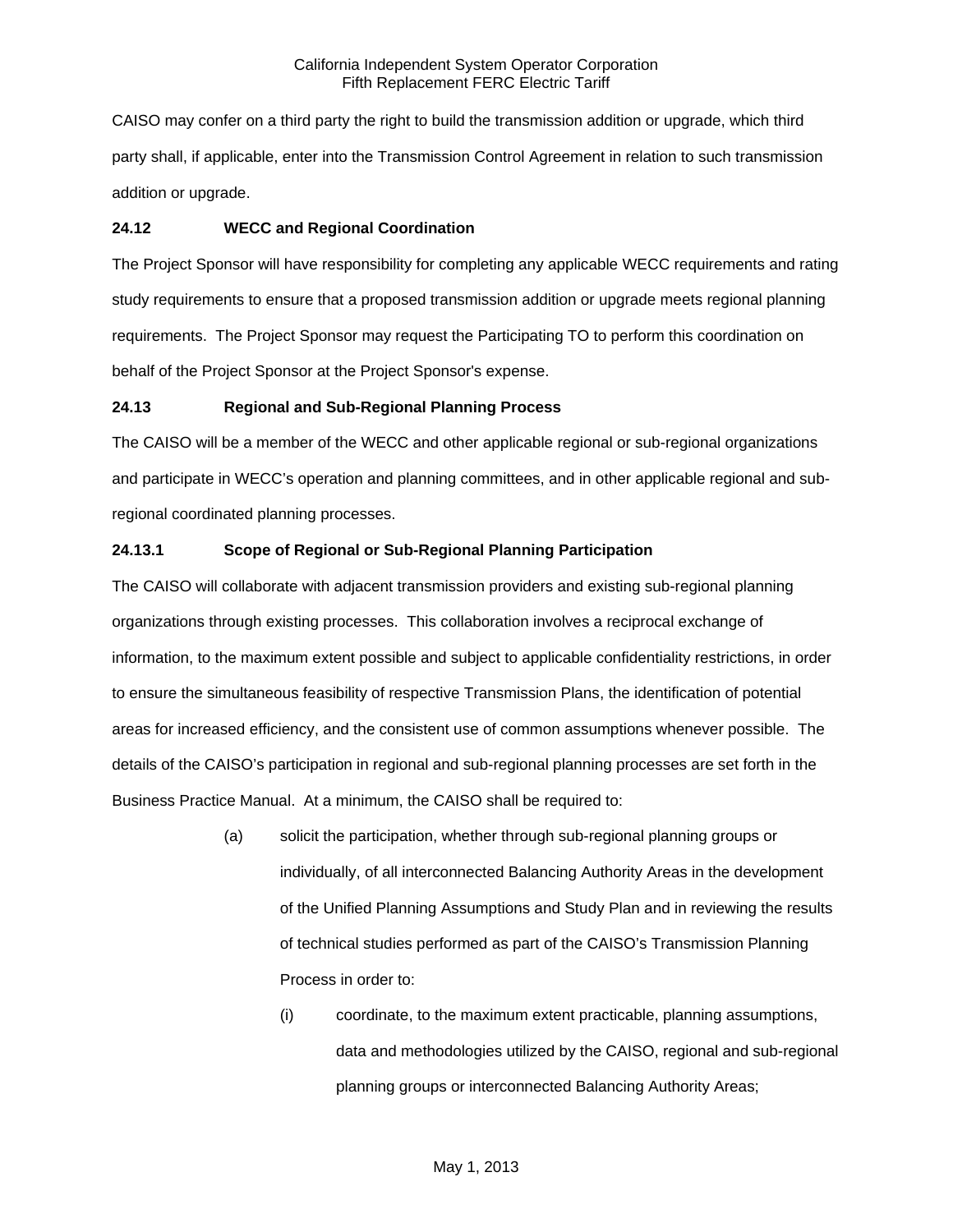- (ii) ensure transmission expansion plans of the CAISO, regional and subregional planning groups or interconnected Balancing Authority Areas are simultaneously feasible and seek to avoid duplication of facilities.
- (b) coordinate with regional and sub-regional planning groups regarding the entity to perform requests for Economic Planning Studies or other Congestion related studies;
- (c) transmit to applicable regional and sub-regional planning groups or interconnected Balancing Authority Areas information on technical studies performed as part of the CAISO Transmission Planning Process;
- (d) post on the CAISO Website links to the planning activities of applicable regional and sub-regional planning groups or interconnected Balancing Authority Areas.

# **24.13.2 Limitation on Regional Activities**

Neither the CAISO nor any Participating TO nor any Market Participant shall take any position before the WECC or a regional organization that is inconsistent with a binding decision reached through an arbitration proceeding pursuant to Section 13, in which the Participating TO or Market Participant voluntarily participated.

# **24.14 Cost Responsibility for Transmission Additions or Upgrades**

Cost responsibility for transmission additions or upgrades constructed pursuant to this Section 24 (including the responsibility for any costs incurred under Section 24.11) shall be determined as follows:

# **24.14.1 Project Sponsor Commitment to Pay Full Cost**

Where a Project Sponsor commits to pay the full cost of a transmission addition or upgrade as set forth in subsection (2) of Section 24.4.6.1, the full costs shall be borne by the Project Sponsor.

# **24.14.2 Cost of Needed Addition or Upgrade to be Borne by PTO**

Where the need for a transmission addition or upgrade is determined by the CAISO, the cost of the transmission addition or upgrade shall be borne by the Participating TO that will be the owner of the transmission addition or upgrade and shall be reflected in its Transmission Revenue Requirement.

# **24.14.3 CRR Entitlement for Project Sponsors Not Recovering Costs**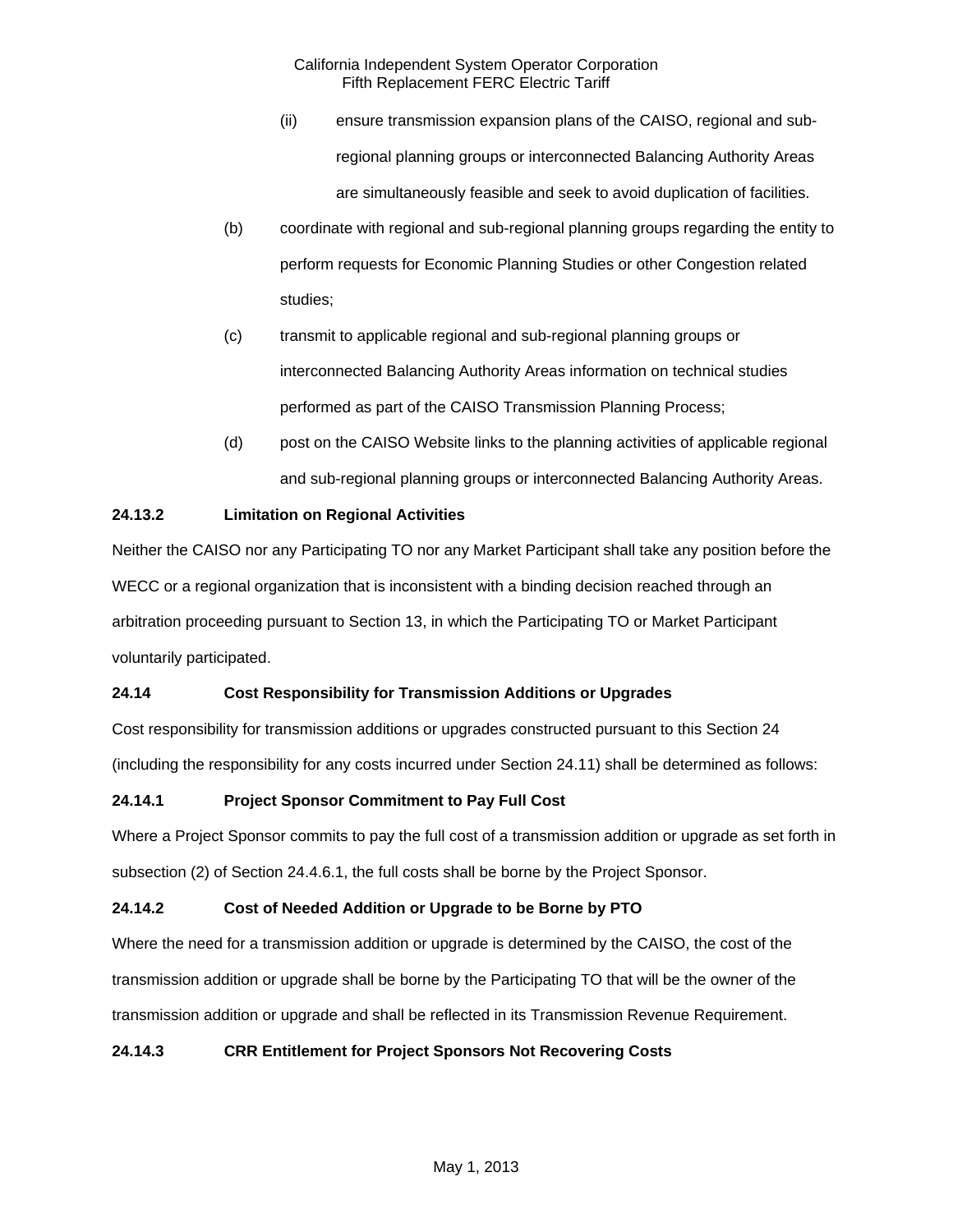Provided that the CAISO has Operational Control of the Merchant Transmission Facility, a Project Sponsor that does not recover the investment cost under a FERC-approved rate through the Access Charge or a reimbursement or direct payment from a Participating TO shall be entitled to receive Merchant CRRs as provided in Section 36.11. The full amount of capacity added to the system by such transmission upgrades or additions will be as determined through the regional reliability council process of the Western Electricity Coordinating Council or its successor.

## **24.14.3.1 Western Path 15**

Pursuant to its Project Sponsor status as specified in Section 4.3.1.3, consistent with FERC's findings in Docket Nos. EL04-133-001, ER04-1198-000, and ER04-1198-001, issued on May 16, 2006 (115 FERC ¶ 61,178), Western Path 15 shall receive compensation associated with transmission usage rights modeled for Western Path 15. In the event that Western Path 15 has an approved rate schedule that returns excess revenue from any compensation obtained from the CAISO associated with the transmission usage rights for Western Path 15, such revenue shall be returned to the CAISO through a procedure established by the CAISO and the Western Area Power Administration for that purpose.

## **24.14.3.2 FPL Energy, LLC**

Pursuant to its Project Sponsor status, consistent with FERC's findings in Docket No. ER03-407, issued on June 15, 2006 (115 FERC ¶ 61, 329), FPL Energy, LLC shall receive Merchant CRRs associated with transmission usage rights modeled for the Blythe Path 59 upgrade, such Merchant CRRs to be in effect for a period of thirty (30) years, or the pre-specified intended life of the Merchant Transmission Facility, whichever is less, from the date Blythe Path 59 was energized. For the purpose of allocating Merchant CRRs to FPL Energy, LLC over the Blythe Path 59 upgrade, the allocation of CRR Options in the import (east to west, from the Blythe Scheduling Point to the 230 kV side of the 161 kV to 230 kV transformer at the Eagle Mountain substation) as well as of CRR Options in the export (west to east) direction will be based on 57.1 percent of the total upgrade (96 MW out of the 168 MW), which is FPL Energy, LLC's share of the total upgrade as approved by FERC in the letter order issued by FERC on June 15, 2006 in Docket No. ER03-407 (115 FERC ¶ 61,329).

# **24.14.4 Treatment Of New High Voltage Facilities Costs In HVAC**

Once a New Participating TO has executed the Transmission Control Agreement and it has become